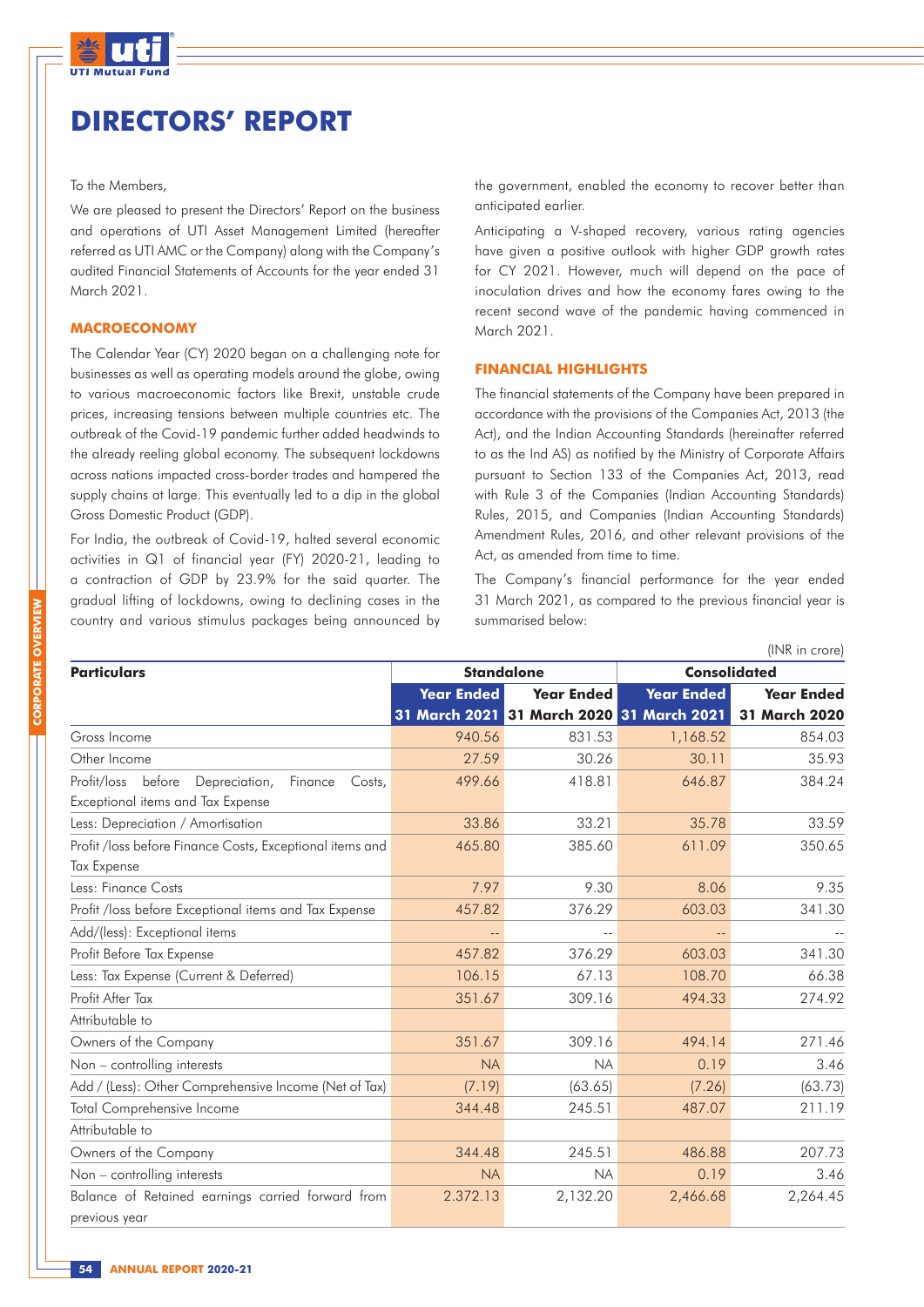$(INID : \text{arctan})$ 

### **DIRECTORS' REPORT (Contd.)**

|                                                       |                   |                                           |                     | $(11.91)$ $(11.1)$   |  |
|-------------------------------------------------------|-------------------|-------------------------------------------|---------------------|----------------------|--|
| <b>Particulars</b>                                    |                   | <b>Standalone</b>                         | <b>Consolidated</b> |                      |  |
|                                                       | <b>Year Ended</b> | <b>Year Ended</b>                         | <b>Year Ended</b>   | <b>Year Ended</b>    |  |
|                                                       |                   | 31 March 2021 31 March 2020 31 March 2021 |                     | <b>31 March 2020</b> |  |
| Less: Transfer to Reserves                            |                   |                                           |                     |                      |  |
| Less: Dividend paid on Equity Shares incl. DDT        | 88.75             | 69.23                                     | 88.75               | 69.23                |  |
| Balance of Retained Earnings Carried to Balance Sheet | 2,635.05          | 2,372.13                                  | 2,872.07            | 2,466.68             |  |
|                                                       |                   |                                           |                     |                      |  |
| Paid-up Capital                                       | 126.79            | 126.79                                    | 126.79              | 126.79               |  |
| Net Worth                                             | 2,880.88          | 2,594.63                                  | 3,236.97            | 2,783.09             |  |
| Attributable to                                       |                   |                                           |                     |                      |  |
| Owners of the Company                                 | 2,880.88          | 2,594.63                                  | 3,225.85            | 2,772.30             |  |
| Non – controlling interests                           | <b>NA</b>         | NA.                                       | 11.12               | 10.79                |  |

#### **SHARE CAPITAL**

There was no change in the Authorised and Paid-up Share Capital of the Company during the 2020-21. The Company's Paid-up Equity Share Capital, as on 31 March 2021, stood at INR. 126,78,72,540 (One Hundred and Twenty-Six crore Seventy-Eight Lakh Seventy-Two Thousand Five Hundred and Forty Rupees only) divided into 12,67,87,254 (Twelve crore Sixty-Seven Lakh Eighty Seven Thousand Two Hundred and Fifty Four) Equity Shares of Face Value of INR 10 each.

#### **DIVIDENDS**

The Board of Directors are pleased to recommend a Final Dividend of INR 17 per Equity Share (170%) at face value of INR10 each, amounting to INR 215.54 crore for FY 2020-21 as compared to Final Dividend of INR 7 per equity share declared for FY 2019-20. The Final Dividend shall be paid subject to the approval of Members at the ensuing Annual General Meeting to be held on Wednesday, 28 July 2021, to those equity shareholders:

- a) whose name appears as beneficial owners as at the end of business hours on Wednesday, 21 July 2021 in the list of beneficial owners to be furnished by the National Securities Depository Limited (NSDL) and the Central Depository Services (India) Limited (CDSL) in respect of the shares held in electronic form; and
- b) whose name appears as members in the Company's register of members on Wednesday, 21 July 2021.

Pursuant to Section 91 of the Companies Act, 2013, and Regulation 42 of SEBI (Listing Obligations and Disclosure Requirements) Regulations, 2015, the Register of Members and Share Transfer Books of the Company shall remain closed from Thursday, 22 July 2021 to Wednesday, 28 July 2021 (both days inclusive) for determining the entitlement of the members to the dividend, if declared, for the FY 2020-21.

Pursuant to the amendments made in Income-tax Act, 1961, dividends paid or distributed by the Company shall be taxable in the hands of the Shareholders. Accordingly, the Company shall make the payment of the Final Dividend after deduction of Tax at Source.

The final dividend recommended by the Board is in accordance with the Company's Dividend Distribution Policy as adopted by the Board in accordance with the provisions of Regulation 43A of SEBI (Listing Obligations and Disclosure Requirements) Regulations, 2015, as amended (Listing Regulations).

The Dividend Distribution Policy of the Company is annexed herewith as Annexure I to this Report and the same is available on the Company's website at https://www.utimf.com/uti-amcshareholders/corporate-governance/code-and-policies/.

### **BUSINESS OPERATIONS / PERFORMANCE OF SUBSIDIARIES**

As on 31 March 2021, the Company had 4 (four) direct subsidiaries and 3 (three) step-down subsidiaries. The business operations and performance of subsidiaries, consolidated with the Company are as under:

#### **UTI International Limited:**

UTI International Limited (UTI International) was incorporated as a Limited liability Company under the laws of Guernsey on 30 January 1996, pursuant to an Act of the Royal Court of the Guernsey Island. UTI International is engaged in the investment management of equity and debt funds as authorised by its Memorandum of Incorporation.

UTI International looks after the administration and marketing of offshore funds managed by UTI AMC. It also acts as a management Company for the above mentioned funds as required under the Guernsey Law. UTI International is responsible for developing new products and new business opportunities for the Company's offshore activities. UTI International has 2 (two) subsidiaries - UTI Investment Management Company (Mauritius) Limited and UTI International (Singapore) Private Limited. UTI International clients are spread across 35 countries.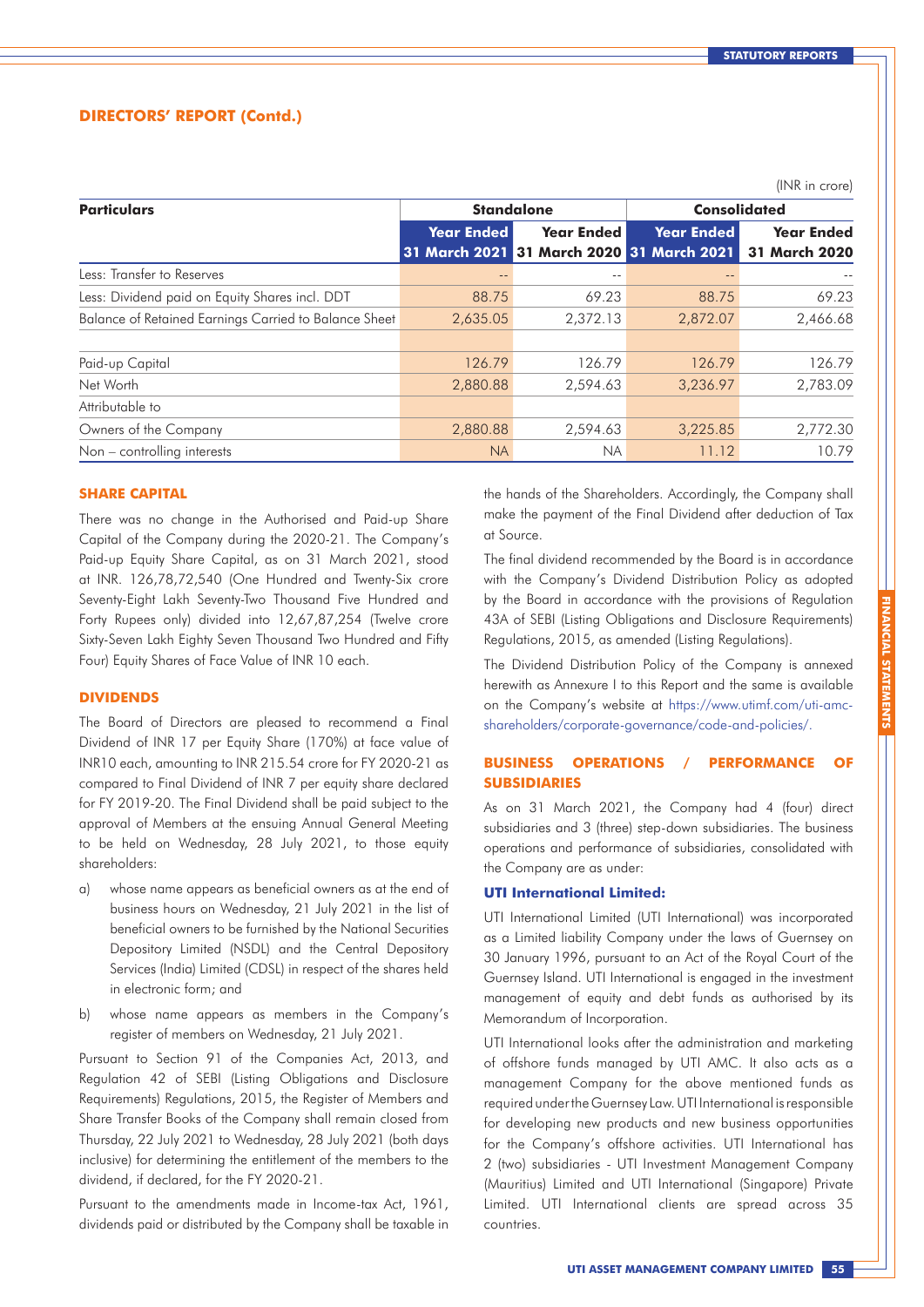

The Consolidated Gross Income of UTI International for FY 2020-21 was GBP 2,25,34,289 as compared to GBP 13,07,841 in the previous year and Consolidated Net Profit was GBP 1,46,49,061 as compared to Net Loss of GBP 57,69,234 in the previous year.

UTI International recorded an increase in the total AUM from USD 2.08 Billion to USD 3.08 Billion. India Dynamic Equity Fund crossed USD 820 Million to become the 10<sup>th</sup> largest India fund among Undertaking for Collective Investment in Transferable Securities (UCITS) funds. The J Safra Sarasin Responsible India Fund, Europe's first ESG compliant India fund, raised USD 125 Million in 6 months.

#### **UTI Retirement Solutions Limited:**

UTI Retirement Solutions Limited (UTI RSL) was incorporated on 14 December 2007 under the Companies Act, 1956, at Mumbai, Maharashtra. UTI RSL manages the pension funds and assets of the Central and State Government employees and the private sector employees. UTI RSL is engaged in carrying out the operations as pension fund manager as directed by the Pension Fund Regulatory and Development Authority (PFRDA) and the Board of Trustees of the National Pension System Trust, set up under the Indian Trust Act, 1882. It also undertakes wholesale asset management as prescribed by the Government or PFRDA, as authorised by its Memorandum of Association.

The Gross Income of UTI RSL for the FY 2020-21 was INR 19.63 crore as compared to INR 14.25 crore in the previous year. The Net Profit was recorded at INR 3.78 crore as compared to INR 4.36 crore during the previous year.

UTI RSL recorded good performance with growth in AUM, fund performance, and profitability in FY 2020-21. Overall, the AUM in the current year grew from INR 1,22,202 crore to INR 1,66,210 crore, recording a growth of 36.01%. Under one-year fund performance, it ranked second for the Central Government & State Government Employees Scheme, which accounts for more than 90% of the funds. The fund performance under other schemes were also reasonably good. UTI RSL was awarded the Best Pension Fund Manager of the Year 2021 by Asia Asset Management, for the fourth consecutive year. Hence, this business is geared to take a new and meaningful direction, going ahead.

### **UTI Venture Funds Management Company Private Limited:**

UTI Venture Funds Management Company Private Limited (UTI VF) was incorporated on 27 March 2001, under the Companies Act, 1956, at Bengaluru, Karnataka as UTI Venture Funds Management Company Limited. The principal business of UTI VF is to manage venture capital funds and private equity funds.

The Company strives to create value for its portfolio companies by providing industry knowledge, access to local talent and its business network in the Indian and overseas markets. UTI VF is registered with SEBI as a Venture Fund Management Company.

UTI Private Equity Limited is the subsidiary of UTI VF. UTI Private Equity Limited is engaged in investment holding as authorised by the Financial Services Commission.

The Consolidated Gross Income of UTI VF for FY 2020-21 was recorded at INR 2.19 crore as against INR 0.74 crore in the previous year. It clocked a Net Profit of INR 1.30 crore for the year ended 31 March 2021, as against Net Loss of INR 0.47 crore in the corresponding period in the previous year.

#### **UTI Capital Private Limited:**

UTI Capital Private Limited (UTI CPL) was incorporated on 13 May 2011, under the Companies Act, 1956, at Mumbai, Maharashtra. It is engaged in the business of investment management as authorised by its Memorandum of Association.

The Gross Income of UTI CPL for the FY 2020-21 was recorded at INR 9.16 crore as compared to INR 8.04 crore in the previous year. The Net Profit was recorded at INR 0.18 crore as against Net Loss of INR 1.43 crore in the previous year.

During the FY 2020-21, UTI CPL focused on portfolio management for UTI Structured Debt Opportunities Fund (SDOF) I - a INR 696 crore first private credit fund. UTI SDOF I saw complete exit from one of the portfolio companies, Vani Agencies, at an Internal Rate of Return (IRR) of 22%. The fund also returned capital to the tune of INR 167 crore. Overall, the fund returned INR 136 crore in the form of Income, over and above the Principal returned of INR 167 crore. UTI CPL also launched its second private credit fund – UTI SDOF II – and had a first close of the fund on 30 September 2020, with INR 410 crore from existing investors of UTI SDOF I only. As of 31 March 2021, the total commitments in UTI SDOF II were INR447 crore.

The Audited Statements of Accounts of the subsidiary companies, together with the Reports of their Directors and Auditors, for the period ended on 31 March 2021, are attached to this Annual Report.

None of the companies became or ceased to be subsidiary during the FY 2020-21. The Company doesn't have any Associate or Joint Venture Company as on 31 March 2021.

The audited financial statements including the consolidated financial statements of the Company are available on the Company's website at https://www.utimf.com/uti-amcshareholders/financials-filings/results/.

The financial statements of the subsidiaries are also available on the Company's website at https://www.utimf.com/uti-amcshareholders/financials-filings/subsidiaries-financials/.

The Company has formulated a Policy for determining Material Subsidiaries. The Policy is available on the Company's website at https://www.utimf.com/uti-amc-shareholders/corporategovernance/code-and-policies/.

As on 31 March 2021, the Company has only 1 (one) material subsidiary which is UTI International Ltd.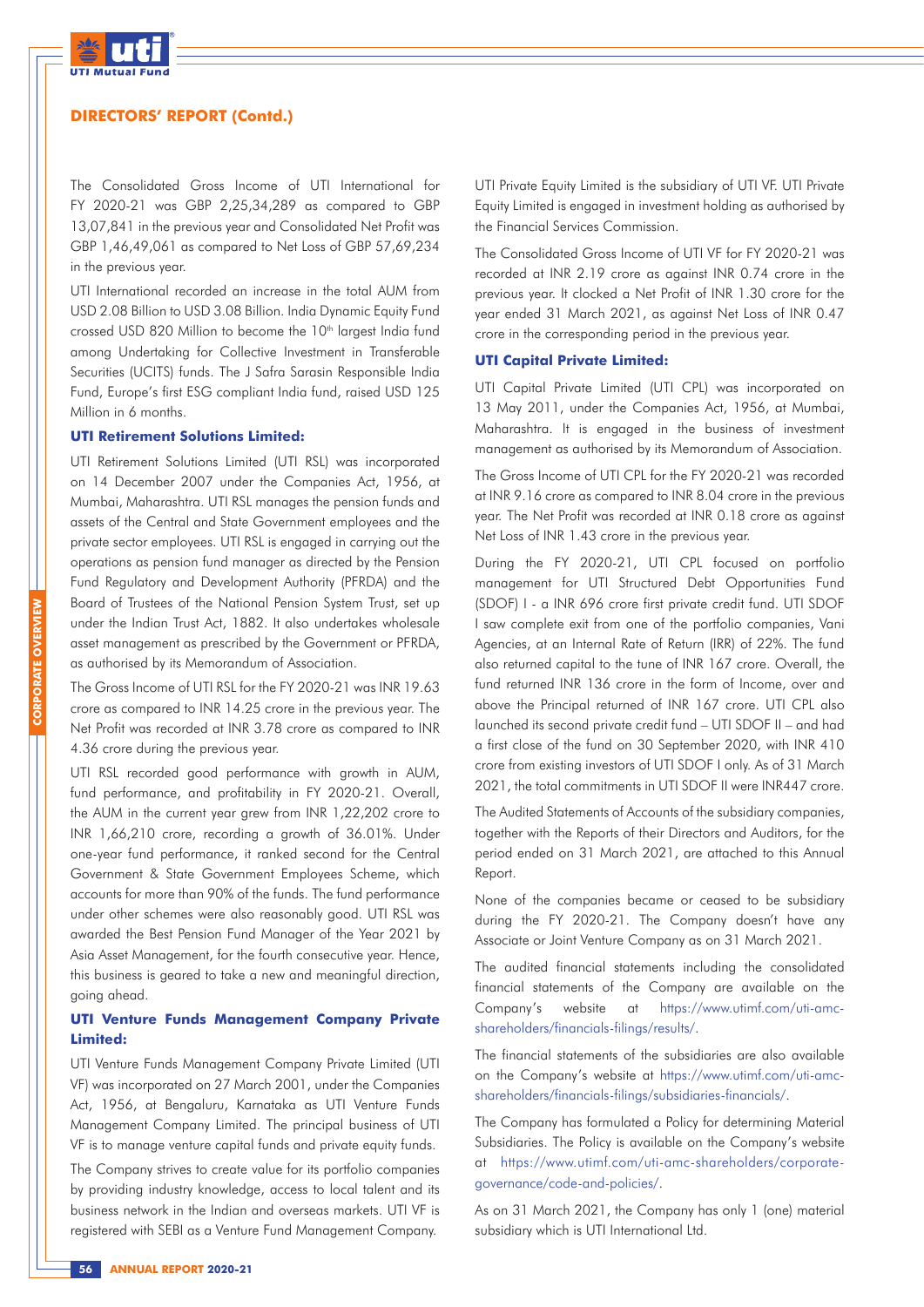#### **OVERVIEW OF OPERATIONS OF THE GROUP**

The Company believes its track record of product innovation, consistency and stable investment performance contributed to the growth of its AUM. From 31 March 2020 to 31 March 2021, the Quarterly Average Assets Under Management (QAAUM) for all the UTI Mutual Fund (MF) schemes collectively grew over 20% from INR 1,51,512.53 crore to INR 1,82,852.73 crore.

The QAAUM for Equity Schemes grew by about 33% from INR 38,192.61 crore in 2019-20 to INR 50,750.05 crore in 2020- 21; the QAAUM for ETFs and Index Funds grew almost 69% from INR 25,215.30 crore in FY 2019-20 to INR 42,581.48 crore in FY 2020-21 and the QAAUM for Hybrid Funds grew around 7% from INR 20,962.90 crore to INR 22,367.17 crore over the corresponding periods.

While the QAAUM for the Liquid Funds saw a decline of around 6% from INR 45,795.33 crore in FY 2019-20 to INR 43,062.25 crore in 2020-21, the Income Funds saw a 13% growth in the QAAUM from INR 21,346.39 crore in FY 2019- 20 to INR24,091.78 crore in FY 2020-21.

The Portfolio Management Services (PMS) division of UTI AMC also reported an increase in its AUM from the previous year. The AUM grew from INR 6,89,063.21 crore as on 31 March, 2020, to INR 7,83,795.85 crore as on 31 March 2021, having recorded a growth of 13% with steady growth in business functions and advisory business.

The AUM for UTI CPL recorded growth by more than 20% from INR 1,304.65 crore in March 2020 to INR 1,576.23 crore in March 2021.

UTI RSL also witnessed a growth of 36% in its AUM from INR 1,22,200.94 crore in March 2020 to INR 1,66,209.63 crore in March 2021.

UTI International also saw an increase in the total AUM from INR 15,765 crore as on 31 March 2020 to INR 26,821 crore as on 31 March 2021, with a growth of over 70%.

### **IMPACT OF COVID-19**

The Financial Year 2020-21 was filled with uncertainties, challenges, and twists. While the first quarter of the financial year began with the understanding of the COVID pandemic and framing a national response to it, the last quarter ended with hope as inoculation drive progressed across the country. In this situation, UTI AMC kept doing everything possible to ensure safety of the employees and stakeholders, while keeping the business operations continuing.

Setting up a core team: As soon as the pandemic broke, UTI AMC constituted an internal task force for coordinating with different centers and monitoring the situation. The team looks at aspects related to social distancing in offices, reducing roster strength, optimal continuity of business operations, work from home arrangements, strict adherence to protocols while visiting office etc.

- Digital and remote working: We also took measures for the smooth functioning of business with various customer centric measures and adoption of digital ways of working. Requisite technological support was provided to enable remote working of our employees.
- $\bullet$ Adherence to Government guidelines: The Government has been proactive in taking various measures to tackle the pandemic and have been issuing frequent guidelines. The same are being adhered to by the Company. We keep assessing the situations in different centers and are prepared to address the challenges.
- Employee care measures: We try to operate conservatively, keeping the number of employees in offices at a level that is much lower than the limits prescribed by authorities. We distributed masks and hygiene kits to employees. We are planning to make special arrangements for vaccinating our employees in an appropriate manner. Along with required infrastructure support and a flexible working system, HR Department continued online engagement forums and events for employees, including, online yoga sessions and quiz programmes etc. to keep their morale high.
- Outreach programs: We reached out to the employees as well as our BDAs who are affected or in case any of their family members are affected. As an organisation, we are trying to help our affected employees and their families across the country in the best possible manner. We regularly reached out to our business partners for any support that may be needed by them, via phone calls, emails or video calls as per requirements. Our sales team at different locations are also in touch with them. We provided training to the business partners about our digital tools like UTI Buddy.

It shall be the effort of UTI AMC to continue with all safety measures for our employees and stakeholders, as we look forward to an early return to normalcy.

#### **SCHEMES LAUNCHED DURING THE YEAR**

There were three open-ended equity funds launched during the FY21 viz., UTI Banking Exchange Traded Fund – An open-ended scheme replicating/tracking Nifty Bank index, UTI Small Cap Fund – An open-ended equity scheme predominantly investing in small cap stocks and UTI Nifty 200 Momentum 30 Index Fund – An open-ended scheme replicating / tracking Nifty 200 Momentum 30 Index with allotment date of 1 September 2020, 22 December 2020 and 10 March 2021 respectively.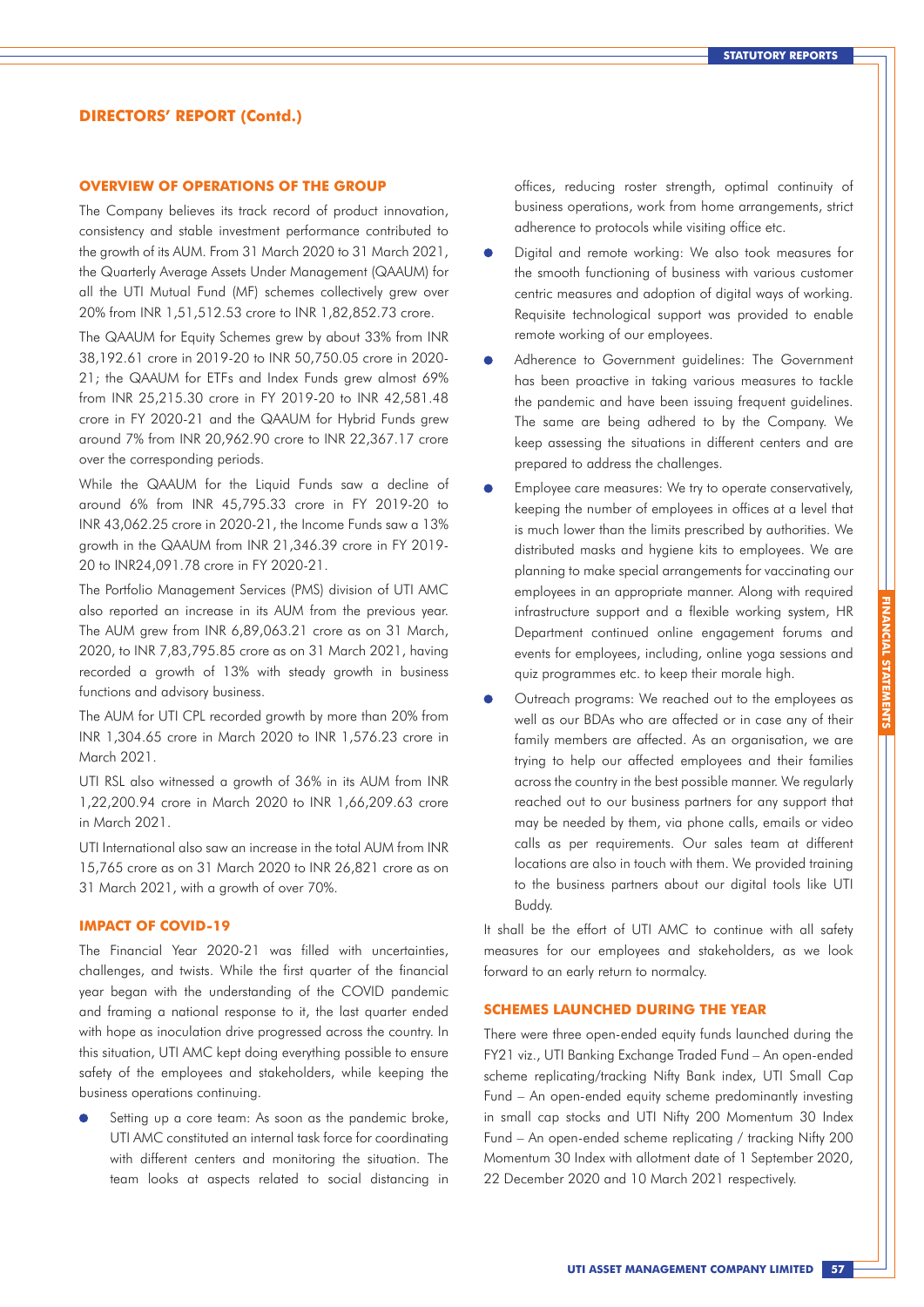

#### **FUNDAMENTAL ATTRIBUTES CHANGED**

During the FY21, change in fundamental attributes of schemes were carried out in connection with enabling provision for creation of segregated portfolio in UTI Arbitrage Fund, UTI Multi Asset Fund and UTI Equity Savings Fund (1st set of schemes), UTI Hybrid Equity Fund, UTI Children's Career Fund – Investment Plan and UTI Children's Career Fund – Savings Plan (2nd set of schemes) and UTI Retirement Benefit Pension Fund (3rd set of scheme) details of which were announced through addendum dated 26 August 2020, 12 October 2020 and 20 November 2020 for the set of schemes as mentioned therein respectively. Also, re-categorisation of UTI Equity Fund as a Flexi Cap Fund and enabling provision for creation of segregated portfolio was carried out, details of which were announced through an addendum dated 11 January 2021.

#### **TRANSFER TO RESERVES**

During the FY 2020-21, no amount was transferred to the General Reserves of the Company.

### **PARTICULARS OF LOANS, GUARANTEES OR INVESTMENTS**

The details of loans given, investments made, guarantees given and securities provided, if any, covered under Section 186 of the Companies Act, 2013, is provided under Note No. 5, 6 and 7 to the Standalone Financial Statements.

### **CONTRACTS OR AGREEMENTS WITH RELATED PARTY**

In accordance with the provisions of Section 188 of the Act and Regulation 23 of Listing Regulations, the Policy on Materiality of Related Party Transactions and dealing with Related Party Transactions was approved by the Board at its meeting held on 16 December 2019, which was further amended pursuant to the resolution passed by the Board at its meeting held on 28 October 2020. The Policy is available on the Company's website at https://www.utimf.com/uti-amc-shareholders/ corporate-governance/code-and-policies/.

During the FY 2020-21, the Company entered into transactions with related parties as defined under Section 2(76) of the Act, read with Companies (Specification of Definitions Details) Rules, 2014, and applicable Accounting Standards, which were in the ordinary course of business and on arms' length basis.

During the year under review, all contracts / arrangements / transactions entered into by the Company with related parties were in ordinary course of business and on an arm's length basis. The Company had not entered into any contract / arrangement / transaction with related parties which could be considered material in accordance with the foregoing policy of the Company or the Act. Accordingly, the disclosure of Related Party Transactions as required under Section 134(3)(h) read with Section 188 of the Act and Rule 8(2) of the Companies (Accounts) Rules, 2014, in Form AOC-2 is not applicable.

However, detailed Disclosure on Related Party Transactions as per IND AS-24 containing name of the Related Party and details of the transactions entered into with such Related Party are provided under Note No. 31 of the Standalone Financial Statements.

#### **DEPOSITS**

During FY 2020-21, the Company has not accepted any deposits under Sections 73 of the Act, read together with the Companies (Acceptance of Deposits) Rules, 2014.

#### **AUDITORS**

#### **Statutory Auditor**

In accordance with the provisions of Section 139 of the Act, M/s. GD Apte, Chartered Accountants (FRN: 100515W) was appointed as the Company's Statutory Auditor. The Auditors' Report on Financial Statements for FY 2020-21 is enclosed with the Financial Statements in this Annual Report.

In terms of Section 139(5) of the Act, M/s. G D Apte would hold office till the conclusion of the 18<sup>th</sup> Annual General Meeting of the Company.

The Board has, in its meeting held on 7 June 2021, recommended the appointment of M/s. B S R & Co. LLP, Chartered Accountants (Firm Reg. No. 101248W/W-100022) as Statutory Auditor of the Company to hold office from the conclusion of the  $18<sup>th</sup>$ Annual General Meeting of the Company until the conclusion of the 23<sup>rd</sup> Annual General Meeting of the Company.

A resolution proposing appointment of M/s. B S R & Co. LLP, Chartered Accountants as the Statutory Auditors of the Company pursuant to Section 139 of the Companies Act, 2013 forms part of the Notice of Annual General Meeting.

#### **Secretarial Auditor**

Pursuant to the provisions of Section 204 of the Act, read together with Companies (Appointment and Remuneration of Managerial Personnel) Rules, 2014, the Company has appointed Mr. Vishal N. Manseta, Practicing Company Secretary (ACS 25183 and CP No. 8981) as Secretarial Auditor of the Company. The Report of the Secretarial Audit is enclosed as Annexure II to this Report.

There were no qualifications, reservation or adverse comments or disclaimer made by the aforesaid Auditors in their respective audit reports.

During the year under review, there were no instances of any fraud reported by the Statutory Auditor or Secretarial Auditor to the Audit Committee or the Board pursuant to Section 143(12) of the Act.

#### **AUDITOR OF THE SCHEME OF UTI MUTUAL FUND**

Pursuant to the applicable provisions of SEBI (Mutual Funds) Regulations, 1996, M/s. Haribhakti & Co. LLP, Chartered Accountants, was appointed as Statutory Auditors for Schemes of UTI Mutual Fund.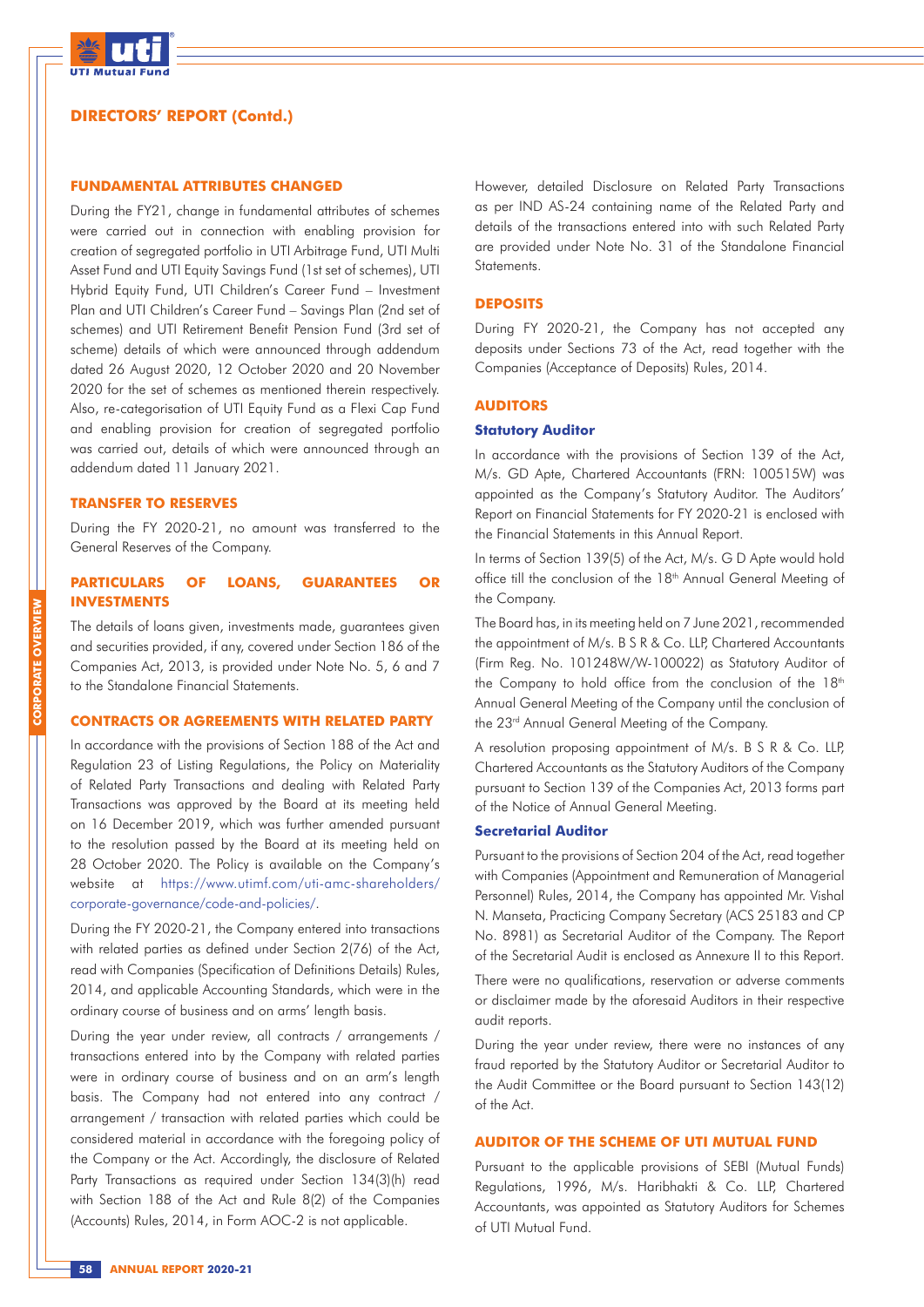M/s. Chokshi & Chokshi LLP, Chartered Accountants, was appointed as Internal Auditors for various Schemes of UTI Mutual Fund. Both the auditors periodically submit their reports, which are placed before the Audit Committee and the Board of the Company and of UTI Trustee Company Private Limited (Trustees of UTI Mutual Fund) for discussion, review and implementation of their recommendations.

#### **Adequacy of Internal Financial Controls**

The Company has in place adequate Internal Financial Controls with reference to the Financial Statements, some of which are outlined below.

The Company adopted accounting policies which were in line with the Accounting Standards prescribed in the Companies (Accounting Standards) Rules, 2006, that continue to apply under Section 133, and other applicable provisions, if any, of the Act, read with Rule 7 of the Companies (Accounts) Rules, 2014, and relevant provisions of the Act to the extent applicable. These were in accordance with generally accepted accounting principles in India. Changes in policies, if any, were approved by the Audit Committee in consultation with the Statutory Auditors.

The policies also ensured uniform accounting treatment was followed by the subsidiaries of the Company. The accounts of the subsidiary companies were audited by their respective Statutory Auditors for consolidation.

The Company operates in SAP, an ERP system, and has many of its accounting records stored in an electronic form, which is backed up periodically. The ERP system is configured to ensure that all transactions are integrated seamlessly with the underlying books of accounts. The Company has automated processes to ensure accurate and timely updation of various master data in the underlying ERP system.

The Company operates a centralised accounts department which handles all payments. This ensures adherence to all policies laid down by the Management.

The Company, while preparing its Financial Statements, makes judgements and estimates based on sound policies and uses external agencies to verify/validate them as and when appropriate. The basis of such judgements and estimates were also approved by the Statutory Auditors and Audit Committee.

The Management periodically reviews the financial performance of the Company.

#### **Human Resources**

The Company believes that its employees play a vital role in building a successful organisation. It understands that nurturing people's capability is the core behind driving business excellence. The Company is committed to maintaining an environment that values the contributions of its people and provides opportunities for their personal and professional growth. UTI AMC ended the year with a workforce strength of 1,441 employees.

Every employee is expected to work with stakeholders viz. clients, other employees, distributors, and investors, among others, in a respectful manner. Each employee is expected to diligently follow the Company's Rules, Code of Conduct and any violation in the same is appropriately addressed. The Company demonstrates a commitment to a culture that promotes the highest ethical standards. The Company's employee relations continued to be healthy, cordial and progressive.

The Company recognises its responsibility and continues to strive to provide a safe working environment for its employees, free from sexual harassment and discrimination. The Company also has a Policy on Prevention of Sexual Harassment, which is reviewed by the Internal Complaints Committee (ICC) at regular intervals. There were no pending complaints during the year and no fresh complaints were received at the end of the year.

### **Some key focus areas and initiatives taken up during the year 2020-21 were:**

### **PROMOTE PERFORMANCE CULTURE AND REINFORCE MERITOCRACY**

The Company has a Performance Management System that is transparent and objective based. It aligns the Company's goals with key responsibility areas of employees. Role-based scorecards at the employee level coupled with managerial feedback provides clarity and support that eventually help employees excel. Development of employees, recognising and rewarding their performance is of prime importance to the Company. The primary objective of the Performance Management System is to drive a high performance culture.

**FINANCIAL STATEMENTS**

**FINANCIAL STATEMENTS** 

### **EMPLOYEE GROWTH AT UTI AMC**

Career progression is based on merit and potential. Opportunities are available to develop skills on the job by taking up newer and challenging roles. Through internal job announcements, it is ensured that the Company's employees are made aware of and have the opportunity to apply for specific open positions. In line with the Company's Talent Management Philosophy, it ensures grooming of its internal talent to take up higher roles through a structured Talent Pool Development Process. The principal objective is to create developmental career opportunities for all employees by providing a platform to gain cross-functional experience and expertise.

#### **LATERAL RECRUITMENT**

The Company continues to hire laterally for specialised positions. To promote its brand and increase customer engagement, the Company turned to digital marketing and recently created a well-rounded Digital Marketing Team.

### **CAMPUS PROGRAMMES**

Campus Recruitment was one of the major recruitment channels during FY 2020-21. The initiative will give the Company, an opportunity to identify talent at an early stage and nurture the same. The Company also visits specialised campuses like ICAI for recruiting Chartered Accountants. The assignments offered to this group is specialised and domain specific. The hiring in this space is need-based and as per requirements by the business.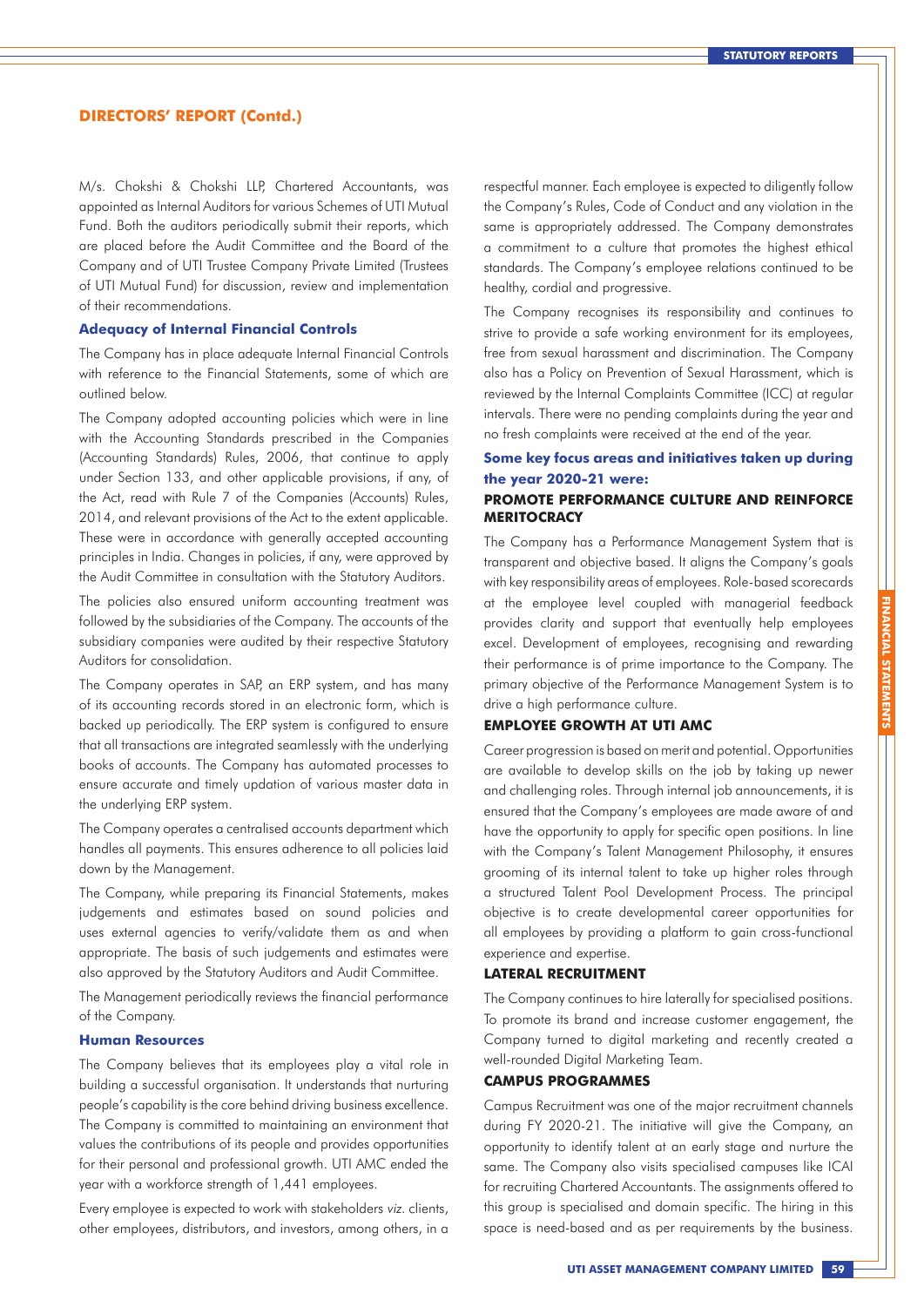

The Company has aesthetically designed Induction Kits for new recruits, with information included in digital format.

### **GRADUATE PROGRAMMES**

To attract and retain the best available young talent in the country for the sales function, the Company started the process of hiring fresh graduates.

#### **HR DIGITALISATION**

The Human Resource Management System (HRMS) helps the Company remain abreast of the latest technological trends and have a platform that is more interactive, user-friendly, integrating various HR functions and processes. This enhances the Company's ability to manage employees in a more flexible, agile and customised manner. In addition, the Company also took up initiatives to improve its service delivery, onboarding process and payroll data quality.

#### **EMPLOYEE ENGAGEMENT AND COMMUNICATION**

The Company strives to strengthen its connect with employees and make their working life exciting. UTI AMC also conducts several employee engagement events, both at local and national levels. With the objective of creating an atmosphere filled with fun and camaraderie and provide its employees a platform to showcase their talent and creativity. Company conducted several Quizzes, Programmes on Wellness and Health and put in initiatives including Yoga & Meditation by experts for employees, among others.

In order to encourage and foster continuous and transparent communication channels across the length and breadth of the Company, a structured methodology is followed. This includes various mechanisms like – visits to regions and UFCs, skip level discussion, town halls, intranet, audio-video calls, mass mailers, and messages from the top/senior team, among others. Through such communication platforms, employees get opportunities for skip level, leadership level and cross functional interaction. These channels are also actively used for seeking feedback, knowledge sharing and engagement initiatives.

#### **EMPLOYEE RECOGNITION**

During the FY 2020-21, employees were appreciated under the Company' recognition programme – 'Achievers Club' – for their performance, efforts and excellence at UTI AMC and in turn create a 'Culture of Appreciation'. There are Spot Rewards for instant recognition. And then there are separate category of awards for the 'Best Sales Team' and 'Best Fund Manager'. Reporting Managers nominate their team members for 'Employee of the Quarter' award.

#### **LEARNING & DEVELOPMENT**

An extensive bouquet of training programmes have been delivered covering onboarding, functional and behavioural training. The onboarding training ensures that new employees are trained comprehensively and equipped with necessary know-how required for the role. Functional training programmes enable skill development, regular updates and build expertise.

The Company focuses on role-specific learning plan and ensures effective use of blended learning methods. The Company's Learning & Development team partners with business leaders and managers to focus on developing employees and carving leaders out of its own employees. Specific programmes are also planned so as to ensure one builds expertise in her/his own chosen career. During the year marred by the pandemic, the Company focused on different ways of enhancing knowledge within the Company by arranging digital trainings, interactions, reading materials, and research reports, among others.

In addition, the Company also introduced a new initiative – Quiz Up – a learning and engagement initiative which enables and enhances the employees' knowledge base on topics related to UTI products, mutual fund industry, economy, SEBI regulations and financial & economic concepts. The initiative also provides an opportunity for the employees to learn and earn points through the medium of multiple quizzes. The earned points can be redeemed towards knowledge enhancement, by participating in workshops/training programmes/certification programmes, among others.

The Company also has in place an Educational Assistance Policy enabling employees to take up higher professional studies.

### **LOOKING AHEAD**

The Company looks forward to a stronger focus on meritocracy, change management, increase efficiencies and build an effective organisation. HR principles and policies will be further sharpened. The Company will continue with its efforts to attract the best talents, develop and retain them to transform the organisation. The Company aims at developing a culture that enables employees to develop their leadership capabilities.

The total number of employees of the Company as on 31 March 2021 stood at 1,441. The Employee Benefit Expenses on consolidated basis for the year ended 31 March 2021 stood at INR 379.48 crore as compared to INR 339.88 crore for the year ended 31 March 2020.

Information required under Section 197(12) of the Act read with Rule 5 of the Companies (Appointment and Remuneration of Managerial Personnel) Rules, 2014, forms part of this Report.

In terms of provisions of Section 136 of Companies Act, 2013, the Annual Report is being sent to members excluding the aforementioned information. The information will be available on the website of the Company at www.utimf.com.

#### **VIGIL MECHANISM**

In accordance with Section 177 of the Act, the Company adopted a Whistle Blower Policy to supplement the Codes of Ethics, Staff Rules, Anti Bribery Policy and Anti-Fraud Policy of the Company.

The details related to Vigil Mechanism is provided in the Corporate Governance Report forming part of this Annual Report.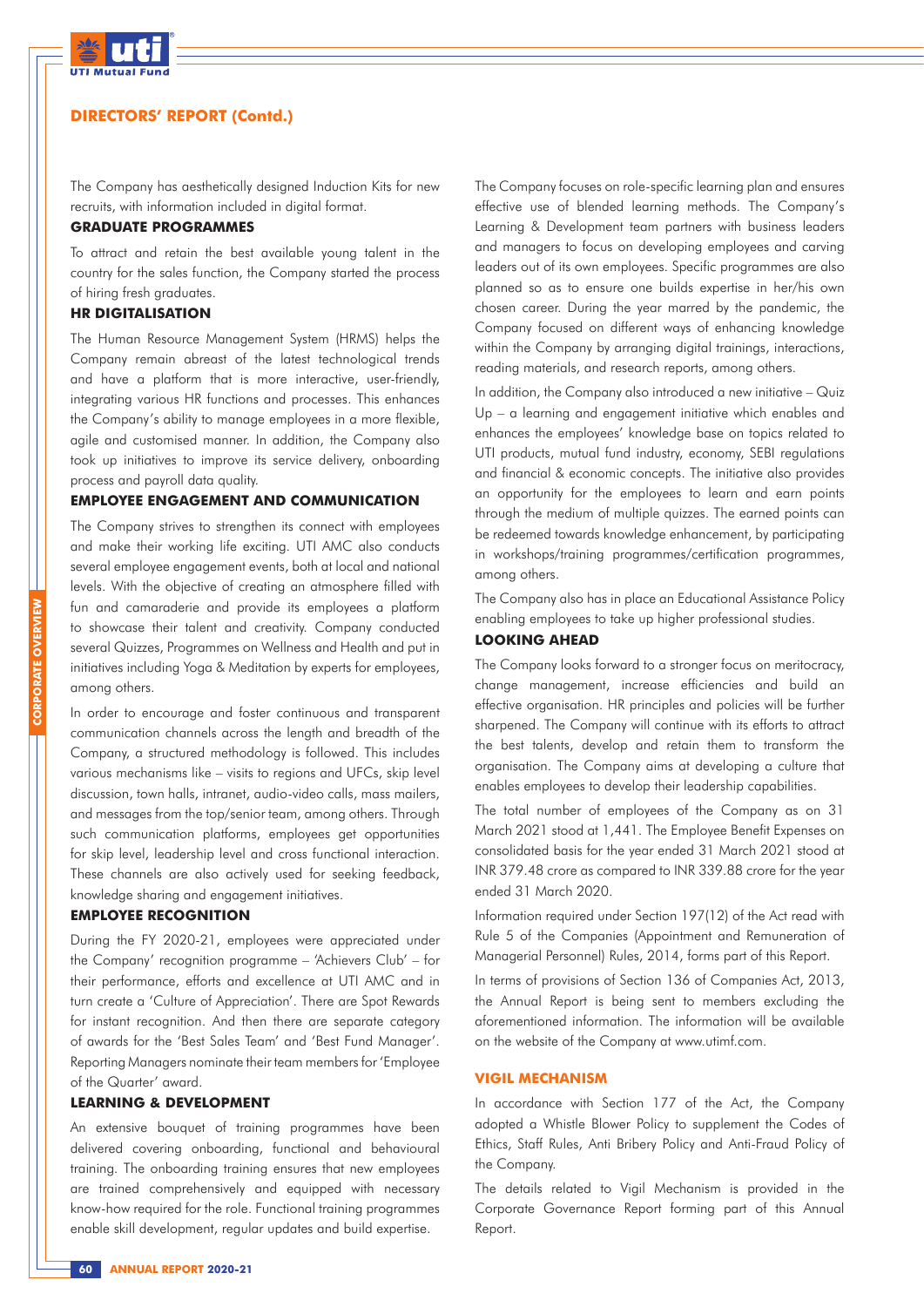### **PREVENTION OF SEXUAL HARASSMENT POLICY AT WORKPLACE**

The Company has an Anti-Sexual Harassment Policy in place, in line with the requirements of the Disclosure under the Sexual Harassment of Women at Workplace (Prevention, Prohibition and Redressal) Act, 2013. All employees of the Company as well as any person employed for any work on regular, temporary, adhoc or daily wage basis including a contract worker, co-worker, probationer, trainee, apprentice or called by any other such name, are covered under this policy.

The Company has constituted an Internal Complaints Committee (ICC) to enquire into the cases of Sexual Harassment at Offices/ UFCs across India. The details related to complaints filed and disposed-off, if any, are provided in the Corporate Governance Report forming part of this Annual Report.

#### **DIRECTORS AND KEY MANAGERIAL PERSONNEL**

#### **Directors**

As on 31 March, 2021, the Board comprised of 9 (nine) members, consisting of 6 (six) Independent Directors [including 2 (two) woman directors, 2 (two) Non-Executive Non-Independent Directors and 1 (one) Whole Time Director. The Chairperson of the Company is a Non-Executive Independent Director.

Mr. Dinesh Kumar Mehrotra and Mr. Narasimhan Seshadri were re-appointed as an Independent Directors of the Company for a period of five consecutive years w.e.f. 28 November, 2020 to 27 November 2025, not liable to retire by rotation.

Mr. Imtaiyazur Rahman was appointed as the Whole Time Director of the Company at Annual General Meeting held on 22 August 2019, for a period of three years w.e.f. 23 August 2019 till 22 August 2022, not liable to retire by rotation. Further, the Board of Directors, at its meeting held on 12 June 2020, based on the recommendation of Nomination & Remuneration Committee, appointed Mr. Imtaiyazur Rahman as the Chief Executive Officer of the Company with effect from 13 June 2020 for a period of 2 years.

Mr. Ashok Shah resigned from the Directorship of the Company with effect from the conclusion of the 17<sup>th</sup> Annual General Meeting held on 27 November 2020.

Ms. Uttara Dasgupta ceased to be an Independent Director of the Company with effect from the conclusion of the 17<sup>th</sup> Annual General Meeting held on 27 November 2020.

Punjab National Bank nominated Mr. Sanjay Varshneya as Director on the Board of the Company in exercise of their right under Article 129 of the Articles of Association of the Company.

In accordance with the provisions of the Act and the Articles of Association of the Company, Mr. Edward Cage Bernard, Non-Executive Director of the Company, will retire by rotation at the ensuing AGM, and the tenure of Mr. Deepak Kumar Chatterjee, Independent Director of the Company concludes at the ensuing AGM.

The Board, at its meeting held on 7 June 2021 and 30 June 2021, based on the recommendation of Nomination and Remuneration Committee, inter-alia approved:

- i. Appointment of Mr. Edward Cage Bernard (Nominee of T Rowe Price International Ltd), who retires by rotation at the ensuing AGM, as a Nominee Director (Non-Executive Category), liable to retire by rotation, subject to the approval of the shareholders at the ensuing AGM;
- ii. Appointment of Mr. Sanjay Varshneya (Nominee of Punjab National Bank) as a Nominee Director (Non-Executive Category), liable to retire by rotation, subject to the approval of shareholders at the ensuing AGM. The appointment shall be effective post approval of shareholders at the ensuing AGM; and
- iii. Re-appointment of Mr. Deepak Kumar Chatterjee as an Independent Director for a period of 5 (five) years after the expiry of his existing term in the ensuing AGM, subject to the approval of the shareholders at the ensuing AGM.

The necessary resolutions for the appointment / re-appointment of Mr. Edward Cage Bernard, Mr. Sanjay Varshneya and Mr. Deepak Kumar Chatterjee including their brief profile and other related information have been included in the Notice convening the 18<sup>th</sup> AGM.

All the directors of the Company have confirmed that they are not disqualified for being appointed as directors pursuant to Section 164 of the Companies Act, 2013.

#### **Declaration of Independence**

The Company has received necessary declarations from each Independent Director under Section 149(7) of the Companies Act, 2013 and Regulation 25(8) of SEBI (Listing Obligations and Disclosure Requirements) Regulations, 2015, confirming that he/she meets the criteria of independence laid down in Section 149(6) of the Act and Regulation 16(1)(b) of Listing Regulations.

All Independent Directors of the Company are registered in Independent Director's Databank maintained by the Indian Institute of Corporate Affairs in compliance with the provisions of Rule 6 of Companies (Appointment and Qualifications of Directors) Rules, 2014.

The Company has formulated terms and conditions for appointment of Independent Directors which is available on the Company's website at https://www.utimf.com/uti-amcshareholders/corporate-governance/code-and-policies/.

#### **Key Managerial Personnel**

In terms of Section 2(51) and Section 203 of the Act, the following are the Key Managerial Personnel (KMP) of the Company:

- Mr. Imtaiyazur Rahman, Whole Time Director & Chief Executive Officer
- Mr. Surojit Saha, Chief Financial Officer
- Mr. Arvind Patkar, Company Secretary & Compliance **Officer**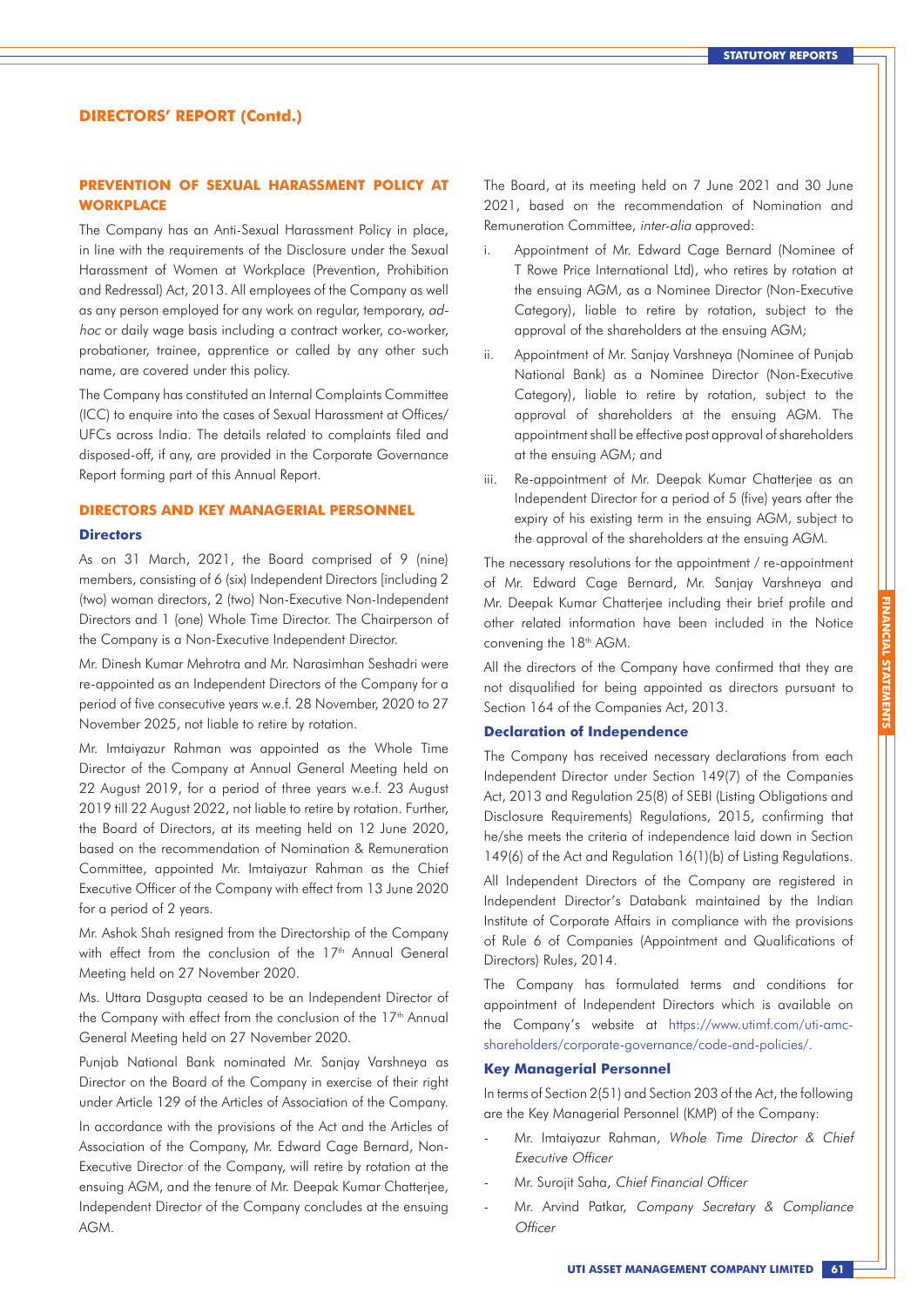

#### **Number of Board Meetings**

The Board met 12 (twelve) times during FY 2020-21. The maximum interval between two meetings did not exceed 120 days, as prescribed in the Act. The details of composition of the Board and its Committees and details of the meetings during the FY 2020-21, are disclosed in the Corporate Governance Report, forming part of this Annual Report.

#### **AUDIT & SYSTEMS**

The Company's Directors believe that internal audit control is a necessary concomitant of the principle of governance that freedom of management should be exercised within a framework of appropriate checks and balances. The Company remained committed to ensuring an effective internal control environment that provides assurance on the efficiency of operations and security of assets.

Well established and robust internal audit processes, both at business and corporate levels, continuously monitor the adequacy and effectiveness of the internal control environment across the Company and the status of compliance with operating systems, internal policies and regulatory requirements. In the networked IT environment of the Company, valuation of IT security continues to receive focused attention of the internal audit team, which includes IT specialists.

### **CORPORATE SOCIAL RESPONSIBILITY**

The Company believes in a philosophy of compassion, care and generosity, characterised by a willingness to build a society that works for everyone. In accordance with the CSR vision of the Company, it strives to meet the interests of its shareholders and other stakeholders. Through its CSR initiatives, the Company extends support to the underserved and underprivileged section of society in different parts of India. It seeks to supplement its contribution to environment protection, health & education, uplifting society and sustainable community development.

In terms of Section 135 of the Act, the Company has constituted a Corporate Social Responsibility (CSR) Committee of Directors comprising Ms. Dipali Hemant Sheth (Chairperson), Mr. Dinesh Kumar Mehrotra (Member), Mr. Edward Cage Bernard (Member) and Mr. Imtaiyazur Rahman (Member). During the year under review, Ms. Uttara Dasgupta ceased to be the Chairperson and member of the Committee. Ms. Dipali Sheth, an Independent Director, was appointed as the Chairperson and Mr. Imtaiyazur Rahman, Whole-time Director & CEO, was appointed as Member of the Committee with effect from 4 December 2020. A CSR Sub-Committee of internal officials was also constituted to identity the projects, carry out the groundwork, empanel the agencies/NPOs/Organisations, coordinate related activities and recommend the projects to be undertaken.

The terms of reference, meeting & attendance details of CSR Committee have been disclosed in the Corporate Governance Report.

The Company has adopted a Policy on Corporate Social Responsibility in compliance with the requirements of the Act and the Companies (Corporate Social Responsibility Policy) Rules, 2014. Pursuant to the Companies (Corporate Social Responsibility Policy) Amendment Rules, 2021, the Board amended the existing CSR Policy and adopted 'Human Development' as the CSR approach. Education, health and rural development were adopted as the thematic focus of its CSR interventions. The policy can be accessed at https://www. utimf.com/uti-amc-shareholders/corporate-governance/codeand-policies/.

In accordance with the provisions of the Act, the targeted CSR Expenditure for FY 2020-21 was INR 9.37 crore. The total amount sanctioned during FY 2020-21 was INR 9.45 crore, disbursements against the same are being made in installments in accordance with the implementation schedule of the projects. Pursuant to the requirements of the Companies (Corporate Social Responsibility Policy) Amendment Rules, 2021, the Board initiated Impact Assessment of CSR projects with outlays of INR 1 crore or more.

The Annual Report on the Company's CSR activities is provided as Annexure III to this Report.

#### **RISK MANAGEMENT**

Risk management is one of the key focus areas of the Company and it has established processes and systems to ensure robust firm-wide risk management. The Board of Directors formulated and periodically review the Company's risk management policies, procedures and processes, which include the delegation of investment and financial responsibilities, the establishment of prudential investment norms, the approval and dissemination of guidelines and restrictions, as well as the establishment of counter-party limits. The Board also reviews the performance of funds against the relevant benchmark and competing funds.

The Company's risk management structure includes:

- 1. Risk Management Committee: It comprises of five members of the Board and meets at least twice a year to review the overall risk management policies and guidelines and implementation thereof;
- 2. **Equity and Debt Steering Committees:** Equity Steering Committee consists of four members, and Debt Steering Committee consists of two members. Meetings are held on a regular basis to review funds' performance and strategy reports, as well as to discuss products strategies and market developments;
- 3. **Department of Risk Management:** It consists of seven members and reviews portfolio risks affecting the Company's funds, conducts performance attribution of funds *vis-à-vis* their respective benchmarks and competing funds, tracks the adherence of portfolio characteristics to the respective scheme mandates and computes various portfolio analytics to judge the risk and return indicators over a period of time;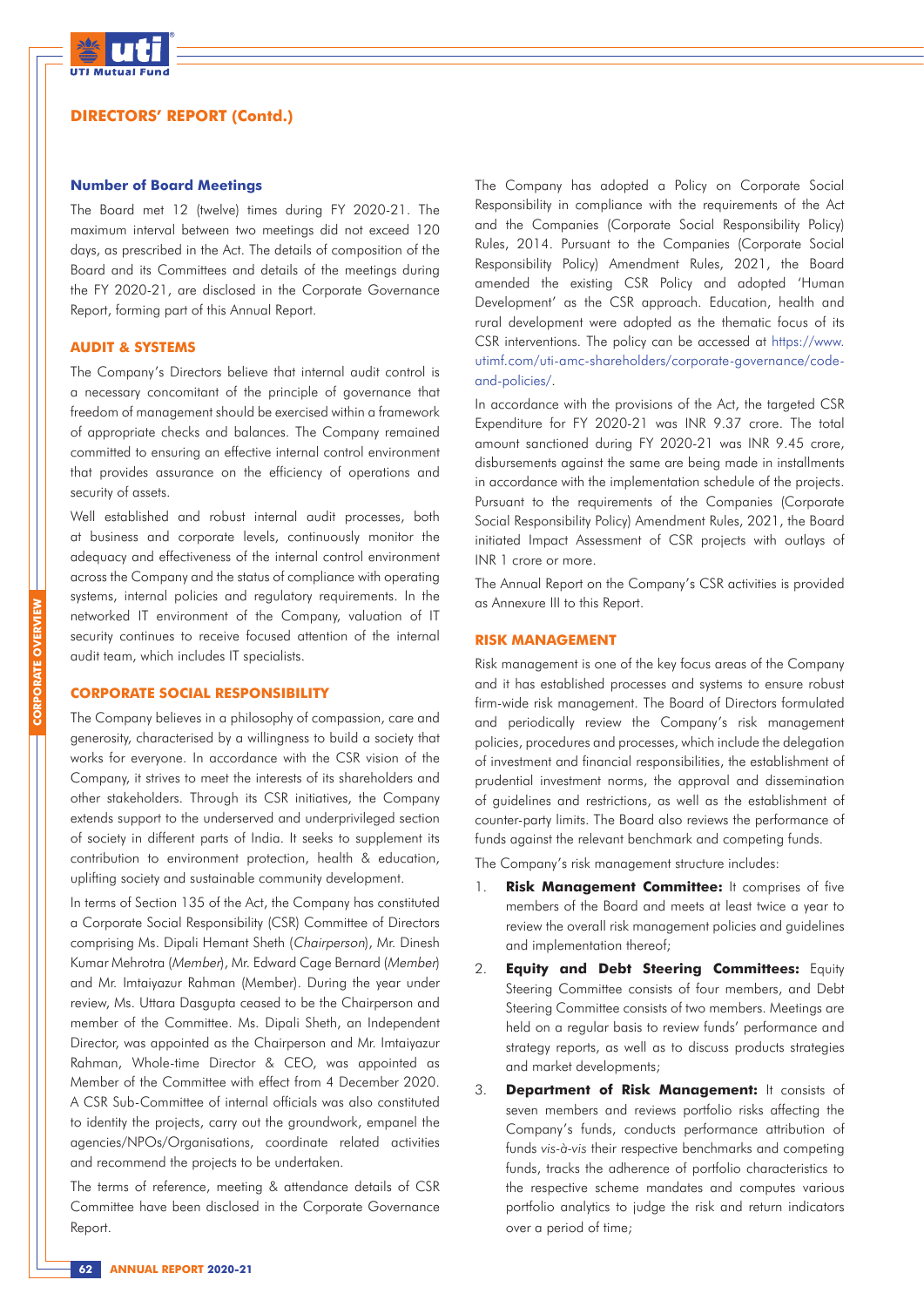- 4. **Investment Committee:** It consists of four members and meets on a monthly basis to review, among other things, the performance of the Company's funds, top securities transactions and exceptions, if any, to establish investment norms or scheme limits; and
- 5. **Department of Internal Audit:** It consists of four members who oversee the work of the chartered accountancy firm appointed to carry out the Company's internal audit function. The Department of Internal Audit, together with the Investment Committee and the Department of Risk Management, ensures that the policies, procedures and processes laid down by the Board and the Risk Management Committee are effectively implemented.

Effective risk management is critical to the operation of the Company's business. The Company adopted certain policies and procedures in managing the various risks applicable to its operations, inter-alia, including:

- 1. **Investment risk:** The Company's funds are exposed to underperformance risk with respect to both the relevant benchmarks and competing funds due to investment related risks, which include market risks and credit risks. Measures are taken to address and mitigate such risks including prudential investment limits, well-documented investment policies and procedures (regarding the delegation of powers, research methodologies, risk evaluation framework and brokers' empanelment policy), sophisticated market information tools, a dedicated securities research team, experienced fund managers, and a regular performance reporting and review mechanism.
- 2. **Liquidity risk:** Liquidity risk mainly arises in respect of open-ended funds, which typically allow investors to redeem their units at any time. If a significant number of investors opt for redemption from a particular fund at the same time, the fund may face liquidity risk. The risk is particularly high in respect of income funds, considering the low level of debt securities actively traded in Indian markets and the high concentration of investors in select funds. The measures that the Company takes to address and mitigate liquidity risk include reviewing its portfolio positions in light of average trading volumes and historical redemption of funds, maintenance of liquid assets, regularly reviewing illiquid equity positions, observing concentration limits for single positions, issuers and sectors, and prudential issuer and sector norms, with a high proportion of the fixed income investments of the Company's relevant funds in highly rated fixed income securities, and with a line of credit available to address the Company's liquidity shortfalls;
- 3. **Operational risk:** This is the risk of loss from inadequate or failed internal processes and systems or from external events, including employee errors, improper documentation of transactions, failure of operational and information

security procedures, computer systems, software or other equipment, business interruptions and inappropriate behaviour of employees or vendors. The measures that the Company takes to address and mitigate operational risk include internal control systems, including a concurrent audit system for dealing and NAV computation and an outsourced internal audit function, a straight-through investment processing system, isolating and monitoring the dealing room, service level agreements with third party vendors, conducting disaster recovery drills at least twice a year, separating front-office and back-office functions, an effective customer redress mechanism, periodic training of the Company's sales team, an independent compliance officer supported by experienced officers, and insurance coverage;

- 4. **Market risk:** This risk is the possibility of loss arising from changes in the value of a financial instrument as a result of changes in market variables such as equity prices, interest rates, exchange rates or other asset prices, or higher volatility of funds or returns as compared to benchmark or competing funds. The measures that the Company takes to address and mitigate market risk include implementing investment guidelines and position limits in terms of individual stocks, sectors and industries, having experienced fund managers closely monitoring investments and positions, as well as measuring risk-adjusted performance;
- 5. **Credit risk:** This is the risk of loss in market value of debt securities due to downgrading by credit rating agencies or default in payment by issuers. The measures taken by the Company to address and mitigate credit risk include establishing counterparty exposure limits, in-house research team, product positioning and placing restrictions on investments in unrated or low-rated debt securities; and
- 6. **Regulatory risk:** The Company is highly regulated and it may be impacted by new laws, rules and regulations or changes in existing ones, affecting its ability to operate. The measures that the Company takes to address and mitigate regulatory risk include following regulatory guidelines, systematic controls in respect of regulatory limits, dedicated compliance department, monthly compliance audits and review by the Boards of Company and Trustees of UTI Mutual Fund.

#### **BOARD EVALUATION**

The Company has a 'Policy for Evaluation of the Performance of the Board of Directors' in accordance with the provisions of Section 134(3)(p) of the Act and Listing Regulations, as amended, with an aim to formulate the procedures and prescribe the criteria to evaluate the performance of the entire Board of the Company as well as to assess and enhance the effectiveness of the Board as a whole. The outcome of performance evaluation of Board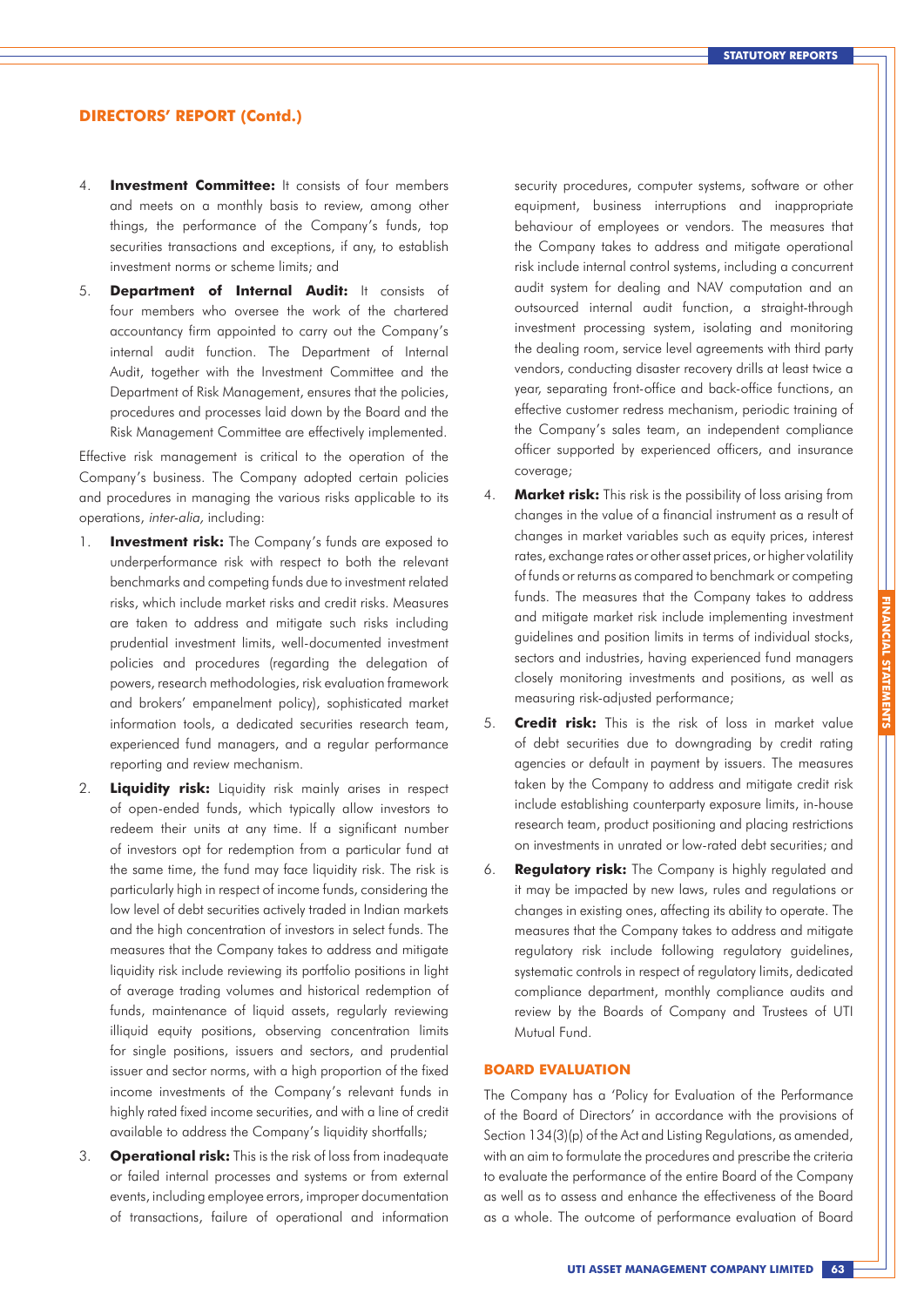

was circulated to Independent Directors and deliberated in their meeting held on 24 April 2021. They were satisfied with the Board's performance for the financial year 2020-21 and also shared their valuable feedbacks on further improvement of evaluation process.

### **INITIAL PUBLIC OFFER (IPO)**

During the FY 2019-20, the Board had approved to initiate the process for Initial Public Offering (IPO) of the Company by way of an offer for sale by the State Bank of India, Life Insurance Corporation of India, Punjab National Bank, Bank of Baroda and T. Rowe Price International Ltd.

During FY 2020-21, the Company completed the IPO through an offer for sale of 3,89,87,081 equity shares comprising an offer of up to 1,04,59,949 equity shares each by State Bank India, Life Insurance Corporation of India, Bank of Baroda and 38,03,617 equity shares each by Punjab National Bank & T. Rowe Price International Ltd of face value of INR 10 each at a price of INR 554 per equity share aggregating up to INR 2,159.88 crore.

The Company successfully completed the IPO process and the equity shares of the Company were listed on National Stock Exchange of India Limited and BSE Limited on 12 October 2020.

#### **EMPLOYEE STOCK OPTIONS SCHEME**

The Company introduced an Employee Stock Option Scheme called the 'UTI AMC Employee Stock Option Scheme – 2007'. Each employee on the rolls of the Company as on  $16<sup>th</sup>$ December, 2019 and few employees from its subsidiaries were granted Options. The vesting of the Options is from expiry of one year from Grant date till four years from Grant Date as per Plan. Under the Scheme, 21,91,544 equity shares were granted to the eligible employees. Each Option entitles the holder thereof to apply for and be allotted number of equity share granted of the Company with a face value of INR 10 each for an exercise price of INR 728 during the exercise period. Vesting of the Options shall take place over a maximum period of three (3) years with a minimum vesting period of one (1) year from the date of Grant i.e. 16 December 2019. The exercise period would be maximum of three (3) years from the date of each vesting of Options. Out of the 21,91,554 Options granted, 74,593 Options lapsed, therefore, the total number of Options outstanding as on 31 March, 2021, was 21,16,961 Options, out of which again 753,478 Options were vested as on 31 March, 2021, pending for exercise. The Grant was made based on parameters inter-alia, including tenure, performance, role, and total cost to the Company.

The scheme is in compliance with the SEBI (Share Based Employee Benefits) Regulations, 2014 ("ESOP Regulations"). The disclosures as required under the ESOP Regulations can be accessed on the website of the Company at https://utimf.com/.

### **CONSERVATION OF ENERGY AND TECHNOLOGY ABSORPTION**

The Company operates in an industry which generally does not consume high levels of energy. However, adequate measures or efforts, wherever viable, were taken to ensure energy conservation.

Since the Company does not own any manufacturing facility, the above said particulars mentioned in the Companies (Accounts) Rules, 2014 are not applicable.

#### **FOREIGN EXCHANGE EARNINGS AND OUTGO**

In accordance with the provisions of Section 134 of the Act and Rule 8(3) of Companies (Accounts) Rules, 2014, the details of Foreign Exchange Earnings and Outgo are mentioned below:

|                           |                                               | (INR in crore)                                |
|---------------------------|-----------------------------------------------|-----------------------------------------------|
| <b>Particulars</b>        | For the year<br>ended 31<br><b>March 2021</b> | For the year<br>ended 31<br><b>March 2020</b> |
| Foreign Exchange Earnings | 686                                           | 485                                           |
| Foreign Exchange Outgo    | 12.25                                         | 685                                           |

The Company spent Foreign Exchange for payment towards professional fees and for foreign business tours.

#### **EXTRACT OF ANNUAL RETURN**

Pursuant to Section 134(3)(a) read with Section 92 of the Act, Annual Return of the Company is available on its website at www.utimf.com.

#### **SECRETARIAL STANDARDS**

The Company complied with the applicable Secretarial Standards, i.e. SS-1 and SS-2, relating to 'Meetings of the Board of Directors' and 'General Meetings', respectively, issued by the Institute of Company Secretaries of India.

#### **UNCLAIMED DIVIDEND ON SHARES**

The Company has dividend amounting to INR 0.10 crore as at the end of FY 2020-21 which has not been claimed by shareholders of the Company and is lying in the Unpaid Dividend Account.

The Company has disclosed the details of dividend declared during the preceding financial years on the Company's website at https://www.utimf.com/uti-amc-shareholders/unclaimeddividend/ along with assistance for further details on Unclaimed / Unpaid Dividend.

### **SIGNIFICANT AND MATERIAL ORDERS**

There were no significant and material orders passed by the regulators or courts or tribunals impacting the going concern status and the Company's operations in future.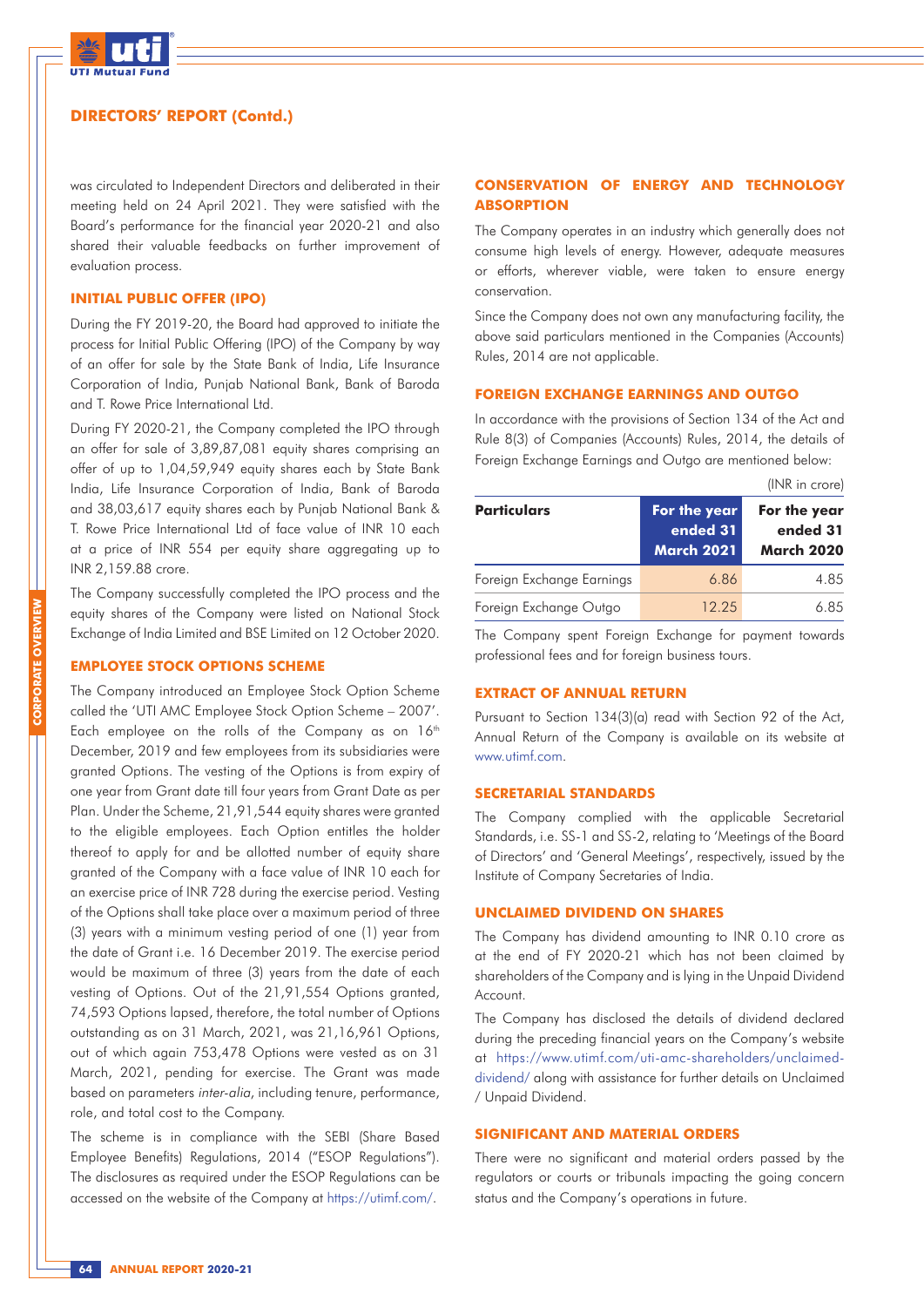### **MATERIAL CHANGES AND COMMITMENTS AFFECTING FINANCIAL POSITION BETWEEN THE END OF THE FINANCIAL YEAR AND DATE OF THE REPORT**

There were no material changes and commitments affecting the financial position of the Company between the end of FY 2020-21 and the date of this Report.

### **MANAGEMENT'S DISCUSSION AND ANALYSIS REPORT**

Management's Discussion and Analysis Report for the year under review, as stipulated under Listing Regulations, is presented in a separate section, forming part of this Annual Report.

#### **CORPORATE GOVERNANCE**

The Company maintains high standard of Corporate Governance and adheres to the Corporate Governance requirements set out by the SEBI. The report on Corporate Governance as stipulated under the Listing Regulations forms part of this Annual Report.

#### **BUSINESS RESPONSIBILITY REPORT**

As stipulated under the Listing Regulations, the Business Responsibility Report specifying the compliance of principles as prescribed under the National Voluntary Guidelines on Social, Environmental and Economic Responsibilities of Business issued by Ministry of Corporate Affairs, forms part of this Annual Report.

### **OTHER DISCLOSURES**

In terms of the applicable provisions of the Act, and Listing Regulations, the Company additionally discloses that during FY 2020-21:

- There was no change in the nature of business of the Company;
- There was no revision in the Financial Statements or Directors' Report of the Company;
- Disclosure pertaining to maintenance of cost records as specified by the Central Government under Section 148 (1) of the Act is not applicable to the Company.
- The Company has not issued any shares with differential voting rights; and
- The Company has not issued any Sweat Equity Shares.

### **DIRECTORS' RESPONSIBILITY STATEMENT**

Pursuant to the requirement under Section 134(3)(c) and Section 134(5) of the Act with respect to Directors' Responsibility Statement, it is hereby confirmed that:

- (i) in the preparation of the Annual Accounts for the FY 2020-21, the applicable accounting standards were followed along with proper explanation relating to material departures, if any;
- (ii) the accounting policies were selected and applied consistently and judgments and estimates were made so that they are reasonable and prudent so as to give a true and fair view of the state of affairs of the Company at the end of the year i.e. 31 March 2021, and of the Profit and Loss of the Company for that period;
- (iii) proper and sufficient care was taken for the maintenance of adequate accounting records in accordance with the provisions of this Companies Act, 2013 for safeguarding the assets of the Company and for preventing and detecting fraud and other irregularities;
- (iv) the Annual Accounts were prepared on a going concern basis;
- (v) proper internal financial controls were in place and that the financial controls were adequate and were operating effectively; and
- (vi) systems to ensure compliance with the provisions of all applicable laws were in place and were adequate and operating effectively.

### **ACKNOWLEDGEMENTS**

The Board of Directors would like to place on record its gratitude for the valuable support, cooperation and guidance received from the Government of India, Ministry of Corporate Affairs, Registrar of Companies, Securities and Exchange Board of India, Reserve Bank of India, Sponsors and the Shareholders of the Company and the Association of Mutual Funds in India.

The Company is also thankful to its investors in schemes, Auditors, Custodians, Registrar & Transfer Agents, Banks, Distributors, Merchant Bankers, Law Firms and all other service providers for their valued support. The Company would also like to thank its employees for their commitment, collaboration and partnership, demonstrated during the year.

#### **For and on behalf of the Board of Directors**

Date: 7 June 2021 Place: Mumbai

(DIN: 00142711)

**FINANCIAL STATEMENTS**

FINANCIAL STATEMENTS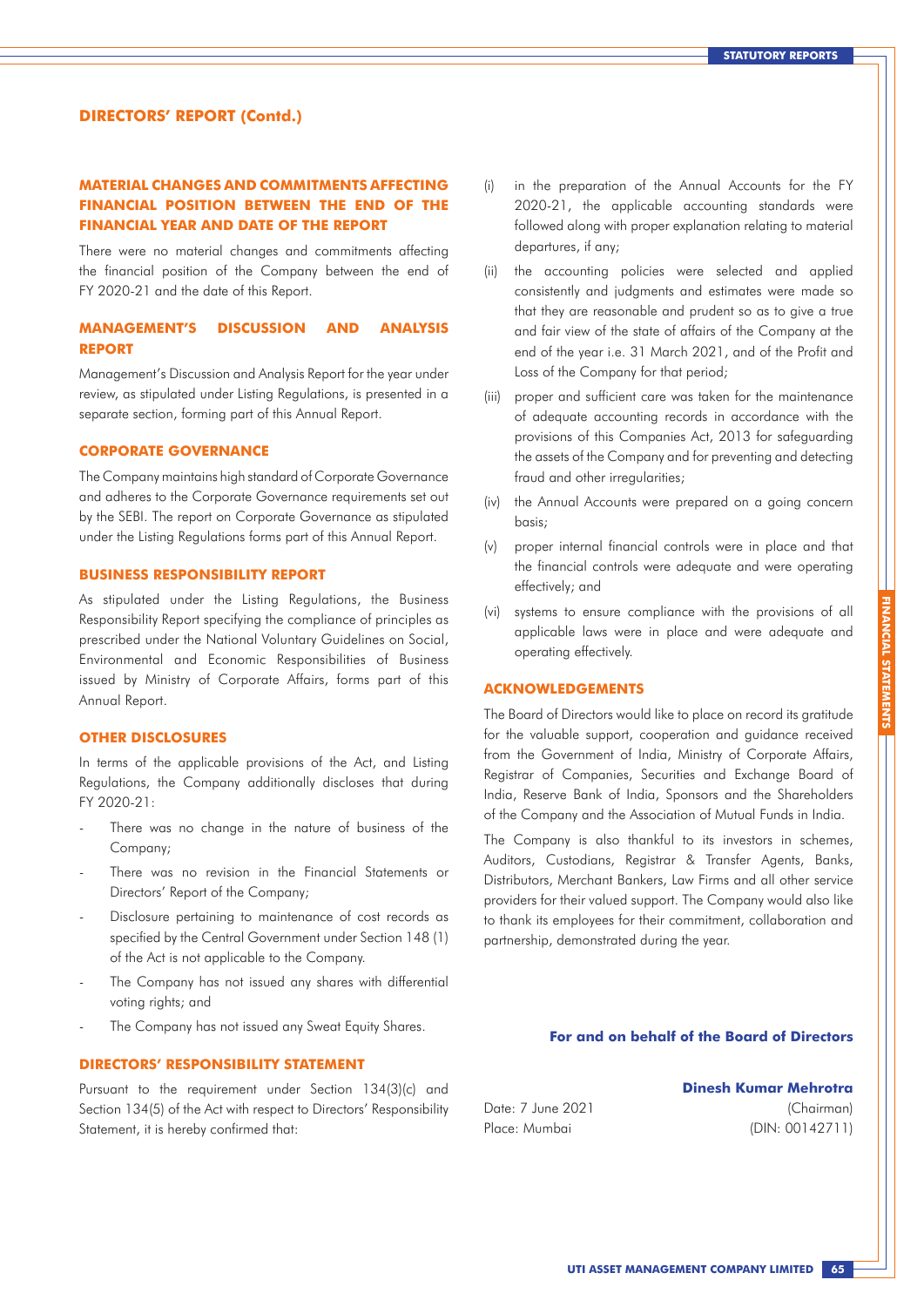

# **ANNEXURE I TO DIRECTORS' REPORT**

#### **DIVIDEND DISTRIBUTION POLICY**

#### **1. Preamble**

- 1.1 Pursuant to the provisions of Regulation 43A of Securities and Exchange Board of India (Listing Obligations and Disclosure Requirements) Regulations, 2015 as amended (the "**Listing Regulations**"), it is mandatory to have a Dividend Distribution Policy in place by the top five hundred listed companies based on the market capitalisation calculated as on 31 March every year.
- 1.2 The Board of Directors (the "**Board**") of UTI Asset Management Company Limited (the "**Company**") has adopted and formulated Dividend Distribution Policy, in compliance with the Listing Regulations.

#### **2. Definitions**

2.1 The terms referred to in this policy will have the same meaning as defined under the Companies Act, 2013 (the "**Act**") and the rules made thereunder and the Listing Regulations.

#### **3. Effective Date**

3.1 The Policy shall come into effect from the date of approval of the Board i.e 16 December 2019 and was amended pursuant to the resolution of the Board passed at its meeting held on 12 September 2020.

#### **4. Object**

4.1 The object of this Policy is to establish the parameters to be considered by the Board before declaring or recommending dividend. The Policy aims to strike an optimum balance between rewarding shareholders through dividend and ensuring that sufficient funds are retained for the growth of the Company.

### **5. Scope**

5.1 The Policy covers the following:

### A. **DIVIDEND TO EQUITY SHAREHOLDERS OF THE COMPANY:**

At present the Company has only one class of equity shares and accordingly, the Dividend will be distributed equally among all the equity shareholders, based on their shareholding on the record date. Parameters for dividend payments in respect of any other class of shares will be as per the respective terms of issue and in accordance with the applicable regulations and will be determined, if and when the Company decides to issue other classes of shares.

### B. **INTERIM DIVIDEND:**

Interim Dividend(s), if any, shall be declared by the Board.

In case no final dividend is declared for any particular financial year, interim dividend paid during that year, if any, shall be regarded as final dividend for the year in the Annual General Meeting (AGM).

### C. **FINAL DIVIDEND:**

Recommendation, if any, shall be made by the Board, usually in the Board meeting that considers and approves the annual financial statements, subject to approval of the shareholders of the Company.

The dividend as recommended by the Board shall be approved/declared in the AGM of the Company.

#### **6. Parameters to be Considered**

### **6.1 PARAMETERS TO BE CONSIDERED BEFORE RECOMMENDING DIVIDEND:**

The Board of Directors may declare dividend equivalent to 50% or more of the Profit after Tax (PAT) of the Company after considering the following factors:

#### **Statutory and Regulatory factors**

The Company shall declare dividend only after ensuring compliance with provisions of the Companies Act, 2013 and rules made thereunder, the SEBI (Listing Obligations and Disclosure Requirements) Regulations, 2015 as amended and any other regulations as may be applicable from time to time.

#### **Financial Factor**

- Profits earned during the financial year;
- Accumulated reserves;
- Profitability outlook for the coming years;
- Expected future apex requirements;
- Expansion or modernization of existing businesses; and
- Other factors which the Board may consider.

#### **External Factors**

- Shareholder expectations, including individual shareholders;
- Significant changes in the Macro-economic & Market conditions; and
- Taxation, Regulation & Govt Policies.

### **6.2 CIRCUMSTANCES UNDER WHICH THE SHAREHOLDERS OF THE COMPANY MAY OR MAY NOT EXPECT DIVIDEND**

The Company may not distribute a dividend or may distribute a reduced quantum of dividend when there is absence or inadequacy of profits. Also, if one or more of the criterion for recommendation of dividend is not fulfilled by the Company, including any regulatory restriction placed on the Company on declaration of dividend, or if the Board is of the view that it would be prudent to conserve capital for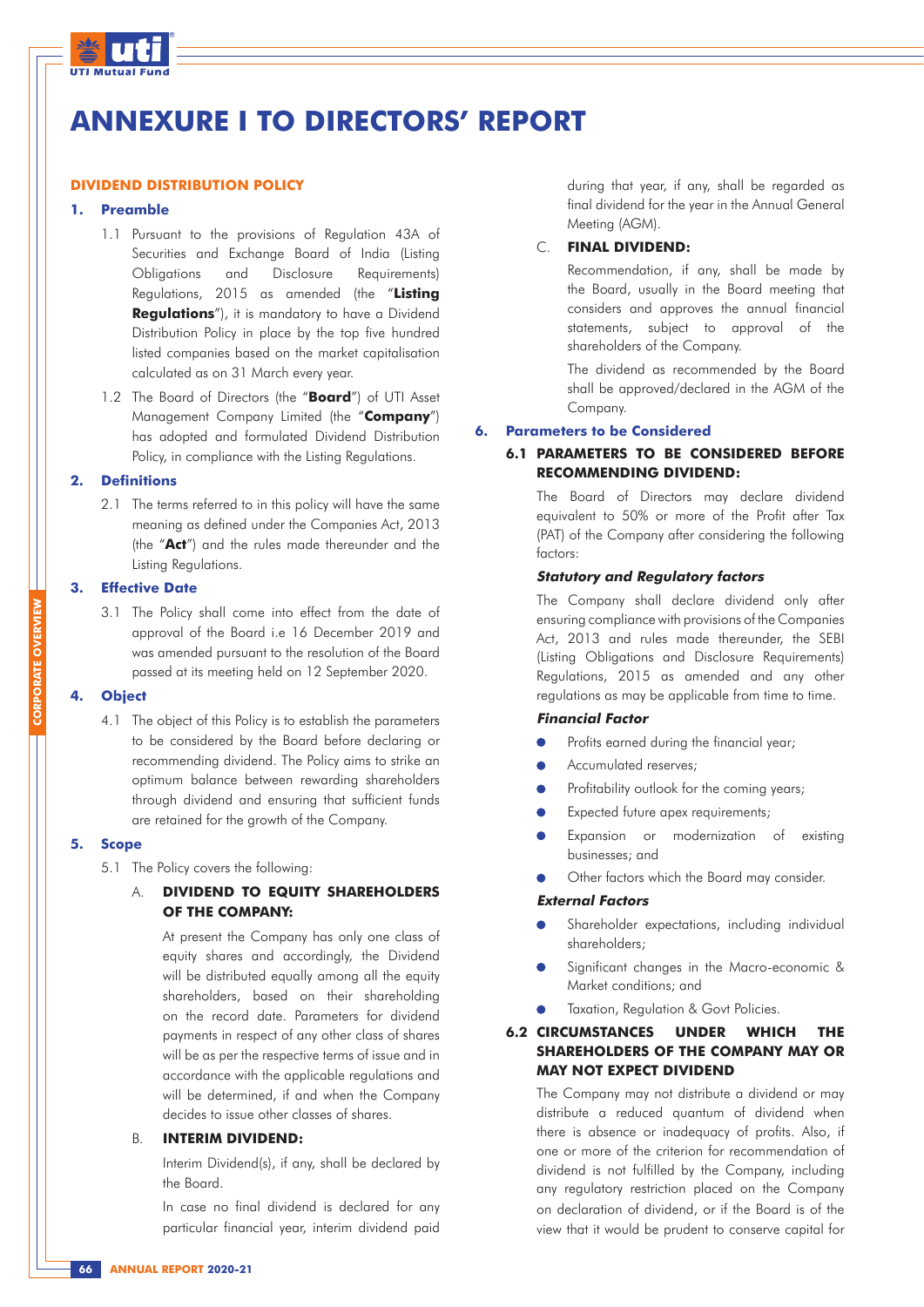expansion of business growth or other exigencies, which shall be stated by the Board, dividend may not be declared or may declare reduced dividend.

### **6.3 UTILISATION OF RETAINED EARNINGS**

Retained earnings shall be utilized in accordance with prevailing regulatory requirements, creating reserves for specific objectives, fortifying the balance sheet against contingencies, generating higher returns for shareholders through reinvestment of profits for future growth and expansion and any other specific purpose as approved by the Board of Directors of the Company.

The Company shall endeavor to utilize retained earnings in a manner that shall be beneficial to both, the interests of the Company and its stakeholders.

#### **7. Conflict in Policy**

7.1 In the event of a conflict between this policy and the extant regulations, the regulations shall prevail.

### **8. Disclosure of Policy**

8.1 The Dividend Distribution Policy shall be disclosed in the Annual Report of the Company and placed on the Company's website at www.utimf.com.

#### **9. Amendments**

9.1 Any subsequent amendment/modification in the Act, SEBI regulations and/or other applicable laws in this regard shall automatically apply to this Policy.

### **10. Review of Policy**

10.1 The Board shall review the Dividend Distribution Policy of the Company at least once in every three years.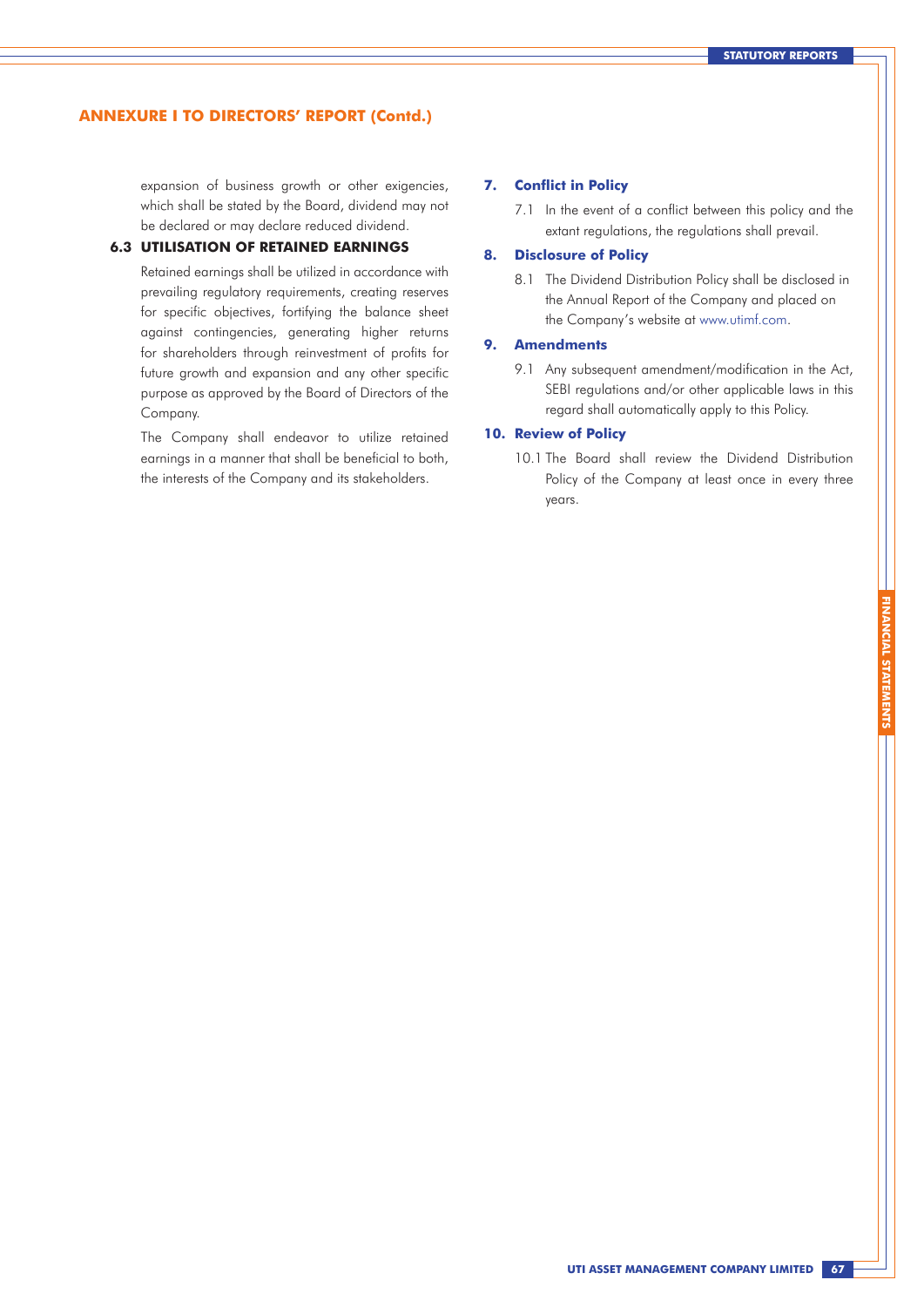

## **ANNEXURE II TO DIRECTORS' REPORT**

#### **FORM NO. MR-3**

#### **Secretarial Audit Report**

for the Financial Year Ended 31 March 2021 [Pursuant to Section 204(1) of the Companies Act, 2013 and Rule 9 of the Companies (Appointment and Remuneration of Managerial Personnel) Rules, 2014]

To,

The Members of,

### **UTI Asset Management Company Limited**

UTI Tower Gn Block, Bandra Kurla Complex Bandra East, Mumbai – 400 051

I have conducted the secretarial audit of the compliance of applicable statutory provisions and the adherence to good corporate practices by **UTI Asset Management Company Limited** (hereinafter called 'the Company'). Secretarial Audit was conducted in a manner that provided me a reasonable basis for evaluating the corporate conducts/statutory compliances and expressing my opinion thereon.

Based on my verification of the Company's books, papers, minute books, forms and returns filed and other records maintained by the Company and also the information provided by the Company, its officers, agents and authorized representatives during the conduct of secretarial audit and taking into account the relaxations granted by the Ministry of Corporate Affairs and Securities and Exchange Board of India in view of the COVID-19 pandemic, I hereby report that in my opinion, the Company has, during the audit period covering the financial year ended on 31 March 2021 complied with the statutory provisions listed hereunder and also that the Company has proper Boardprocesses and compliance-mechanism in place to the extent, in the manner and subject to the reporting made hereinafter:

I have examined the books, papers, minute books, forms and returns filed and other records maintained by the Company for the financial year ended on 31 March 2021 according to the provisions of:

(i) The Companies Act, 2013 (the Act) and the rules made thereunder;

As per information and explanation given to me and documents provided for inspection, the Company has maintained minutes book, statutory registers as required by the Act. The Company has filed various E-Forms during the year as a part of Compliance with the Act. The Company has paid applicable additional fees while filing these forms as the case may be.

- (ii) The Securities Contracts (Regulation) Act, 1956 ('SCRA') and the rules made thereunder;
- (iii) The Depositories Act, 1996 and the Regulations and Byelaws framed thereunder;

The shares of the Company are in demat form and the Company complies with the Depositories Act. The Registrar & Transfer Agent of the Company is KFin Technologies Private Limited (formerly known as "Karvy Fintech Private Limited").

- (iv) Foreign Exchange Management Act, 1999 and the rules and regulations made thereunder to the extent of Foreign Direct Investment, Overseas Direct Investment and External Commercial Borrowings;
- (v) The following Regulations and Guidelines prescribed under the Securities and Exchange Board of India Act, 1992 ('SEBI Act'):
	- (a) The Securities and Exchange Board of India (Substantial Acquisition of Shares and Takeovers) Regulations, 2011;
	- (b) The Securities and Exchange Board of India (Prohibition of Insider Trading) Regulations, 2015;
	- (c) The Securities and Exchange Board of India (Issue of Capital and Disclosure Requirements) Regulations, 2018;
	- (d) The Securities and Exchange Board of (Share Based Employee Benefits) Regulations, 2014;
	- (e) The Securities and Exchange Board of India (Issue and Listing of Debt Securities) Regulations, 2008;  $\rightarrow$  Not Applicable
	- (f) The Securities and Exchange Board of India (Registrars to an Issue and Share Transfer Agents) Regulations, 1993 regarding the Companies Act and dealing with client;
	- (g) The Securities and Exchange Board of India (Delisting of Equity Shares) Regulations, 2009;
		- $\rightarrow$  Not Applicable

and

- (h) The Securities and Exchange Board of India (Buyback of Securities) Regulations, 2018;  $\rightarrow$  Not Applicable
- (vi) The list of other acts applicable is as under:
	- Securities and Exchange Board of India (Mutual Funds) Regulations, 1996, as amended.

As per information and explanation given, UTI AMC Ltd has generally complied with the SEBI requirement as required by Regulations/guidelines/circulars. The Bi-Monthly Compliance Test Report consisting of Exceptions are submitted to the SEBI on timely basis as per SEBI guidelines. The unit holders have been compensated with payment of interest in case of delayed redemption and dividend payment as per SEBI guidelines and the same is disclosed to SEBI by means of Exception CTR. During the year, SEBI has neither imposed any penalty nor issued any show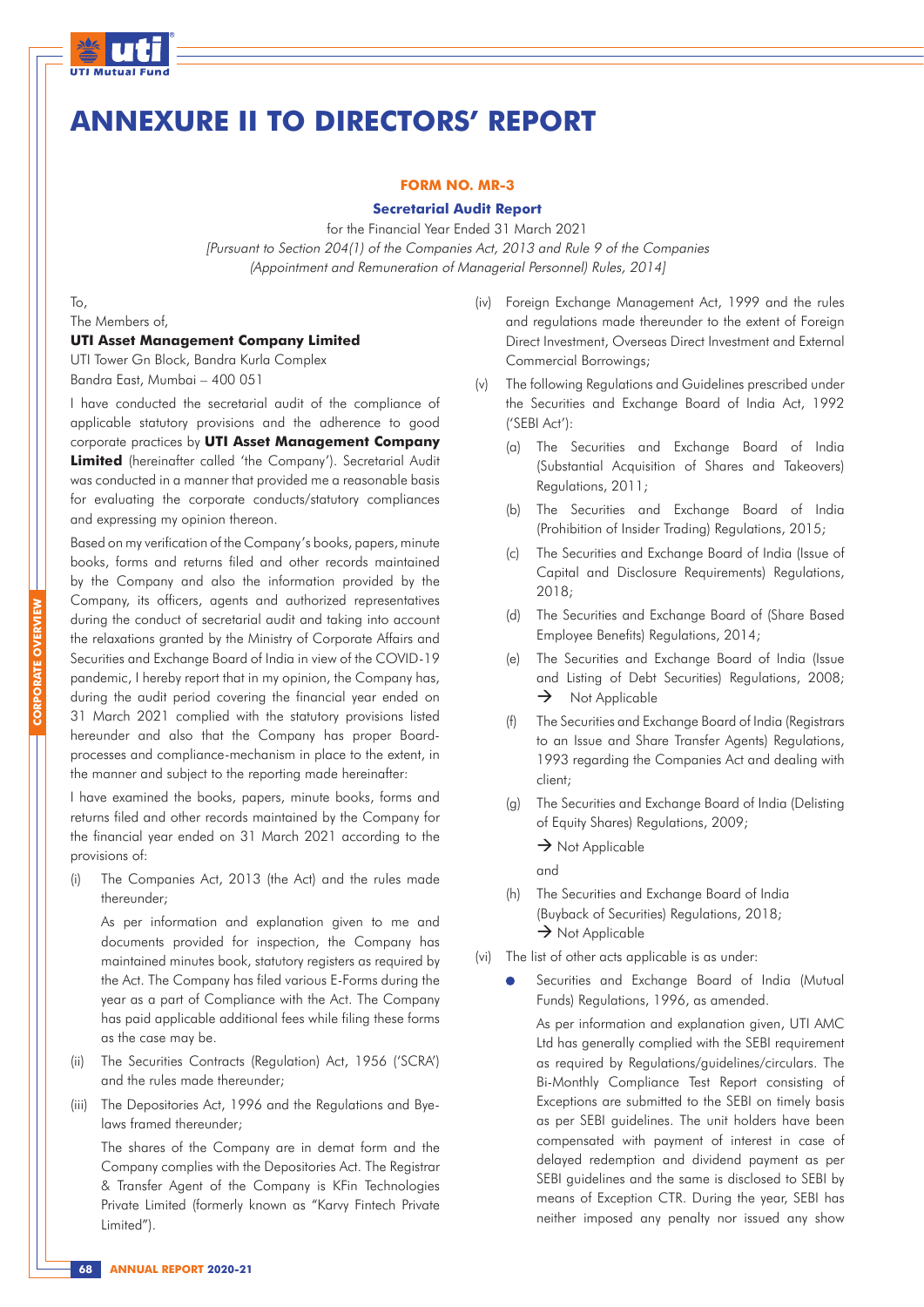cause notice or Adjudication order on the Company in regards of this regulations.

Securities and Exchange Board of India (Portfolio Managers) Regulations, 2020.

As per information and explanation given the Company has complied with the Regulations.

Provident Fund and other Employee Benefit related Statutes

I have also examined compliance with the applicable clauses of the following:

- (i) Secretarial Standards for Meetings of Board of Directors (SS-1) and General Meetings (SS-2) issued by the Institute of Company Secretaries of India; and
- (ii) Securities and Exchange Board of India (Listing Obligations and Disclosure Requirements) Regulations, 2015.

During the period under review the Company has complied with the provisions of the Act, Rules, Regulations, Guidelines, Standards, etc. mentioned above to the extent applicable.

#### **I further report that:**

- The Board of Directors of the Company is duly constituted with proper balance of Executive Directors, Non-Executive Directors and Independent Directors. The changes in the composition of the Board of Directors that took place during the period under review were carried out in compliance with the provisions of the Act. In accordance with changes in the Board of directors, the Board Committees were also reconstituted.
- The changes in composition of the Board during the audit period is as under:
	- Mr. Imtaiyazur Rahman was appointed as Chief Executive Officer of the Company with effect from 13 June 2020.
	- Mr. Narasimhan Seshadri was re-appointed as an Independent Director of the Company for a period of 5 consecutive years from 28 November 2020 to 27 November 2025, not liable to retire by rotation.
	- Mr. Dinesh Kumar Mehrotra was re-appointed as an Independent Director of the Company for a period of 5 consecutive years from 28 November 2020 to 27 November 2025, not liable to retire by rotation.
	- Mr. Ashok Shah had resigned from the directorship of the Company with effect from the conclusion of the 17<sup>th</sup> Annual General Meeting held on 27 November 2020.
	- Ms. Uttara Dasgupta ceased to be an Independent Director of the Company with effect from the conclusion of the 17<sup>th</sup> Annual General Meeting held on 27 November 2020.
- Adequate notice was given to all directors to schedule the Board Meetings, agenda and detailed notes on agenda were sent at least seven days in advance, and a system exists for seeking and obtaining further information and clarifications on the agenda items before the meeting and for meaningful participation at the meeting. There was no gap of more than 120 days between two board meetings. All the Independent Directors as on 31 March 2021 are registered as in Independent Director's Database maintained by Indian Institute of Corporate Affairs.
- All the decisions in the meeting of the Board of Directors / Committees were passed unanimously. In case of resolution(s) involving interest of any one of the directors present in the meeting, the respective director has abstained from discussion and voting on such resolution(s).

**I further report that** during the audit period, the Company has undertaken following events/actions having a bearing on the Company's affairs in pursuance of the above referred laws, rules, regulations, guidelines, standards, etc:

- 1. The Company has completed the Initial Public Offer of 38,987,081 equity shares of face value of INR 10 each at a price of INR 554 per equity share (including a share premium of INR 544 per equity share) through an offer for sale of 10,459,949 equity shares aggregating by State Bank of India, of 10,459,949 equity shares by Life Insurance Corporation of India, of 10,459,949 equity shares by Bank of Baroda, of 3,803,617 equity shares by Punjab National Bank and of 3,803,617 equity shares by T. Rowe Price International Ltd. The equity shares of the Company were listed on National Stock Exchange of India Limited and BSE Limited on 12 October 2020.
- 2. At the Annual General Meeting of the Company held on 27 November 2020, the members had passed the following special resolutions:
	- a. Ratification of Article 129 of the Articles of Association of the Company;
	- b. Approval of the re-appointment of Mr. Dinesh Kumar Mehrotra (DIN: 00142711) as an independent director; and
	- c. Approval of the re-appointment of Mr. Narasimhan Seshadri (DIN: 03486485) as an independent director.

**I further report that** there are adequate systems and processes in the Company commensurate with the size and operations of the Company to monitor and ensure compliance with applicable laws, rules, regulations and guidelines.

> For **Vishal N. Manseta** (Practicing Company Secretary)

Place: Mumbai Date: 17 June 2021 UDIN : A025183C000475798 **(Vishal N. Manseta)**  M. No: A25183 CP. No.: 8981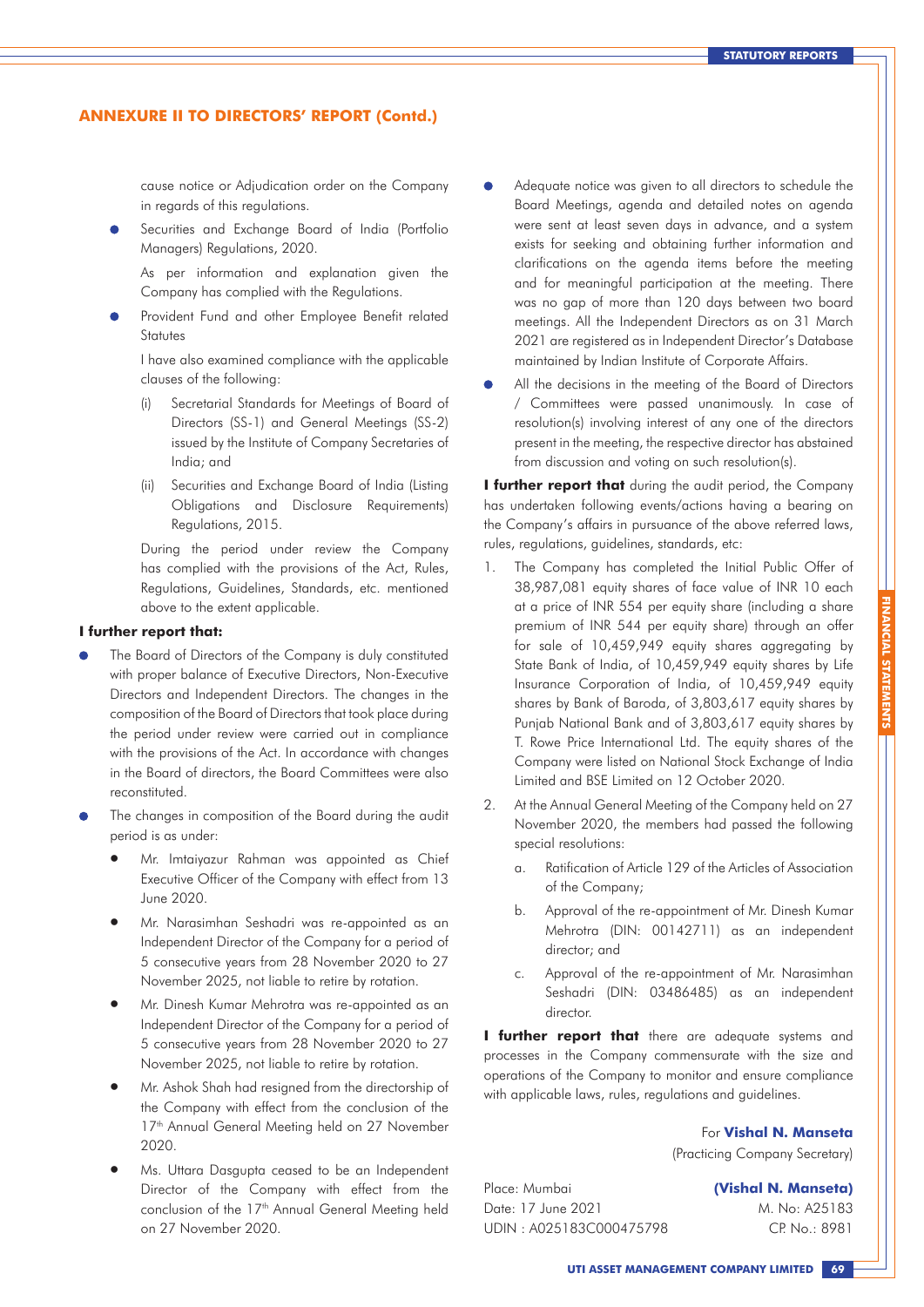

# **ANNEXURE III TO DIRECTORS' REPORT**

### **ANNUAL REPORT ON CORPORATE SOCIAL RESPONSIBILITY ("CSR") FOR THE FINANCIAL YEAR ENDED 31 MARCH 2021**

#### **1. Brief outline on CSR Policy:**

UTI Asset Management Company Limited ("the Company") believes in a philosophy of compassionate care, generosity and compassion, characterized by a willingness to build a society that works for everyone. In accordance with the vision of the Company, it recognizes its wide ranging and far reaching capacity to meet the interests not only of its shareholders, but also those of its stakeholders. The company's CSR initiatives extend enduring support and promote wellbeing of the underserved and underprivileged communities in different parts of India. Through its CSR initiatives, the company seeks to supplement its contribution in social upliftment of individuals and families, development of healthy and enlightened citizens, environment protection and sustainable community development.

In terms of Section 135 of Companies Act, 2013, the Company had constituted Corporate Social Responsibility (CSR) Committee of directors. A CSR sub-Committee of officials was also constituted to identity the projects, carry out the ground work, empanelling the agencies/NPOs/Organisations and other related activities and recommend the projects to be undertaken.

The Company had adopted a Policy on Corporate Social Responsibility in compliance with the requirements of the Companies Act and the Companies (Corporate Social Responsibility Policy) Rules, 2014. The Board of Directors of Company at their meeting held on 23 October 2013 constituted the Corporate Social Responsibility (CSR) Committee and had decided to undertake CSR activities under the broad areas of 'Health' and 'Education'. In December 2019, the Board amended the existing CSR Policy of the Company in accordance with the provisions of the Companies Act, 2013 and broadened it to undertake CSR Projects in any part of India, in any of the areas or subject listed in Schedule VII of the Act or circular(s)/ notification(s) (including any amendments thereto).

Pursuant to the Companies (Corporate Social Responsibility Policy) Amendment Rules, 2021, the Board amended the existing CSR Policy and adopted 'Human Development' as the CSR approach and reaffirmed its 2019 decision to undertake CSR Projects in any part of India. Education, Health and Rural Development were adopted as the thematic focus of its CSR interventions.

| Sr.<br>No.       | <b>Name of Director</b>                     | <b>Nature of</b><br><b>Directorship</b> | <b>Position in</b><br><b>Committee</b> | <b>Number of meetings</b><br>of CSR Committee<br>held during the year | <b>Number of meetings of</b><br><b>CSR Committee attended</b><br>during the year |
|------------------|---------------------------------------------|-----------------------------------------|----------------------------------------|-----------------------------------------------------------------------|----------------------------------------------------------------------------------|
|                  | Ms. Uttara Dasgupta (1)                     | Non-Executive -<br>Independent Director | Chairperson                            |                                                                       |                                                                                  |
| $\overline{2}$ . | Ms. Dipali Hemant Sheth (2)                 | Non-Executive -<br>Independent Director | Chairperson                            | N.A.                                                                  | N.A.                                                                             |
| 3.               | Mr. Dinesh Kumar Mehrotra   Non-Executive - | Independent Director                    | Member                                 |                                                                       |                                                                                  |
| $\overline{4}$ . | Mr. Edward Cage Bernard                     | Non-Executive Director                  | Member                                 |                                                                       |                                                                                  |
| 5.               | Mr. Imtaiyazur Rahman (3)                   | Whole-time Director                     | Member                                 | N.A.                                                                  | N.A.                                                                             |

#### **2. Composition of CSR Committee:**

### **Note:**

- (1) Ms. Uttara Dasgupta ceased to be an Independent Director of the Company and Chairperson of the Committee with effect from the conclusion of the 17<sup>th</sup> Annual General Meeting held on 27 November 2020.
- (2) Ms. Dipali Sheth became the Chairperson of the Committee with effect from 4 December 2020.
- (3) Mr. Imtaiyazur Rahman became the member of the Committee with effect from 4 December 2020.

### **3. Web-link:**

- **a) Composition of CSR committee:** https://www.utimf.com/uti-amc-shareholders/corporate-governance/committee-ofthe-board/
- **b) CSR Policy:** https://www.utimf.com/uti-amc-shareholders/corporate-governance/code-and-policies/
- **c) CSR projects approved by the board:** https://www.utimf.com/uti-amc-shareholders/corporate-governance/codeand-policies/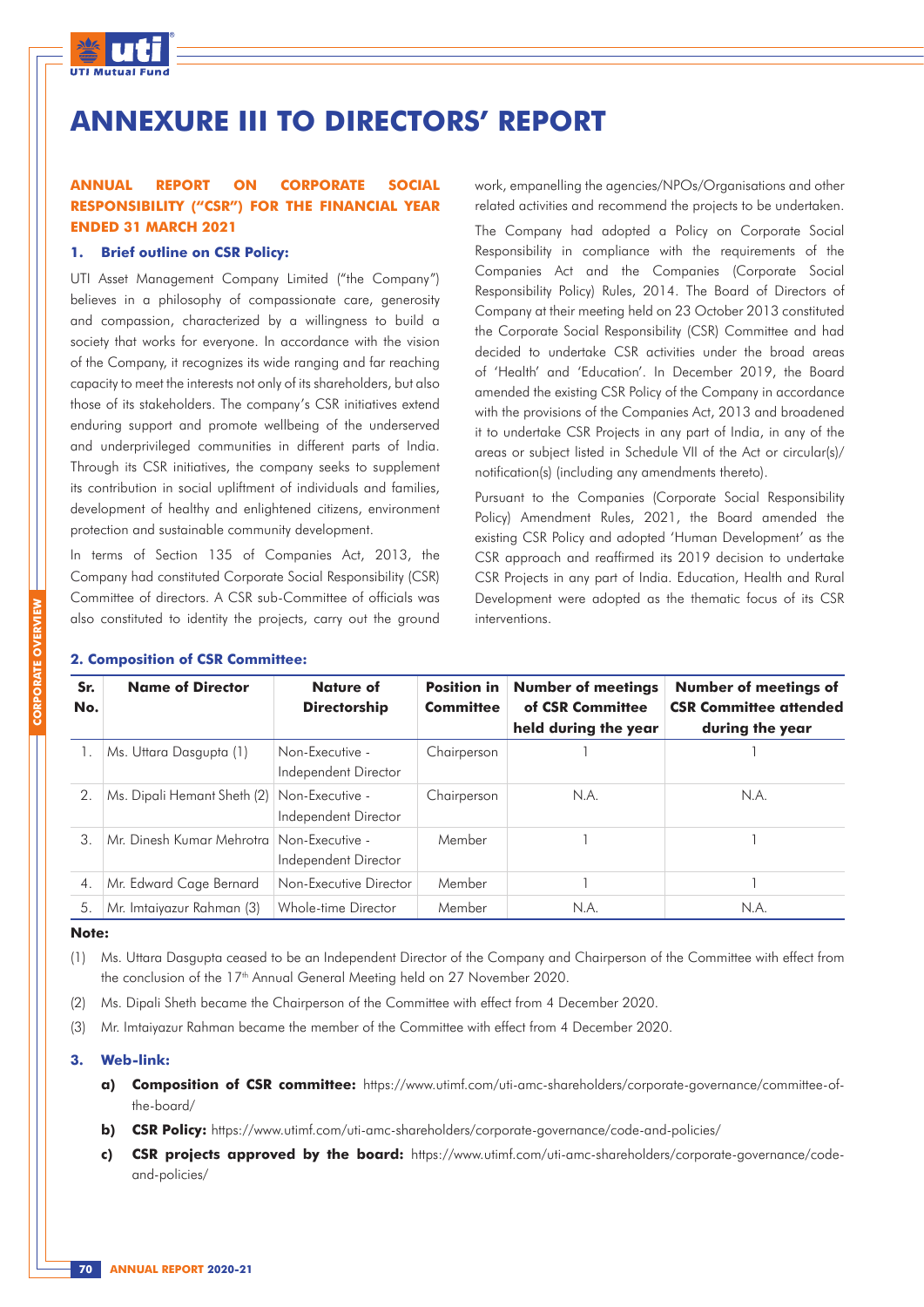**4. Details of Impact assessment of CSR projects carried out in pursuance of sub-rule (3) of rule 8 of the Companies (Corporate Social Responsibility Policy) Rules, 2014:**

Impact Assessment of the following CSR projects undertaken in 2018-19 is under process:

- 1) Swades Foundation: Swades Mitra, Eye Care Program (including Mobile Vision Vans) SwaRaksha Express and Anemia Control Project
- 2) The Akanksha Foundation: The School Project: Natwar Nagar Mumbai Public School and Wadibunder Mumbai Public School
- 3) Habitat Humanity of India: Construction and Repair of School Sanitation Infrastructure.
- 4) Institute of Handicapped and Backward People: Inclusive Special School for the differently abled Children (225 differently abled children from poor families were supported).
- 5) Victoria Memorial School for the Blind: Sponsorship for education, lodging and boarding of 40 visually impaired students
- 6) Shree Bhagwan Mahaveer Viklang Sahayta Samiti: Support for fitment of artificial limbs/calipers, distribution of crutches, hand paddled tricycles, wheelchairs, and hearing aids to 1285 disabled totally free of charge.

**5. Details of the amount available for set off in pursuance of sub-rule (3) of rule 7 of the Companies (Corporate Social Responsibility Policy) Rules, 2014 and amount required for set off for the financial year, if any**

Not Applicable.

- **6. Average net profit of the Company as per Section 135(5):** INR 468.52 crore
- **7. (a) Two percent of average net profit of the Company as per Section 135(5)**

| <b>Financial Year</b>                         | <b>Net Profit</b><br>(INR in crore) |
|-----------------------------------------------|-------------------------------------|
| 2017-18                                       | 536.97                              |
| 2018-19                                       | 492.29                              |
| 2019-20                                       | 376.29                              |
| Total                                         | 1405.55                             |
| Average Net Profit                            | 468.52                              |
| 2% of Average Net Profit<br>(CSR Expenditure) | 9.37                                |

- **(b) Surplus arising out of the CSR projects or programmes or activities of the previous financial years:** Not Applicable
- **(c) Amount required to be set off for the financial year, if any:** Not Applicable

**FINANCIAL STATEMENTS**

**(d) Total CSR obligation for the financial year (7a+7b+7c):** INR 9.37 crore

#### **8. (a) CSR amount spent or unspent for the financial year:**

| <b>Total Amount</b>                                |               |                                                                                           | <b>Amount Unspent (in INR)</b>                                               |                           |                          |
|----------------------------------------------------|---------------|-------------------------------------------------------------------------------------------|------------------------------------------------------------------------------|---------------------------|--------------------------|
| Spent for the<br><b>Financial Year</b><br>(in INR) |               | <b>Total Amount transferred to</b><br><b>Unspent CSR Account as per</b><br>section 135(6) | Amount transferred to any fund specified<br>under Schedule VII as per second | proviso to section 135(5) |                          |
|                                                    | <b>Amount</b> | Date of transfer                                                                          | Name of the Fund                                                             | <b>Amount</b>             | Date of transfer         |
| 4.76 crore                                         | $5.06$ crore  | 26 04 2021                                                                                | $\overline{\phantom{a}}$                                                     | ۰                         | $\overline{\phantom{a}}$ |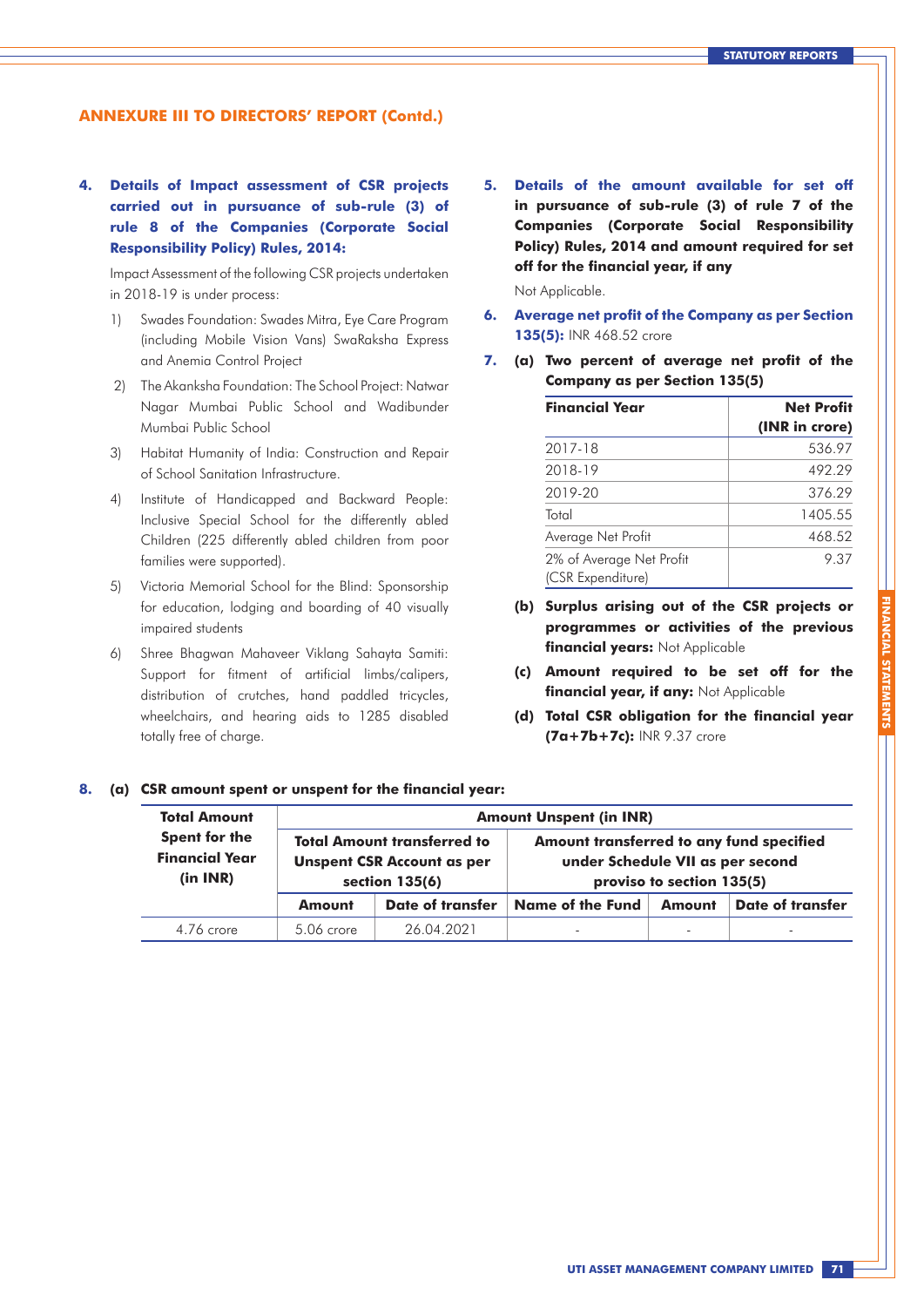**CORPORATE OVERVIEW**

**CORPORATE OVERVIEW** 

| ֠ |
|---|
| ٢ |
|   |
|   |
|   |

(b) Details of CSR amount spent against ongoing projects for the financial year:  **(b) Details of CSR amount spent against ongoing projects for the financial year:**

| $\left( \overline{-}\right)$ | $\boxed{2}$                                                                                       | $\odot$                                                           | $\overline{4}$                         | $\overline{5}$       |                         | $\odot$            | $\overline{\bigcirc}$                       | $\circledR$                                              | $\circledcirc$                                                                          | (10)                                               | (II)                                                           |                                      |
|------------------------------|---------------------------------------------------------------------------------------------------|-------------------------------------------------------------------|----------------------------------------|----------------------|-------------------------|--------------------|---------------------------------------------|----------------------------------------------------------|-----------------------------------------------------------------------------------------|----------------------------------------------------|----------------------------------------------------------------|--------------------------------------|
| ູ່ສ່                         | Name of the Project                                                                               | <b>Item</b>                                                       | Local                                  | Location of the      |                         | Project            | Amount                                      | Amount                                                   | Amount                                                                                  | Mode of                                            | Mode of Implementation -                                       |                                      |
| $\dot{\mathsf{z}}$           |                                                                                                   | VII to the<br>Schedule<br>activities<br>from the<br>list of<br>.⊆ | area<br>Yes/<br>$\widehat{\mathbf{S}}$ | proj<br><b>State</b> | <b>District</b><br>ject | duration           | allocated<br>(in INR)<br>project<br>for the | the current<br>financial<br>spent in<br>(in INR)<br>Year | <b>CSR Account</b><br>transferred<br>to Unspent<br>per Section<br>project as<br>for the | Implemen-<br>(Yes/No)<br>tation -<br><b>Direct</b> | Through Implementing Agency<br>Name                            | Registration<br><b>CSR</b><br>。<br>2 |
|                              |                                                                                                   | 4d                                                                |                                        |                      |                         |                    |                                             |                                                          | (in INR)<br>135(6)                                                                      |                                                    |                                                                |                                      |
|                              | The School Project: Natwar                                                                        | $\widehat{a}$                                                     | $\lessgtr$                             | Maharashtra          | Mumbai                  | 2 years            | 1,57,06,212                                 | 78,53,106                                                | 78,53,106                                                                               | $\frac{1}{2}$                                      | The                                                            | CSR00001286                          |
|                              | School and Wadibunder<br>Mumbai Public School<br>Nagar Mumbai Public                              |                                                                   |                                        |                      |                         |                    | $(1.57$ crore)                              | $(0.79 \text{ crore})$                                   | $(0.79 \text{ crore})$                                                                  |                                                    | Foundation<br>Akanksha                                         |                                      |
| $\sim$                       | Inclusive Special School<br>for the Differently able<br>Children                                  | $\widehat{\equiv}$                                                | $\lessgtr$                             | West Bengal          | Parganas<br>South 24    | 1 year             | 1,27, 19, 994<br>$(1.28 \text{ crore})$     | 9,539,996.00<br>$(0.95 \text{ crore})$                   | 3,179,998.00<br>$(0.32 \text{ crore})$                                                  | $\frac{1}{2}$                                      | Handicapped and<br><b>Backward People</b><br>Institute for the | CSR00001075                          |
| S                            | Sponsorship for Education<br>of 50 visually impaired<br>students                                  | $\widehat{\equiv}$                                                | $\lessgtr$                             | Maharashtra          | Mumbai                  | 1 year             | $(0.29 \text{ crore})$<br>29,00,285         | $(0.05 \text{ core})$<br>4,61,840                        | $(0.24 \text{ crore})$<br>24,38,445                                                     | $\frac{1}{2}$                                      | Memorial School<br>For The Blind<br>The Victoria               | CSR00000705                          |
| 4                            | and treatment program tor<br>awareness, scroreeening<br>the target population<br>Cardiac Diseases | ⊜                                                                 | $\lessgtr$                             | Maharashtra          | Nagpur                  | 1 month<br>1 year, | 1,75,00,000<br>$(1.75 \text{ core})$        |                                                          | 1,75,00,000<br>$(1.75 \text{ crore})$                                                   | $\frac{1}{2}$                                      | Medical Mission<br>Vivekanand<br>Swami                         | CSR00005068                          |
| 5                            | and Health in Thar Desert<br>Enhancing Water Security                                             | $\mathcal{Z}$                                                     | $\lessgtr$                             | Rajasthan            | Jaisalmer               | 1 month<br>1 year, | 1,40,45,976<br>$(1.40 \text{ crore})$       |                                                          | 1,40,45,976<br>$(1.40 \text{ crore})$                                                   | $\frac{1}{2}$                                      | Gramin Vikas<br>Vigyan Samiti                                  | CSR00001526                          |
| $\sim$                       | Rehabilitation of Disabled                                                                        | ⊜                                                                 | $\lessgtr$                             | Rajasthan            | Jaipur                  | 10 months          | $(0.50 \text{ crore})$<br>49,98,000         | $(0.24 \text{ core})$<br>24,99,000                       | $(0.25 \text{ core})$<br>24,99,000                                                      | $\frac{1}{2}$                                      | Mahaveer Viklang<br>Shree Bhagwan<br>Sahayata Samiti           | CSR00001480                          |
| $\overline{\phantom{0}}$     | undergraduate students<br>from underprivileged<br>Education of 31<br>Sponsorship of<br>background | $\widehat{\equiv}$                                                | $\lessgtr$                             | Pan India            | Pan India               | 2 years            | 1,50,00,000<br>$(1.50 \text{ crore})$       | 1,50,00,000<br>$(1.50 \text{ crore})$                    |                                                                                         | $\stackrel{\circ}{\geq}$                           | Foundation for<br>Research and<br>International<br>Education   | CSR00000712                          |
| Total                        |                                                                                                   |                                                                   |                                        |                      |                         |                    | 8,28,70,467<br>$(8.29 \text{ crore})$       | 3,53,53,942<br>$(3.53 \text{ crore})$                    | 4,75,16,525<br>$(4.75$ crore $)$                                                        |                                                    |                                                                |                                      |



**72 ANNUAL REPORT 2020-21**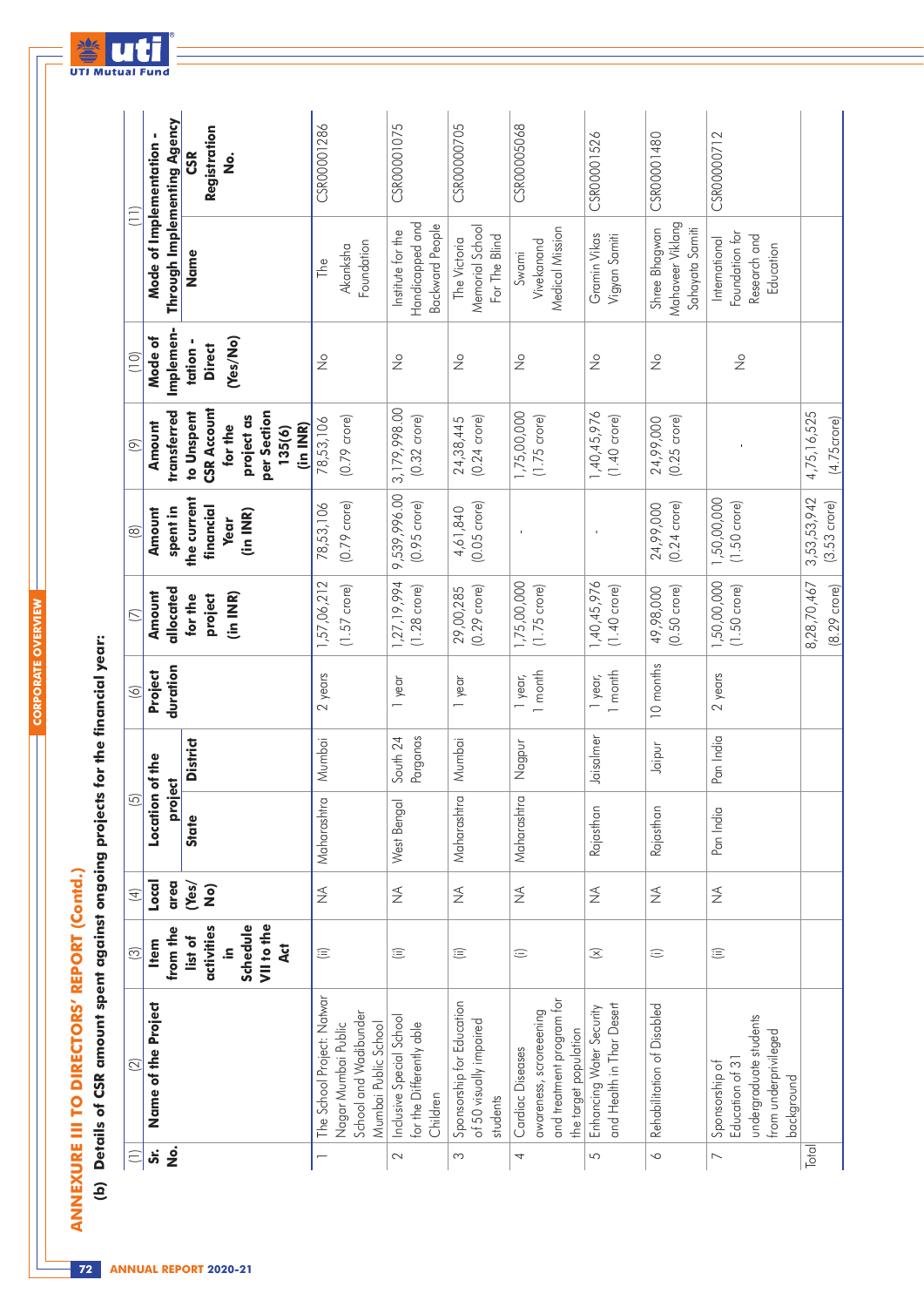| (1)            | (2)                                                                                 | (3)                                                    | (4)                           | (5)                               |                 | (6)                        | (7)                                                          | (8)                                                           |                                               | (9)                                                                            |
|----------------|-------------------------------------------------------------------------------------|--------------------------------------------------------|-------------------------------|-----------------------------------|-----------------|----------------------------|--------------------------------------------------------------|---------------------------------------------------------------|-----------------------------------------------|--------------------------------------------------------------------------------|
| Sr.<br>No.     | <b>Name of</b><br>the Project                                                       | <b>Item</b><br>from the<br>list of<br>activities<br>in | Local<br>area<br>(Yes/<br>No) | <b>Location of the</b><br>project |                 | <b>Project</b><br>duration | <b>Amount</b><br>spent for the<br><b>Project</b><br>(in Rs.) | Mode of<br>Implemen-<br>tation -<br><b>Direct</b><br>(Yes/No) |                                               | Mode of<br>Implementation<br>- Through<br><b>Implementing</b><br><b>Agency</b> |
|                |                                                                                     | <b>Schedule</b><br>VII to<br>the Act                   |                               | <b>State</b>                      | <b>District</b> |                            |                                                              |                                                               | <b>Name</b>                                   | <b>CSR</b><br><b>Regis-</b><br>tration<br>No.                                  |
| $\mathbf{1}$   | Covid relief                                                                        | (vii)                                                  | <b>NA</b>                     |                                   |                 |                            | 1,00,00,000<br>(1 crore)                                     | No                                                            | P <sub>M</sub><br>Cares<br>Fund               |                                                                                |
| $\overline{2}$ | Development<br>of Robot to<br>assist doctors<br>in treating<br>Covid 19<br>patients | (ii)                                                   | <b>NA</b>                     | Andhra<br>Pradesh                 | Nellore         |                            | 6,50,000<br>$(0.065$ crore)                                  | No                                                            | SASTRA                                        |                                                                                |
| 3              | UTI<br>Canserve                                                                     | (i)                                                    | <b>NA</b>                     | Maharashtra   Mumbai              |                 | Open<br>ended              | 4,45,310.56<br>$(0.044$ crore)                               | No                                                            | St. Jude<br>India<br>Child<br>Care<br>Centres |                                                                                |
| $\overline{4}$ | <b>TISS</b><br>Consultancy                                                          |                                                        |                               |                                   |                 |                            | 12,50,000<br>(0.125 crore)                                   |                                                               |                                               |                                                                                |
|                |                                                                                     |                                                        |                               |                                   |                 | <b>Total</b>               | 1,23,45,310.56<br>$(1.23$ crore $)$                          |                                                               |                                               |                                                                                |

 **(c) Details of CSR amount spent against other than ongoing projects for the financial year:**

- **(d) Amount spent in Administrative Overheads:** NA
- **(e) Amount spent on Impact Assessment, if applicable:** NA
- **(f) Total amount spent for the Financial Year (8b+8c+8d+8e):** INR 4.76 crore
- **(g) Excess amount for set off, if any:** Not Applicable

| No. | Sr. Particular                                                                                              | Amount<br>(in Rs.) |
|-----|-------------------------------------------------------------------------------------------------------------|--------------------|
|     | Two percent of average net profit of the Company as per section 135(5)                                      | 9.37               |
| 2.  | Total amount spent for the Financial Year                                                                   | 4.76               |
| 3.  | Excess amount spent for the financial year [(2)-(1)]                                                        | NA.                |
| 4.  | Surplus arising out of the CSR projects or programmes or activities of the previous financial years, if any | <b>NA</b>          |
| 5.  | Amount available for set off in succeeding financial years [(3)-(4)]                                        | <b>NA</b>          |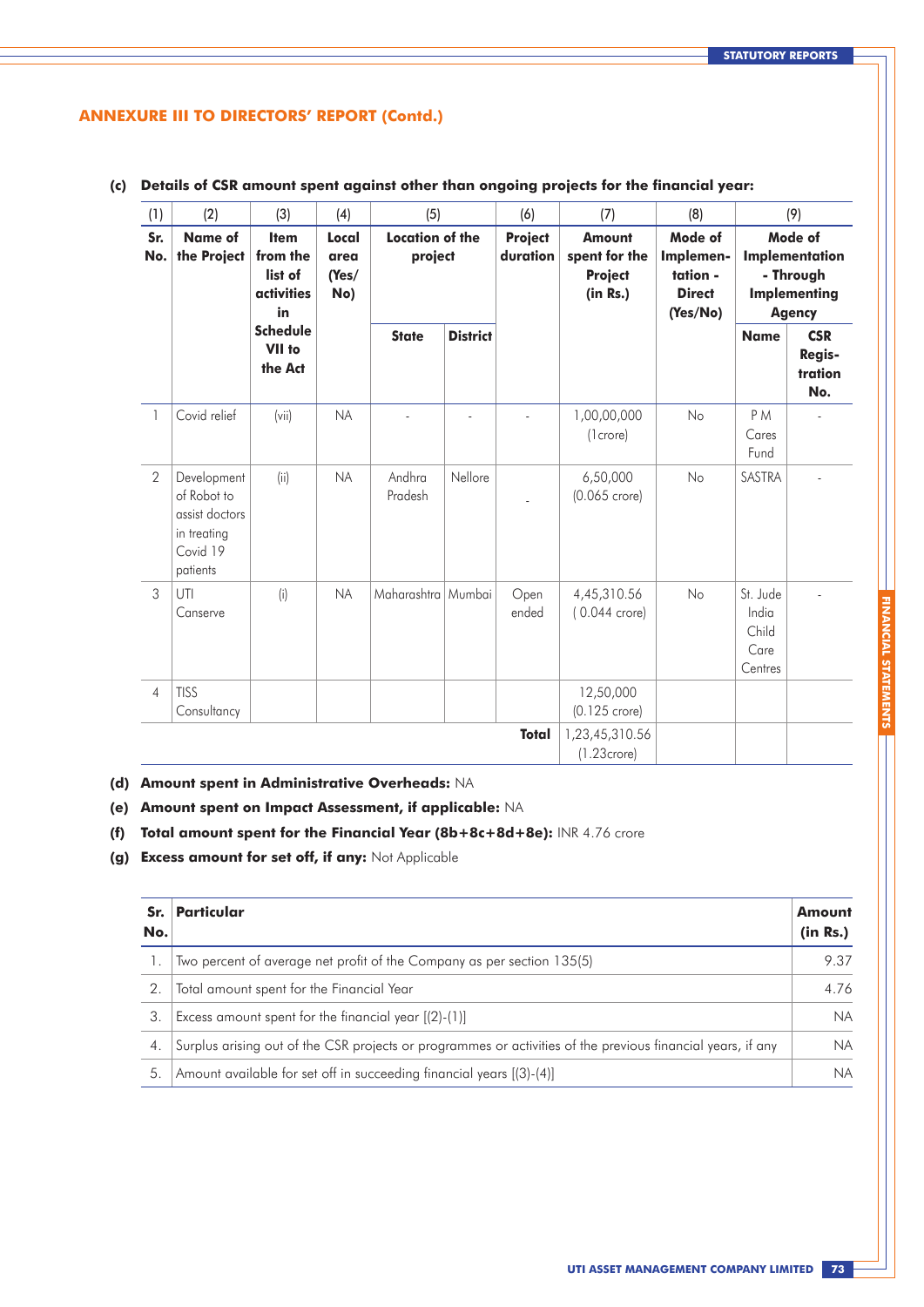

### **9. (a) Details of Unspent CSR amount for the preceding three financial years:**

| Sr.<br>No.    | <b>Preceding</b><br><b>Financial Year</b> | <b>Amount</b><br>transferred<br>to Unspent                | <b>Amount</b><br>spent in the<br>reporting |                            | Amount transferred to any | fund specified under Schedule<br>VII as per section 135(6), if any | <b>Amount</b><br>remaining to<br>be spent in |
|---------------|-------------------------------------------|-----------------------------------------------------------|--------------------------------------------|----------------------------|---------------------------|--------------------------------------------------------------------|----------------------------------------------|
|               |                                           | <b>CSR Account</b><br>under section<br>135(6)<br>(in Rs.) | <b>Financial Year</b><br>(in Rs.)          | <b>Name of</b><br>the Fund | Amount<br>(in Rs.)        | Date of<br>transfer                                                | succeeding<br>financial years<br>(in Rs.)    |
|               | FY 2019-20                                | <b>NA</b>                                                 | 4, 12, 04, 077<br>$(4.12$ crore)           | <b>NA</b>                  | NA.                       | <b>NA</b>                                                          | 4,89,43,355<br>$(4.89$ crore)                |
| $\mathcal{P}$ | FY 2018-19                                | <b>NA</b>                                                 | 6,49,69,255<br>$(6.49$ crore)              | <b>NA</b>                  | <b>NA</b>                 | <b>NA</b>                                                          | 1,85,34,697<br>$(1.85$ crore)                |
| 3             | FY 2017-18                                | <b>NA</b>                                                 | 2,28,93,420<br>$(2.28$ crore)              | <b>NA</b>                  | <b>NA</b>                 | <b>NA</b>                                                          | 2,30,31,140<br>$(2.30 \text{ crore})$        |

### (b) Details of CSR amount spent in the financial year for ongoing projects of the preceding financial year(s):

| (1)              | (2)                                                             | (3)                                                                                                         | (4)                                                                  | (5)                        | (6)                                                                   | (7)                                                                                                     | (8)                                                                                                        | (9)                                                                  |
|------------------|-----------------------------------------------------------------|-------------------------------------------------------------------------------------------------------------|----------------------------------------------------------------------|----------------------------|-----------------------------------------------------------------------|---------------------------------------------------------------------------------------------------------|------------------------------------------------------------------------------------------------------------|----------------------------------------------------------------------|
| Sr.<br>No.       | <b>Project Id</b>                                               | <b>Name of the</b><br><b>Project</b>                                                                        | <b>Financial</b><br>Year in<br>which the<br>project was<br>commenced | <b>Project</b><br>duration | <b>Total</b><br>amount<br>allocated<br>for the<br>project<br>(in INR) | <b>Amount</b><br>spent on<br>the project<br>in the<br>reporting<br><b>Financial</b><br>Year (in<br>INR) | <b>Cumulative</b><br>amount<br>spent at<br>the end of<br>reporting<br><b>Financial</b><br>Year<br>(in INR) | <b>Status</b><br>of the<br>project -<br><b>Completed</b><br>/Ongoing |
| 1.               | The<br>Akanksha<br>Foundation                                   | The School<br>Project: Natwar<br>Nagar Mumbai<br>Public School<br>and Wadibunder<br>Mumbai Public<br>School | 2019-20                                                              | 2 years                    | 3,23,06,212<br>$(3.23$ crore)                                         | 39,29,052<br>$(0.40$ crore)                                                                             | 2,42,32,159<br>$(2.42$ crore)                                                                              | Ongoing                                                              |
| 2.               | Swades<br>Foundation                                            | SM Project and<br>Eyecare Project                                                                           | 2019-20                                                              | 2 years                    | 2,12,27,730<br>$(2.12$ crore)                                         | 1,30,00,000<br>$(1.30$ crore)                                                                           | 1,30,00,000<br>$(1.30 \text{ crore})$                                                                      | Ongoing                                                              |
| 3.               | International<br>Foundation<br>for Research<br>and<br>Education | Sponsorship of<br>Education of 31<br>undergraduate<br>students from<br>underpriviledged<br>background       | 2019-20                                                              | 2 years                    | 3,00,00,000<br>$(3.00$ crore)                                         | 75,00,000<br>$(0.75$ crore)                                                                             | 3,00,00,000<br>$(3.00 \text{ crore})$                                                                      | Ongoing                                                              |
| $\overline{4}$ . | Habitat for<br>Humanity<br>India                                | Construction<br>of School<br>Sanitation Block<br>in Guwahati                                                | 2018-19                                                              | 1.6 years                  | 81,76,109<br>$(0.82$ crore)                                           | 10,34,129<br>$(0.10 \text{ crore})$                                                                     | 71,66,211<br>$(0.71$ crore)                                                                                | Completed                                                            |
| 5.               | Lifeline<br>Foundation                                          | Purchase of 2<br>Ambulances                                                                                 | 2019-20                                                              | 1.3 years                  | 37,00,000<br>$(0.37$ crore)                                           | 10,09,000<br>$(0.10 \text{ crore})$                                                                     | 37,00,000<br>$(0.37$ crore)                                                                                | Completed                                                            |
| 6.               | Ummeed<br>Child<br>Development<br>Centre                        | Clinical sessions<br>for children with<br>disabilities                                                      | 2019-20                                                              | 1.3 years                  | 1,50,00,000<br>$(1.50$ crore)                                         | 1,50,00,000<br>$(1.50$ crore)                                                                           | 1,50,00,000<br>$(1.50$ crore)                                                                              | Completed                                                            |
|                  |                                                                 |                                                                                                             |                                                                      |                            | <b>Total</b>                                                          | 4, 14, 72, 181<br>$(4.15$ crore)                                                                        | 9,30,98,370<br>(9.30 crore)                                                                                |                                                                      |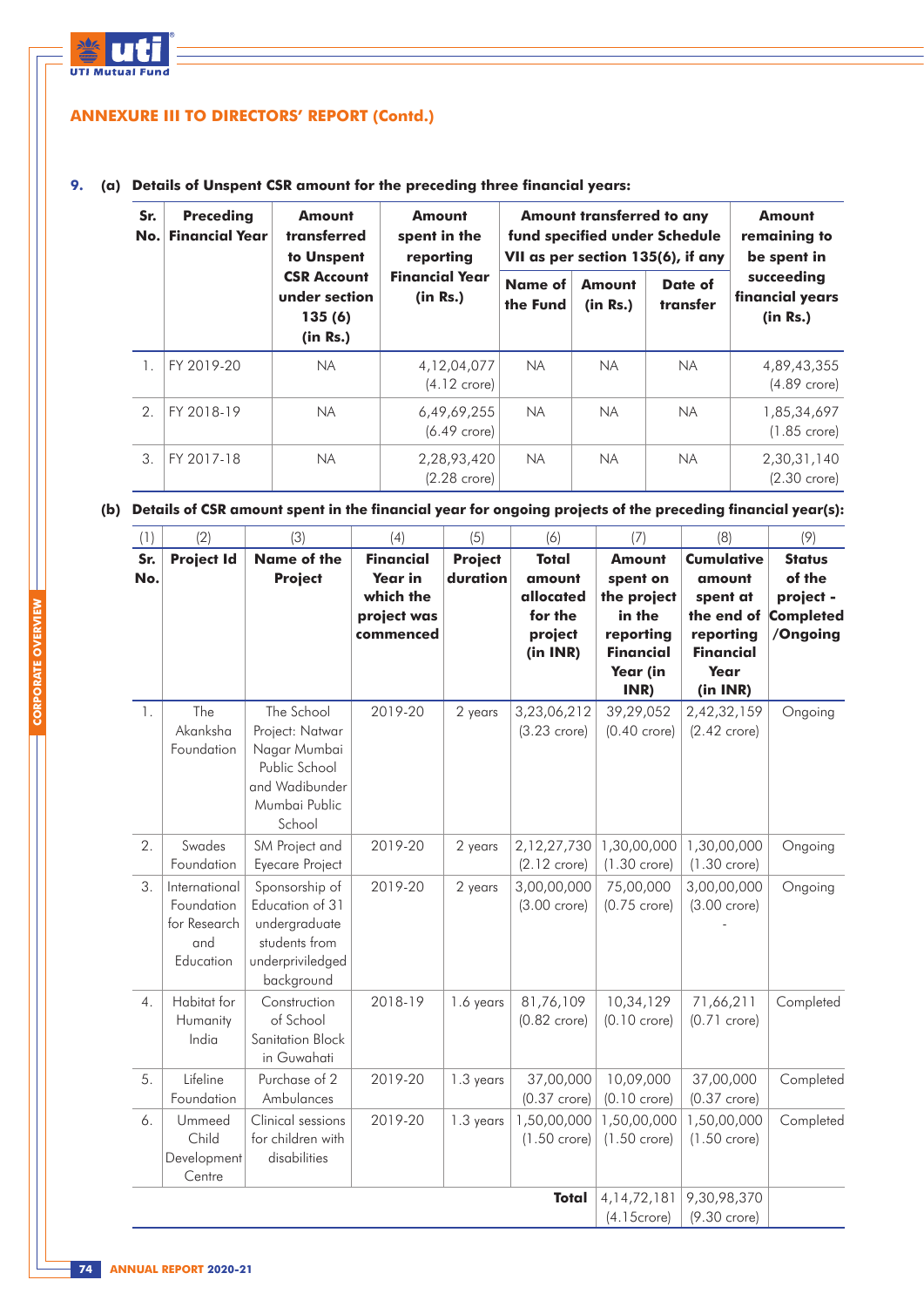### **10. In case of creation or acquisition of capital asset, furnish the details relating to the asset so created or acquired through CSR spent in the financial year (asset-wise details): NA**

- (a) Date of creation or acquisition of the capital asset(s).
- (b) Amount of CSR spent for creation or acquisition of capital asset.
- (c) Details of the entity or public authority or beneficiary under whose name such capital asset is registered, their address etc.
- (d) Provide details of the capital asset(s) created or acquired (including complete address and location of the capital asset).

### **11. Specify the reason(s), if the Company has failed to spend two per cent of the average net profit as per section 135(5):**

Projects are ongoing. Disbursements will be made as per implementation of the projects.

#### **SHORT DESCRIPTION OF NGOS/ ORGANISATIONS TO WHOM WE HAVE FUNDED AS A PART OF CSR EXPENDITURE AS WAS MADE LAST YEAR**

The company CSR initiatives in 2020-21 included activities from the broad areas of 'Health' 'Education' and 'Rural Development'. The initiatives undertaken in 2020-21, sought enhanced capacities of children and youth in low income settings, development of healthy and enlightened citizens, and build resilient communities in rural areas. UTI AMC has undertaken its CSR activities in collaboration with several credible Not for Profit Organizations (NPOs). All these activities are monitored and vetted while regular progress reports are obtained from these NPOs.

In the lights of the on-going Covid-19 pandemic, UTI AMC has contributed to the PM CARES Fund and supported Shanmugha Arts, Science, Technology & Research Academy (SASTRA) for the development of five ZAFI GO robots to assist the medical professionals in communicating and monitoring the Covid-19 infected patients in Tamil Nadu.

In 2020-21, UTI AMC has collaborated with the following NPOs,

St. Jude India ChildCare Centres (UTI Canserve) – UTI Canserve is a platform which enables investors to contribute their dividend payouts towards a medical cause, for which UTI AMC has entered into an agreement with St. Jude India Child Care Centre. UTI AMC has made an investment of Rs. 1 crore in UTI Arbitrage Fund (one of the listed schemes under UTI Canserve) and the dividend declared by the Fund is transferred to St. Jude India ChildCare Centres as donation for the needy and under-privileged children battling cancer.

- Akanksha Foundation A non-profit organization that works primarily in the field of education, addressing formal education through Akanksha Schools. The NPO founded by Shaheen Mistri aims to provide children from low-income communities with highquality education, enabling them to maximize their potential and transform their lives. In the context of the Covid 19 lockdown, the foundation restructured its strategy to focus on Social and Emotional Wellbeing of students and build capacities of parents as co-educators. UTI AMC supported the cost of running online classrooms for over 700 students and stakeholder capacity building activities in Natwar Nagar Public School, Jogeshwari and Wadibunder Public School, Mazgaon in Mumbai.
- Victoria Memorial School for the Blind (VMSB) Established in 1902, VMSB works with a vision to encourage, nurture and develop differently-abled (visual impairment) individuals; to empower them to take their place in the world as confident and productive adults. The school provides its students (usually from low socio-economic communities in Maharashtra) with free of cost education (Marathi medium State Board), food, accommodation, sports facilities, vocational and skills training and career guidance. VMSB programmes focus on technology enhanced pedagogy and familiarity of students with learning online ensured continuity in school curriculum during the lockdown. UTI AMC extended financial support towards the cost of education, lodging and boarding of 40 visually impaired students.
- Institute for Handicapped and Backward People – a Kolkata (West Bengal) based NPO headed by Dr. M A Hasan Sahani, a differently abled individual himself. IHBP works for the upliftment and development of the needy and poor and the differently abled section of the society since 2000. It runs a Special Inclusive School for Differently Abled Children from low socio-economic background and placement oriented vocational training centres for them. They also conduct workshops in the fields of computers, tailoring, etc. for women from low socioeconomic communities, parents of the differently abled children along with people with disabilities to aid their employment and earnings. UTI AMC supported the education of the 225 differently abled children at the school in Kolkata.
- Gramin Vikas Vigyan Samiti (GRAVIS)- a Jodhpur (Rajasthan) based NPO founded in 1983, headed by Dr. Prakash Tyagi, works for enhancing resilience of communities in the Thar Desert area, Uttarakhand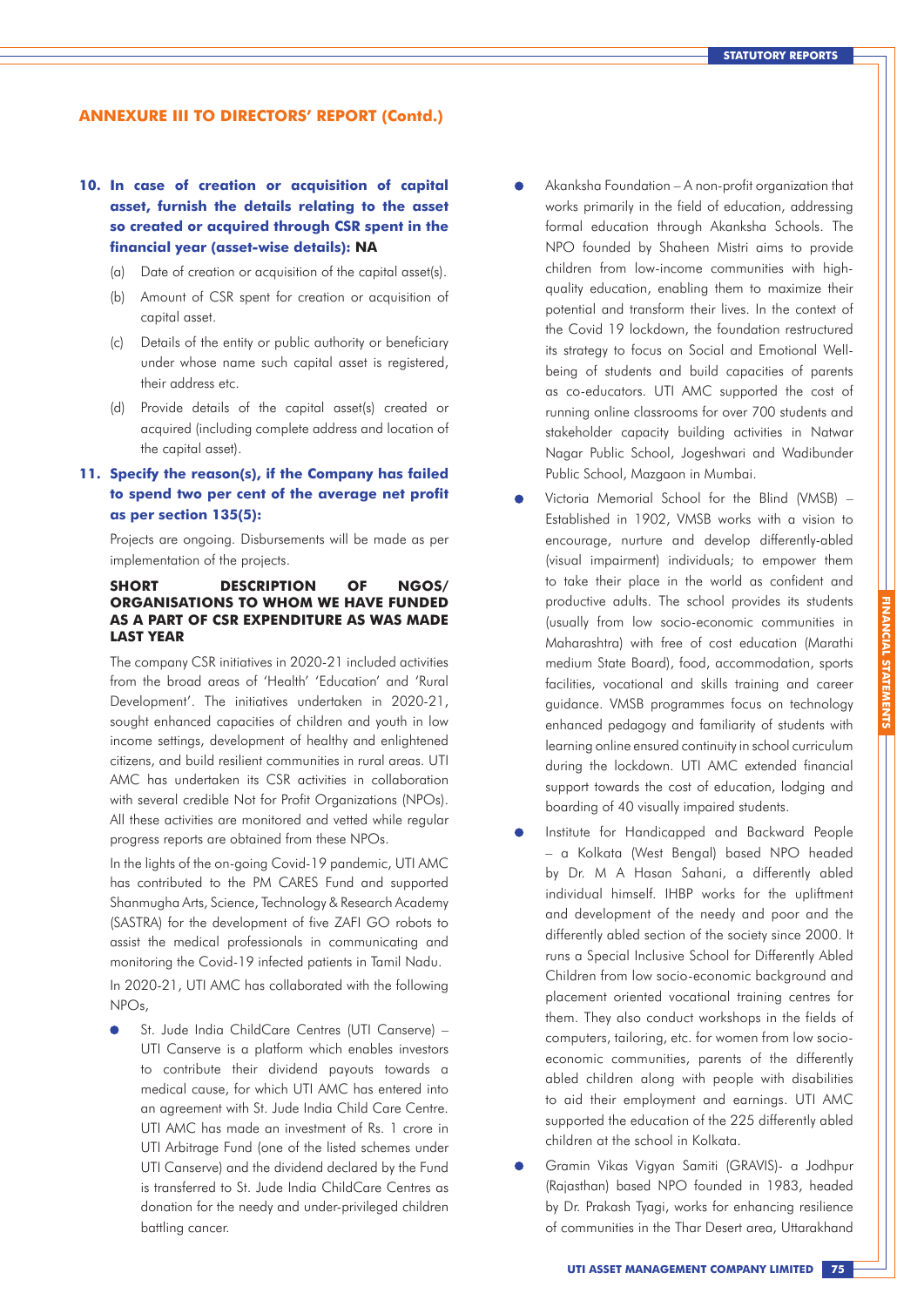

and the Bundelkhand region of Uttar Pradesh. The Gandhian philosophy of Sarvodaya—all rising, but the last person first— and Gram Swarajya, or village self-rule are basis of GRAVIS' strategy and approach. In 2019-2020, GRAVIS projects were implemented in 1600 villages, impacted 100,000 people through 3500 people organizations. UTI AMC is collaborating with GRAVIS to enhance Water Security and Health Status of approximately 24,000 people in drought prone and severely impoverished Pokaran and Jaisalmer blocks in Jaisalmer District of Rajasthan.

- Swades Foundation Founded by Ronnie and Zarina Screwvala, the Swades Foundation works mainly in the Raigad district of Maharashtra with a goal to create rural communities that are a strong asset to the 21st century India. It is working on a scalable model for Rural Empowerment through holistic, 360 degree development across 5 key verticals – Water & Sanitization, Agriculture & Livelihood, Health & Nutrition, Education and Community Mobilization. UTI AMC provided financial aid for the Swades Mitras (Community Health Worker Volunteer) Project and the Eye Care Program which include the Mobile Vision Centre (MVC) Vans.
- Swami Vivekananda Medical Mission SVMM, Nagpur is a charitable hospital operational since 1974. Currently, it runs a 50 Bedded hospital at Khapri with ICU and JR Services and a 20 bedded hospital along with two Operation Theatres in Koradi. SVMM annually trains 20 girls from rural areas to be nurses. The hospital covers around 100 villages nearby. UTI AMC is supporting quality and affordable health care for rural population and weaker sections

of the society, particularly those who are suffering or are at risk of cardiac diseases.

- Ummeed Child Development Centre Founded in 2001 by Dr. Vibha Krishnamurthy, Ummeed works with a vision of helping children with developmental disabilities (such as Autism, Cerebral Palsy, ADD and others) reach their full potential and be included in the society. The team of healthcare professionals at Ummeed cater through four major areas of work – Clinical Services, Training & Capacity Building, Research and Awareness & Advocacy. UTI AMC an Company has extended financial support for 4190 clinical sessions for 470 children with developmental disabilities.
- Shree Bhagwan Mahaveer Viklang Sahayata Samiti – BMVSS is a non-political, non-sectarian, nonreligious, pan-India NPO with 23 branches that serve disabled individuals from all over the country and is also the parent body of the world-famous Japiur Foot/Limb. The model product, the Jaipur Knee has been recognized as a sectoral innovation by the Time Magazine. It's products are certified by the ISI. BMVSS recognized by the Ivy League universities including Stanford University, Harvard University, MIT and the IIM-Bengaluru (made a case study) as a specialist organization. It has been granted Consultancy status at UN ECOSOC. It has also conducted camps in several countries in partnership with the Ministry of External Affairs (Government of India). UTI AMC an Company extended the financial assistance towards the fitment of artificial limbs, callipers and other aids and appliances at Jaipur.

(Chief Executive Officer and Whole Time Director) (Chairperson, CSR Committee)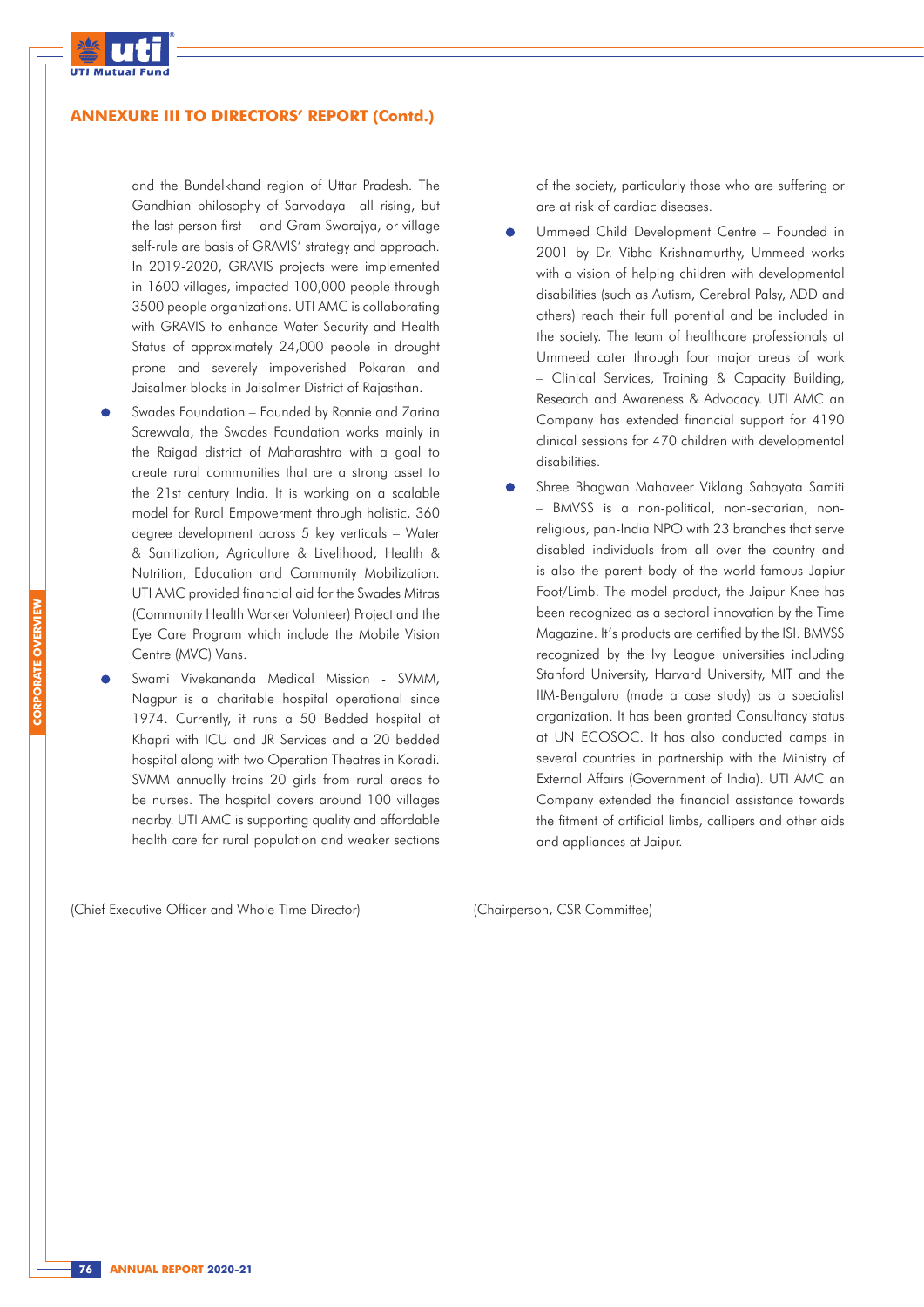## **MANAGEMENT DISCUSSION AND ANALYSIS**

#### **DEBT MARKET OVERVIEW AND OUTLOOK**

The Financial year 2020-21 started with the economic uncertainty due to the lockdowns imposed in the country as a result of Covid-19. Government revenues were hit hard due to significant reduction in economic activities. The Government responded swiftly to the pandemic and its impact on the economy, by announcing various relief packages to support growth. The Reserve Bank of India (RBI) responded to the situation by announcing aggressive liquidity infusion by way of LTROs, TLTROs, OMO purchases, Operation Twist etc., to ensure that yields do not spike, at a time, when the economy was on a downward trajectory due to the lockdowns.

These liquidity infusion measures have been successful in pulling down the overall yield curve with 10-year yield moderating from 6.30% at the start of year to the lows of 5.75% during the year. The benefits of easy liquidity have been reflected more in the short end of the curve with overnight rates falling even below 3% and settling in the range of 3.00% to 3.25% for most of the second half of the fiscal. Helped by these easy liquidity conditions among other factors, we have seen GDP going back to pre-covid levels in 3rd quarter of the Financial Year, along with inflationary pressures building up (reflected in core CPI data). This resulted in RBI moving in the direction of gradual liquidity withdrawal in the last quarter of the fiscal, which in turn, resulted in markets building expectations of increase in short term funding cost sometime in 2<sup>nd</sup> half of next fiscal.

However, getting into the FY22, we witnessed the emergence of  $2<sup>nd</sup>$  wave of Covid-19, which has started impacting the economic activity. This has resulted in markets pricing out possibility of liquidity withdrawal anytime soon. While, the markets continue to assess the impact of this  $2<sup>nd</sup>$  wave on the overall economic activity, we expect this impact to be limited, due to vaccination drive being carried out by the various Governments. This drive may help in ensuring that the lockdowns may not last for a longer time as compared to last year.

The scope for RBI to provide further accommodation remains limited at a time when globally yields are heading higher in anticipation of improvement in economic growth. We have also witnessed upward pressures on the global commodity prices, which may result in upward movement of domestic CPI. In this backdrop, the market will watch out for cues from RBI on how long they will be willing to continue with the current liquidity surplus. Any liquidity withdrawal on part of RBI will be likely only after we see meaningful revival in growth expectations, which in turn will depend on our capability to swiftly vaccinate a large part of population. Overall, it becomes important to keep a close watch on the pace of vaccination which in our expectations will hold the key for any relaxation in lockdowns and subsequent future growth revival for our economy.

#### **OVERVIEW ON EQUITY MARKET AND OUTLOOK**

Nifty 50 climbed 73% during FY21, which was one of the sharpest rallies in the last decade. This performance is accentuated by the sharp collapse in the market that occurred during the last two months of FY20, as the COVID-19 pandemic propagated. Indian equities rallied along with most of the global equity markets as central banks worldwide embarked on record monetary stimulus. At the same time, governments across the world adopted a counter-cyclical fiscal policy by embarking on fiscal spending to pull their respective economies out of a recession. In India, the Government also undertook a series of supply side measures to improve the long-term growth potential of the economy.

Unlike in the previous two years, the participation in the rally was broad based and not restricted to select list of heavyweight stocks. Nifty Midcap 150 and Nifty Smallcap 250 Indices rose by ~100% and ~117% respectively in FY 2021, while Nifty 50 rose by ~73%. Equities as an asset class also outperformed other asset-classes in the financial year 2021, wherein MCX gold gave a return of  $\sim$ 7.3%, and CRISIL Bond Index gave a return of 7.7%.

On the economic front, India entered a technical recession for the first half of fiscal 2021, but has consistently improved the trend, with  $Q1$  and  $Q2$  real GDP declining  $-24.4\%$ ,  $-7.3\%$ , respectively, and  $Q3$  reporting 0.4% growth YoY. As per MOSPI estimates, FY21 real GDP is expected to contract by 8%. During the first 8 months of FY21 (April to November 2020), CPI inflation was at an elevated level (an average of 6.9%) owing to lockdown and supply side constraints that kept the food prices high. However, Inflation eased towards the end of the year as supply constraints eased and fell within the MPC's target band of 2-6%.

Investment cycle too was affected by COVID-19 and it got reflected in Gross Fixed Capital Formation (GFCF) dipping to 30.9% of GDP as per the second advanced estimates for fiscal 2021. However, GFCF has been improving since Q1 of fiscal 2021 and reached 33% of GDP by Q3FY21. The government's focus on capex spends and manufacturing during the union budget for fiscal 2022, along with lower interest rates and expected revival in global demand, are creating a conducive environment for the capex cycle.

The global growth outlook remains robust despite the second wave of COVID-19 due to normalizing economic activities and record fiscal and monetary stimulus unveiled globally by governments and central banks, respectively. The availability of vaccines and rapid vaccination drive globally are building hopes of speedy recovery over the course of the year. The IMF projected the global economy to grow 6% in 2021 and 4.4% in 2022 in the latest World Economic Outlook April 2021. For India, RBI has projected real GDP growth at 10.5% and inflation at ~5% for FY22. The MPC and RBI have indicated an accommodative stance. Reforms undertaken over the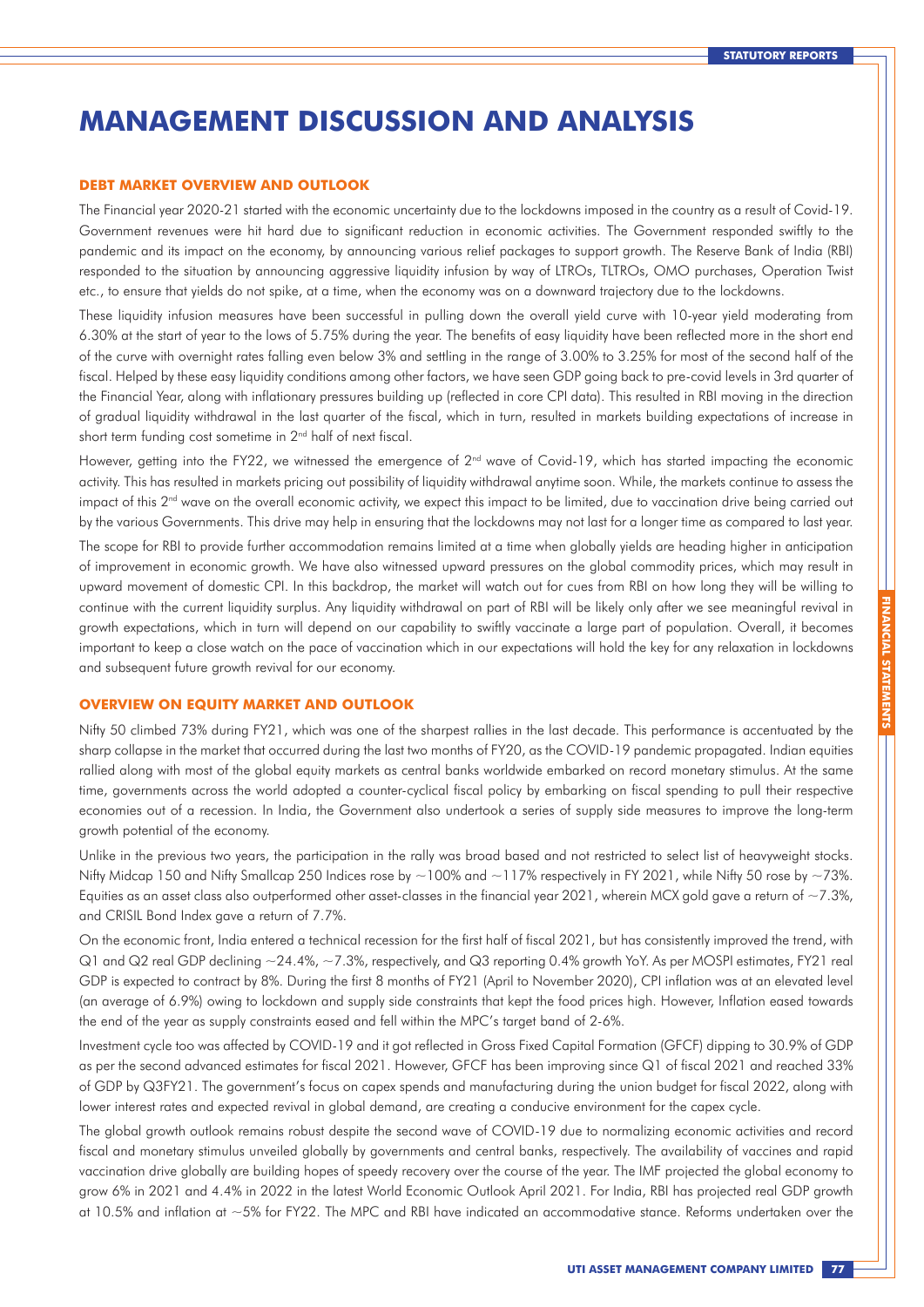

past year and a supportive fiscal stance underpin India' growth recovery. In this backdrop, Nifty 50 earnings are estimated to grow at ~25% Compound Annual Growth Rate (CAGR) for the next two years on base of FY21 estimates (Bloomberg estimates). Companies that can navigate a challenging period are often well placed to accelerate growth, gain market share and profitability in the subsequent period as they face less competition. However current valuations, which are elevated relative to history; make the markets vulnerable to any sharp shifts in global liquidity, inflation expectations, earnings disappointments & a resurgence in Covid-19.

### **OTHER KEY HIGHLIGHTS OF FINANCIAL YEAR 2020-21:**

FY21 institutional flow: Foreign Portfolio Investors were net buyers across most of FY21, with an equity net inflow of approx. USD 37.3 billion for FY2021. Domestic institutional investors (DIIs) were net sellers across most months, with total outflows at USD 18.2 billion for FY21. Mutual funds remained net sellers with an outflow of close to USD 16.5 billion. Systematic Investment Plan (SIP) portion of mutual fund inflows witnessed a downward trend before bouncing back in the month of March 2021. The average monthly run-rate of SIPs for FY21 was INR 80 billion in FY21.

While all key sector indices ended FY21 with gains, various sector indices like NSE Metals (159%), NSE Auto (109.8%), NSE IT (105.8%), BSE Power (86.1%) outperformed the Nifty 50 Index (73%) while NSE FMCG (31.7%), BSE Telecom (34.4%) underperformed the Nifty 50.

FY21 witnessed recovery in primary market activity with fund raising via IPOs, FPOs, OFS, Rights issue, etc. rising from INR 1.47 trillion in FY20 to INR 2.55 trillion in FY21.

#### **MUTUAL FUND INDUSTRY OVERVIEW:**

Aggregate AUM of the Indian mutual fund industry has grown at a healthy pace over the past ten years, against the backdrop of an expanding domestic economy, robust inflows and rising investor participation, particularly from individual investors.

#### **1] Equity Markets and Retail Participation**

The Average industry AUM grew at a CAGR of 16.5% from INR 7.0 trillion as of 31 March, 2011 to INR 32.1 trillion as of 31 March, 2021, driven by increasing aggregate financial savings combined with growing investor awareness of mutual fund products.

During the last five years, between April 2016 and March 2021, the industry witnessed a net inflow in equity-oriented funds of INR 3.55 trillion. The Average AUM of equity-oriented funds grew at a CAGR of 26.4%, from INR 4.18 trillion as of 31 March, 2016 to INR 13.51 trillion as of 31 March, 2021, while Average AUM of debt-oriented funds grew at a CAGR of 9.8%, from INR 5.87 trillion as of 31 March, 2016 to INR 9.40 trillion as of 31 March, 2021. The industry witnessed a decent growth over last 5 years despite of the challenging macro environment coupled with the impact of COVID-19 pandemic.



**AUM (INR Trillion)**

**Note:** Average AUM for the last quarter of the Fiscal. **Source:** AMFI, CRISIL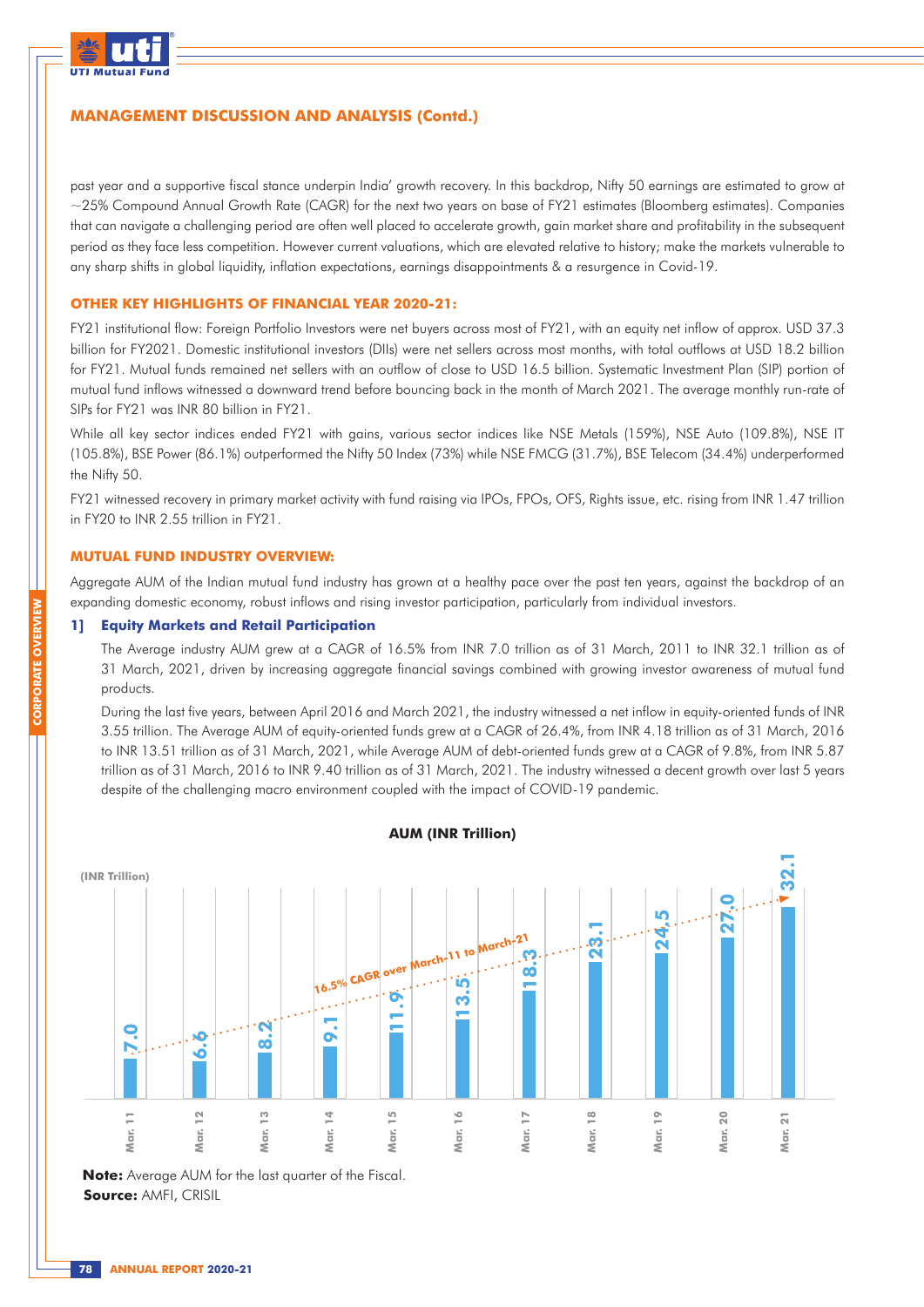AUM of flexi-cap, multi cap, large cap, large and mid-cap, mid-cap, and ELSS together accounted for 68.9% of the industry's open-ended growth/equity-oriented scheme closing AUM as on 31 March, 2021. Average AUM of other categories of funds (including ETFs, Index funds and FoF investing overseas) saw robust growth of over 14.9 times (a CAGR of 71.7%) over a lower base as institutional investors such as the Employees' Provident Fund Organisation (EPFO) began investing a portion (currently 15%) of their incremental deposits into equities via passively managed funds, an industry trend expected to continue for the medium term.

The Average AUM of liquid/money market funds grew at a CAGR of 13.1% from March 2016 to March 2021, supported by corporate investments, stable returns, and a high level of aggregate re-allocations from long-term debt instruments.

Going forward, it is expected that increased financial savings as well as improving investor awareness may drive industry growth, following a broader economic recovery from the effects of the COVID-19 pandemic.

| <b>Segment</b>     | <b>Mar-16</b> | <b>Mar-17</b> | <b>Mar-18</b> | <b>Mar-19</b> | <b>Mar-20</b> | <b>Mar-21</b> |
|--------------------|---------------|---------------|---------------|---------------|---------------|---------------|
| Equity             | 4,183         | 5,927         | 9,582         | 10,210        | 11,348        | 13,507        |
| Debt               | 5,871         | 7.982         | 8,134         | 7,152         | 7.449         | 9,398         |
| Liquid/MoneyMarket | 3,269         | 3,940         | 4.562         | 5,916         | 6.327         | 6,046         |
| Others             | 212           | 446           | 773           | .206          | 1.913         | 3,155         |
| Total              | 13,534        | 18,296        | 23,052        | 24,484        | 27,037        | 32,106        |

#### **TREND ACROSS VARIOUS MUTUAL FUND SEGMENTS (AUM IN INR BILLION)**

**Note:** (1) Equity funds include ELSS, hybrid and solutions funds. Debt funds include gilt, income and infrastructure debt funds. Others include gold ETFs, other ETFs and FoFs investing overseas.

(2) After 31 March 2019, equity includes growth/equity-oriented schemes (other than ELSS), ELSS funds, hybrid schemes and solution oriented schemes. Debt includes gift fund/gift fund with 10 years constant duration, and remaining income/debt-oriented schemes. Liquid/money market includes liquid/money market/floater funds/overnight fund. Other include index funds, gold ETF, other ETF and FoFs investing overseas.

**Source:** AMFI CRISIL.

#### **NET INFLOWS IN THE MUTUAL FUND INDUSTRY**

### **Trends in Net Inflows in the Mutual Fund Industry (INR Billion)**



**Note:** Data are as of 31 March of the relevant fiscal years, unless indicated otherwise. **Source:** AMFI, CRISIL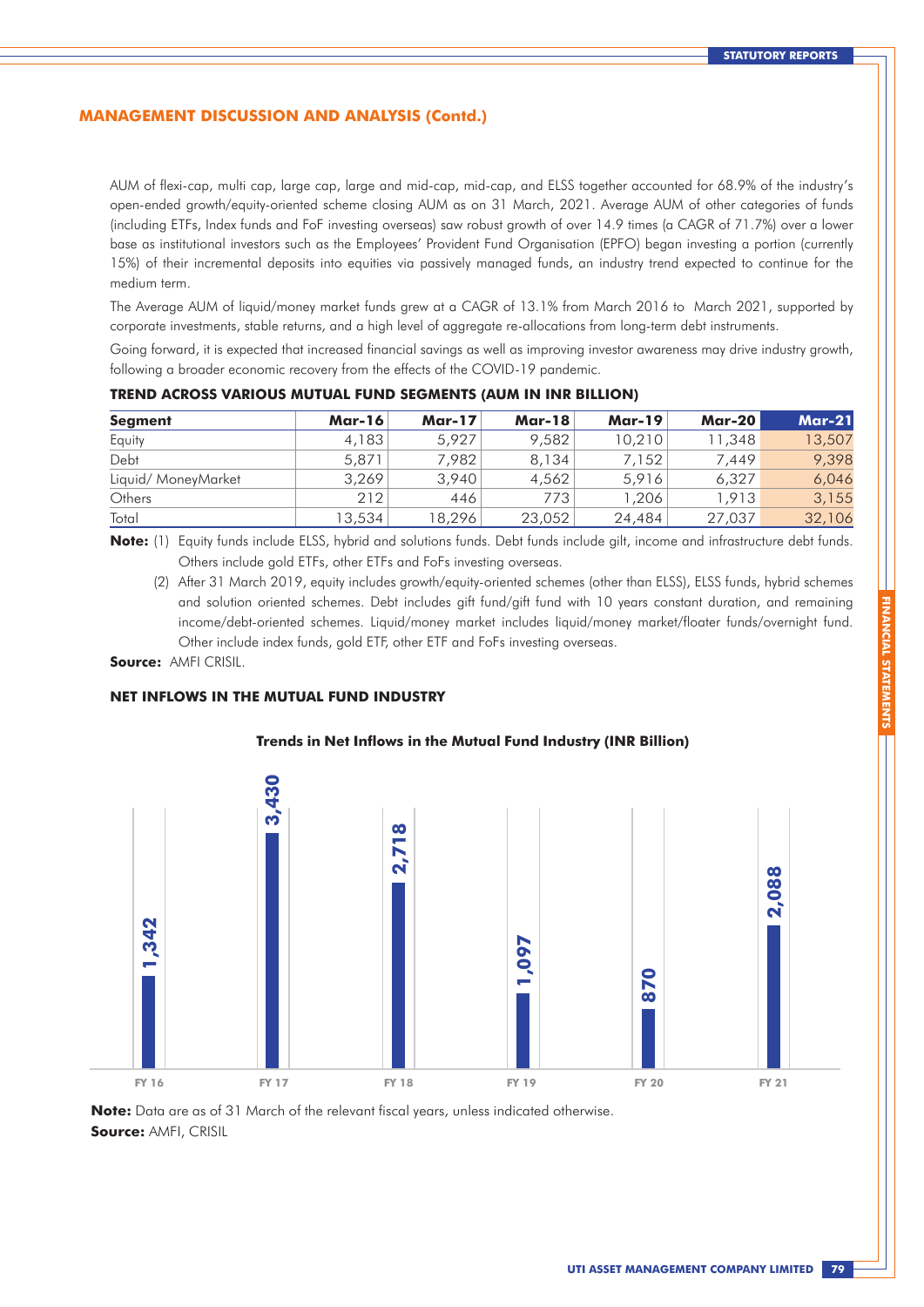

Overall, the industry saw net inflows of INR 2,088 billion over the over the 12 months ended March 2021 after the slow down in inflows witnessed in FY19 and FY20.



**NET INFLOWS BY SEGMENT (INR BILLION)**

- **Note:** (1) Equity funds include: ELSS, hybrid and solution funds. Debt funds include: gift, income, and infrastructure debt funds. "Others" include gold ETFs, other ETFs, and FOFs investing overseas.
	- (2) After 31 March 2019, equity includes: growth/equity oriented schemes (other than ELSS), ELSS funds, hybrid schemes, and solution-oriented schemes. Debt includes: gilt fund/gilt fund with 10 year constant duration, and remaining income/debt oriented schemes. Liquid/money market includes liquid/money market floater fund. Others include: index funds, gold ETF, other ETF, and FoFs investing overseas.

In fiscal 2021, within the debt-oriented categories, corporate bond funds, which typically invest in an underlying portfolio of higher rated papers, emerged as the biggest contributor in this asset class with net inflows of INR 693.05 billion over the 12 months ended March 2021. Credit risk funds saw the highest net outflows, at INR 289.23 billion, over the same period.

In fiscal 2021, in the equity-oriented funds, sectoral/ thematic funds recorded the highest net inflows of INR 98.01 billion, aided by new thematic fund launches in the category, while large cap funds recorded the highest net outflows of INR 105.87 billion, as investors worried about expensive valuation after the recent sharp run-up in the market.

Equity-oriented funds also benefitted from continued inflows through systematic investment plans. The industry witnessed net flows of INR 960.80 billion in fiscal 2021 compared with ~INR 1,000 billion of inflows in the previous fiscal.

In fiscal 2021, under the hybrid funds, arbitrage funds which exploit volatility in the equity market to generate returns, recorded the highest net inflows of INR 269.08 billion, while aggressive hybrid schemes posted the highest net outflows of ~INR 258.47 billion.

In the fiscal, equity ETF inflows were ~INR 398.20 billion and gold ETF inflows ~INR 69.19 billion. The two categories' AUM rose ~88% and 78%, respectively, over the one year ended March.

#### **2] Mutual Fund Industry Outlook:**

The pandemic-induced developments notwithstanding, as economic activities resume and gather pace, businesses should see heightened requirement of funds. Thus, liquid and arbitrage funds might witness pressure again due to outflows. In addition, corporates are expected to reduce their exposure to debt funds, at least in the riskier categories.

In the long term, with expectation of higher returns from the capital markets, fund flow into equity funds is expected to pick up. Increasing share of mutual funds in household savings, driven by expectations of higher and stable returns, is one of the key contributors of fund inflows, especially into passive and equity funds. A gradual improvement in corporate earnings, controlled inflation, stable political environment, consistent growth in mutual fund inflows and  $\sim$ 9% growth in nominal gross domestic product (GDP) post fiscal 2021 are expected to deepen mutual fund penetration.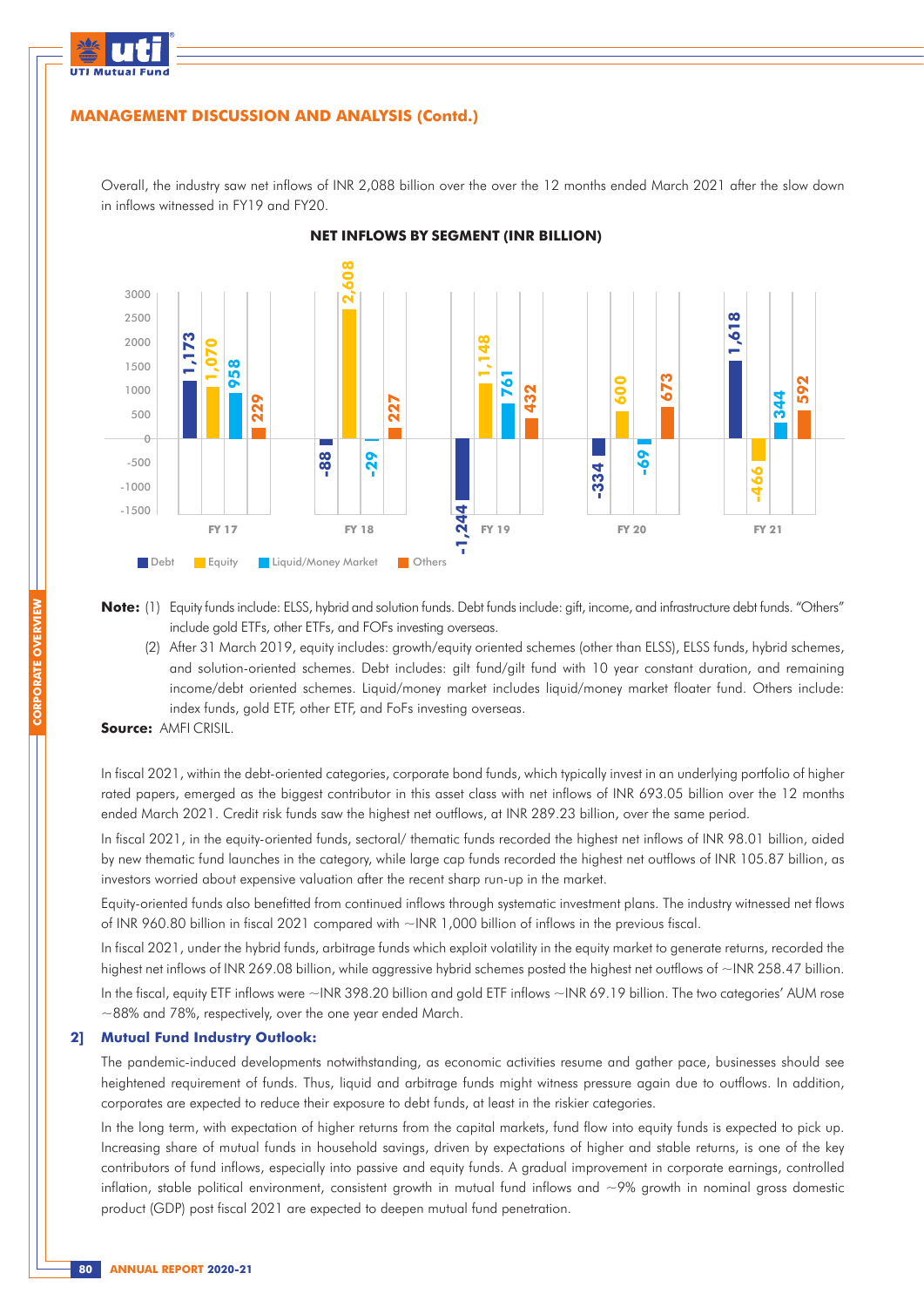As per a CRISIL report, the industry's quarterly average AUM (QAAUM) is expected to increase at  $\sim$ 14% CAGR between March 2020 and 2025. The growth is expected to be led by equity funds, which will continue to garner strong investor interest. Average equity AUM is expected to increase at ~18% CAGR to ~Rs 25 trillion by fiscal 2025, from Rs 11.1 trillion in March 2020, driven by strong inflows. Strong growth in equity funds will increase their share in the overall fund pie from 42% to 47% by March 2025, in line with the global average.

#### **3] Key Challenges:**

The Indian economy has faced its first contraction in more than four decades due to the impact of the COVID-19 pandemic. The impact of this pandemic is likely to widen India's fiscal deficit, which could exacerbate the structural risk factors and make India's economy vulnerable to possible downside risk and volatility.

Retail participation and inflows into mutual funds and other market-linked products are heavily influenced by market performance and sentiment. A prolonged downturn or ongoing volatility could result in further decline in aggregate demand for market-linked products and cause industry AUMs to shift into relatively lower-risk assets.

#### **COMPANY OVERVIEW:**

#### **1) Business Overview:**

UTI AMC is one of the largest asset management company in India in terms of Total AUM and the eighth largest asset management company in India in terms of mutual fund QAAUM as of 31 March, 2021. As of 31 March, 2021, 23% of our Monthly Average AUM was attributable to B30 cities as compared to 16% for the overall industry. We cater to a diverse group of individual and institutional investors through a wide variety of funds and services.

#### **2) Operational Performance Review:**

#### **(I) MUTUAL FUND**

UTI AMC manages 138 domestic mutual fund schemes (excluding 10 segregated portfolios), comprising equity, hybrid, income, liquid and money market funds as of 31 March, 2021. Our Domestic Mutual Fund QAAUM was INR 1,829 billion as of 31 March, 2021, which accounted for approximately 5.69%, or the eighth largest amount, of the total QAAUM invested in all mutual funds in India as of 31 March, 2021, according to AMFI Data.

### **(II) PMS SERVICES:**

Our PMS business provides portfolio management services to institutional clients and HNIs. The company provides Discretionary PMS to the Employees' Provident Fund Organisation (EPFO), the Coal Mines Provident Fund Organisation (CMPFO), the Employees' State Insurance Corporation (ESIC), the National Skill Development Fund (NSDF) and to HNIs, Non-Discretionary PMS to Postal Life Insurance (PLI), and Advisory PMS to various offshore and domestic accounts.

UTI AMC got the mandate to manage 55.0% of the total corpus on 31 October, 2019 of the Central Board of Trustees, EPF, accounting for INR 6,635 billion as on 31 March, 2021, which is 84.65% of our PMS AUM as of 31 March, 2021.

UTI AMC also manage retirement funds (in retirement solutions business, which manages the NPS funds), offshore funds and alternative investment funds. These other businesses (excluding our domestic mutual funds and PMS business) had an aggregate closing AUM of INR 1,946 billion as of 31 March , 2021.

#### **(III) FINANCIAL PERFORMANCE REVIEW:**

#### **(a) Total Income**

Total income for the fiscal year ended 31 March, 2021 was INR 1,198.63 crore, an increase of INR 308.67 crore, or 34.7%, from INR 889.96 crore for the fiscal year ended 31 March, 2020. This increase was primarily due to an increase in net gains on fair value changes and from increase in revenue from the sale of services.

#### **(b) Revenue from Operations:**

Revenue from operations increased by INR 314.49 crore, or 36.8%, from INR 854.03 crore in the fiscal year ended 31 March, 2020 to INR 1,168.52 crore in the fiscal year ended 31 March, 2021, primarily reflecting an increase in revenue from sales of services and higher net gains on fair value changes. Revenue from operations as a percentage of total income was 97.5% for the fiscal year ended 31 March, 2021 compared to 96.0% for the fiscal year ended 31 March, 2020.

#### **(c) Other Income:**

Other income decreased by INR 5.82 crore, or 16.18%, from INR 35.93 crore in the fiscal year ended 31 March, 2020 to INR 30.11 crore in the fiscal year ended 31 March, 2021. This decrease was primarily due to lower foreign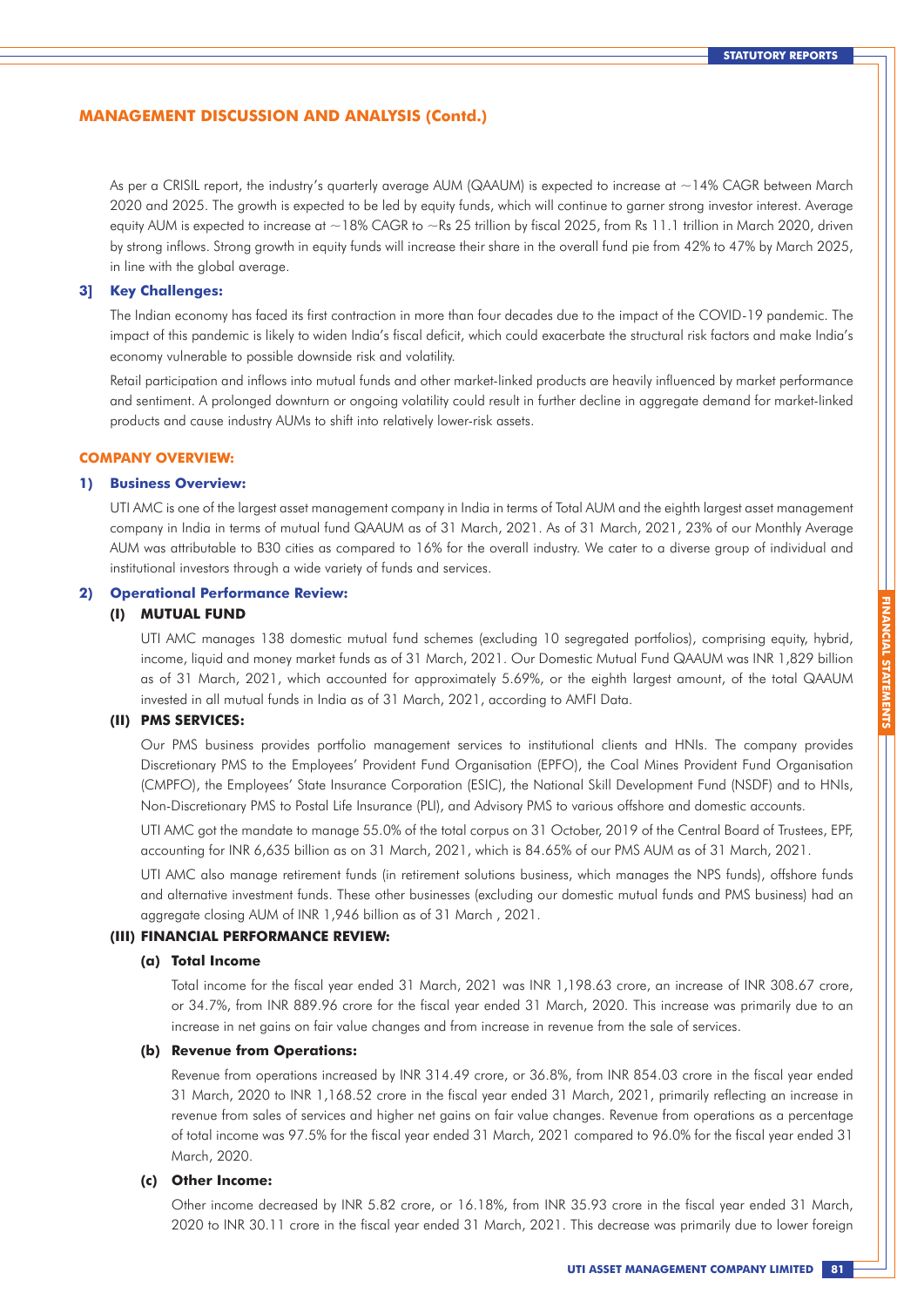

exchange difference. Other income as a percentage of total income was 2.5% for the fiscal year ended 31 March, 2021 compared to 4.0% for the fiscal year ended 31 March, 2020.

#### **(d) Expenses:**

- **(i) Fees and Commission Expenses:** Fees and commission expenses increased by INR 0.05 crore, or 1.83%, from INR 2.91 crore in the fiscal year ended 31 March, 2020 to INR 2.96 crore in the fiscal year ended 31 March, 2021. This was primarily a result of the incremental commission paid for the new fund raised in UTI Structured Debt Opportunities Fund - II by UTI Capital.
- **(ii) Finance Cost:** Finance cost decreased by INR 1.29 crore or 13.79% from INR 9.35 crore in the fiscal year ended 31 March, 2020 to INR 8.06 crore in fiscal year ended 31 March, 2021. This is primarily as a result of reclassification of leases and renegotiation in the rental for various UFCs amid to COVID 19 Pandemic.
- **(iii) Employee Benefit Expenses:** Employee benefit expenses increased by INR 39.60 crore, or 11.65%, from INR 339.88 crore in the fiscal year ended 31 March, 2020 to INR 379.48 crore in the fiscal year ended 31 March, 2021. This increase was primarily due to increase in expenses incurred in respect of the employee share option scheme and an increase in variable pay, salary cost, health insurance and Actuarial Cost for the financial year 2020-21. Employee benefit expenses as a percentage of total income is 31.66% for the fiscal year ended 31 March, 2021 as compared to 38.19% for the fiscal year ended 31 March, 2020, primarily as result of the increase in our total income.
- **(iv) Depreciation and Amortisation Expenses:** Depreciation and amortisation expenses increased by INR 2.19 crore, or 6.53%, from INR 33.59 crore in the fiscal year ended 31 March, 2020 to INR 35.78 crore in the fiscal year ended 31 March, 2021. This increase was primarily due to higher capitalization of various intangible asset, which is as a part of digital initiatives taken by the company for various operations. Depreciation and amortisation expenses as a percentage of total income were 3.77% for the fiscal year ended 31 March, 2020 compared to 2.98% for the fiscal year ended 31 March, 2021.
- **(v) Other Expenses:** Other expenses increased by INR 6.39 crore, or 3.92%, from INR 162.93 crore in the fiscal year ended 31 March, 2020 to INR 169.32 crore in the fiscal year ended 31 March, 2021. This increase was primarily due to an increase in CSR expenses following the changes in Companies Act 2013 in respect of CSR Rules, where it has been mandated to provide for the unspent CSR Expenses as well and transfer the same in a separate bank account, as well as increase in rates & taxes, foreign exchange differences, and membership & subscription expenses, partially offset by an decrease in Repair & maintenance Expenses, Advertisement and business promotion expenses and travelling & conveyance expenses. Other expenses as a percentage of total income were 14.13% for the fiscal year ended 31 March, 2021 compared to 18.31% for the fiscal year ended 31 March, 2020.
- **(vi) Profit Before Tax:** Profit before tax for the fiscal year ended 31 March, 2021 was INR 603.03 crore, an increase of INR 261.73 crore, or 76.69%, from INR 341.30 crore for the fiscal year ended 31 March, 2020. This increase is primarily due to increase in revenue from the sale of services and higher net gains on fair value changes, partly offset by an increase in employee benefit expenses, depreciation and amortization expenses and other expenses. As a percentage of total income, profit before tax was 50.31% in the fiscal year ended 31 March, 2021 and 38.35% in the fiscal year ended 31 March, 2020.
- **(vii) Tax Expenses:** In the fiscal year ended 31 March, 2021, our tax expenses increased by INR 42.32 crore, or 63.76%, to INR 108.70 crore in the fiscal year ended 31 March, 2021 from INR 66.38 crore in the fiscal year ended 31 March, 2020. Current tax increased by INR 8.75 crore, or 11.76%, from INR 74.43 crore in the fiscal year ended 31 March, 2020 to INR 83.18 crore in the fiscal year ended 31 March, 2021, primarily due to an increase in our profit before tax. Deferred tax increased by INR 33.67 crore or 420.37%, from INR (8.01) crore in fiscal year ended 31 March, 2020 to INR 25.66 crore in fiscal year ended 31 March, 2021, primarily due to increase in revenue from gain in fair value changes.
- **(viii) Profit After Tax:** Profit after tax (attributable to the owners of the company) increased by INR 222.68 crore, or 82.08%, from INR 271.46 crore in the fiscal year ended 31 March, 2020 to INR 494.14 crore in the fiscal year ended 31 March, 2021. This increase was primarily due to the increase in total income compared to the fiscal year ended 31 March, 2020. As a percentage of total income, profit after tax was 41.22% in the fiscal year ended 31 March, 2021 and 30.50% in the fiscal year ended 31 March, 2020.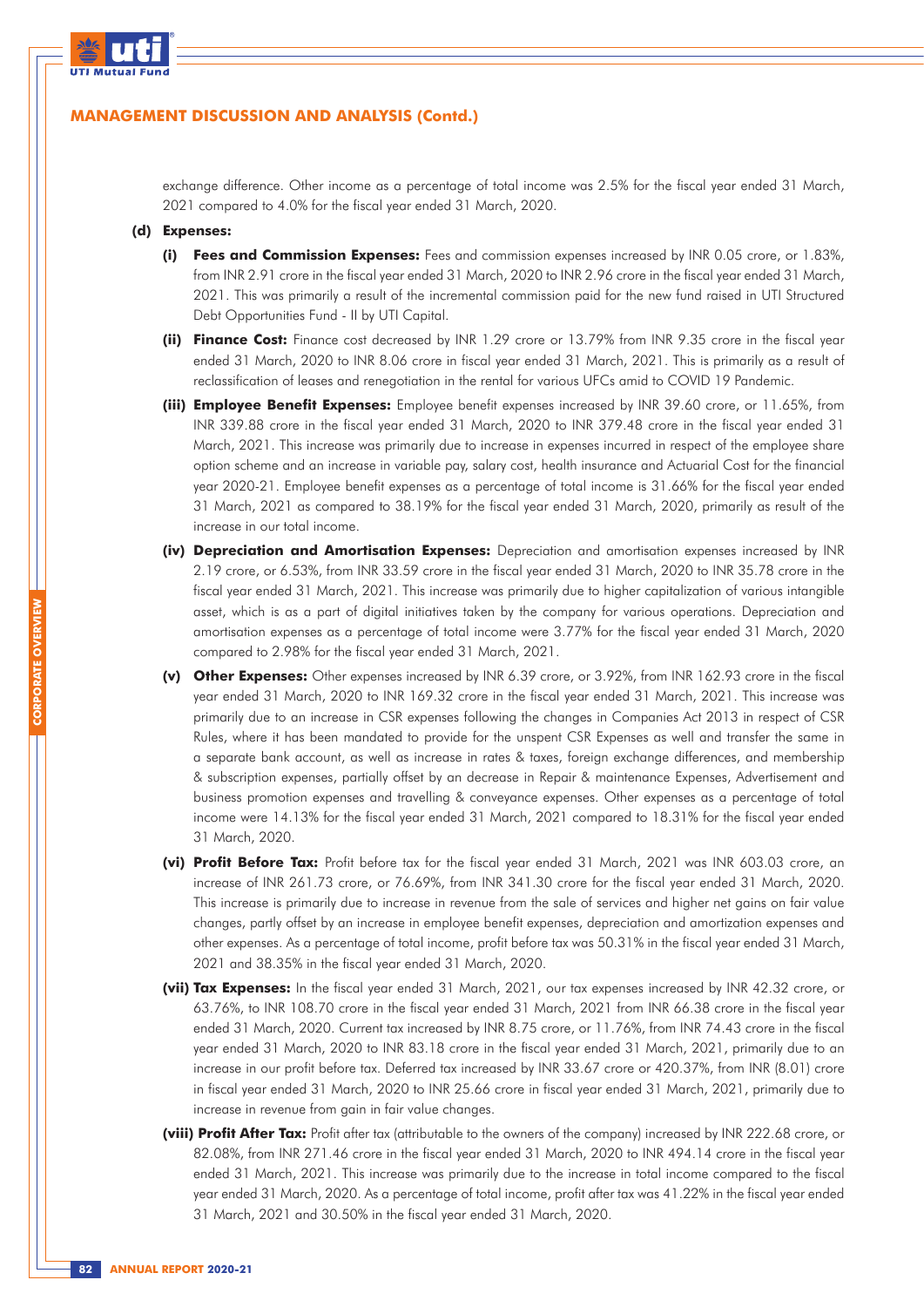## **CORPORATE GOVERNANCE REPORT**

### **COMPANY'S PHILOSOPHY ON CORPORATE GOVERNANCE**

UTI Asset Management Company Limited (the Company / UTI AMC) is a professionally managed asset management Company led by its proficient Board of Directors (Board) having expertise in diverse fields and a dedicated management team having requisite talent and experience. It operates its business in an environment which is governed majorly by SEBI (Mutual Funds) Regulations, 1996 (Mutual Funds Regulations). Subsequent to the listing of Company on National Stock Exchange of India Limited and BSE Limited on 12 October 2020, it is also governed by SEBI (Listing Obligations and Disclosure Requirements) Regulations, 2015 (Listing Regulations) and several other regulations/circulars issued by Securities and Exchange Board of India (SEBI).

The Company's corporate governance framework inter-alia, focuses on:

- 1. long-term value creation for all its Stakeholders;
- 2. independent functioning of board and its committees from management;
- 3. protection of all rights of shareholders and other stakeholders;
- 4. implementing appropriate controls and procedures to oversee the management's activities for running day-today operations of the Company; and
- 5. transparent and consistent reporting of Company's governance activities, as well as its operating and financial activities to shareholders and other stakeholders in a fair, accurate, timely, reliable, relevant, complete and verifiable manner.

The Company is committed of ensuring good corporate governance by establishment of effective system of risk oversight and management, adopting a business model which involves Environmental, Social and Governance (ESG) Investing and Corporate philanthropy, maintaining transparency & integrity and by creating a culture instrumental to both, its stakeholders & regulators.

### **BOARD OF DIRECTORS**

The Company continuously endeavors to adhere and adopt the best corporate governance practices in accordance with the applicable SEBI Regulations and which foster the effective oversight on critical matters such as strategy, management succession planning, financial and other controls, risk management and compliance. The Board reviews the governance policies and processes periodically in the context of current corporate governance trends, regulatory changes and recognized best practices. The Committees of the Board also work diligently to support effective corporate governance and strive to align the Company's governance framework with the interest of Stakeholders.

#### **1. Board Diversity:**

The Company recognises the benefits of having a diverse Board. The Company believes that a truly diverse Board will leverage divergent thoughts, perspective, knowledge, skill, industry experience, cultural and geographical background and age irrespective of race, caste, creed, religion and gender, which will ensure that the Company retains its competitive advantage, have an effective corporate governance in place, enhanced quality and decision-making capabilities, sustainable development and strengthen its reputation in the industry.

**Geographical Representation**



#### **2. Board Composition:**

The Board comprises of optimum combination of Executive, Non-Executive Non Independent and Independent Directors in accordance with provisions of the Companies Act, 2013 (the Act), Listing Regulations and other statutory, regulatory and contractual obligations of the Company.

As on 31 March 2021, the Board comprised of 9 (nine) directors, consisting of 6 (six) Independent Directors (including 2 (two) Independent woman directors), 2 (two) Non-Executive Non Independent Directors and 1 (one) Executive Director. The Chairperson of the Company is Non-Executive Independent Director and not related to the Whole Time Director and Chief Executive Officer (CEO).

#### **Composition of Board of Directors**

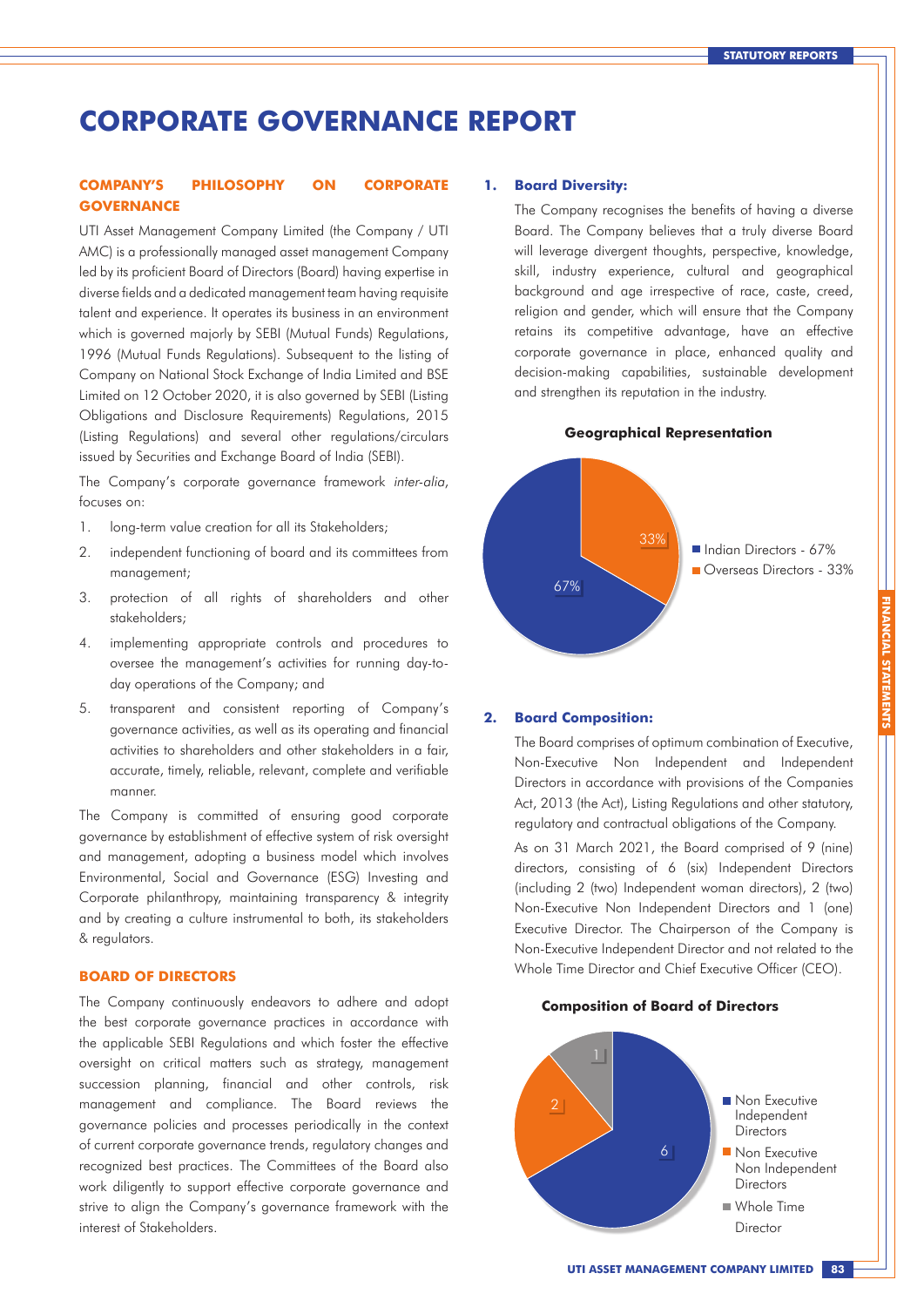

### **THE DETAILS OF COMPOSITION OF BOARD, CATEGORY OF DIRECTORSHIP, NO. OF SHARES HELD IN THE COMPANY, OTHER DIRECTORSHIPS AND COMMITTEE POSITIONS IN OTHER PUBLIC COMPANIES AND DIRECTORSHIP IN LISTED ENTITIES AS ON 31 MARCH, 2021 ARE PROVIDED HEREIN BELOW:**

| <b>Name of Director</b>                     | <b>Category</b>                                  | No. of<br>shares<br>held<br>in the | No of<br><b>Directorships</b><br>in other<br>public | <b>No of Committee</b><br>positions held in<br>other Indian public<br>Companies <sup>(2)</sup> |                          | <b>Other listed entities</b>                           |                                                            |
|---------------------------------------------|--------------------------------------------------|------------------------------------|-----------------------------------------------------|------------------------------------------------------------------------------------------------|--------------------------|--------------------------------------------------------|------------------------------------------------------------|
|                                             |                                                  | <b>Company</b>                     | Companies <sup>(1)</sup>                            | <b>Chairperson   Member</b>                                                                    |                          | <b>Name</b>                                            | <b>Category of</b><br><b>Directorship</b>                  |
| Mr. Dinesh Kumar<br>Mehrotra <sup>(3)</sup> | Non-executive<br>Chairman and<br>Independent     | 810                                | 5                                                   |                                                                                                | 5                        | 1. V L S Finance<br>Limited                            | Non-Executive<br>- Independent<br>Director                 |
|                                             | Director                                         |                                    |                                                     |                                                                                                |                          | 2. Computer Age<br>Management<br>Services Limited      | Non-Executive<br>- Independent<br>Director,<br>Chairperson |
|                                             |                                                  |                                    |                                                     |                                                                                                |                          | 3. SBI Cards and<br><b>Payment Services</b><br>Limited | Non-Executive<br>- Independent<br>Director                 |
| Mr. Edward Cage<br>Bernard                  | Non-<br>Executive Non<br>Independent<br>Director | Nil                                |                                                     |                                                                                                |                          |                                                        |                                                            |
| Mr. Flemming Madsen                         | Non-<br>Executive Non<br>Independent<br>Director | Nil                                |                                                     |                                                                                                |                          |                                                        |                                                            |
| Mr. Narasimhan<br>Seshadri <sup>(4)</sup>   | Independent<br>Director                          | 351                                | 3                                                   | $\overline{\phantom{a}}$                                                                       | 3                        | ä,                                                     |                                                            |
| Mr. Deepak Kumar<br>Chatterjee              | Independent<br>Director                          | Nil                                | $\mathbf{1}$                                        | $\overline{a}$                                                                                 | $\overline{\phantom{a}}$ | V L S Finance<br>Limited                               | Non-Executive<br>- Independent<br>Director                 |
| Mr. Rajeev Kakar                            | Independent<br>Director                          | Nil                                | $\blacksquare$                                      |                                                                                                | $\overline{a}$           |                                                        |                                                            |
| Ms. Dipali Sheth                            | Independent<br>Director                          | Nil                                | 2                                                   |                                                                                                | $\overline{2}$           | <b>DFM Foods</b><br>Limited                            | Non-Executive<br>- Independent<br>Director                 |
| Ms. Jayashree<br>Vaidhyanathan              | Independent<br>Director                          | Nil                                |                                                     |                                                                                                |                          |                                                        |                                                            |
| Mr. Imtaiyazur<br>Rahman <sup>(5)</sup>     | Whole-time<br>Director and<br>CEO                | 1971                               | $\overline{2}$                                      |                                                                                                | $\mathbf{1}$             |                                                        |                                                            |

#### **Notes:**

- (1) Apart from directorship in UTI Asset Management Company Limited and directorships in private companies (including deemed public Company), foreign companies, bodies corporate and companies under Section 8 of the Companies Act, 2013.
- (2) Membership/Chairpersonship of the Audit Committee and Stakeholders Relationship Committee of Indian public companies (excluding UTI Asset Management Company Limited).
- (3) Mr. Dinesh Kumar Mehrotra was re-appointed as an Independent Director of the Company for a period of 5 consecutive years from 28 November 2020 to 27 November, 2025, not liable to retire by rotation.
- (4) Mr. Narasimhan Seshadri was re-appointed as an Independent Director of the Company for a period of 5 consecutive years from 28 November 2020 to 27 November 2025, not liable to retire by rotation.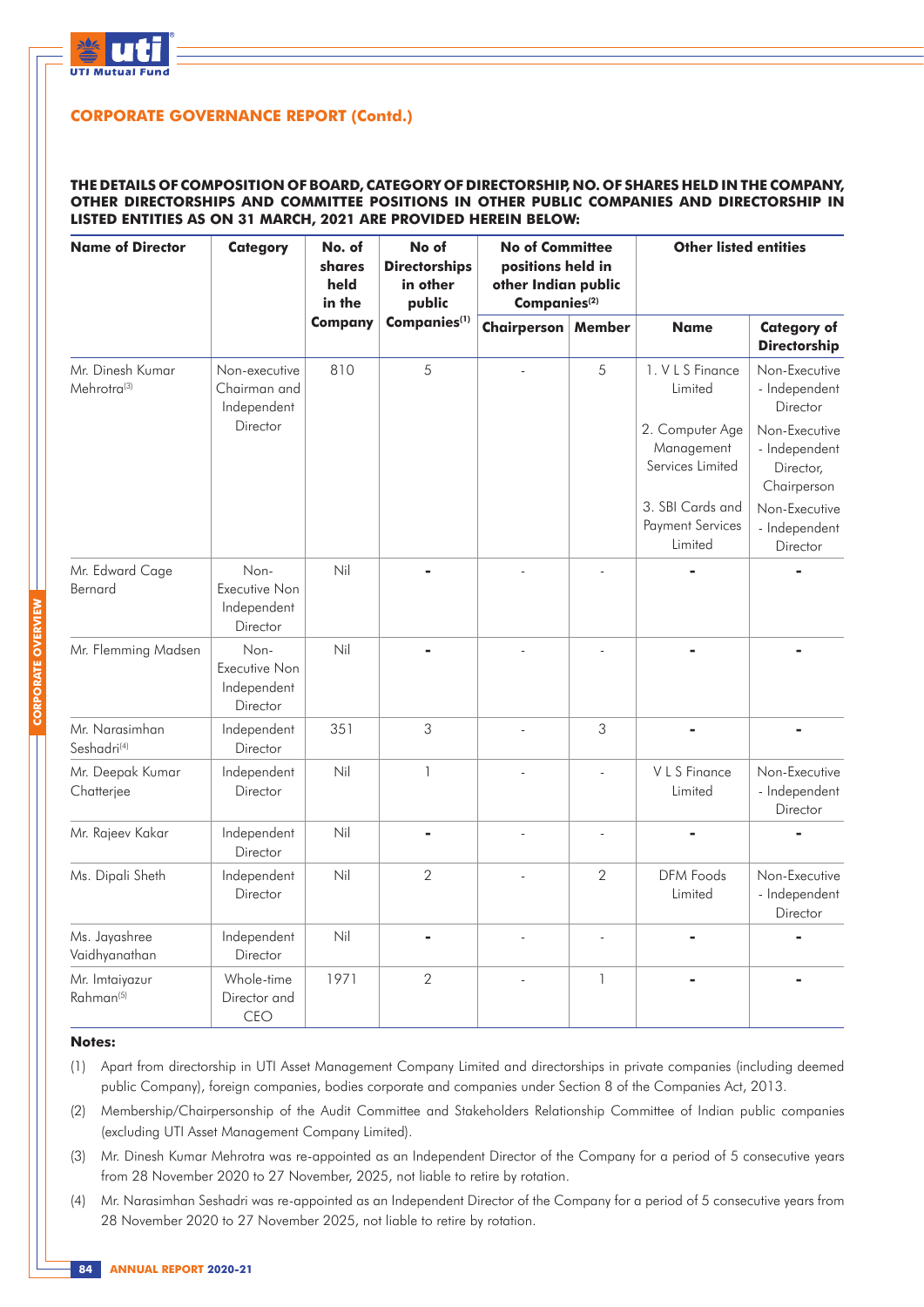- (5) Mr. Imtaiyazur Rahman was appointed as Whole Time Director at Annual General Meeting of the Company held on 22 August 2019 for a period of three years w.e.f. 23 August 2019 till 22 August 2022, not liable to retire by rotation. Further, the Board of Directors at its meeting held on 12 June 2020, based on the recommendation of Nomination & Remuneration Committee, designated Mr. Imtaiyazur Rahman as Chief Executive Officer of the Company with effect from 13 June 2020 for a period of 2 years.
- (6) Mr. Ashok Shah had resigned from the directorship of the Company with effect from the conclusion of the  $17<sup>th</sup>$  Annual General Meeting held on 27 November 2020.
- (7) Ms. Uttara Dasgupta ceased to be an Independent Director of the Company with effect from the conclusion of the 17<sup>th</sup> Annual General Meeting held on 27 November 2020.

There are no inter-se relationships between our Board members. The Company doesn't have any pecuniary relationship with any of the Independent directors except for payment of sitting fees and reimbursement of expenses for attending Board / Committees Meetings.

None of the Directors is a member of more than ten committees or chairman of more than five committees across all the public companies in which he / she is a Director. Membership/ Chairpersonship of the Audit Committee and Stakeholders Relationship Committee of Indian public companies is considered.

All the directors have submitted declaration confirming that they are not disqualified for being appointed as directors pursuant to Section 164 of the Act.

#### **3. Director Engagement:**

The Company has organized board and committee(s) meetings at regular intervals to discuss and approve Company's business strategy as well as other statutory & general matters. The Board periodically reviews the compliance certificate of the Company certifying compliance with various statutory laws, acts, rules and regulations, and steps taken by the Company to rectify the instances of non-compliance, if any.

At the Board / Committee(s) meetings, the Wholetime Director & CEO and senior management, who are invited to the Board / Committee(s) meetings, also makes presentations on various matters including the financial results, operations related matters, risk management, the economic and regulatory changes and other business matters.

The Board met 12 (twelve) times during the financial year 2020-21, i.e. on 29 April 2020, 12 June 2020, 22 July 2020, 26 August 2020, 12 September 2020, 21 September 2020, 28 September 2020, 3 October 2020, 28 October 2020, 17 November 2020, 29 January 2021 and 5 February 2021.

Due to the Covid-19 pandemic and subsequent relaxations granted by Ministry of Corporate Affairs (MCA) and SEBI, all the Board / Committees meetings were conducted through Video Conferencing during the financial year 2020-21.

| <b>Name of Directors</b>    |              | <b>Board Meetings</b>           |                                       |                                   |                     |                              |              |              |                                                                  |              | No. of Board<br><b>Meetings</b><br>during 20-21 |                                                          | <b>Attendance</b><br>at AGM |                 |              |
|-----------------------------|--------------|---------------------------------|---------------------------------------|-----------------------------------|---------------------|------------------------------|--------------|--------------|------------------------------------------------------------------|--------------|-------------------------------------------------|----------------------------------------------------------|-----------------------------|-----------------|--------------|
|                             | 29-Apr-20    | $-20$<br>nur.<br>$\overline{a}$ | $2 - J$ ul-20<br>$\mathbf{\tilde{N}}$ | $-20$<br>-Aug-<br>$\overline{26}$ | $2 - 5ep - 20$<br>- | $-5ep-20$<br>$\overline{21}$ | 28-Sep-20    | 03-Oct-20    | <b>Oct-20</b><br>$\overline{\mathbf{6}}$<br>$\tilde{\mathbf{N}}$ | 17-Nov-20    | 29-Jan-21                                       | $\overline{21}$<br>п.<br>-Feb<br>LÕ,<br>$\ddot{\bullet}$ | <b>Held</b>                 | <b>Attended</b> | 27-Nov-20    |
| Mr. Dinesh Kumar Mehrotra   | ✓            | ✓                               | $\checkmark$                          | ✓                                 | $\checkmark$        | $\checkmark$                 | $\checkmark$ | ✓            | ✓                                                                | $\checkmark$ | ✓                                               | ✓                                                        | 12                          | 12              | $\checkmark$ |
| Mr. Edward Cage Bernard     | ✓            | ✓                               | $\checkmark$                          | ✓                                 | $\checkmark$        | ✓                            | $\checkmark$ | $\checkmark$ | $\checkmark$                                                     | $\checkmark$ | ✓                                               | $\checkmark$                                             | 12                          | 12              | $\times$     |
| Mr. Flemming Madsen         | ✓            | $\times$                        | $\checkmark$                          | ✓                                 | $\checkmark$        | ✓                            | $\times$     | $\checkmark$ | $\checkmark$                                                     | $\checkmark$ | ✓                                               | ✓                                                        | 12                          | 10              | $\times$     |
| Mr. Narasimhan Seshadri     | ✓            | $\checkmark$                    | $\checkmark$                          | ✓                                 | $\checkmark$        | $\checkmark$                 | $\checkmark$ | $\checkmark$ | $\checkmark$                                                     | $\checkmark$ | ✓                                               | $\checkmark$                                             | 12                          | 12              | $\checkmark$ |
| Mr. Deepak Kumar Chatterjee | $\checkmark$ | $\checkmark$                    | $\checkmark$                          | ✓                                 | $\checkmark$        | $\checkmark$                 | $\checkmark$ | $\checkmark$ | $\checkmark$                                                     | $\checkmark$ | ✓                                               | $\checkmark$                                             | 12                          | 12              | $\checkmark$ |
| Mr. Rajeev Kakar            | $\checkmark$ | ✓                               | $\checkmark$                          | ✓                                 | $\checkmark$        | ✓                            | $\checkmark$ | $\checkmark$ | $\checkmark$                                                     | $\checkmark$ | ✓                                               | $\checkmark$                                             | 12                          | 12              | ✓            |
| Ms. Dipali Sheth            | $\checkmark$ | $\checkmark$                    | $\checkmark$                          | ✓                                 | $\checkmark$        | $\checkmark$                 | $\checkmark$ | $\checkmark$ | $\checkmark$                                                     | $\checkmark$ | $\checkmark$                                    | $\checkmark$                                             | 12                          | 12              | ✓            |
| Ms. Jayashree Vaidhyanathan | $\checkmark$ | $\checkmark$                    | $\checkmark$                          | ✓                                 | $\checkmark$        | $\checkmark$                 | $\checkmark$ | $\checkmark$ | $\checkmark$                                                     | $\checkmark$ | ✓                                               | $\checkmark$                                             | 12                          | 12              | ✓            |
| Mr. Imtaiyazur Rahman       | $\checkmark$ | ✓                               | $\checkmark$                          | ✓                                 | $\checkmark$        | $\checkmark$                 | $\checkmark$ | $\checkmark$ | ✓                                                                | $\checkmark$ | ✓                                               | $\checkmark$                                             | 12                          | 12              | ✓            |
| Mr. Ashok Shah              | ✓            | ✓                               | $\checkmark$                          | ✓                                 | $\checkmark$        | ✓                            | $\checkmark$ | $\checkmark$ | ✓                                                                | $\checkmark$ | N.A.                                            | N.A.                                                     | 10                          | 10              | $\times$     |
| Ms. Uttara Dasgupta         | ✓            | ✓                               | ✓                                     | ✓                                 | ✓                   | $\checkmark$                 | $\checkmark$ | ✓            | ✓                                                                | $\times$     | N.A. N.A.                                       |                                                          | 10                          | 9               | $\checkmark$ |

### **THE DETAILS OF ATTENDANCE OF DIRECTORS AT EACH BOARD MEETING AND AT THE ANNUAL GENERAL MEETING OF THE COMPANY ARE AS FOLLOWS:**

N.A. – Not Applicable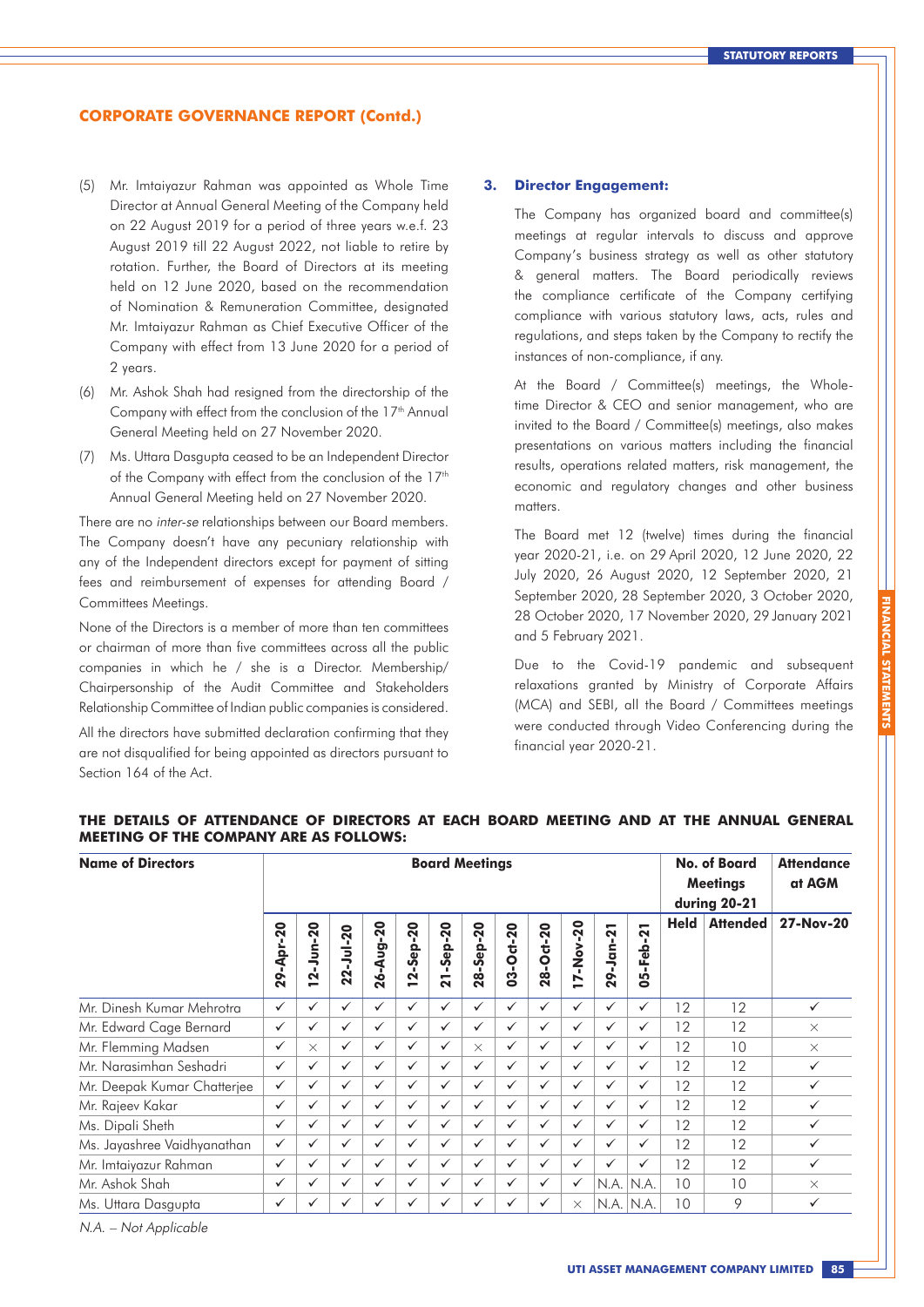

#### **4. Board Skills:**

The Board comprises of qualified members who possess relevant skills, expertise and competence viz. Business Leadership, Corporate Strategy and Planning, Investment Management, Financial Management, Information Technology, Marketing, Client Services, Capital Markets Transactions, Strategic Alliances, Risk Management, Compliance & Governance, Taxation, Talent Management, Management Consulting and International Asset Management, for the effective functioning of the Company. The brief profiles of the directors of the Company have

been uploaded on the website of the Company at https:// www.utimf.com/about/key-people/board-of-directors.

### **5. Board Independence:**

The Board determines the independence based on the declaration submitted by all the Independent Directors, regarding fulfillment of the conditions mentioned in the Act and Listing Regulations and affirms their independence with management.

6 (six) out of 9 (nine) directors, are non-executive and independent and the Chairman of the Board is also independent who provides independent leadership to the organization.

The appointment of Independent Directors on the Board of the Company is formalized through letter of appointment inter-alia outlining their roles, rights and responsibilities, details of remuneration to directors, evaluation of performance, director's and officers' liability insurance coverage etc. In addition, the Company has also provided copies of Code of Conduct for Board of Directors and Senior Management Personnel, Terms of Reference of respective committees and access to all other policy documents.

During the year under review, Mr. Dinesh Kumar Mehrotra and Mr. Narasimhan Seshadri were re-appointed as an Independent Director of the Company for a period of 5 consecutive years from 28 November 2020 to 27 November 2025, not liable to retire by rotation.

Ms. Uttara Dasgupta ceased to be an Independent Director of the Company with effect from the conclusion of the 17<sup>th</sup> Annual General Meeting held on 27 November 2020 on account of completion of her term.

Mr. Ashok Shah resigned from the directorship of the Company with effect from the conclusion of the 17<sup>th</sup> Annual General Meeting held on 27 November 2020. Mr. Shah had confirmed that the reason for resignation was personal and there was no other reason for resignation.

The maximum tenure of Independent Directors is in accordance with the Act and other applicable Regulations.

### **6. Familiarisation Programme for Independent Directors:**

The Board had at its meeting held on 16<sup>th</sup> December, 2019 approved the Familiarisation Programme for Independent Directors in accordance with the provisions of Section 178 of the Act and Listing Regulations, as amended.

The Company has conducted orientation programs / presentations / training sessions for Independent Directors at regular intervals to familiarize them with the mutual fund industry and business model of the Company, performance of the Company, various system and policies adopted by the Company, Indian and Global market update, risk management framework, achievements / awards, management structure, HR policies, management development, review of Internal Audit, operations of subsidiaries and associates, digitization of business process and update on digital marketing etc.

The Familiarisation Programme for Independent Directors and an update on programmes conducted during the financial year 2020-21 has been disclosed on the Company's website at https://www.utimf.com/uti-amcshareholders/corporate-governance/code-and-policies/.

#### **7. Board Evaluation:**

The Company has in place a policy, which prescribes procedures and criteria to evaluate the performance of the entire Board and that of its Individual Director (Whole Time Director, Non-Executive Director and Independent Director) and Committees in line with the provisions of the Act and Listing Regulations. Performance evaluation of Non-Executive Directors and Independent Directors is done by entire Board, excluding the Director being evaluated and the performance of Whole Time Director & CEO is evaluated by Nomination and Remuneration Committee.

A separate meeting of the Independent Directors was held on 27 October 2020 without the presence of nonindependent directors, wherein the performance of the Board for FY-20 as a whole was evaluated on the grounds of qualification, experience and contribution made at the Board / Committee(s) meetings.

The outcome of performance evaluation of Board for FY-21 was circulated to Independent Directors and deliberated in their meeting held on 24 April 2021. They were satisfied with the Board's performance for the financial year 2020-21 and also shared their valuable feedbacks on improvement of evaluation process.

### **8. Code of Conduct**

The Company has in place, a Code of Conduct for its Board of Directors and Senior Management Personnel (Code) covering the matters which are utmost importance to the Company, its shareholders and other stakeholders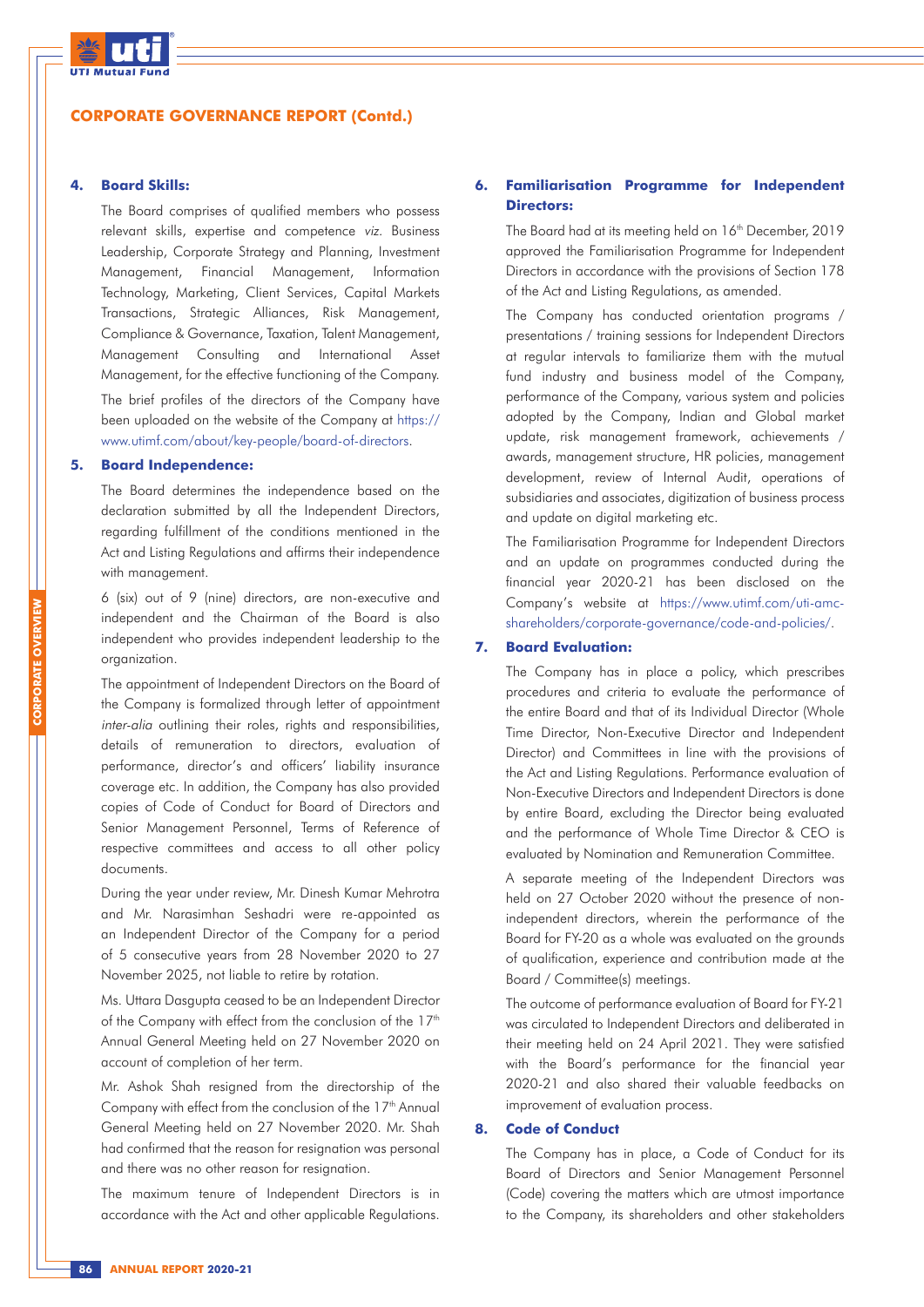which are essential to conduct the business in accordance with legal and ethical values to which the Company is strongly committed.

All members of the Board and Senior Management Personnel have affirmed compliance with the said Code of Conduct for the financial year 2020-21. The declaration to this effect signed by Mr. Imtaiyazur Rahman, CEO, forms part of this Report.

#### **• BOARD COMMITTEES**

Board Committees constitute an important element of the governance process. The Board has constituted various committees viz., Audit Committee, Nomination and Remuneration Committee, Stakeholders Relationship Committee cum Share Allotment Committee, Corporate Social Responsibility Committee and Risk Management Committee with approved and well-established terms of reference, role and function in order to effectively discharge its obligations and comply with the statutory requirements.

In view of the importance of systems, cyber-security and digital transactions, the Board has also constituted a 'Digital Transformation Committee' through a circular resolution dated 4 December 2020 with majority of the members being Independent Directors.

The Committees function under the direct supervision of the Board and prepares the groundwork for decision-making in accordance with its terms of reference and if required, recommends the same to the Board thereby enabling better management of the board's time and in-depth scrutiny and focused attention on the matters delegated. The Company organizes the Committee meetings prior to the board meeting and the chairpersons of the respective committees, summarizes the Board about the deliberations and decisions taken at the Committee meetings.

The Chairperson of Audit Committee, Nomination and Remuneration Committee, Corporate Social Responsibility Committee, Risk Management Committee and Digital Transformation Committee except Stakeholders Relationship Committee cum Share Allotment Committee are Independent Directors. The Chairperson of Stakeholders Relationship Committee cum Share Allotment Committee is a Non-Executive Director.

#### **(a) Audit Committee**

Audit Committee plays a pivotal role in corporate governance mechanism. The Audit Committee aims to enhance the confidence in the integrity of Company's financial reporting, the internal control processes and the risk management systems by providing an appropriate oversight in financial reporting and disclosures.

In compliance with the provisions of Section 177 of the Act and Regulation 18 of Listing Regulations, the Company has an Audit Committee comprising of Non-Executive Independent and Non Independent Directors who are financially literate and have relevant expertise in the fields of finance accounting and development.

The Audit Committee met 5 (five) times during the financial year 2020-21, i.e. on 29 April 2020, 22 July 2020, 28 September 2020, 28 October 2020 and 29 January 2021. The composition of Audit Committee as on 31 March 2021 and the attendance of members at its meetings are as under:

| Sr. | <b>Name of the Member</b>                          | <b>Designation</b> | <b>Number of Meetings</b> |                 |  |
|-----|----------------------------------------------------|--------------------|---------------------------|-----------------|--|
| No. |                                                    |                    | <b>Held during tenure</b> | <b>Attended</b> |  |
|     | Mr. Deepak Kumar Chatterjee (Independent Director) | Chairman           |                           |                 |  |
| 2   | Mr. Dinesh Kumar Mehrotra (Independent Director)   | Member             |                           |                 |  |
| 3   | Mr. Flemming Madsen (Non-Executive Director)       | Member             | .5                        |                 |  |
| 4   | Mr. Narasimhan Seshadri (Independent Director)     | Member             |                           |                 |  |
| 5   | Mr. Rajeev Kakar (Independent Director)            | Member             |                           |                 |  |

#### **Notes:**

- (1) The Company Secretary acts as the Secretary to the Audit Committee.
- (2) The Chairman of the Audit Committee was present at the last Annual General Meeting of the Company held on 27 November 2020.

The terms of reference of the Audit Committee includes the following:

- 1. Overseeing the Company's financial reporting process and disclosure of its financial information to ensure that its financial statements are correct, sufficient and credible;
- 2. Recommending to the Board for appointment, re-appointment and replacement, remuneration and terms of appointment of statutory auditors of the Company;
- 3. Reviewing and monitoring the statutory auditor's independence and performance and effectiveness of audit process;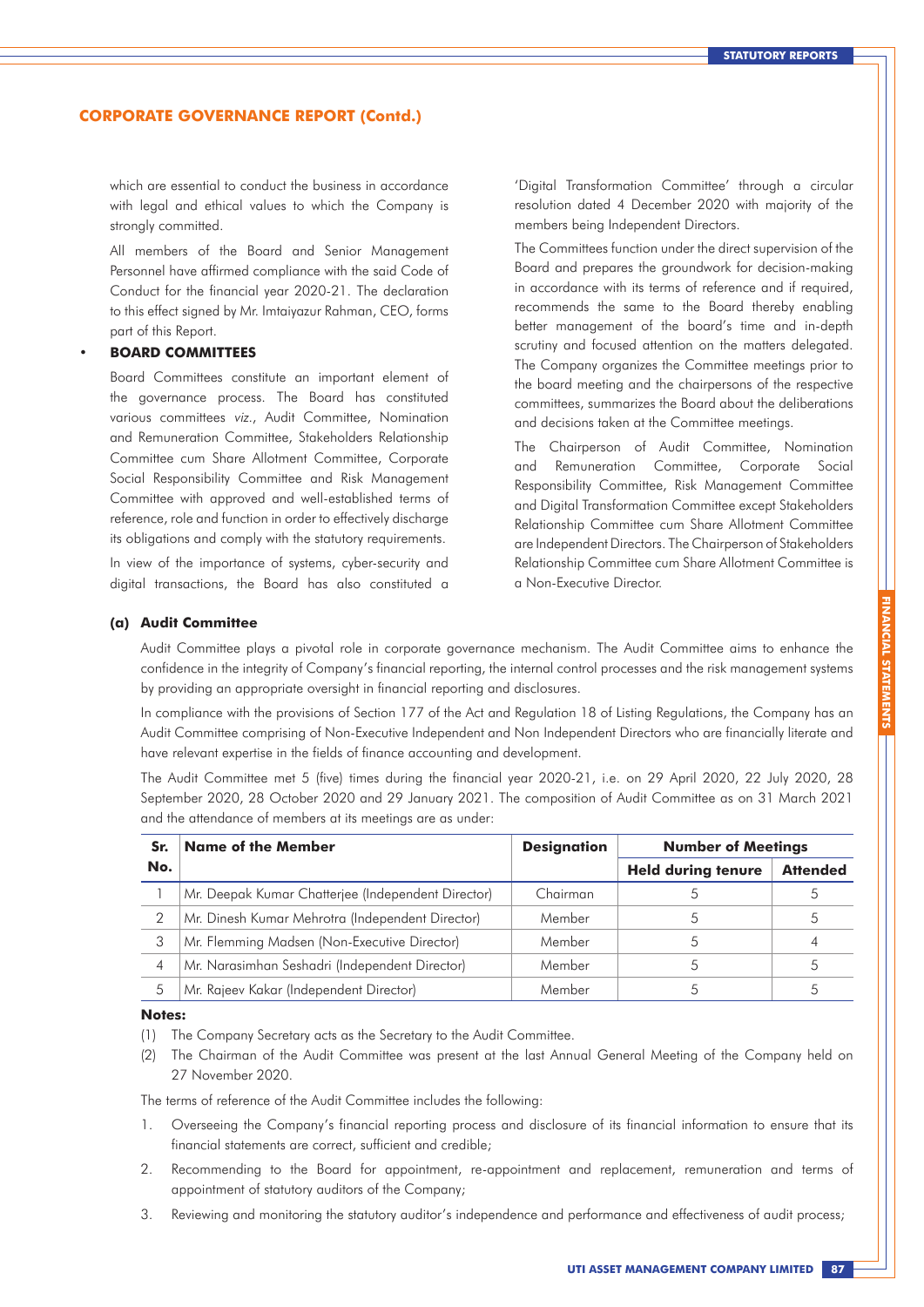

**CORPORATE OVERVIEW**

### **CORPORATE GOVERNANCE REPORT (Contd.)**

- 4. Approving payment to statutory auditors for any other services rendered by the statutory auditors;
- 5. Reviewing with the management the annual financial statements and auditor's report thereon before submission to the Board for approval with particular reference to:
	- (i) Matters required to be included in the Director's Responsibility Statement to be included in the Board's report in terms of clause (c) of sub-section 3 of Section 134 of the Companies Act;
	- (ii) Changes, if any, in accounting policies and practices and reasons for the same;
	- (iii) Major accounting entries involving estimates based on the exercise of judgment by management;
	- (iv) Significant adjustments made in the financial statements arising out of audit findings;
	- (v) Compliance with listing and other legal requirements relating to financial statements;
	- (vi) Disclosure of any related party transactions; and
	- (vii) Modified opinion(s) in the draft audit report.
- 6. Reviewing with the management the quarterly, half-yearly and annual financial statements before submission to the Board for approval;
- 7. Reviewing with the management the statement of uses/application of funds raised through an issue (public issue, rights issue, preferential issue, etc.), the statement of funds utilised for purposes other than those stated in the offer document/prospectus/notice and the report submitted by the monitoring agency monitoring the utilisation of proceeds of a public or rights issue and making appropriate recommendations to the Board to take up steps in this matter. This also includes monitoring the use/application of funds raised through the proposed initial public offer by the Company;
- 8. Approval or any subsequent modifications of transactions of the Company with related parties;
- 9. Scrutiny of inter-corporate loans and investments;
- 10. Valuing of undertakings or assets of the Company, wherever it is necessary;
- 11. Evaluating of internal financial controls and risk management systems;
- 12. Establishing a vigil mechanism for directors and employees to report their genuine concerns or grievances;
- 13. Reviewing with the management the performance of statutory and internal auditors and adequacy of the internal control systems;
- 14. Reviewing the adequacy of internal audit function, if any, including the structure of the internal audit department, staffing and seniority of the official heading the department, reporting structure coverage and frequency of internal audit;
- 15. Discussing with the internal auditors on any significant findings and follow up there on;
- 16. Reviewing the findings of any internal investigations by the internal auditors into matters where there is suspected fraud or irregularity or a failure of internal control systems of a material nature and reporting the matter to the Board;
- 17. Discussing with the statutory auditors before the audit commences, about the nature and scope of audit as well as post-audit discussion to ascertain any area of concern;
- 18. Looking into the reasons for substantial defaults in the payment to the depositors, debenture holders, shareholders (in case of non-payment of declared dividends) and creditors;
- 19. Reviewing the functioning of the whistle blower mechanism;
- 20. Approving the appointment of the chief financial officer or any other person heading the finance function or discharging that function after assessing the qualifications, experience and background etc. of the candidate;
- 21. Carrying out any other function as mentioned in the terms of reference as may be decided by the Board or specified/provided under the Companies Act or the Listing Regulations or by any other regulatory authority; and
- 22. Reviewing the utilization of loans and / or advances from/ investment by the holding Company in any subsidiary exceeding INR 100 crore or 10 % of the asset size of the subsidiary, whichever is lower including existing loans/ advances/ investments.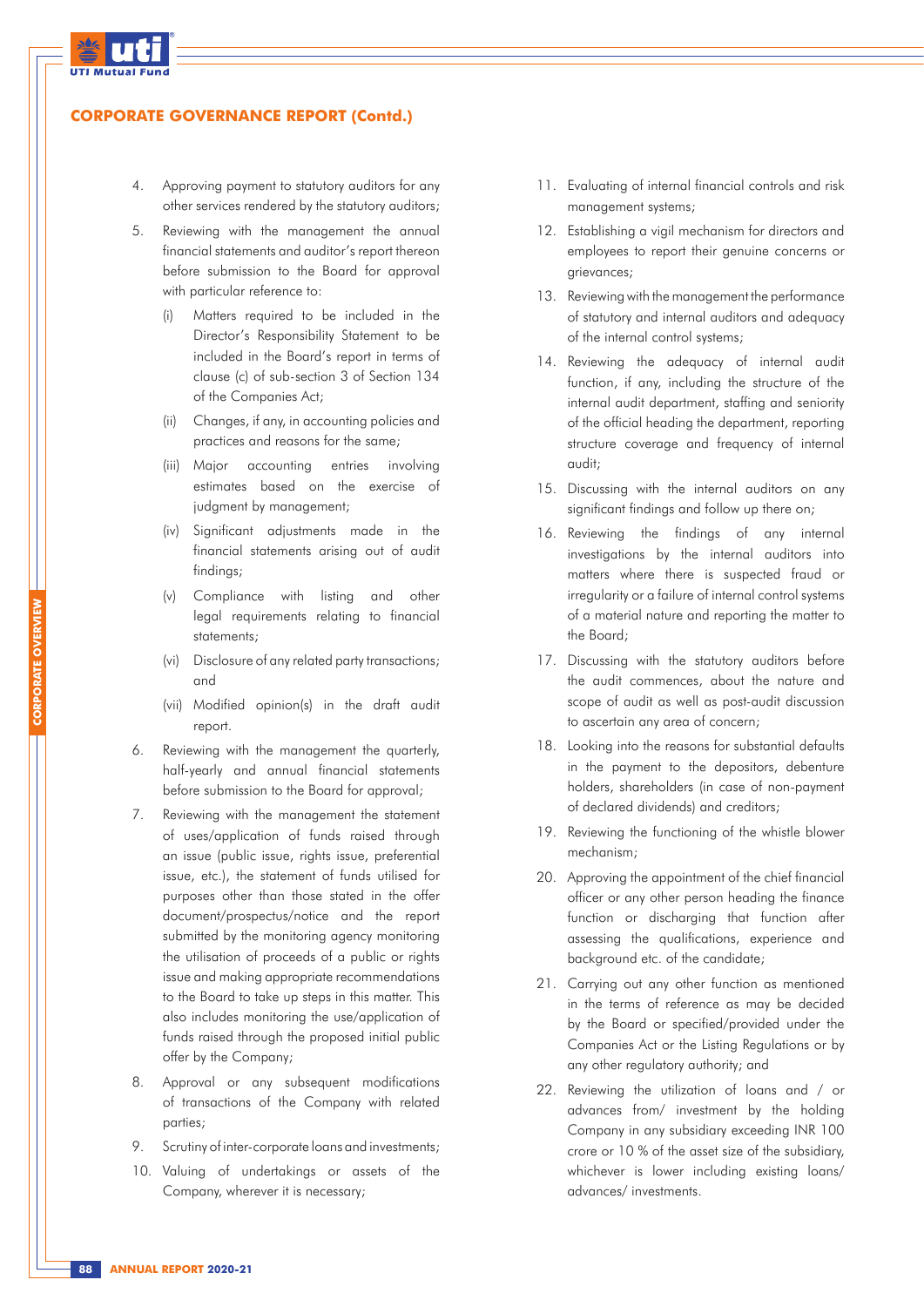#### **Powers of the Audit Committee**

The powers of the Audit Committee shall include the following:

- 1. To investigate any activity within its terms of reference;
- 2. To invite the finance director or head of the finance function, head of internal audit and a representative of the statutory auditor and any other such executives to be present at the meetings of the committee;
- 3. To seek information from any employee;
- 4. To obtain outside legal or other professional advice; and
- 5. To secure attendance of outsiders with relevant expertise, if it considers necessary.

### **Reviewing Powers**

The Audit Committee shall mandatorily review the following information:

- 1. Management's discussion and analysis of financial condition and results of operations;
- 2. Statement of significant related party transactions (as defined by the Audit Committee) submitted by the management;
- 3. Management letters / letters of internal control weaknesses issued by the statutory auditors;
- 4. Internal audit reports relating to internal control weaknesses;
- 5. The appointment, removal and terms of remuneration of the chief internal auditor shall be subject to review by the audit committee; and
- 6. Statement of deviations:
	- (i) quarterly statement of deviation(s) including report of monitoring agency, if applicable, submitted to stock exchange(s) in terms of the Listing Regulations; and
	- (ii) annual statement of funds utilised for purposes other than those stated in the document/prospectus/notice in terms of the Listing Regulations."

#### **(b) Nomination and Remuneration Committee**

The Company has a Nomination and Remuneration Committee comprising of Non-Executive Independent and Non Independent Directors in accordance with the provisions of Section 178 of the Companies Act, 2013 and Regulation 19 of SEBI (Listing Obligations and Disclosure Requirements) Regulations, 2015.

The Committee identifies the person who is qualified to become a director or who may be appointed as Key Managerial Personnel.

The Nomination and Remuneration Committee met 5 (five) times during the financial year 2020-21, i.e. on 28 April 2020, 5 June, 2020, 12 June 2020, 23 October 2020 and 27 January 2021. The composition of Nomination and Remuneration Committee as on 31 March 2021 and the attendance of members at its meetings are as under:

| Sr. | <b>Name of the Member</b>                                 | <b>Designation</b> | <b>Number of Meetings</b> |                 |  |
|-----|-----------------------------------------------------------|--------------------|---------------------------|-----------------|--|
| No. |                                                           |                    | <b>Held during tenure</b> | <b>Attended</b> |  |
|     | Mr. Narasimhan Seshadri (Independent Director)            | Chairman           |                           |                 |  |
|     | Mr. Edward Cage Bernard (Non-Executive Director)          | Member             |                           |                 |  |
| 3   | Mr. Dinesh Kumar Mehrotra (Independent Director)          | Member             |                           |                 |  |
|     | Ms. Dipali Sheth (Independent Director)                   | Member             |                           |                 |  |
| 5   | Ms. Uttara Dasgupta <sup>(1)</sup> (Independent Director) | Member             |                           |                 |  |

#### **Notes:**

- (1) Ms. Uttara Dasaupta ceased to be member of the Committee with effect from the conclusion of the  $17<sup>th</sup>$  Annual General Meeting held on 27 November 2020.
- (2) The Company Secretary acts as the Secretary to the Nomination and Remuneration Committee.
- (3) The Chairman of the Nomination and Remuneration Committee was present at the last Annual General Meeting of the Company held on 27 November 2020.

The terms of reference of the Nomination and Remuneration Committee includes the following:

1. Formulating the criteria for determining qualifications, positive attributes and independence of a director and recommending to the Board a policy, relating to the remuneration of Executive and Non-Executive Directors & Key Managerial Personnel;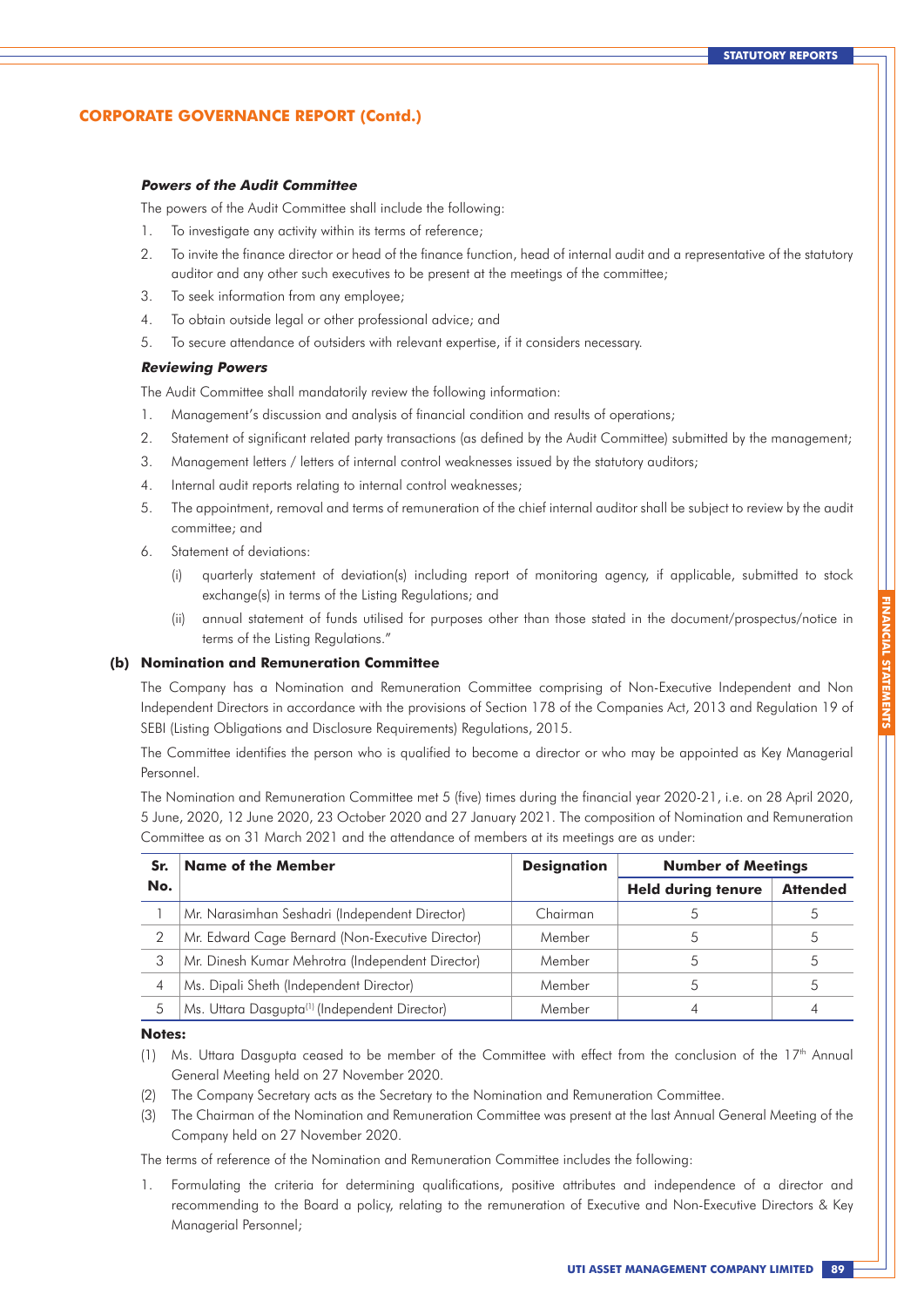

- 2. Formulating of criteria for evaluation of the performance of the Non-Executive Directors, Executive Directors and the Board as a whole;
- 3. Devising a policy on Board diversity;
- 4. Identifying persons who qualify to become directors or who may be appointed in senior management in accordance with the criteria laid down, recommending to the Board their appointment and removal, and specify the manner for effective evaluation of performance of Board, its committees and individual directors and review its implementation and compliance;
- 5. Determining whether to extend or continue the term of appointment of the independent director, on the basis of the report of performance evaluation of independent directors;
- 6. Formulate scheme / policy on Employees Stock Option, review the same periodically and recommend to the Board for its adoption/ approval all aspects of Employees Stock Option Plans (ESOP) including and not restricted to the following:
	- (a) administering the ESOP, as may be approved by the Board and implemented from time to time (the "Plan");
	- (b) determining the eligibility of employees to participate under the Plan;
	- (c) granting options to eligible employees and determining the date of grant;
	- (d) determining the number of options to be granted to an employee;
	- (e) determining the exercise price under the Plan;
	- (f) construing and interpreting the Plan and any agreements defining the rights and obligations of the Company and eligible employees under the Plan and prescribing, amending and/or rescinding rules and regulations relating to the administration of the Plan; and
	- (g) Do all such actions so as to implement the ESOP policy guidelines as approved by the Board and to recommend to the Board for its consideration/ adoption the final proposals on ESOP.
- 7. Analyzing, monitoring and reviewing various human resource and compensation matters;
- 8. Determining the Company's policy on specific remuneration packages for executive directors including pension rights and any compensation payment and determining remuneration packages of such directors;
- 9. Determining compensation levels payable to the Key Managerial Personnel and other staff (as deemed necessary), which shall be marketrelated, usually consisting of a fixed and variable component;
- 10. Formulating and recommend to the Board for its adoption/ approval, a policy for periodical evaluation of the performance of Whole Time Directors / CEO / CFO / CIO / other Key Managerial Personnel and carry out performance review as per the policy adopted by the Board;
- 11. Reviewing and approving compensation strategy from time to time in the context of the then current Indian market in accordance with applicable laws;
- 12. Performing such functions as are required to be performed by the compensation committee under the Securities and Exchange Board of India (Share Based Employee Benefits) Regulations, 2014, as amended;
- 13. Perform such other activities as may be delegated by the Board and/or specified/provided under the Companies Act or the Listing Regulations, or by any other regulatory authority;
- 14. Recommend to the board, all remuneration, in whatever form, payable to Key Managerial Personnel; and
- 15. Carry out such other functions as may be required for the performance of any of the above duties.

### **(c) Stakeholders Relationship cum Share Allotment Committee**

The Company has a constituted Stakeholders Relationship cum Share Allotment Committee comprising of Non-Executive Independent and Non Independent Directors in accordance with Section 178 of the Act and Regulation 20 of Listing Regulations. The Committee assists the Board in fulfilling its statutory, fiduciary and regulatory responsibilities towards stakeholders. It looks into various aspects of stakeholder which inter-alia specifically involves resolving the grievances of security holders of the Company.

No meeting of the Stakeholders Relationship cum Share Allotment Committee was held during the financial year 2020-21. The equity shares of the Company were listed on National Stock Exchange of India Limited and BSE Limited during the second half of financial year 2020-21 on 12 October 2020. The composition of Stakeholders Relationship cum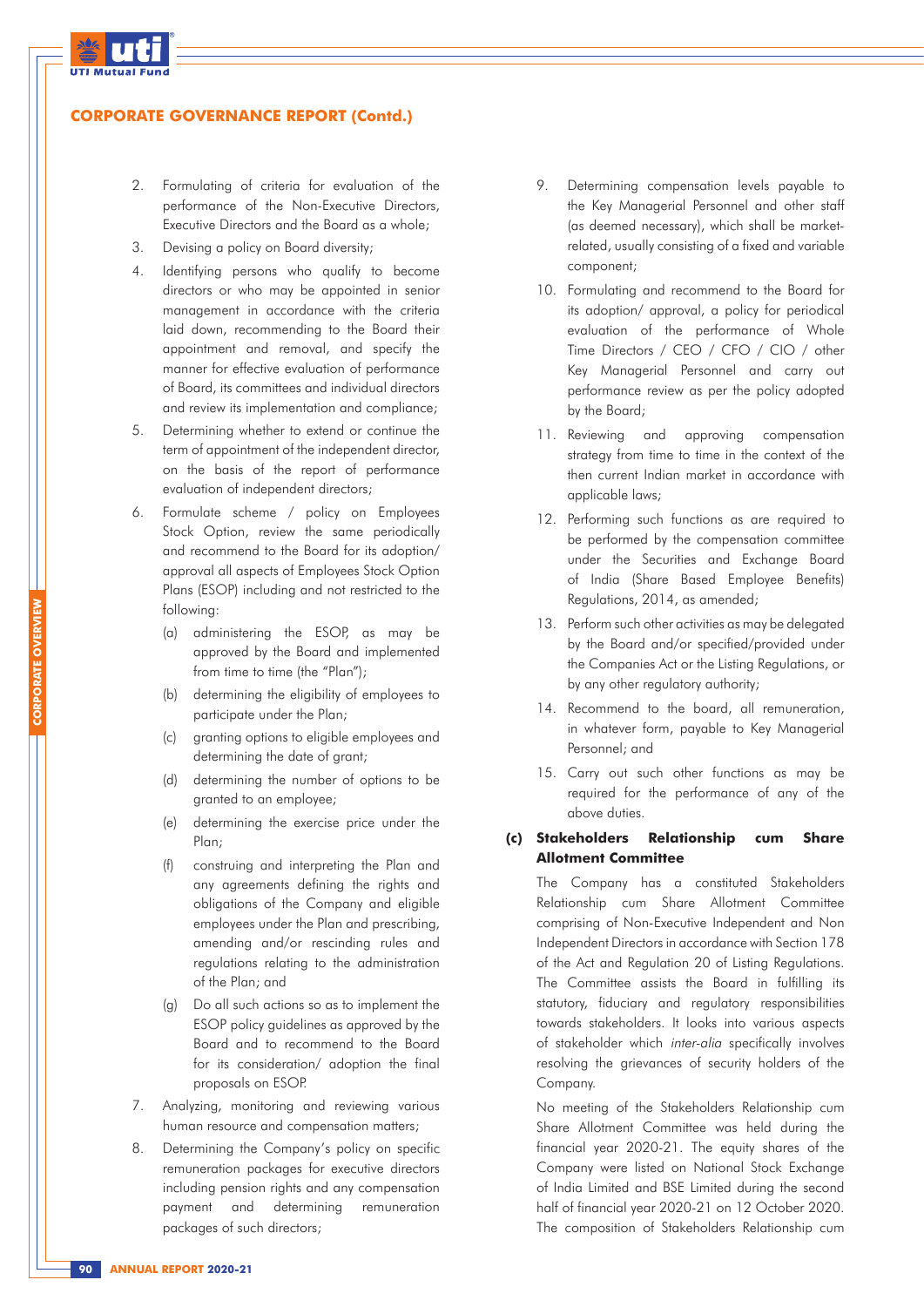Share Allotment Committee as on 31 March 2021 is as under:

| Sr. | <b>Name of the Member</b>                  | <b>Designation</b> |
|-----|--------------------------------------------|--------------------|
| No. |                                            |                    |
| 1   | Mr. Edward Cage Bernard                    | Chairman           |
|     | (Non-Executive Director)                   |                    |
| 2   | Mr. Deepak Kumar Chatterjee                | Member             |
|     | (Independent Director)                     |                    |
| 3   | Ms. Jayashree Vaidhyanathan <sup>(1)</sup> | Member             |
|     | (Independent Director)                     |                    |
| 4   | Ms. Uttara Dasgupta <sup>(2)</sup>         | Member             |
|     | (Independent Director)                     |                    |

#### **Notes:**

- (1) Ms. Jayashree Vaidhyanathan became the member of the Committee with effect from 4 December 2020.
- (2) Ms. Uttara Dasgupta ceased to be member of the Committee with effect from the conclusion of the 17<sup>th</sup> Annual General Meeting held on 27 November 2020.
- (3) The Company Secretary acts as the Secretary to the Stakeholders Relationship cum Share Allotment Committee.

The terms of reference of the Stakeholders Relationship cum Share Allotment Committee includes the following:

- 1. To consider and resolve grievances of security holders of the Company, including complaints related to transfer of shares, non-receipt of annual report, non-receipt of declared dividends, issue of new/duplicate certificates, general meetings, allotment of shares etc.
- 2. To review the measures taken for effective exercise of voting rights by shareholders.
- 3. To review adherence to the service standards adopted by the Company in respect of various services being rendered by the Registrar and Share Transfer Agent.
- 4. To review various measures and initiatives taken by the Company for reducing the quantum of unclaimed dividends and ensuring timely receipt of dividend warrants/annual reports/statutory notices by the shareholders of the Company.
- 5. To approve and review policy(s) / procedure(s) / standard(s) in line with the statutory guidelines to ensure proper and timely attendance and redressal of investor queries and grievances.
- 6. To approve and register transfer or transmission of shares and issuance of duplicate share certificate(s) or new certificate on sub-division, consolidation, removal, rematerialisation, etc.

7. To perform such other functions as may be required under the relevant provisions of the Companies Act, 2013, SEBI (Listing Obligations and Disclosure Requirements) Regulations, 2015 and various circulars issued by the regulatory authority(s), or any other applicable laws for the time being in force.

#### **Name and Designation of Compliance Officer**

Pursuant to the provisions of SEBI (Issue of Capital and Disclosure Requirements) Regulations, 2018 and Listing Regulations, the Board has designated the Company Secretary as the Compliance Officer for monitoring compliance of the aforesaid laws and redressal of investors' grievances.

Accordingly, Mr. Arvind Patkar, Company Secretary, is the Compliance Officer under the aforesaid regulation.

Details of Investors' complaints received and resolved during the financial year 2020-21 are as follows:

| at the<br>beginning<br>of the year | Number of Number of Number of Number of<br>complaints complaints complaints complaints<br>year | received $\parallel$ resolved $\parallel$ at the end<br>during the during the of the year<br>year |      |
|------------------------------------|------------------------------------------------------------------------------------------------|---------------------------------------------------------------------------------------------------|------|
|                                    |                                                                                                | 18                                                                                                | $1*$ |

(\*) The pending complaint at the end of the year was resolved on 7 April 2021.

The status of investor complaints received and resolved by the Company are reported on quarterly basis to Stock Exchanges under Regulation 13(3) of Listing Regulations.

#### **SEBI Complaints Redress System (SCORES):**

The SEBI has introduced centralized web based complaint redressal system for processing of shareholders' complaints. SCORES maintains centralised data base of the complaints and Companies can upload online action taken reports. Through SCORES, the investors can view real time status of complaints and action taken thereon.

#### **(d) Corporate Social Responsibility Committee**

Pursuant to the provisions of Section 135 of the Act read with Companies (Corporate Social Responsibility Policy) Rules, 2014, the Company has a Corporate Social Responsibility (CSR) Committee comprising of Non-Executive Independent and Non Independent Directors. CSR Committee assists the Board to fulfill the commitment of the Company to contribute to economic development while improving the quality of life of the workforce, their families, local community and society at large. It enhances the responsiveness of the Company to its stakeholders and the environment in which it operates.

**FINANCIAL STATEMI**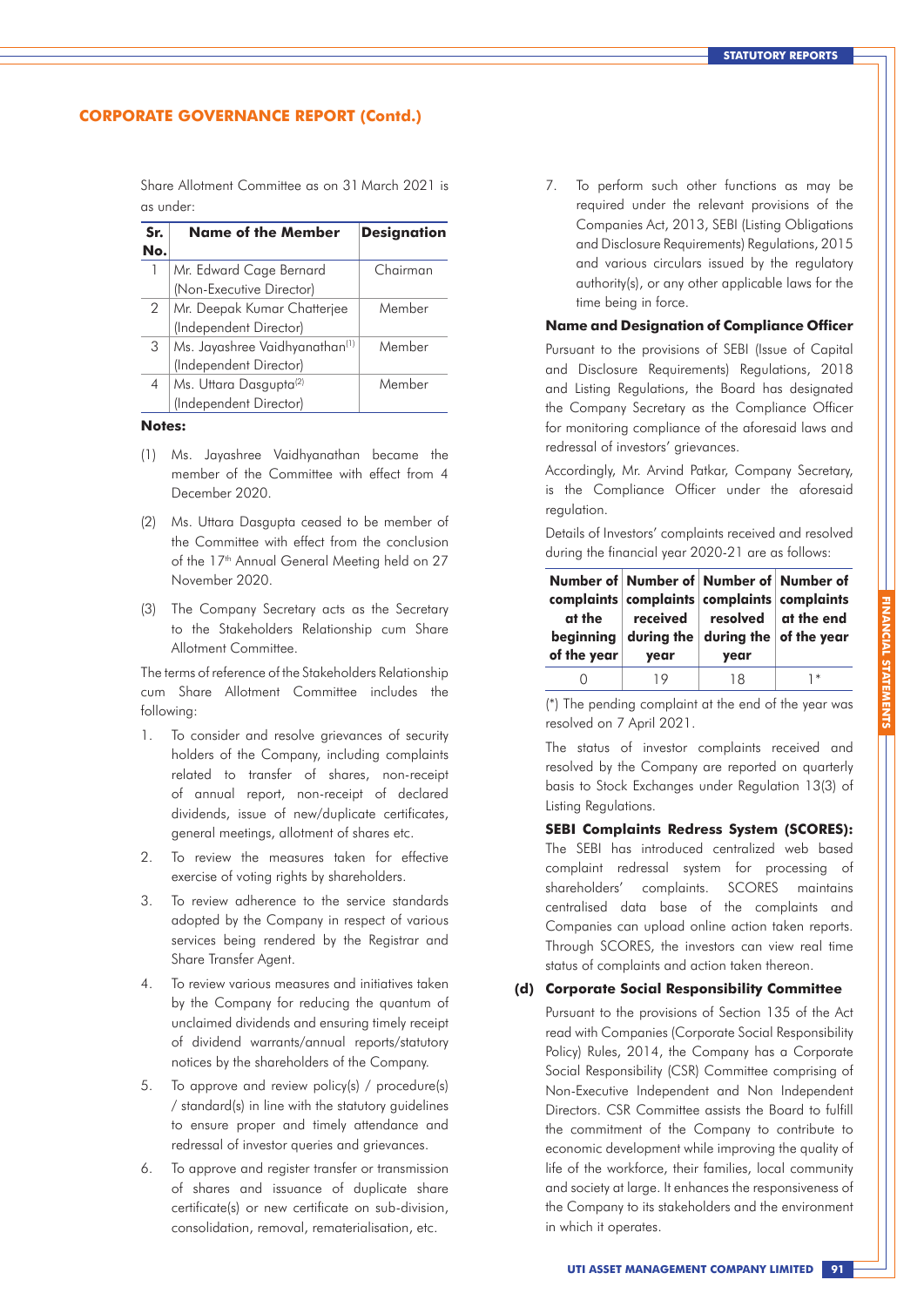

The details of CSR activities undertaken by the Company during the year under review form part of the Director's Report. The CSR Committee met once during the financial year 2020-21, i.e. on 27 October 2020. The composition of CSR Committee as on 31 March 2021 and the attendance of members at its meeting are as under:

| Sr. | <b>Name of the Member</b>                                     | <b>Designation</b> | <b>Number of Meetings</b> |                 |  |
|-----|---------------------------------------------------------------|--------------------|---------------------------|-----------------|--|
| No. |                                                               |                    | <b>Held during tenure</b> | <b>Attended</b> |  |
|     | Ms. Uttara Dasgupta <sup>(1)</sup> (Independent Director)     | Chairperson        |                           |                 |  |
|     | Ms. Dipali Hemant Sheth <sup>(2)</sup> (Independent Director) | Chairperson        | ΝA                        | <b>NA</b>       |  |
| 3   | Mr. Dinesh Kumar Mehrotra (Independent Director)              | Member             |                           |                 |  |
| 4   | Mr. Edward Cage Bernard (Non-Executive Director)              | Member             |                           |                 |  |
| 5   | Mr. Imtaiyazur Rahman <sup>(3)</sup> (Independent Director)   | Member             | ΝA                        | N.              |  |

#### **Notes:**

**CORPORATE OVERVIEW**

- (1) Ms. Uttara Dasgupta ceased to be Chairperson of the Committee with effect from the conclusion of the 17<sup>th</sup> Annual General Meeting held on 27 November 2020.
- (2) Ms. Dipali Sheth was appointed as the Chairperson & member of the Committee with effect from 4 December 2020.
- (3) Mr. Imtaiyazur Rahman was appointed as member of the Committee with effect from 4 December 2020.
- (4) The Company Secretary acts as the Secretary to the CSR Committee.

The terms of reference of the CSR Committee includes the following:

- 1. Formulate and recommend to the Board a CSR Policy;
- 2. Monitor and Review CSR Policy and recommend to the Board any amendments therein;
- 3. Recommend the amount of expenditure to be incurred on the CSR projects;
- 4. Formulate and recommend to the Board an Annual Action Plan which shall include the following, namely:-
	- (a) the list of CSR projects or programmes that are approved to be undertaken in areas or subjects specified in Schedule VII of the Act;
	- (b) the manner of execution of such projects or programmes as specified in Act or Rules;
	- (c) the modalities of utilization of funds and implementation schedules for the projects or programmes;
	- (d) monitoring and reporting mechanism for the projects or programmes; and
	- (e) details of need and Impact Assessment, if any, for the projects undertaken by the Company.
- 5. To perform such other functions or responsibilities and exercise such other powers as may be conferred upon the Committee in terms of the provisions of Section 135 of the Act and Rules made thereunder.

#### **(e) Risk Management Committee**

The Company has a Risk Management Committee comprising of Non-Executive Independent and Non Independent Directors in accordance with Regulation 21 of Listing Regulations. The Committee assists the Board in fulfilling its oversight responsibilities with regard to the risk appetite of the Company, the Company's risk management framework and the governance structure that supports it. The Committee reviews the overall risk management policies and guidelines and implementation thereof.

The Risk Management Committee met 3 (three) times during the financial year 2020-21, i.e. on 27 October 2020, 18 December 2020 and 22 January 2021. The composition of Risk Management Committee as on 31 March 2021 and the attendance of members at its meeting are as under:

| Sr. | <b>Name of the Member</b>                                     | <b>Designation</b> | <b>Number of Meetings</b> |                 |  |
|-----|---------------------------------------------------------------|--------------------|---------------------------|-----------------|--|
| No. |                                                               |                    | <b>Held during tenure</b> | <b>Attended</b> |  |
|     | Mr. Rajeev Kakar <sup>(1)</sup> (Independent Director)        | Chairperson        |                           |                 |  |
| 2   | Mr. Narasimhan Seshadri <sup>(2)</sup> (Independent Director) | Member             |                           |                 |  |
| 3   | Mr. Flemming Madsen (Non-Executive Director)                  | Member             |                           |                 |  |
| 4   | Mr. Deepak Kumar Chatterjee (Independent Director)            | Member             |                           |                 |  |
| 5   | Ms. Jayashree Vaidhyanathan (Independent Director)            | Member             |                           |                 |  |
|     | Mr. Ashok Shah <sup>(3)</sup> (Independent Director)          | Member             |                           |                 |  |

#### **Notes:**

(1) Mr. Rajeev Kakar was appointed as Chairperson & member of the Committee with effect from 4 December, 2020.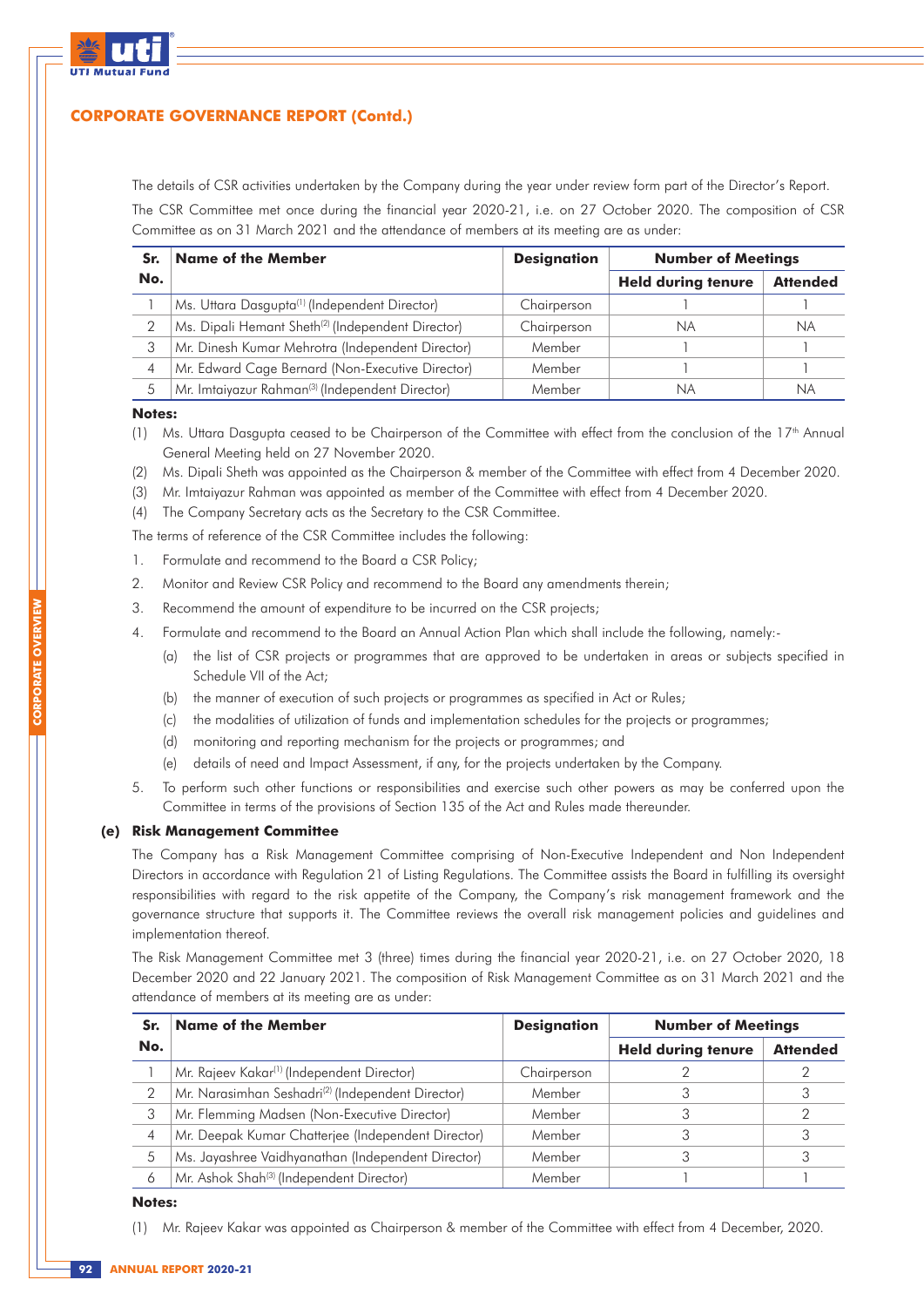- (2) Mr. Narasimhan Seshadri step down as a Chaiperson of the Committee with effect from 4 December, 2020. Mr. Seshadri continues to be a member of the Committee.
- (3) Mr. Ashok Shah ceased to be a member of the Committee with effect from the conclusion of the 17<sup>th</sup> Annual General Meeting held on 27 November 2020.
- (4) The Company Secretary acts as the Secretary to the Risk Management Committee.

The Board periodically reviews our risk management policies, procedures and processes, which include the delegation of investment and financial responsibilities, the establishment of prudential investment norms, the approval and dissemination of guidelines and restrictions as well as the establishment of counterparty limits.

The terms of reference of Risk Management Committee of the Company shall include the following:

- To set the risk profile of the UTI AMC /MF;
- (ii) To review the Mutual Fund's approach to risk management and approve changes or improvements to key elements of its processes and procedures;
- (iii) To recommend the modification(s)/ amendments in the Risk Management Policy, which shall include-
	- (a) A framework for identification of internal and external risks specifically faced by the Company, including financial, operational, sectoral, sustainability (particularly ESG related risks), information, cyber security risks or any other risk as may be determined by the Committee.
	- (b) Measures for risk mitigation including systems and processes for internal control of identified risks.
	- (c) Business continuity plan.
- (iv) To ensure that appropriate methodology, processes and systems are in place to monitor and evaluate risks associated with the business of the Company;
- (v) To monitor and oversee implementation of the risk management policy, including evaluating the adequacy of risk management systems;
- (vi) To periodically review the risk management policy at least once in a year including by considering the changing industry dynamics and evolving complexity;
- (vii) To review and provide guidance w.r.t. various risks being faced by the Organization, including investment Risks, Trading Risks, Operational Risks and Cyber-security risks;
- (viii) To recommend to the Board on changes to investment policies;
- (ix) To review in details the issues arising out of Quarterly Compliance Test Report;
- (x) To review the R&T related risks arising out of audit and/or inspection reports;
- (xi) To review the Compliance with Stewardship Policy on half-yearly basis;
- (xii) To review Business Continuity Plans on yearly basis;
- (xiii) To review the quantum of D&O Insurance Policy;
- (xiv) To coordinate its activities with other committees in instances where there is any overlap with activities of such committees as per the framework laid down by the board of directors;
- (xv) To review the appointment, removal and terms of remuneration of the Head-Risk management / Chief Risk Officer; and
- (xvi) To keep the board of directors informed about the nature and content of its discussions, recommendations and actions to be taken.

#### **(f) Digital Transformation Committee**

The Board vide its circular resolution dated 4 December 2020 constituted Digital Transformation Committee considering the importance of cyber security, system and digital transactions. The Committee was constituted with an aim to ensure alignment of digital initiatives to the current and future strategic direction, minimize technology and investment risk and make recommendations related to funds budgeted for digital transformation initiatives.

The Digital Transformation Committee met once during the financial year 2020-21, i.e. on 4 February, 2021. The composition of the Committee as on 31 March 2021 and the attendance of members at its meeting are as under: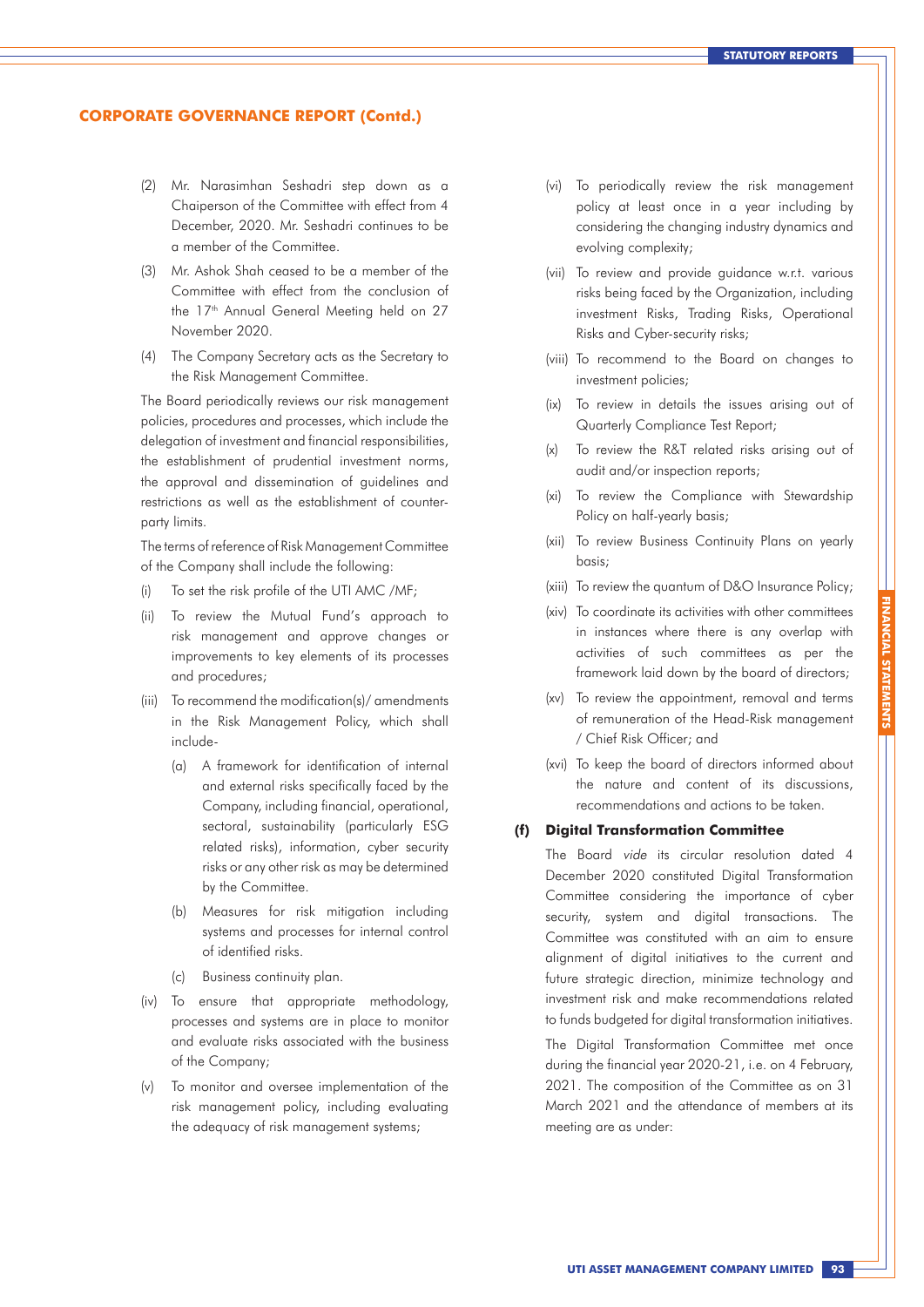

| Sr. | <b>Name of the Member</b>   | <b>Designation</b> | <b>Number of Meetings</b> |                 |  |
|-----|-----------------------------|--------------------|---------------------------|-----------------|--|
| No. |                             |                    | <b>Held during tenure</b> | <b>Attended</b> |  |
|     | Ms. Jayashree Vaidhyanathan | Chairperson        |                           |                 |  |
|     | Mr. Flemming Madsen         | Member             |                           |                 |  |
| 3   | Mr. Rajeev Kakar            | Member             |                           |                 |  |
| 4   | Ms. Dipali Sheth            | Member             |                           |                 |  |
| 5   | Mr. Imtaiyazur Rahman       | Member             |                           |                 |  |

The terms of reference of the Digital Transformation Committee includes the following:

- 1. Assist the Board of Directors in fulfilling its oversight responsibilities. The Committee will monitor, evaluate and approve actions related to technology risk, cybersecurity and prioritization of major digital projects.
- 2. Assist the management team by providing industry expertise to the digital transformation strategy and initiatives.

The minutes of the aforesaid Board Committees meetings were also placed before the Board at regular intervals.

#### **Remuneration to Directors**

### **NON-EXECUTIVE / INDEPENDENT DIRECTORS**

The Non-executive Directors are paid sitting fees for attending Board or Committee meetings either in person or through video conference/ audio means. Apart from sitting fees paid to Non-executive Directors, there were no other pecuniary relationships or transactions of Non-Executive Director vis-à-vis the Company. The amount paid as sitting fees is in accordance with the Act & Rules made thereunder and is approved by Board.

Further, the expenses incurred for attending the Board and other meetings are reimbursed to the Directors.

### **EXECUTIVE DIRECTORS**

The remuneration paid to the Whole-time Director & CEO for the financial year 2020-21 is as under:

| Name                                                       | Mr. Imtaiyazur Rahman |
|------------------------------------------------------------|-----------------------|
| Salary (basic)                                             | INR 59,36,004/-       |
| Performance Bonus / Commission                             | INR 4,45,36,500/-     |
| Company's Contribution to PF                               | INR 5,93,604/-        |
| Perquisites and Allowances                                 | INR 2,31,61,388/-     |
| Other Benefits viz - Insurances, Pension, Club Membership. | INR 10,47,908/-       |
| Gratuity                                                   | INR 4,94,469/-        |
| Stock Option (Number of Options granted in FY 2020-21)     | NIL                   |

Mr. Imtaiyazur Rahman was appointed as Whole Time Director for a period of three years with effect from 23 August 2019 till 22 August 2022, not liable to retire by rotation.

### **General Body Meetings**

### **(A) DETAILS OF LAST THREE ANNUAL GENERAL MEETINGS ARE GIVEN BELOW:**

The details of last three Annual General Meetings and the summary of Special Resolutions passed therein are as under:

| <b>Financial</b><br>Year | <b>Date and Time</b>             | <b>Venue</b>                                                                                                                                                       | <b>Special Resolution</b>                                                                                                                                                                                                                                                                                           |
|--------------------------|----------------------------------|--------------------------------------------------------------------------------------------------------------------------------------------------------------------|---------------------------------------------------------------------------------------------------------------------------------------------------------------------------------------------------------------------------------------------------------------------------------------------------------------------|
| 2019-20                  | 27 November, 2020<br>at 04:00 pm | Through Video Conferencing<br>Other Audio Visual<br>$(''VC'')$ /<br>(''OAVM'')<br>Means<br>and  <br>Registered Office was deemed<br>to be the venue of the meeting | Ratification of Article 129 of the Articles of Association of<br>the Company;<br>2.<br>Approval of the re-appointment of Mr. Dinesh Kumar<br>Mehrotra (DIN: 00142711) as an independent director;<br>3.<br>Approval of the re-appointment of Mr. Narasimhan<br>Seshadri (DIN: 03486485) as an independent director. |
| 2018-19                  | 22 August 2019<br>at 04:30 pm    | St. Andrew's Auditorium, St.<br>Dominic Road, Bandra West,<br>Mumbai 400 050                                                                                       | None                                                                                                                                                                                                                                                                                                                |
| 2017-18                  | 25 September 2018<br>at 04:30 pm | Hotel Rangsharda, near Lilavati<br>Hospital, Bandra Reclamation,<br>Mumbai 400 050                                                                                 | None                                                                                                                                                                                                                                                                                                                |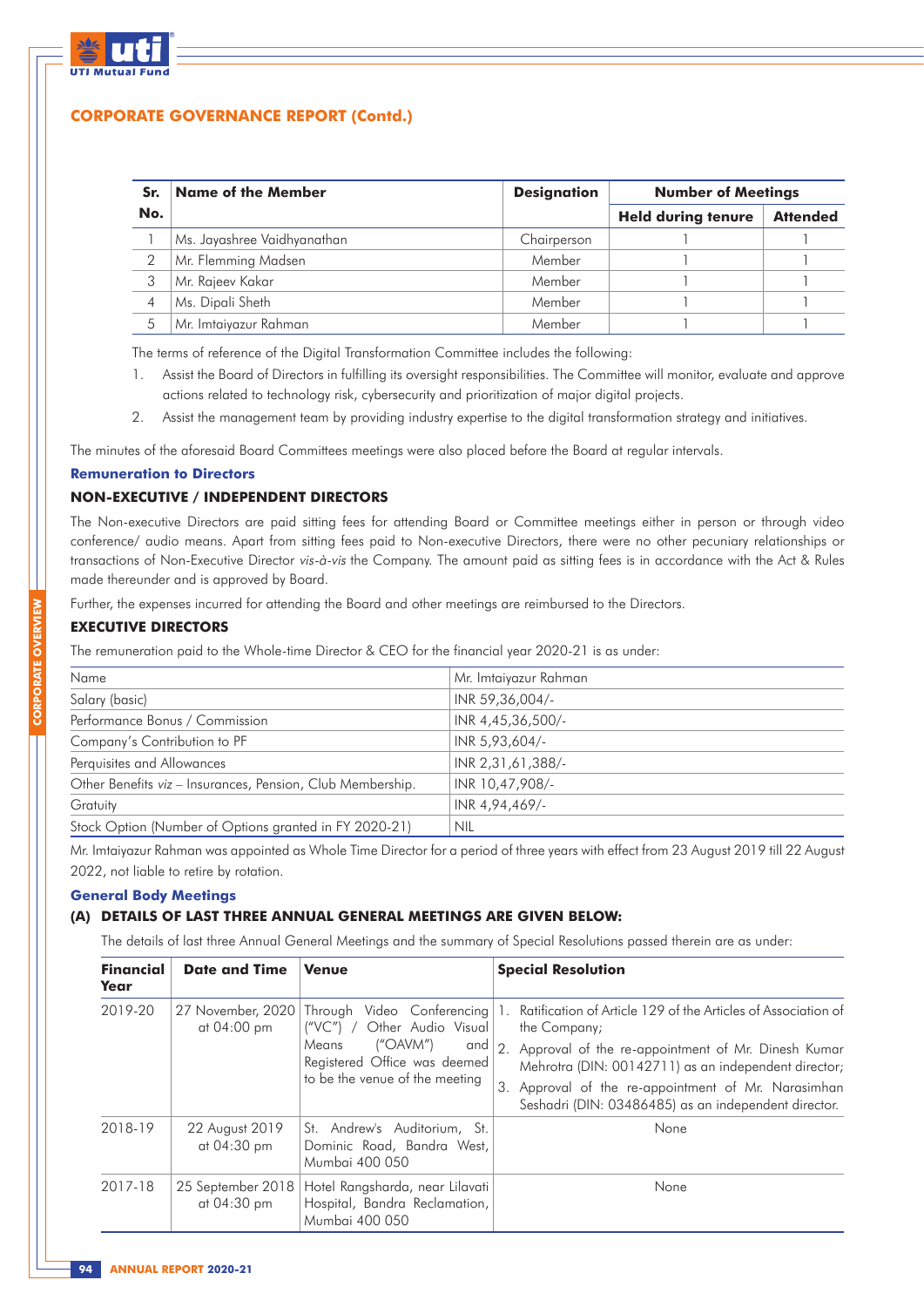#### **(b) Extra-Ordinary General Meeting**

During the year under review, no Extraordinary General Meeting was held.

### **(c) Postal Ballot**

No resolution was passed through postal ballot during the financial year 2020-21. There is no special resolution proposed to be conducted through postal ballot as on the date of this report.

#### **Means of Communication**

The Company's virtual space can be seen by visiting the web-portal: www.utimf.com. The website is used as a means of disclosing the information relevant to all stakeholders and for complying with the provisions of Listing Regulations. The disclosures specifically relevant to the shareholders of the Company are included in **'UTI AMC Shareholders'** section of the website. The disclosures made to the Stock Exchanges, pursuant to the Listing Regulations, is available in this section as soon as reasonably practicable.

The Quarterly Results of the Company are published in Economic Times (English Newspaper) circulated in substantially whole of India and Maharashtra Times (Marathi / Vernacular Newspaper). The Company also issues press releases from time to time. Presentation made to Investors/ Analysts, Media, Institutional Investors etc. are available on the website of Stock Exchanges where the shares of the Company are listed as well as on the Company's website.

All periodical compliances, intimations and/or disclosures etc. are filed electronically to National Stock Exchange of India Limited and BSE Limited through their web based applications viz. NEAPS and the Listing Centre respectively.

#### **General Shareholders Information**

### **(A) EIGHTEENTH ANNUAL GENERAL MEETING**

| Day and Date                                       | : Wednesday, 28 July 2021                                                                                                                                                                       |  |  |
|----------------------------------------------------|-------------------------------------------------------------------------------------------------------------------------------------------------------------------------------------------------|--|--|
| Time                                               | : 03:00 p.m. IST                                                                                                                                                                                |  |  |
| Venue                                              | Tower GN Block<br>$\cdot$ UTI $-$<br>Bandra-Kurla Complex<br>Bandra (East) Mumbai –<br>400 051 Maharashtra India<br>('Deemed Venue') (through<br>Video Conference/ Other<br>Audio Visual means) |  |  |
| E-voting period commences: Sunday, 25 July 2021 at | $09:00$ a.m. IST                                                                                                                                                                                |  |  |
| E-voting period ends                               | : Tuesday, 27 July 2021 at<br>05:00 p.m. IST                                                                                                                                                    |  |  |
| ISIN for depositories                              | : INE094J01016                                                                                                                                                                                  |  |  |

### **(B) FINANCIAL YEAR**

The Company's financial year starts from 1 April of every year and ends on 31 March of next year.

#### **(C) DIVIDEND**

#### **Dividend Distribution Policy:**

The Company has its Dividend Distribution Policy in place, which inter-alia specifies the parameters to be considered by the Board before declaring or recommending dividend, Circumstances under which the shareholders of the Company may or may not expect dividend and the manner in which retained earnings can be utilised.

The Policy aims to strike an optimum balance between rewarding shareholders through dividend and ensuring that sufficient funds are retained for the growth of the Company. The Policy is available on the website of the Company at https://www.utimf.com/uti-amc-shareholders/corporategovernance/code-and-policies/.

#### **Dividend Payment Date:**

The Board of Directors are pleased to recommend a Final Dividend of INR 17/- per equity share of face value of INR 10/- each amounting to INR 215.54 crore for the financial year ended 31 March 2021. The Final Dividend, subject to the approval of Members at the Annual General Meeting to be held on Wednesday, 28 July 2021, will be paid to those equity shareholders: -

- a) whose name appears as beneficial owners as at the end of business hours on Wednesday, 21 July 2021 in the list of beneficial owners to be furnished by National Securities Depository Limited ("NSDL") and Central Depository Services (India) Limited ("CDSL") in respect of the shares held in electronic form; and
- b) whose name appears as members in the register of members of the Company on Wednesday, 21 July 2021.

Pursuant to Section 91 of the Act and Regulation 42 of Listing Regulations, the register of members and share transfer books of the Company shall remain closed from Thursday, 22 July, 2021 to Wednesday, 28 July 2021 (both days inclusive) for determining the entitlement of the members to the dividend, if declared, for the financial year 2020-21.

Pursuant to the amendments made under the Income-tax Act, 1961, dividends paid or distributed by the Company shall be taxable in the hands of the Shareholders. Accordingly, your Company shall make the payment of the Final Dividend after deduction of tax at source.

### **(D) STOCK EXCHANGES**

The Equity Shares of the Company are listed on the following Stock Exchanges: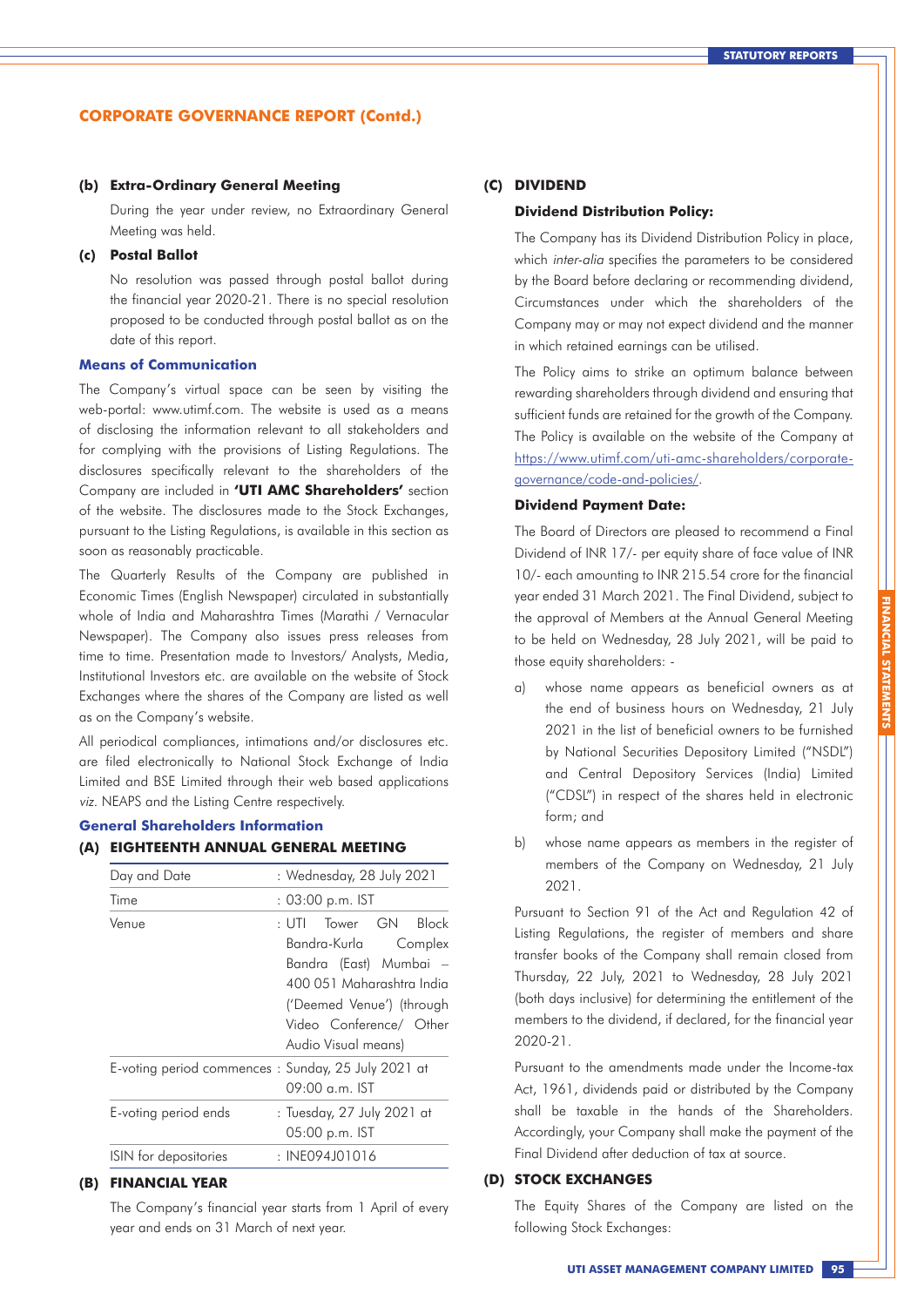

### **National Stock Exchange of India Limited (NSE)**

Exchange Plaza, C-1, Block G, Bandra-Kurla Complex, Bandra (East), Mumbai – 400 051.

### **BSE Limited (BSE)**

Phiroze Jeejeebhoy Towers, Dalal Street, Mumbai – 400 001.

The equity shares of the Company have not been suspended from trading on the stock exchanges or by any Regulatory / Statutory Authority.

### **(E) DEBT SECURITIES**

The Company has not issued any Non-Convertible Debt Instruments during the year.

### **(F) LISTING FEES**

Listing Fees, as prescribed, have been paid to both the Stock Exchanges where the equity shares of the Company are listed.

### **(G) SECURITIES CODE**

| <b>ISIN</b><br><b>Security</b> |              | <b>BSE</b>        | <b>BSE</b> | <b>NSE</b> |
|--------------------------------|--------------|-------------------|------------|------------|
|                                |              | <b>Scrip Code</b> |            | Symbol     |
| Equity                         | INE094J01016 | 543238            |            | UTIAMC     |

### **(H) STOCK PERFORMANCE**

Since the listing of the Company, the price of Company's share - high, low and number of equity shares traded during each month in financial year 2020-21, on NSE and BSE, are as under:

| <b>Month</b>  | <b>NSE</b> |           |                                   | <b>BSE</b> |           |                             |
|---------------|------------|-----------|-----------------------------------|------------|-----------|-----------------------------|
|               | High (INR) | Low (INR) | No. of Shares traded   High (INR) |            | Low (INR) | <b>No. of Shares traded</b> |
| October 2020* | 529.95     | 471.10    | 1,83,37,075                       | 530.00     | 471.10    | 22,68,580                   |
| November 2020 | 561.05     | 483.10    | 1,01,65,003                       | 560.95     | 483.00    | 7,29,014                    |
| December 2020 | 579.80     | 505.00    | 1, 14, 47, 287                    | 579.75     | 533.35    | 7,60,692                    |
| January 2021  | 595.80     | 539.45    | 73,28,582                         | 608.40     | 539.80    | 5,78,044                    |
| February 2021 | 602.65     | 550.35    | 56,00,095                         | 602.70     | 550.15    | 4,46,541                    |
| March 2021    | 624.00     | 547.55    | 45,75,084                         | 623.95     | 545.00    | 4,23,399                    |

\* The data for the month of October 2020 is from listing date i.e. 12 October 2020.

### **(I) PRICE PERFORMANCE COMPARED TO INDICES**



The data for the month of October 2020 is from listing date i.e. 12 October 2020.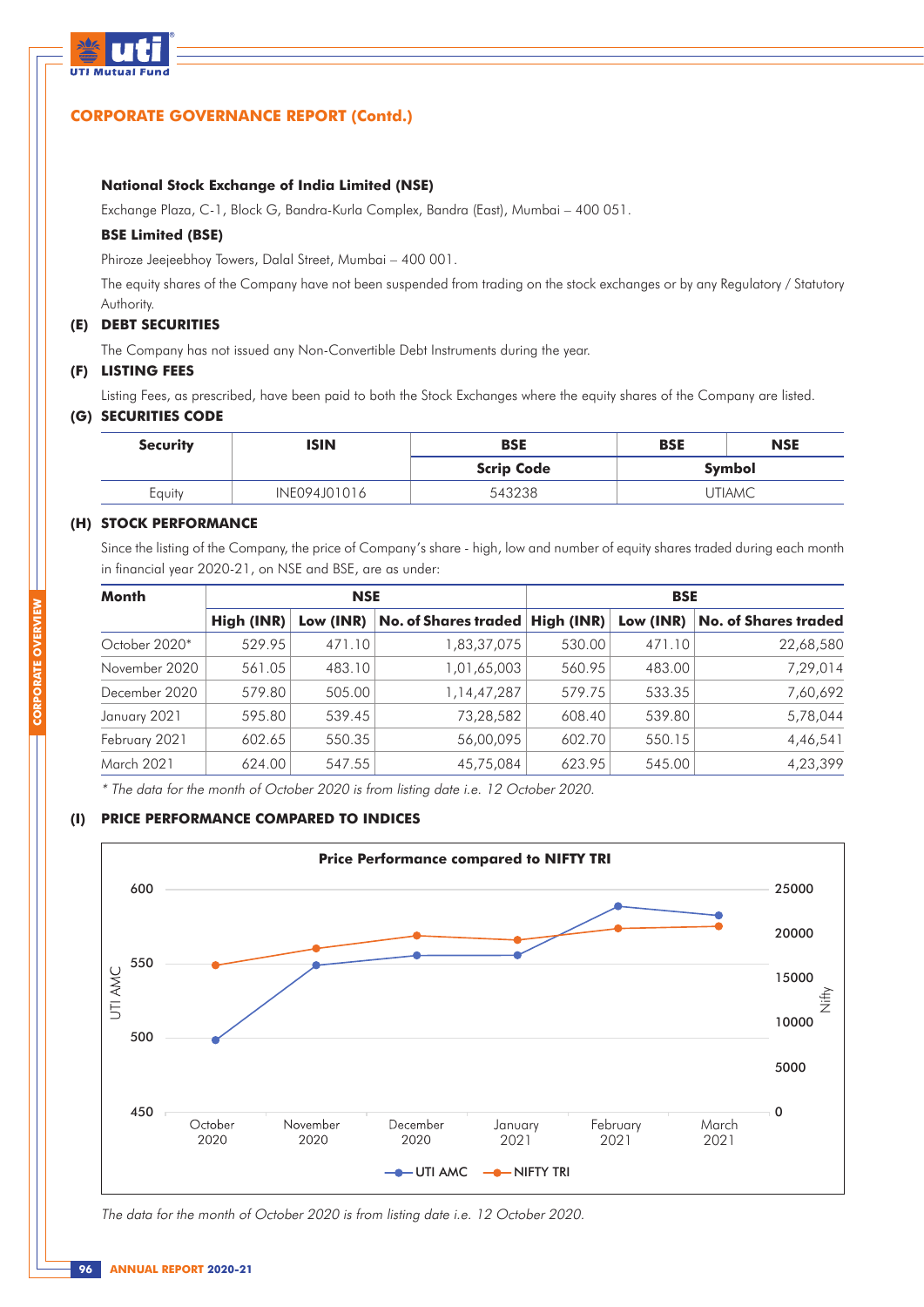

The data for the month of October, 2020 is from listing date i.e. 12 October, 2020. Sources: BSE and NSE Website

### **(J) SHARE TRANSFER SYSTEM**

Pursuant to Companies (Prospectus and Allotment of Securities) Third Amendment Rules, 2018 and Listing Regulations as amended, equity shares of Companies can only be transferred in dematerialised form except where the claim is lodged for transmission or transposition of shares or where the transfer deed(s) was lodged prior 1 April 2019 and returned due to deficiency in the document. Accordingly, in compliance with the aforesaid Rules, the Company has not processed any request for transfer of shares in physical form during 2020-21. *Shareholders are advised to dematerialise their shares held by them in physical form*.

Shares held in dematerialised form are electronically traded through the Depositories without any involvement of Company/ Registrar & Share Transfer Agent.

The Registrar & Share Transfer Agent of the Company periodically receive updated beneficiary holdings from the Depositories for updation of records along with physical shareholding.

The Company obtains a half-yearly certificate from Practicing Company Secretary as per the requirement of Regulation 40 (9) of Listing Regulations certifying due compliance of share transfer formalities and same is filed with the Stock Exchanges.

### **(K) CATEGORY-WISE SHAREHOLDING PATTERN AS ON 31ST MARCH, 2021**

| Sr. No. | <b>Category of Shareholders*</b>      | <b>No. of Shareholders</b> | <b>Total No. of Shares</b> | % of Shares held |
|---------|---------------------------------------|----------------------------|----------------------------|------------------|
| 1.      | Mutual Funds                          | 12                         | 2,01,78,199                | 15.92            |
| 2.      | Foreign Portfolio - Corporates        | 16                         | 67,87,366                  | 5.35             |
| 3.      | Foreign Portfolio Investors           |                            | 9,200                      | 0.01             |
| 4.      | Trusts                                | $\mathbf{2}$               | 5,941                      | 0.00             |
| 5.      | Alternative Investment Fund           | 8                          | 9,85,245                   | 0.78             |
| 6.      | Resident Individuals                  | 2,06,862                   | 87, 31, 546                | 6.89             |
| 7.      | Insurance Companies                   |                            | 1,26,65,051                | 9.99             |
| 8.      | <b>Employees</b>                      | 759                        | 9,05,901                   | 0.71             |
| 9.      | Non Resident Indians                  | 1338                       | 3,30,572                   | 0.26             |
| 10.     | Non Resident Indian - Non Repatriable | 611                        | 82,495                     | 0.07             |
| 11.     | <b>Clearing Members</b>               | 175                        | 1,27,848                   | 0.10             |
| 12.     | <b>Banks</b>                          | 3                          | 4,46,51,485                | 35.22            |
| 13.     | Qualified Institutional Buyer         | 3                          | 10,08,463                  | 0.80             |
| 14.     | <b>Bodies Corporates</b>              | 201                        | 7,41,567                   | 0.58             |
| 15.     | <b>NBFC</b>                           |                            | 65,000                     | 0.05             |
| 16.     | <b>HUF</b>                            | 7471                       | 3,50,279                   | 0.28             |
| 17.     | Foreign Corporate Bodies              |                            | 2,91,61,069                | 23.00            |
| 18.     | Foreign Nationals                     |                            | 27                         | 0.00             |
|         | Total                                 | 2,17,467                   | 126,787,254                | 100.00           |

\*Shareholding is consolidated based on Permanent Account Number (PAN) of the shareholder.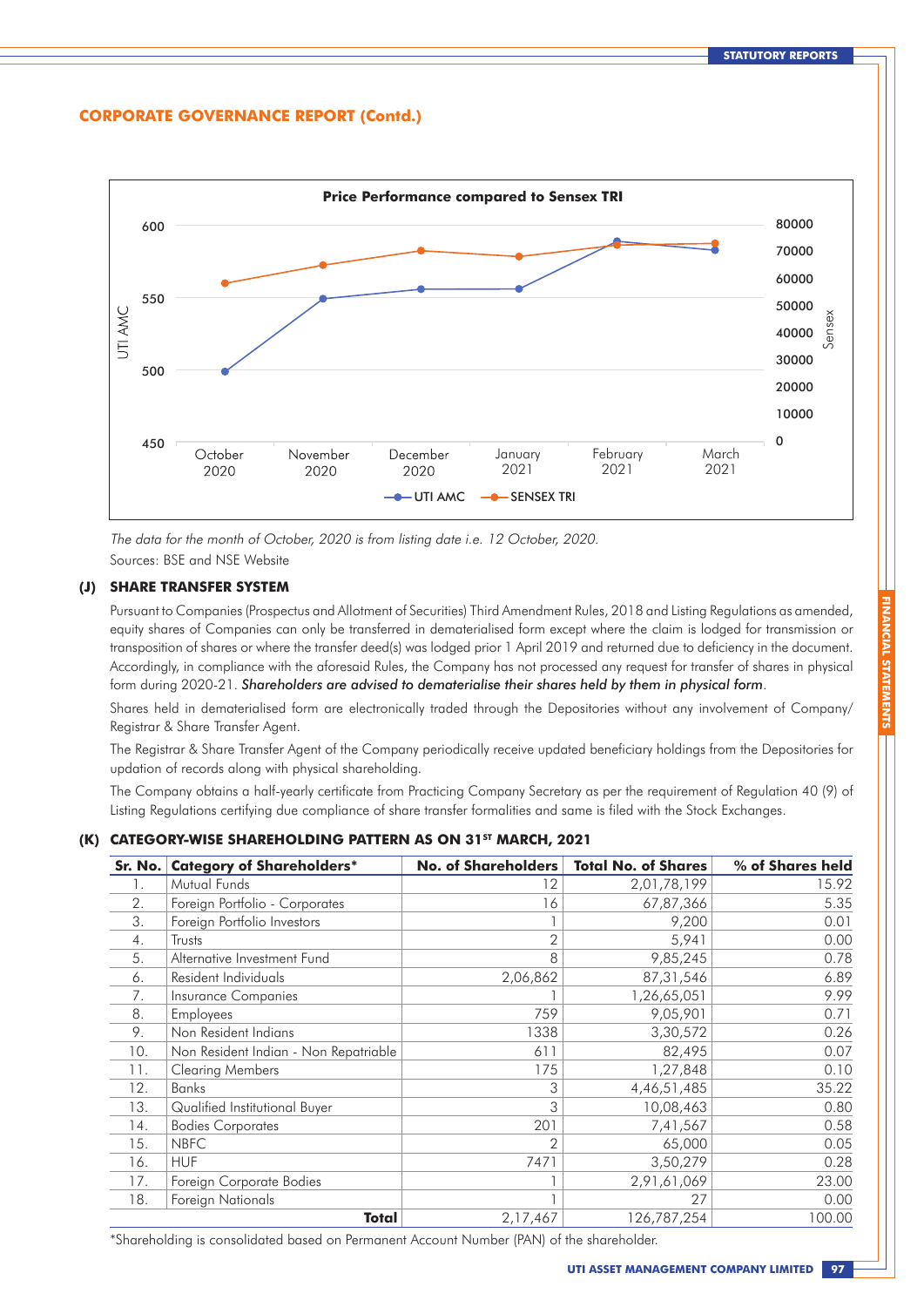

#### **(l) Distribution of Shareholding as on 31 March 2021:**

|                | Sr. No. Category*     | <b>No. of Holders</b> | % to Holders | <b>No. of Shares</b> | % to Equity |
|----------------|-----------------------|-----------------------|--------------|----------------------|-------------|
|                | $-1.000$              | 2,16,617              | 99.61        | 76,51,216            | 6.03        |
| 2              | $1,001 - 2,500$       | 521                   | 0.24         | 8,01,377             | 0.63        |
| 3              | $2,501 - 5,000$       | 164                   | 0.08         | 5,84,744             | 0.46        |
| $\overline{4}$ | $5,001 - 25,000$      | 103                   | 0.05         | 10,63,314            | 0.84        |
| 5              | $25,001 - 50,000$     | 21                    | 0.01         | 7,76,279             | 0.61        |
| 6              | $50,001 - 1,00,000$   | 7                     | 0.00         | 5,98,225             | 0.47        |
| 7              | $1,00,001 - 5,00,000$ | 19                    | 0.01         | 52,80,645            | 4.16        |
| 8              | 5,00,001 and above    | 15                    | 0.01         | 11,00,31,454         | 86.78       |
|                | <b>TOTAL:</b>         | 2,17,467              | 100.00       | 12,67,87,254         | 100.00      |

\*Shareholding is consolidated based on Permanent Account Number (PAN) of the shareholder.

### **(M) DETAILS OF TOP TEN EQUITY SHAREHOLDERS OF THE COMPANY AS ON 31 MARCH 2021:**

|     | Sr. No. Name of Shareholder*                        |             | Number of shares held   Percentage of shareholding<br>(%) |
|-----|-----------------------------------------------------|-------------|-----------------------------------------------------------|
|     | T. Rowe Price International Ltd.                    | 2,91,61,069 | 23.00                                                     |
| 2.  | Punjab National Bank                                | 1,93,21,383 | 15.24                                                     |
| 3.  | State Bank of India                                 | 1,26,65,051 | 9.99                                                      |
| 4.  | Life Insurance Corporation of India                 | 1,26,65,051 | 9.99                                                      |
| 5.  | Bank of Baroda                                      | 1,26,65,051 | 9.99                                                      |
| 6.  | Mirge Mutual Fund                                   | 70,55,162   | 5.56                                                      |
| 7.  | <b>ICICI Prudential Mutual Fund</b>                 | 58,38,685   | 4.61                                                      |
| 8.  | Invesco Trustee Private Limited - A/C Invesco India | 34,76,080   | 2.74                                                      |
| 9.  | Lazard Emerging Markets Small Cap Equity Trust      | 16,97,990   | 1.34                                                      |
| 10. | HSBC Global Investment Funds - Indian Equity        | 16,06,387   | 1.27                                                      |

\*Shareholding is consolidated based on Permanent Account Number (PAN) of the shareholder.

### **(N) DEMATERIALIZATION OF SHARES**

As on 31 March 2021, 99.81% of the share capital was held in dematerialized form. Break-up of shares held in physical and dematerialised form as on 31 March 2021 is follows:

| Shareholding               | No. of holders | $%$ of total | No. of shares | $%$ of total |
|----------------------------|----------------|--------------|---------------|--------------|
| Physical Form (A)          | 357            | 0.16         | 246005        | 0.19         |
| <b>Dematerialized Form</b> | 217806         | 99.84        | 126541249     | 99.81        |
| NSDL (B)                   | 109825         | 50.34        | 116462727     | 91.86        |
| CDSL(C)                    | 107981         | 49.50        | 10078522      | 795          |
| Total $(A+B+C)$            | 218163         | 100.00       | 126787254     | 100          |

#### **(O) OUTSTANDING GLOBAL DEPOSITORY RECEIPTS (GDRS) / AMERICAN DEPOSITORY RECEIPTS (ADRS) / WARRANTS OR ANY CONVERTIBLE INSTRUMENTS**

The Company has not issued any GDRs/ ADRs/ Warrants or any convertible instruments in past years and hence there are no outstanding GDRs/ ADRs/ Warrants or any convertible instruments.

### **(P) PLANT LOCATIONS**

The Company is engaged in the business of financial services and as such has no plants. However, as of 31 March 2021, our distribution network includes 163 UTI Financial Centres (UFCs), 272 Business Development Associates (BDAs) and Chief Agents (CAs) (41 of whom operate Official Points of Acceptance (OPAs)) and 39 other OPAs, most of which are in each case located in B30 cities. Our IFAs channel includes approximately 56,600 Independent Financial Advisors (IFAs) as of 31 March 2021.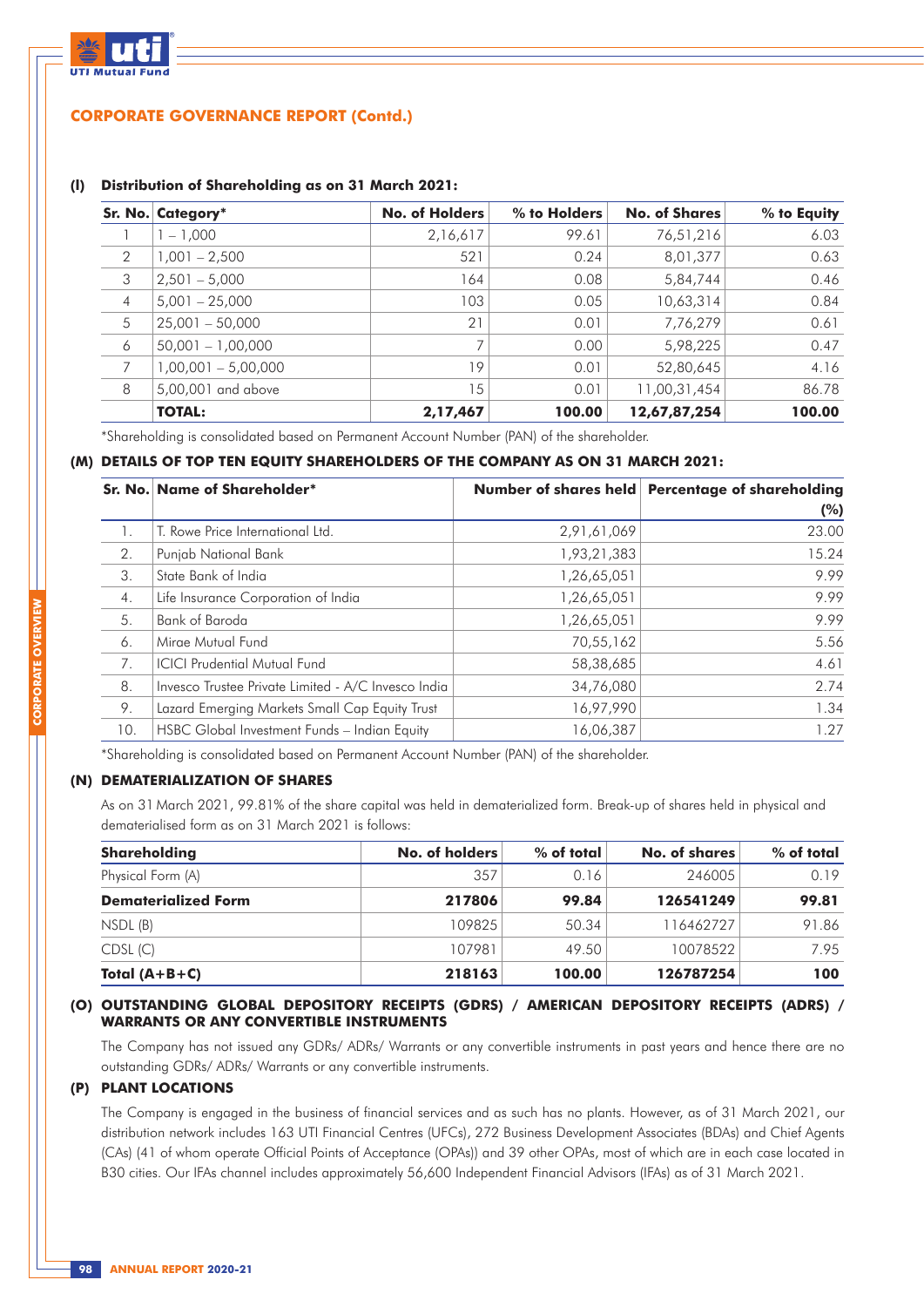#### **(Q) REGISTRAR AND SHARE TRANSFER AGENT**

The Company avails its share registry, transfer & related operational services from KFin Technologies Private Limited.

The details of Registrar and Share Transfer Agent of the Company are as under:

#### **KFin Technologies Private Limited**

(Formerly known as Karvy Fintech Private Limited) Selenium Tower B Plot 31-32 Gachibowli Financial District Nanakramguda Serilingampally Hyderabad – 500 032 Telangana. Website: www.kfintech.com

E-mail: einward.ris@kfintech.com Toll Free No.: 1800-309-4001

### **(R) COMPANY SECRETARY AND COMPLIANCE OFFICER OF THE COMPANY**

Mr. Arvind Patkar

Company Secretary and Compliance Officer UTI Tower GN Block Bandra-Kurla Complex Bandra (East) Mumbai – 400 051 Maharashtra India Email: cs@uti.co.in Tel. No.: 022 6678 6666

### **(S) CREDIT RATING**

The Company has not issued any debt instruments and hence, has not obtained any credit ratings during the year under review.

### **(T) DETAILS OF COMMODITY PRICE RISK OR FOREIGN EXCHANGE RISK AND HEDGING ACTIVITIES**

As such, the Company is not exposed to any commodity price risk, and hence the disclosure under Clause 9(n) of Part C of Schedule V in terms of the format prescribed vide SEBI circular dated 15 November 2018, is not applicable.

#### **Code for Prevention of Insider Trading**

Code of Conduct for Regulating, Monitoring and Reporting of Trading by Designated Persons and their Immediate Relatives (Code) provides a framework which deals with the internal procedures and conduct in dealing with the securities of the Company. The Code has been formulated in compliance with SEBI (Prohibition of Insider Trading) Regulations, 2015. Pursuant to the above, the Company has put in place adequate and effective system of internal controls to ensure compliance with the requirements of the SEBI (Prohibition of Insider Trading) Regulations, 2015.

#### **Other Disclosures**

### **(A) MATERIAL RELATED PARTY TRANSACTIONS**

During the year under review, the Company has neither entered into any Material Related Party Transactions i.e. transactions exceeding 10% of the annual consolidated turnover as per the last audited financial statement nor any transactions that may have potential conflict with the interest of the Company at large. The details of transactions entered into with related party is disclosed in Note No. 31 of the financial statements.

The Company also discloses details of Related Party Transactions to Stock Exchanges on half-yearly basis pursuant to Regulation 23 of Listing Regulations.

In compliance with the provisions of Section 188 of the Act and Regulation 23 of Listing Regulations, the Company has its Policy on Materiality of Related Party Transactions and dealing with Related Party Transactions in place, which interalia provides the guideline for disclosure, identification, approval, process for dealing and reporting of related party transactions. The said Policy is available on the website at https://www.utimf.com/uti-amc-shareholders/corporategovernance/code-and-policies/.

**(B) DETAILS OF NON-COMPLIANCE, PENALTIES, STRICTURES IMPOSED ON THE COMPANY BY STOCK EXCHANGE(S) OR THE BOARD OR ANY STATUTORY AUTHORITY ON ANY MATTER RELATED TO CAPITAL MARKETS DURING THE LAST THREE YEARS**

No penalties or strictures were imposed on the Company by the Stock Exchange, SEBI or any statutory authority on any matter related to the capital markets during the last three years.

#### **(C) VIGIL MECHANISM / WHISTLE BLOWER POLICY**

Pursuant to the Section 177 of Companies Act, 2013 read with Rule 7 of the Companies (Meetings of Board and its Powers), 2014 and Regulation 22 of the Listing Regulations, the Company has adopted Whistle Blower Policy to supplement the codes of ethics, staff rules, anti bribery policy and anti-fraud policy of the Company. Through this policy, the Company intends to encourage its Employees to report matters without the risk of subsequent victimization, discrimination or disadvantage. This Policy aims to provide a mechanism to ensure that concerns are properly raised, appropriately investigated and addressed.

The Company affirms that no personnel have been denied access to the Audit Committee of Board. The complaints, reports and actions taken, if any, are presented to the Audit Committee and the Board on a quarterly basis.

No complaints were received under Whistle Blower Policy during the financial year 2020-21.

### **(D) DETAILS OF UTILIZATION OF FUNDS RAISED THROUGH PREFERENTIAL ALLOTMENT OR QUALIFIED INSTITUTIONS PLACEMENT**

During the year under review, the Company has not raised any amount through preferential allotment or qualified institutions placement.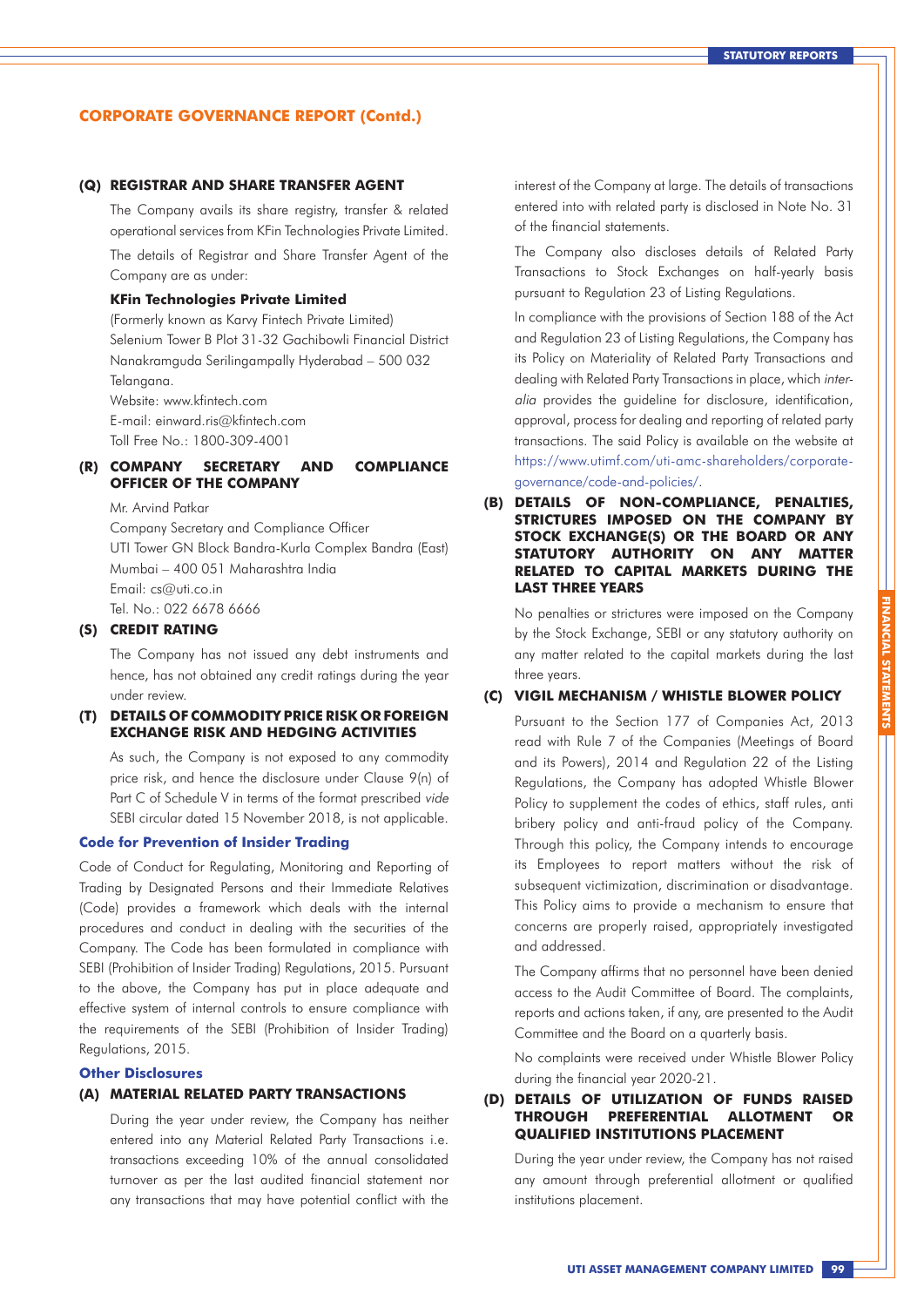

#### **(E) RECOMMENDATION OF COMMITTEE**

During the year under review, there were no instances where the Board has not accepted recommendation of any Committee of the Board which is mandatorily required.

### **(F) MATERIAL SUBSIDIARY**

The Board has formulated a Policy for determining Material Subsidiary in accordance with the provisions of Regulation 16(1)(c) and Regulation 24 of Listing Regulations.

In terms of said Policy, a Subsidiary shall be a Material Subsidiary if any of the following conditions are satisfied:

- (a) net-worth of the Subsidiary exceeds 10% of the Company's consolidated net-worth in the immediately preceding accounting year; or
- (b) income of the Subsidiary exceeds 10% of the Company's consolidated income in the immediately preceding accounting year.

As on 31 March 2021, the Company has only 1 (one) material subsidiary which is UTI International Ltd.

### **(G) FEES PAID TO STATUTORY AUDITORS**

M/s. G. D. Apte & Co., Chartered Accountant were the Statutory Auditors of the Company. The details of fees paid by Company for all the services availed during financial year 2020-21, is given below:

|                        | (INR in crore) |  |
|------------------------|----------------|--|
| <b>Particulars</b>     | Amount         |  |
| Audit Fees             | 0.37           |  |
| Out of Pocket Expenses |                |  |
| Total                  | በ 37           |  |

### **(H) DISCLOSURES IN RELATION TO SEXUAL HARASSMENT OF WOMEN AT WORKPLACE (PREVENTION, PROHIBITION AND REDRESSAL) ACT, 2013**

The Company has in place an Anti-Sexual Harassment Policy in line with the requirements of the Sexual Harassment of Women at Workplace (Prevention, Prohibition and Redressal) Act, 2013. The details of complaints received,

resolved and pending during the financial year ended 31 March 2021 under Sexual Harassment of Women at Workplace (Prevention, Prohibition & Redressal) Act, 2013 are mentioned below:

| Sr. | <b>Particulars</b>                   | No of             |
|-----|--------------------------------------|-------------------|
| No. |                                      | <b>Complaints</b> |
|     | 1. Number of complaints filed during | Nil               |
|     | the year                             |                   |
|     | 2. Number of complaints disposed of  | Nil               |
|     | during the year                      |                   |
| З.  | Number of complaints pending as      | Nil               |
|     | on year end                          |                   |

### **(I) UNCLAIMED DIVIDEND**

In terms of Section 124 of the Companies Act, 2013, read together with Investor Education and Protection Fund Authority (Accounting, Audit, Transfer and Refund) Rules, 2016 (the Rules), as amended, any amount transferred to the Unpaid Dividend Account of the Company and which remains unpaid or unclaimed for a period of seven years from the date of such transfer shall be transferred by the Company to the Investor Education and Protection Fund.

In the interest of the shareholders, the Company has also sent reminder to the shareholders to claim their dividend in order to avoid transfer of dividend to Investor Education and Protection Fund.

The details of unclaimed dividend are uploaded on the Company's website at https://www.utimf.com/uti-amcshareholders/unclaimed-dividend.

### **(J) DISCLOSURES WITH RESPECT TO DEMAT SUSPENSE ACCOUNT/ UNCLAIMED SUSPENSE ACCOUNT**

The Company has opened a demat suspense account pursuant to Initial Public Offer made during the year under review. The details of equity shares lying in such demat suspense account/ unclaimed suspense account are as follows:

| Sr.<br>No.     | <b>Particulars</b>                                                                                                                        | Number of<br><b>Shareholders</b> | Number of<br><b>Equity Shares</b> |
|----------------|-------------------------------------------------------------------------------------------------------------------------------------------|----------------------------------|-----------------------------------|
|                | Aggregate number of shareholders and the outstanding shares in the suspense<br>account lying as on 1 April 2020                           |                                  |                                   |
| 2              | Aggregate number of shareholders and number of shares transferred to suspense<br>account during 1 April 2020 to 31 March 2021             | 6                                | 432                               |
| 3              | Number of shareholders who approached listed entity for transfer of shares from<br>suspense account during 1 April 2020 to 31 March, 2021 | 3#                               | 351                               |
| $\overline{4}$ | Number of shareholders to whom shares were transferred from suspense account during<br>1 April 2020 to 31 March 2021                      |                                  | 297                               |
| 5              | Aggregate number of shareholders and the outstanding shares in the suspense<br>account lying as on 31 March 2021                          |                                  | 135.                              |

\* The date of allotment of shares pursuant to Initial Public Offer was 8 October 2020.

#2 (two) shareholders holding 27 (twenty-seven) equity shares each had approached the Registrar & Share Transfer Agent of the Company for transfer of equity shares lying in suspense account towards the end of the financial year ended 31 March 2021.

**CORPORATE OVERVIEW**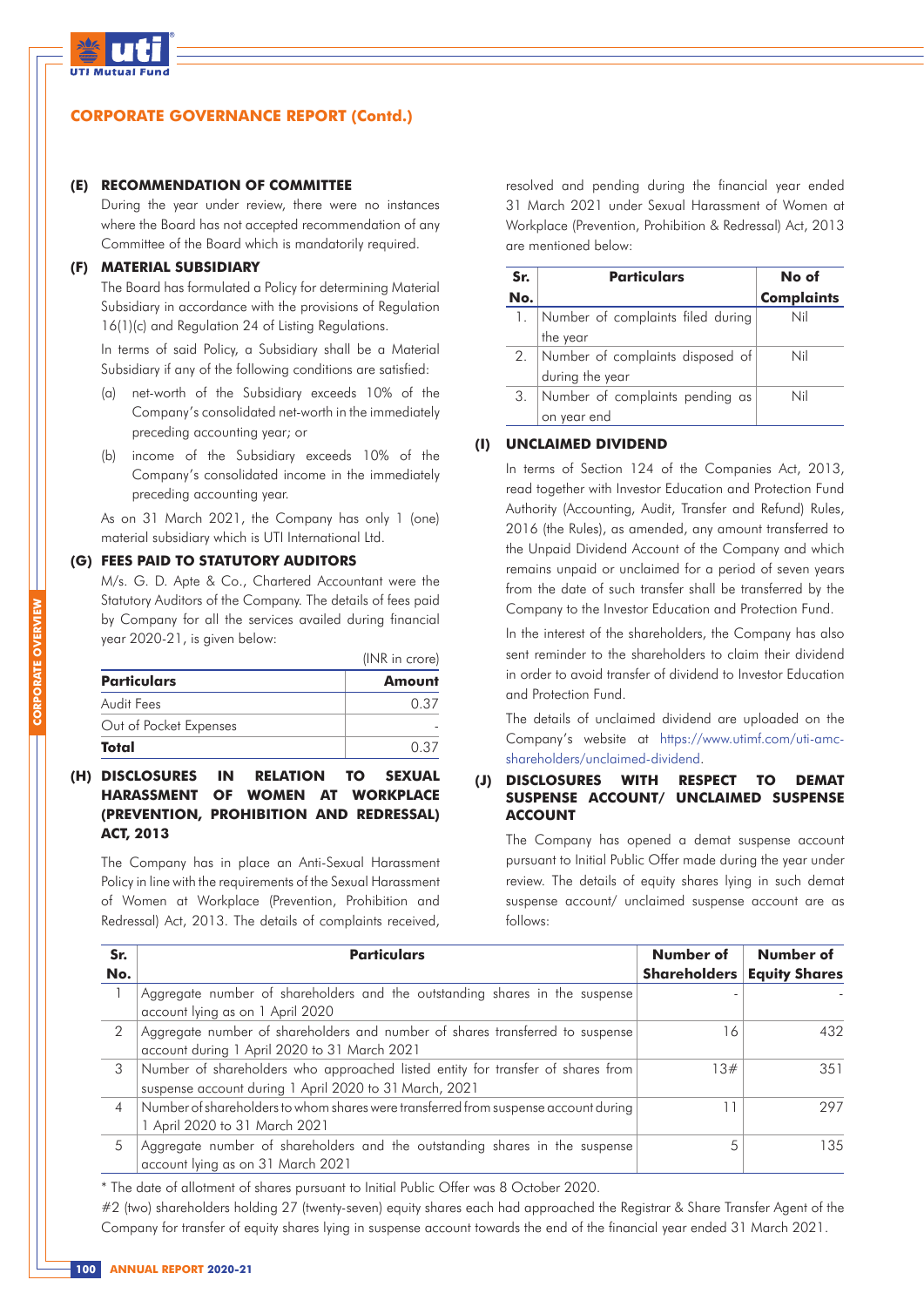The voting rights on the shares outstanding in the suspense account as on 31 March 2021 shall remain frozen till the rightful owner of such shares claims the shares.

### **(K) CEO/CFO CERTIFICATION**

Mr. Imtaiyazur Rahman, Chief Executive Officer and Mr. Surojit Saha, Chief Financial Officer of the Company have furnished a Certificate to the Board of the Company in terms of Part B of Schedule II of Listing Regulations. A copy of this certificate forms part of this Report.

### **(L) AUDIT QUALIFICATIONS**

There are no audit qualifications in the Statutory Auditor's Report of the Company for financial year ended 31 March 2021. Further, there are no audit qualifications in the Secretarial Auditor's Report of the Company for financial year ended 31 March 2021.

### **(M) CERTIFICATE ON NON-DISQUALIFICATION OF DIRECTORS**

The Company has received a certificate from Mr. Vishal Manseta, Practicing Company Secretaries certifying that none of the Directors on the Board of the Company has been debarred or disqualified from being appointed or continuing as director of companies by the Securities and Exchange Board of India, Ministry of Corporate Affairs or any such statutory authority. A copy of this certificate forms part of this report.

### **(N) COMPLIANCE WITH MANDATORY REQUIREMENTS**

Your Company has complied with all the mandatory requirements of Listing Regulations, specifically the corporate governance requirements specified in Regulation 17 to 27 and clauses (b) to (i) of sub-regulation (2) of regulation 46 of Listing Regulations.

Mr. Vishal Manseta, Practicing Company Secretary, have certified that the Company has complied with the mandatory requirements as stipulated under the Listing Regulations. The certificate forms part of this Report.

Date: 7 June 2021 Place: Mumbai

### **DECLARATION BY THE CHIEF EXECUTIVE OFFICER**

[Regulation 34(3) read with Schedule V (Part D) of the SEBI (Listing Obligations and Disclosure Requirements) Regulations, 2015]

## The Members **UTI Asset Management Company Limited**

I, Imtaiyazur Rahman, Chief Executive Officer of UTI Asset Management Company Limited, hereby declare that all the members of the Board of Directors and Senior Management have affirmed compliance with the 'Code of Conduct for Board of Directors and Senior Management Personnel' of the Company during the financial year ended 31 March 2021.

 $T_{\Omega}$ 

#### Place: Mumbai **Imtaiyazur Rahman**  Date: 7 June 2021 Chief Executive Officer

**FINANCIAL STATEMENTS**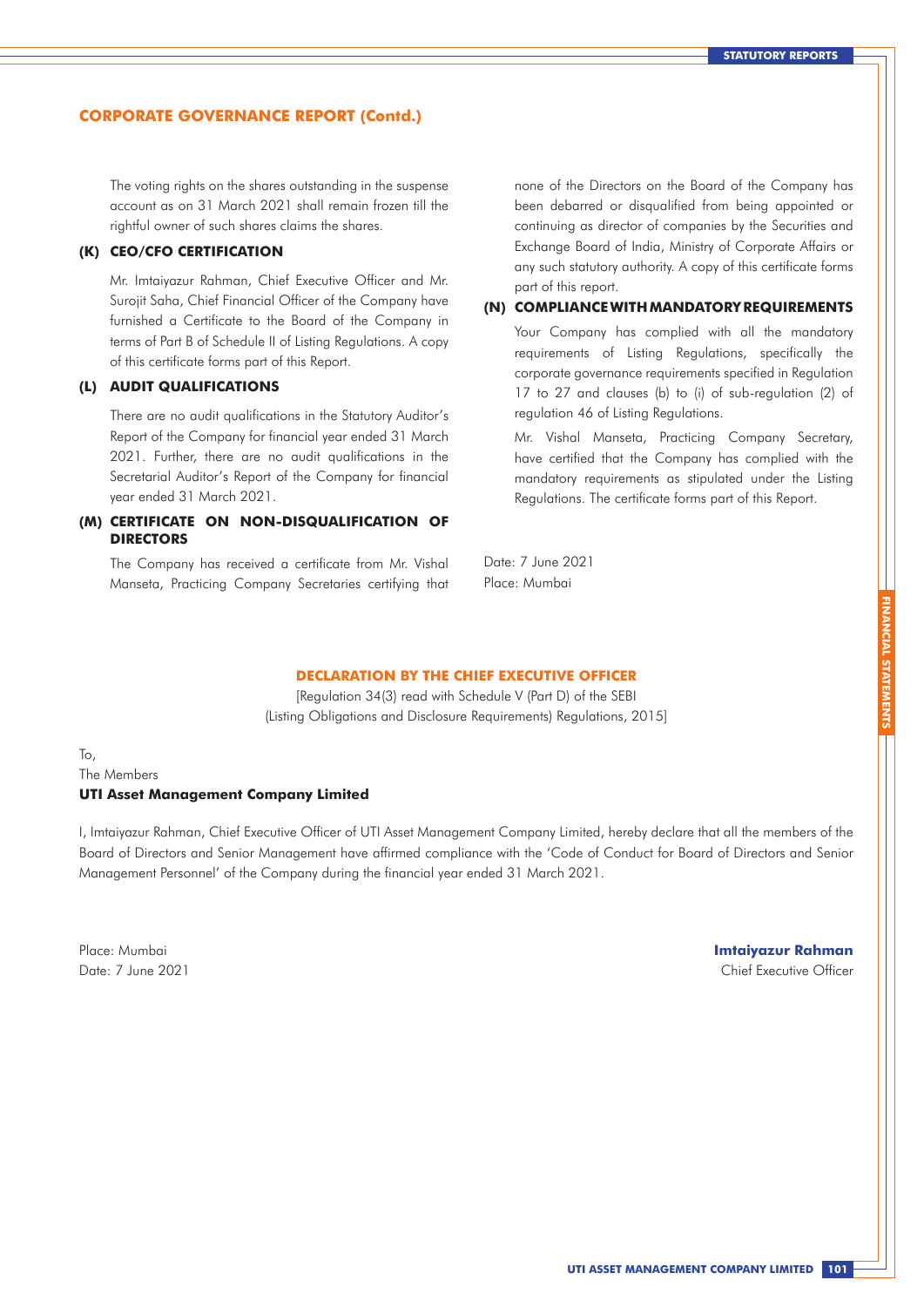

### **CERTIFICATE OF NON-DISQUALIFICATION OF DIRECTORS**

(Pursuant to Regulation 34(3) and Schedule V Para C clause (10)(i) of the SEBI (Listing Obligations and Disclosure Requirements) Regulations, 2015)

To,

The Members

#### **UTI Asset Management Company Limited**

UTI Tower GN Block Bandra Kurla Complex Bandra (E) Mumbai - 400051

I have examined the relevant registers, records, forms, returns and disclosures received from the Directors of UTI Asset Management Company Limited having CIN U65991MH2002PLC137867 and having registered office at UTI Tower GN Block Bandra Kurla Complex Bandra (E) Mumbai 400051 (hereinafter referred to as 'the Company'), produced before me by the Company for the purpose of issuing this Certificate, in accordance with Regulation 34(3) read with Schedule V Para-C Sub clause 10(i) of the Securities Exchange Board of India (Listing Obligations and Disclosure Requirements) Regulations, 2015.

Based on the documents / information provided to me and according to the verifications (including Directors Identification Number (DIN) status at the portal www.mca.gov.in) done by me, as considered necessary and explanations furnished to me by the Company & its officers, I hereby certify that none of the Directors on the Board of the Company as stated below for the financial year ended on 31 March 2021 have been debarred or disqualified from being appointed or continuing as Directors of companies by the Securities and Exchange Board of India, Ministry of Corporate Affairs (MCA) or any such other Statutory Authority :

| Sr.              | <b>Name of the Directors</b> | <b>DIN</b> | <b>Date of Appointment</b> |
|------------------|------------------------------|------------|----------------------------|
| No.              |                              |            | in the Company             |
|                  | Mr. Dinesh Kumar Mehrotra    | 00142711   | 11 April 2017              |
| 2.               | Mr. Edward Cage Bernard      | 08243277   | 01 October 2018            |
| 3.               | Mr. Flemming Madsen          | 02904543   | 20 January 2010            |
| $\overline{4}$ . | Mr. Narasimhan Seshadri      | 03486485   | 14 October 2016            |
| 5.               | Mr. Deepak Kumar Chatterjee  | 03379600   | 25 September 2018          |
| 6.               | Mr. Rajeev Kakar             | 01888608   | 20 November 2019           |
|                  | Ms. Dipali Hemant Sheth      | 07556685   | 20 November 2019           |
| 8.               | Ms. Jayashree Vaidhyanthan   | 07140297   | 20 November 2019           |
| 9.               | Mr. Imtaiyazur Rahman        | 01818725   | 28 April 2019              |
| 10.              | Ms. Uttara Dasgupta#         | 06570950   | 14 October 2016            |
| 11               | Mr. Ashok Shah*              | 01194846   | 07 May 2019                |

# Ms. Uttara Dasgupta ceased to be an Independent Director of the Company with effect from the conclusion of the 17<sup>th</sup> Annual General Meeting held on 27 November 2020 due to the completion of her term.

\* Mr. Ashok Shah had resigned from the directorship of the Company with effect from the conclusion of the 17<sup>th</sup> Annual General Meeting held on 27 November 2020.

Ensuring the eligibility of directors for the appointment or continuity of Directors on the Board is the responsibility of the management of the Company. My responsibility is to express an opinion on these based on verification. This certificate is neither an assurance as to the future viability of the Company nor of the efficiency or effectiveness with which the management has conducted the affairs of the Company.

> For **Vishal N. Manseta** (Practicing Company Secretary)

> > **Vishal N. Manseta** M. No: 25183 C.P. No: 8981

Place: Mumbai Date: 26 May 2021 UDIN: A025183C000374037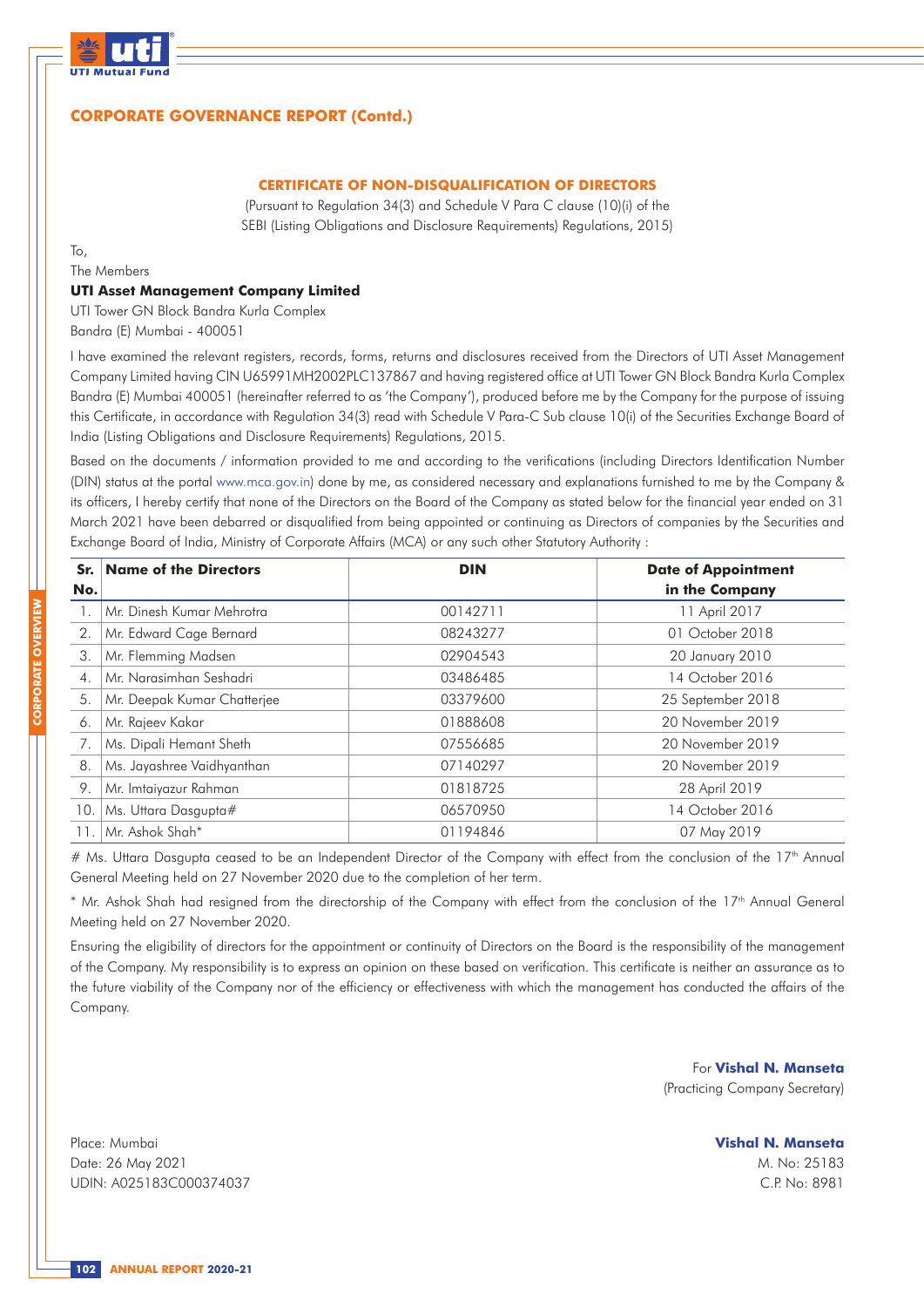### **CERTIFICATE ON COMPLIANCE WITH THE CONDITIONS OF CORPORATE GOVERNANCE**

as per provisions of Securities and Exchange Board of India (Listing Obligations and Disclosure Requirements) Regulations, 2015

To,

The Members

### **UTI Asset Management Company Limited**

UTI Tower GN Block Bandra Kurla Complex Bandra (E) Mumbai - 400051

I have examined the compliance of conditions of Corporate Governance by UTI Asset Management Company Limited ("the Company") for FY 2020-21 as stipulated under Regulations 17 to 27, clauses (b) to (i) of sub- regulation (2) of Regulation 46 and para C, D and E of Schedule V of the Securities and Exchange Board of India (Listing Obligations and Disclosure Requirements) Regulations, 2015 ("SEBI LODR"). The equity shares of the Company got listed on October 12, 2020.

Based on the information provided and according to the explanations given to me and taking into account the relaxations granted by the Ministry of Corporate Affairs and Securities and Exchange Board of India in view of the COVID-19 pandemic, I certify that the Company has complied with the conditions of Corporate Governance as specified in SEBI LODR. I further state that such compliance is neither an assurance as to the future viability of the Company nor the efficiency or effectiveness with which the Management has conducted the affairs of the Company.

The compliance of 'Corporate Governance Conditions' is the responsibility of the Management. My examination was limited to the procedures and implementation thereof, adopted by the Company for ensuring compliance with those conditions. It is neither an audit nor an expression of opinion on the Financial Statements of the Company.

> For **Vishal N. Manseta** (Practicing Company Secretary)

Place: Mumbai Date: 26 May 2021 UDIN: A025183C000374037

### **Vishal N. Manseta**

M. No: 25183 C.P. No: 8981 **FINANCIAL STATEMENTS**

**FINANCIAL STA**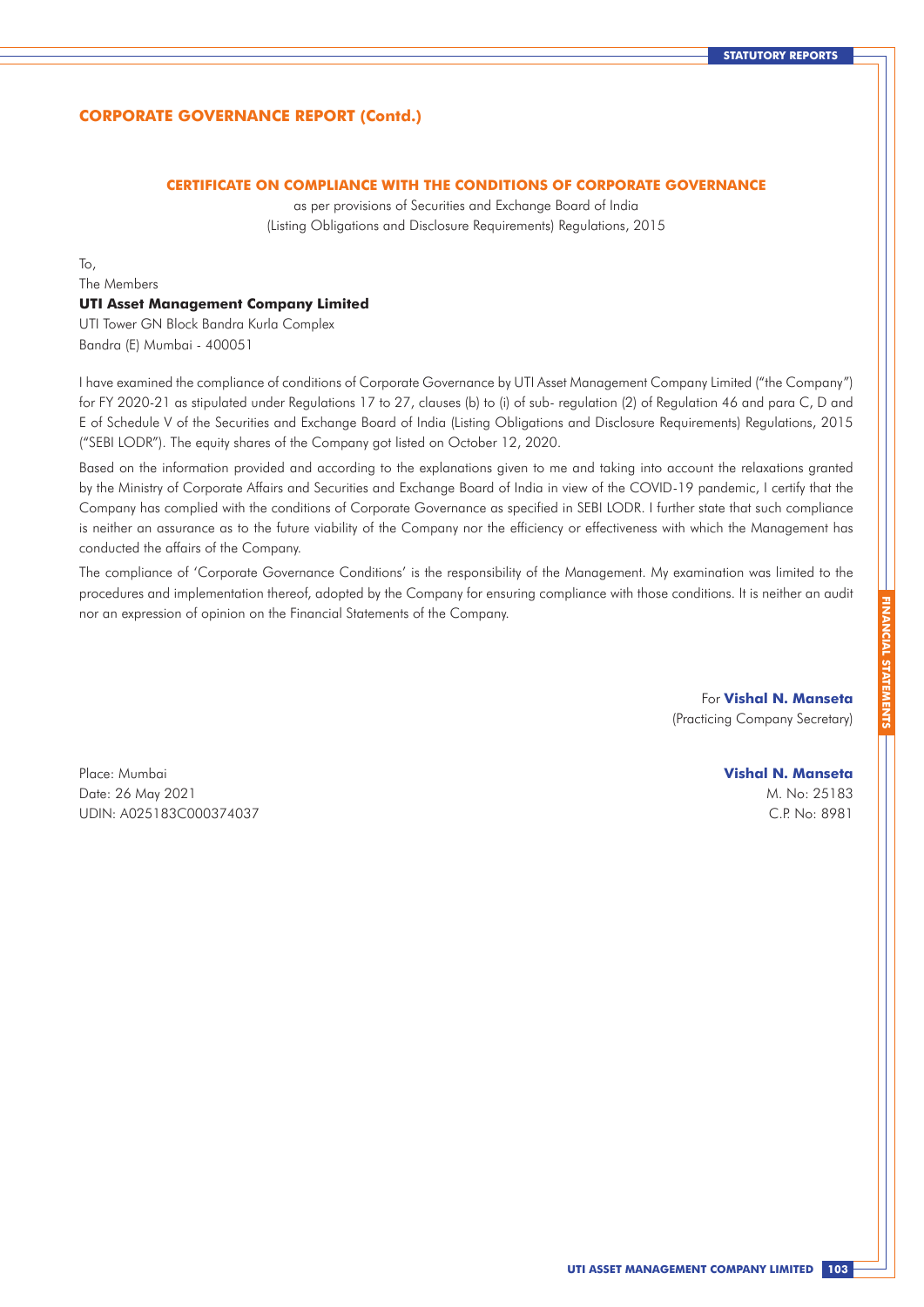

## **BUSINESS RESPONSIBILITY REPORT**

(Pursuant to Regulation 34(2)(f) of SEBI (Listing Obligations and Disclosure Requirements) Regulations, 2015)

### **A. PREAMBLE**

UTI Asset Management Company Limited (the 'Company/UTI AMC') is the investment manager of UTI Mutual Fund and as an asset manager, fundamental analysis is the foundation of investment decisions. The Company endeavour to understand the longterm sustainability of investee company's business model and the factors that could cause it to change.

UTI AMC hereby place a Business Responsibility Report for financial year 2020-21 aligned to the nine principles as prescribed under the National Voluntary Guidelines on Social, Environmental and Economic Responsibilities of Business (NVGs) prescribed by Ministry of Corporate Affairs and is in accordance with Regulation 34 of SEBI (Listing Obligations and Disclosure Requirements) Regulations, 2015. The Company endeavour to monitor and give due consideration to foregoing principles as a part of responsible investing. The disclosures made under this report provide transparent and relevant information to all the stakeholders on the efforts and performance against each such principle.

### **B. GENERAL INFORMATION**

|                  | Corporate Identity Number (CIN)                                                                 | U65991MH2002PLC137867                                   |  |  |
|------------------|-------------------------------------------------------------------------------------------------|---------------------------------------------------------|--|--|
| 2.               | Name of the Company                                                                             | UTI Asset Management Company Limited                    |  |  |
| 3.               | Registered address                                                                              | UTI Tower GN Block, Bandra-Kurla Complex Bandra         |  |  |
|                  |                                                                                                 | (East), Mumbai - 400 051                                |  |  |
| $\overline{4}$ . | Website                                                                                         | https://utimf.com/                                      |  |  |
| 5.               | E-mail id                                                                                       | cs@vti.co.in                                            |  |  |
| 6.               | Financial Year reported                                                                         | 2020-21                                                 |  |  |
| 7.               | Sector(s) that the Company is engaged in (industrial activity code-                             | 6630                                                    |  |  |
|                  | wise) <sup>*</sup>                                                                              |                                                         |  |  |
| 8.               | List three key products/services that the Company manufactures/ Asset Management (Mutual Funds) |                                                         |  |  |
|                  | provides (as in balance sheet)                                                                  |                                                         |  |  |
| 9.               | Total number of locations where business activity is undertaken by the Company:                 |                                                         |  |  |
|                  | (a) Number of International Locations                                                           | UTI International Limited, a subsidiary of the Company, |  |  |
|                  |                                                                                                 | has offices in Singapore, Dubai, Guernsey and London.   |  |  |
|                  | (b) Number of National Locations                                                                | 163 UTI Financial Centres (UFCs).                       |  |  |
| 10.              | Markets served by the Company -<br>Local/State/National/                                        | Pan India and several International markets             |  |  |
|                  | International                                                                                   |                                                         |  |  |
|                  |                                                                                                 |                                                         |  |  |

\* Source: National Industrial Classification for India (NIC) 2008 List.

### **C. FINANCIAL DETAILS**

|    | INR 126.79 crore*<br>Paid up Capital (INR)                                                                |                               |  |  |  |  |  |
|----|-----------------------------------------------------------------------------------------------------------|-------------------------------|--|--|--|--|--|
|    | Total Income (INR)                                                                                        | INR 968.15 crore*             |  |  |  |  |  |
| 3. | Total profit after taxes (INR)                                                                            | INR 351.67 crore <sup>*</sup> |  |  |  |  |  |
| 4. | 1.09% Total Spending on Corporate Social Responsibility (CSR) as percentage of profit after tax (%) 4.09% |                               |  |  |  |  |  |
| 5. | List of activities in which expenditure in 4 above has been incurred:                                     |                               |  |  |  |  |  |
|    | (a) Community Development/ Rural Development - 1 Project                                                  |                               |  |  |  |  |  |
|    | (b) Health - 9 Project                                                                                    |                               |  |  |  |  |  |
|    | (c) Education- 4 Project                                                                                  |                               |  |  |  |  |  |

\* Standalone

### **D. OTHER DETAILS**

|    | Does the Company have any Subsidiary Company/Companies?               | Yes                                                      |
|----|-----------------------------------------------------------------------|----------------------------------------------------------|
|    | Do the Subsidiary Company/ Companies participate in the               | No.                                                      |
|    | BR Initiatives of the parent company? If yes, then indicate the       |                                                          |
|    | number of such subsidiary company(s).                                 |                                                          |
| 3. | Do any other entity/entities (e.g. suppliers, distributors etc.) that | No. None of the entity / entities with whom Company      |
|    | the Company does business with, participate in the BR initiatives     | does business, participates in the BR initiatives of the |
|    | of the Company? If yes, then indicate the percentage of such          | Company. However, such entities may have their own       |
|    | entity/entities? [Less than 30%, 30-60%, More than 60%].              | BR initiatives.                                          |
|    |                                                                       |                                                          |

**CORPORATE OVERVIEW**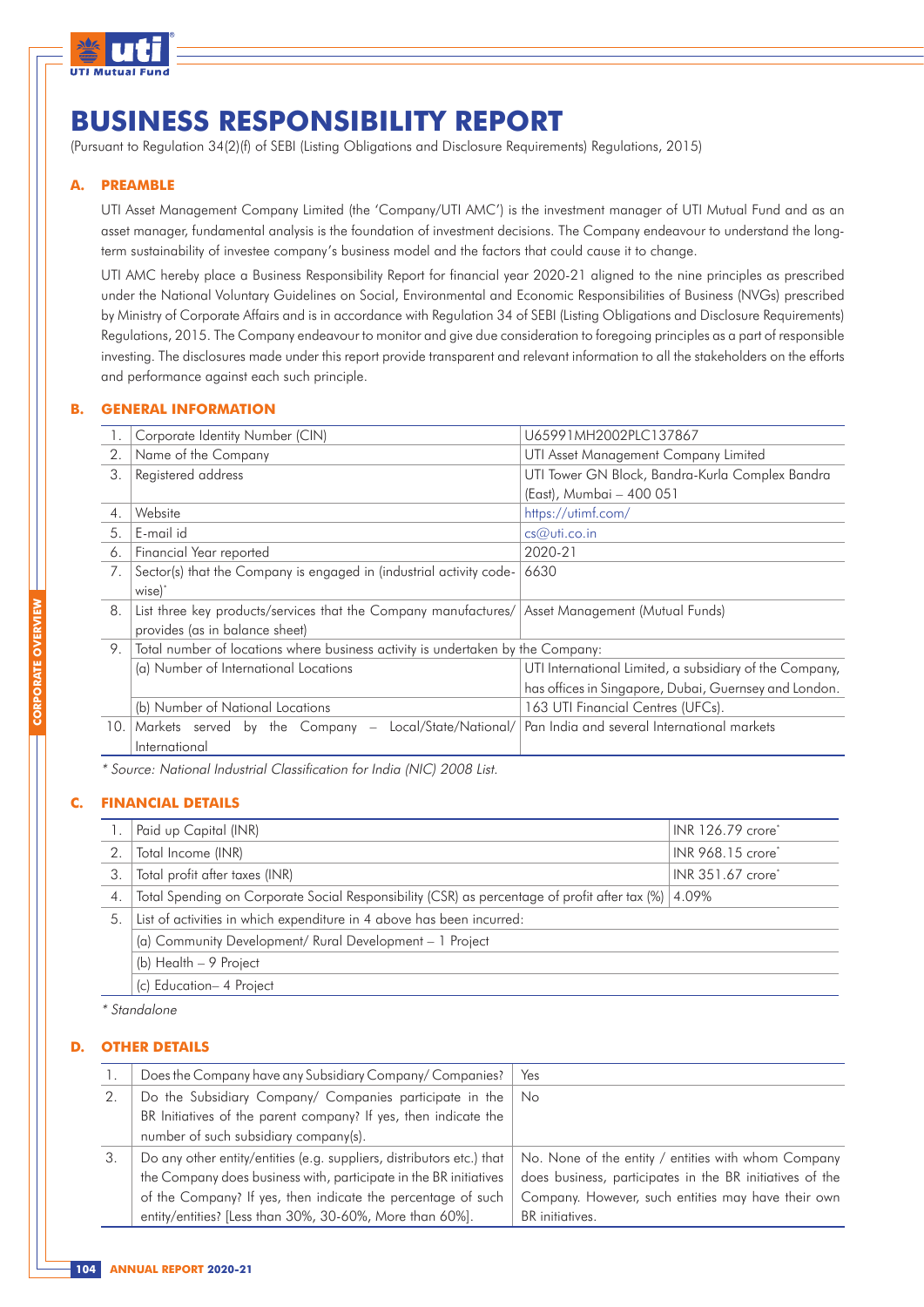### **E. DESCRIPTION OF PRINCIPLES**:

The National Voluntary Guidelines ('NVGs') on social, environmental and economic responsibilities of business prescribed by the Ministry of Corporate Affairs, consists of nine principles to assess compliance with environmental, social and governance norms referred to as P1-P9 as mentioned below:

- **P1** : Businesses should conduct and govern themselves with ethics, transparency and accountability;
- **P2** : Businesses should provide goods and services that are safe and contribute to sustainability throughout their life cycle;
- **P3** : Businesses should promote the well-being of all employees;
- **P4** : Businesses should respect the interests of, and be responsive towards all stakeholders, especially those who are disadvantaged, vulnerable and marginalized;
- **P5** : Businesses should respect and promote human rights;
- **P6** : Business should respect, protect and make efforts to restore the environment;
- **P7** : Businesses, when engaged in influencing public and regulatory policy, should do so in a responsible manner;
- **P8** : Businesses should support inclusive growth and equitable development;
- **P9** : Businesses should engage with and provide value to their customers and consumers in a responsible manner.

Details on each of the principles are provided in Section G.

#### **F. BR INFORMATION**

#### **1. Details of Director/Directors responsible for BR and BR Head**

**(A) DETAILS OF THE DIRECTOR/DIRECTORS RESPONSIBLE FOR IMPLEMENTATION OF THE BR POLICY/ POLICIES:**

| (i)   | DIN Number            | 01818725                                      |
|-------|-----------------------|-----------------------------------------------|
| (ii)  | Name                  | Mr. Imtaiyazur Rahman                         |
| (iii) | Designation           | Whole-time Director & Chief Executive Officer |
|       | (iv) Telephone number | 022 6678 6666                                 |
|       | $(v)$ E-mail Id       | $ $ Investor.relations@uti.co.in              |

#### **2. Principle-wise (as per NVGs) BR Policy/policies**

#### **(A) DETAILS OF COMPLIANCE (REPLY IN Y/N)**

|    | <b>No. Questions</b>                                                                                                            | <b>Principles</b>                                                                                                                                                                                                                                          |                |                |           |           |           |    |                |    |
|----|---------------------------------------------------------------------------------------------------------------------------------|------------------------------------------------------------------------------------------------------------------------------------------------------------------------------------------------------------------------------------------------------------|----------------|----------------|-----------|-----------|-----------|----|----------------|----|
|    |                                                                                                                                 | P <sub>1</sub>                                                                                                                                                                                                                                             | P <sub>2</sub> | P <sub>3</sub> | <b>P4</b> | <b>P5</b> | <b>P6</b> | P7 | P <sub>8</sub> | P9 |
| 1. | Do you have a policy/ policies for                                                                                              | Y                                                                                                                                                                                                                                                          | Υ              | Υ              | Υ         | Y         | Υ         | Υ  | Υ              | Υ  |
| 2. | Has the policy being formulated in consultation with<br>the relevant stakeholders?                                              | Y                                                                                                                                                                                                                                                          | Y              | Υ              | Υ         | Y         | Y         | Y  | Y              | Y  |
| 3. | Does the policy conform to any national /<br>international standards? If yes, specify? (50 words)                               | Yes, all policies are in accordance with all national standards<br>and international standards, wherever applicable.                                                                                                                                       |                |                |           |           |           |    |                |    |
| 4. | Has the policy being approved by the Board?<br>If yes, has it been signed by MD/ owner/ CEO/<br>appropriate Board Director?     | Yes, all policies which are necessarily to be framed under<br>any law or statute are approved by the Board and other<br>internal policies are approved by concerned authority. All<br>statutory policies have been signed by Whole-time Director<br>& CEO. |                |                |           |           |           |    |                |    |
| 5. | Does the Company have a specified committee<br>of the Board/ Director/ Official to oversee the<br>implementation of the policy? | Yes. The Board, through its various committees and<br>the delegated authority as per the policy, oversee the<br>implementation of these policies of the Company.                                                                                           |                |                |           |           |           |    |                |    |
| 6. | Indicate the link for the policy to be viewed online?                                                                           | All publicly disclosed policies are available on the website of<br>the Company at weblink - https://www.utimf.com/uti-amc-<br>shareholders/corporate-governance/code-and-policies/                                                                         |                |                |           |           |           |    |                |    |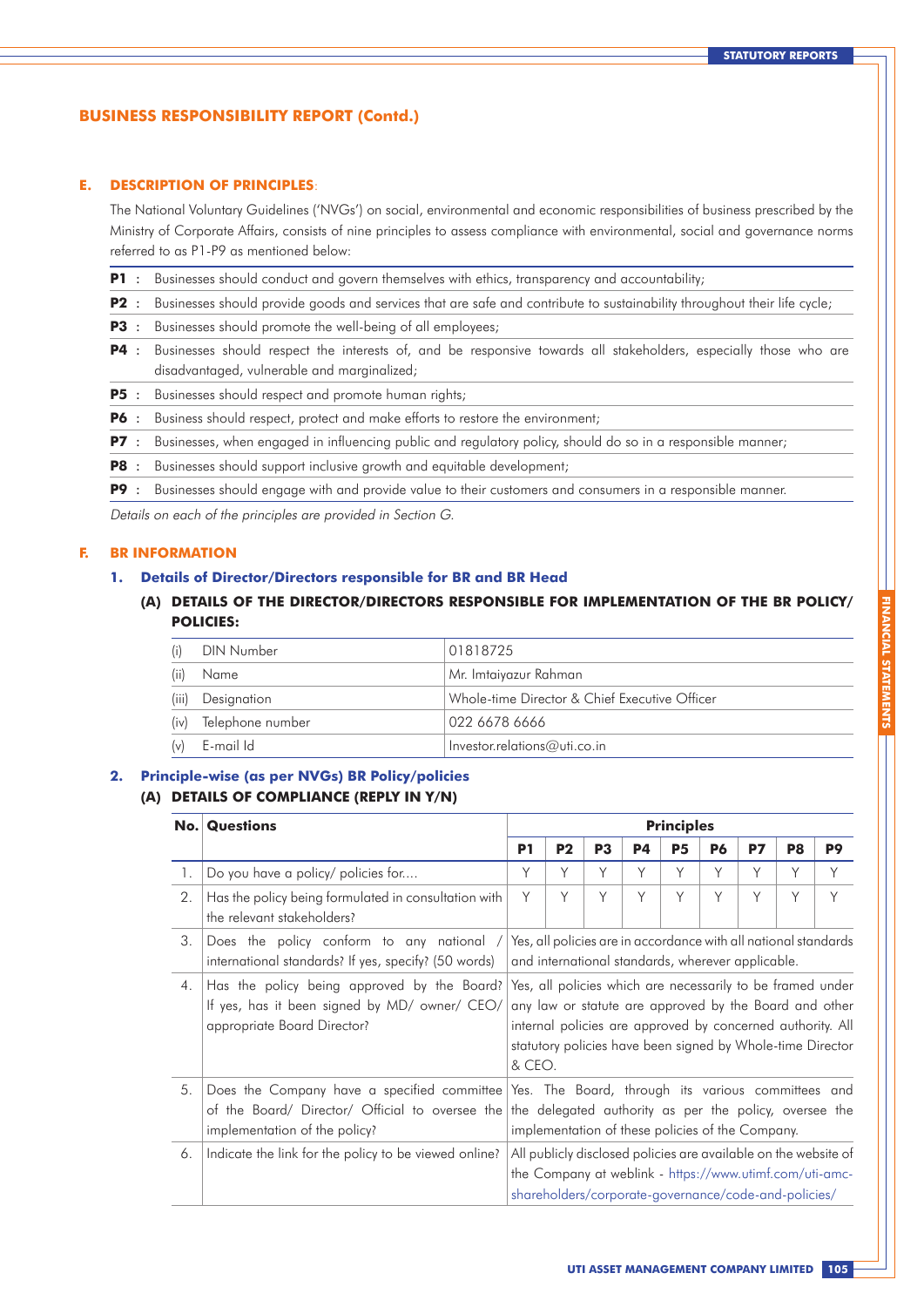

|    | <b>No. Questions</b>                                                                                                                                                | <b>Principles</b> |                |    |    |                |    |           |    |    |
|----|---------------------------------------------------------------------------------------------------------------------------------------------------------------------|-------------------|----------------|----|----|----------------|----|-----------|----|----|
|    |                                                                                                                                                                     | P <sub>1</sub>    | P <sub>2</sub> | P3 | P4 | P <sub>5</sub> | P6 | <b>P7</b> | P8 | P9 |
|    | 7. Has the policy been formally communicated to all<br>relevant internal and external stakeholders?                                                                 |                   |                |    |    | Yes.           |    |           |    |    |
| 8. | Does the Company have in-house structure to<br>implement the policy/ policies?                                                                                      |                   |                |    |    | Yes.           |    |           |    |    |
| 9. | Does the Company have a grievance redressal<br>mechanism related to the policy/ policies to<br>address stakeholders' grievances related to the<br>policy/ policies? |                   |                |    |    | Yes.           |    |           |    |    |
|    | 10. Has the Company carried out independent audit/<br>evaluation of the working of this policy by an<br>internal or external agency?                                |                   |                |    |    | Yes.           |    |           |    |    |

### **(B) IF ANSWER TO THE QUESTION AT SERIAL NUMBER 1 AGAINST ANY PRINCIPLE IS 'NO', PLEASE EXPLAIN WHY: (TICK UP TO 2 OPTIONS)**

|                  | <b>No. Questions</b>                                                                                                                    | <b>Principles</b> |                |                |    |                |           |           |                |    |
|------------------|-----------------------------------------------------------------------------------------------------------------------------------------|-------------------|----------------|----------------|----|----------------|-----------|-----------|----------------|----|
|                  |                                                                                                                                         | P <sub>1</sub>    | P <sub>2</sub> | P <sub>3</sub> | P4 | P <sub>5</sub> | <b>P6</b> | <b>P7</b> | P <sub>8</sub> | P9 |
|                  | The Company has not understood the Principles                                                                                           |                   |                |                |    | NA.            |           |           |                |    |
| 2.               | The Company is not at a stage where it finds itself<br>in a position to formulate and implement the<br>policies on specified principles |                   |                |                |    |                |           |           |                |    |
| 3.               | The Company does not have financial or<br>manpower resources available for the task                                                     |                   |                |                |    |                |           |           |                |    |
| $\overline{4}$ . | It is planned to be done within next 6 months                                                                                           |                   |                |                |    |                |           |           |                |    |
| 5.               | It is planned to be done within next 1 year                                                                                             |                   |                |                |    |                |           |           |                |    |
| 6                | Any other reason (please specify)                                                                                                       |                   |                |                |    |                |           |           |                |    |

### **3. Governance related to BR**

- (a) Indicate the frequency with which the Board of Directors, Committee of the Board or CEO to assess the BR performance of the Company. Within 3 months, 3-6 months, Annually, More than 1 year
	- The BR performance of the Company will be assessed Annually.
- (b) Does the Company publish a BR or a Sustainability Report? What is the hyperlink for viewing this report? How frequently it is published?
	- The Company got listed on the nationwide stock exchanges of India viz. BSE Limited and National Stock Exchange of India Limited on 12 October, 2020 and subsequently, the provisions of SEBI (Listing Obligations and Disclosure Requirements) Regulations, 2015 became applicable to the Company. So, this is the first time the Company is placing this report before its stakeholders.

The Company shall be publishing this report annually as a part of Annual Report and it will be available on the website at the weblink: https://www.utimf.com/uti-amc-shareholders/financials-filings/annual-reports/

### **G. PRINCIPLE-WISE PERFORMANCE**

#### **Principle 1 - Businesses should conduct and govern themselves with ethics, transparency and accountability**

- 1. Does the policy relating to ethics, bribery and corruption cover only the Company? Yes/ No. Does it extend to the Group/Joint Ventures/ Suppliers/Contractors/NGOs /Others?
	- The Company has following policies/procedures in place:
		- (a) The Anti-Bribery policy which applies to all employees and Directors of UTI AMC, constituents, Group, Service Providers, etc.
		- (b) The Code of Conduct for its Directors and Senior management personnel which guides them to conduct business in accordance with legal and ethical values to which the Company is strongly committed.
		- (c) The UTI AMC (Staff) Rules, 2003, as amended from time to time which, inter-alia, consists of provisions of conduct and discipline for employees of the Company.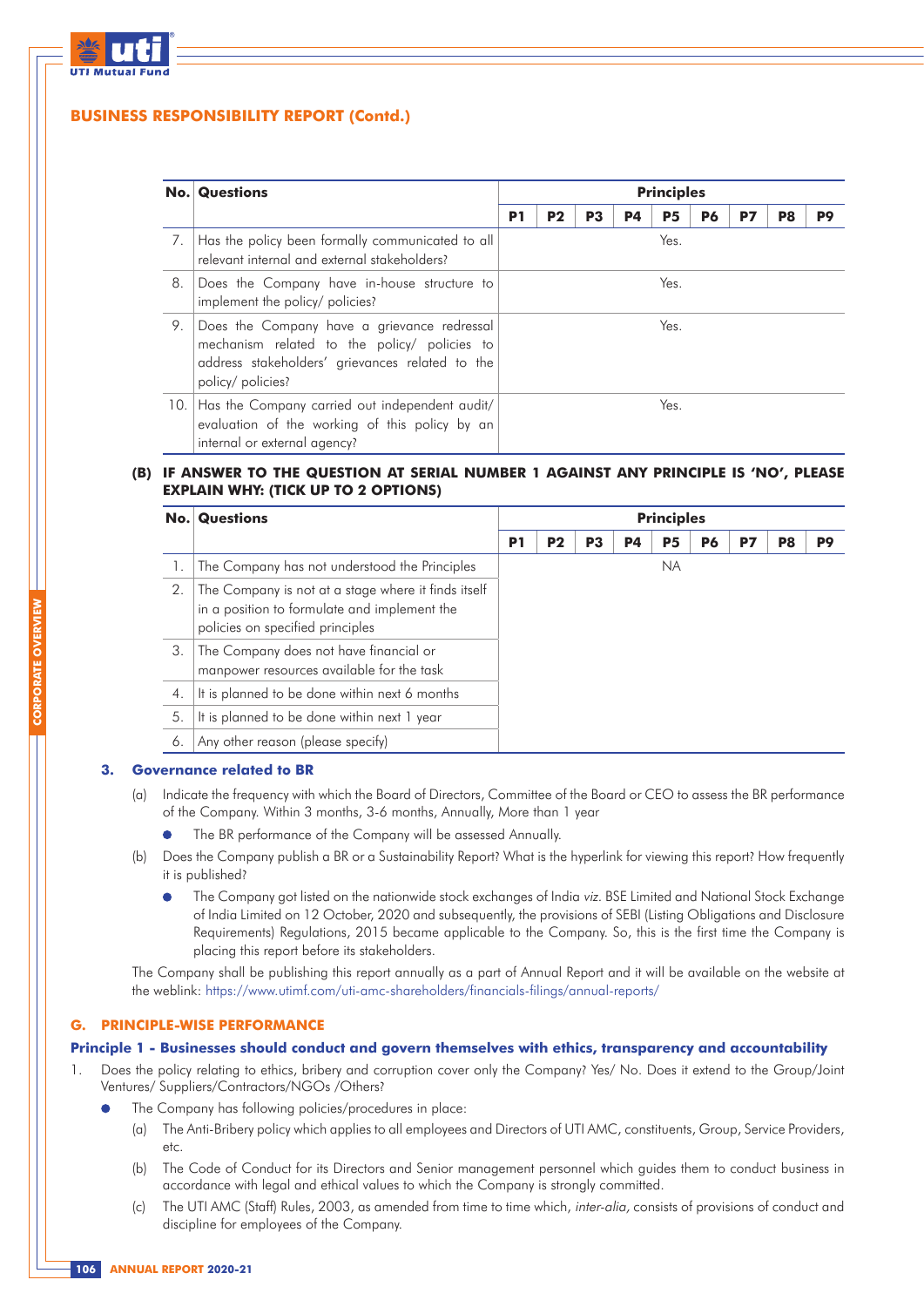- (d) The Anti-Fraud Policy applies to all employees and Directors of UTI AMC, constituents, Group, Service Providers, etc.
- (e) The Whistle Blower Policy applies to all employees and Directors of UTI AMC, constituents, Group, Service Providers, etc.
- (f) The "UTI Equal Opportunity Policy" applies to all employees and Directors of UTI AMC, constituents, Group, Service Providers, etc.
- (g) The Prevention of Money Laundering policy applies to all employees and Directors of UTI AMC, constituents, Group, Service Providers, etc.
- 2. How many stakeholder complaints have been received in the past financial year and what percentage was satisfactorily resolved by the management?
	- During the year, the Company received total 19 complaints from its shareholders and out of which, 18 complaints were resolved by end of the year and 1 complaint lately in the month of April 2021.

#### **Principle 2 - Businesses should provide goods and services that are safe and contribute to sustainability throughout their life cycle.**

- 1. List up to 3 of your products or services whose design has incorporated social or environmental concerns, risks and/or opportunities.
	- Following are the products or services whose design has incorporated social or environmental concerns, risks and/or opportunities:
		- a) UTI Mutual Fund offers a facility called 'CanServe' for investments under UTI Hybrid Equity Fund, UTI Arbitrage Fund and UTI Mastershare Unit Scheme, which has an agreement with St. Jude India Child Care Centres (St. Judes), a not-forprofit organization in India that provides free of charge shelter and holistic care to children who are undergoing cancer treatment along with their families. 'CanServe' will enable investors to contribute their income received (previously known as dividend payouts) if they are under dividend payout option or specified amounts as desired, if they are under growth option towards a medical cause. Contributions under "CanServe" facility will go to the St. Judes as donation towards medical or social cause for needy and under-privileged children who are being treated for cancer and to their families during the period of the child's treatment.
		- b) The Company uses its website and several digital platforms as a means of communication with its stakeholders towards achieving its green initiative of paperless offices. Following are some of those:
			- (i) Online Agent Empanelment is available on UTI Mutual Fund's website which helps on-boarding valid ARN holders without any paperwork.
			- (ii) Insta Access Facility has been allowed exclusively to the investors under UTI Liquid Cash Plan Growth Option wherein the investors receive redemption amount instantly into their bank account. The facility is available only through UTI Mutual Fund's website and UTI Mutual Fund mobile app.
			- (iii) Digital KYC: The facility to complete KYC of the investor is available on the website of UTI MF. This enables the investor to complete the KYC without physically visiting any of UTI MF's office and without filling any forms or submitting any documents.
			- (iv) To enhance convenience, facility to transact through Whatsapp is available to existing investors of UTI Mutual **Fund**
			- (v) UTI Buddy is the virtual office for distributors. This utility made available free for exclusive use of distributors to enhance their reach. It enables the distributors to initiate / recommend transactions for the investor in the mobile app.
			- (vi) Digital Transaction System (DTS) which was initially available only to Institutional Channel is now open to all high value transactions of all channels.
			- (vii) eOTM A completely paperless process of registration of onetime mandate using NPCI's secured NACH platform is available to the UTI MF investors. This is faster way of registration of mandate compared to paper based mandate. The mandate is registered within 3 days and ensures no rejections as the registration process is in entirely in the hands of the investor.
			- (viii) More features added in several digital platforms for investors:
				- a) New payment mode, Unified Payment Interface (UPI) has been introduced.
				- b) On logging in to Company's website, investors with their credentials, can download their statement of accounts in addition to opting for the mail back service.
				- c) Under i-SIP, investors are taken seamlessly to their registered bank's website for completion of iSIP process with their bank.
- 2. For each such product, provide the following details in respect of resource use (energy, water, raw material etc.) per unit of product (optional):
	- Not Applicable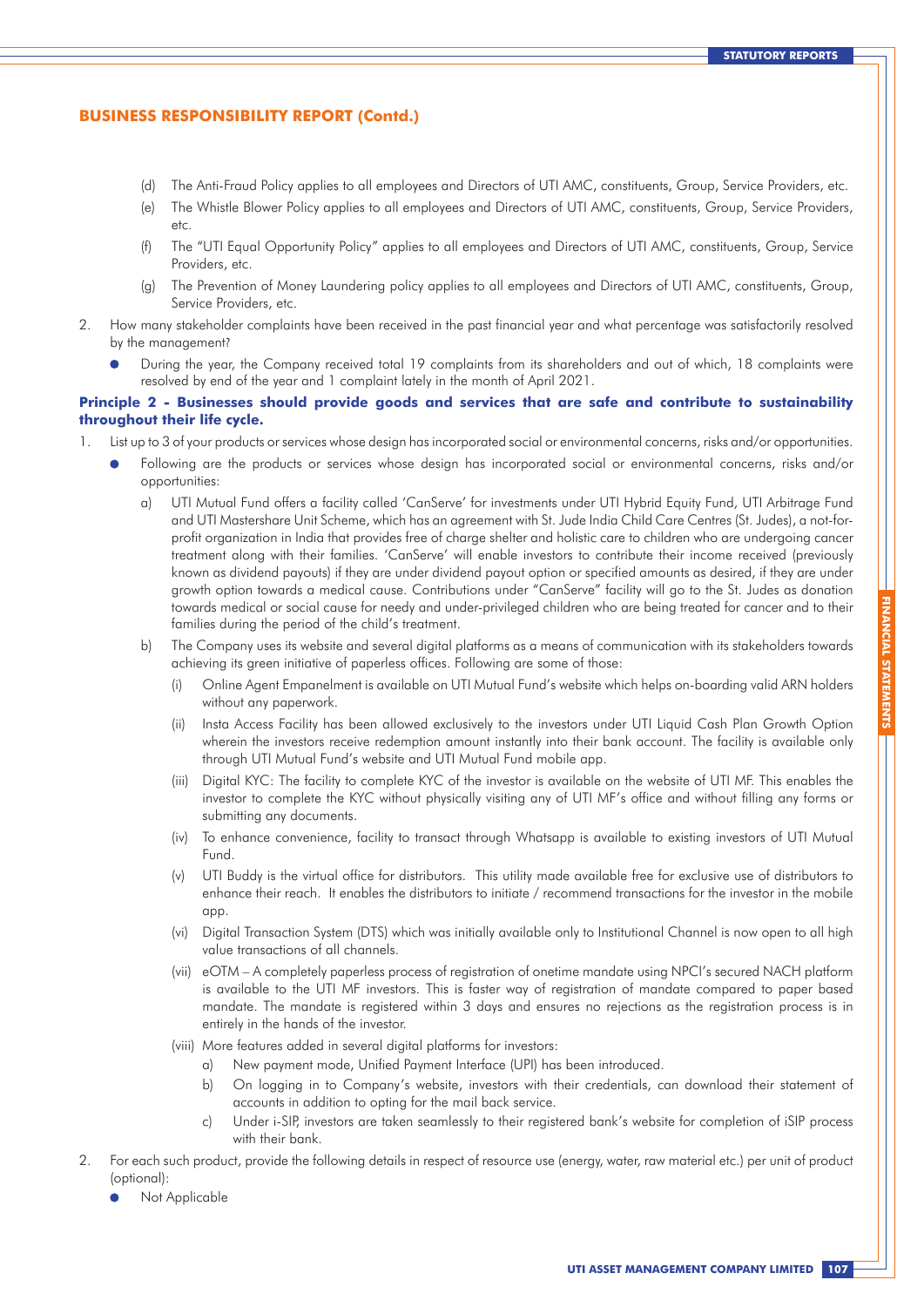

- 3. Does the Company have procedures in place for sustainable sourcing (including transportation)?
	- Not Applicable
		- (a) If yes, what percentage of your inputs was sourced sustainably?
			- Not Applicable
- 4. Has the Company taken any steps to procure goods and services from local & small producers, including communities surrounding their place of work?
- Yes. The Company procures small items like newspaper & flowers from local vendors. Company's housekeeping staff, electrical staff & security personnel are appointed from local communities who have taken all the regulatory approvals.
- 5. Does the Company have a mechanism to recycle products and waste?
- Yes. The Company have recycling policy for old computers and laptops. The old scrap material of Company is given to local vendors for recycling.

### **Principle 3 - Businesses should promote the wellbeing of all employees.**

- 1. Please indicate the Total number of employees.
	- The Company has total 1,474 employees on roll (This includes employees of UTI AMC, UTI RSL, UTI International & UTI Capital).
- 2. Please indicate the Total number of employees hired on temporary/contractual/casual basis.
	- Nil.
- 3. Please indicate the Number of permanent women employees.
	- $\bullet$ The Company has total 373 permanent women employees.
- 4. Please indicate the Number of permanent employees with disabilities.
	- The Company has total 3 permanent employees with disabilities.  $\bullet$
- 5. Do you have an employee association that is recognized by management?
	- The Company's non-managerial staff are part of the Union All India Unit Trust Employees Associations (AIUTEA).
- 6. What percentage of your permanent employees is members of this recognized employee association?
	- 27.2% of our Permanent Employees (Non-Managerial Staff) are part of the Union- AIUTEA
- 7. Please indicate the Number of complaints relating to child labour, forced labour, involuntary labour, sexual harassment in the last financial year and pending, as on the end of the financial year.
	- Following are the detail of complaints:

| No. | <b>Category</b>                                  | No of complaints filed    | No of complaints pending as  |
|-----|--------------------------------------------------|---------------------------|------------------------------|
|     |                                                  | during the financial year | on end of the financial year |
|     | 1. Child labour/forced labour/involuntary labour |                           |                              |
|     | Sexual harassment                                |                           |                              |
|     | Discriminatory employment                        |                           |                              |

- 8. What percentage of your under mentioned employees were given safety & skill upgradation training in the last year?
	- The category-wise percentage of safety & skill upgradation training given are as follows:
		- (a) Permanent Employees 22.7%
		- (b) Permanent Women Employees 19.6%
		- (c) Casual/Temporary/Contractual Employees NA
		- (d) Employees with Disabilities 0%

### **Principle 4 - Businesses should respect the interests of, and be responsive towards all stakeholders, especially those who are disadvantaged, vulnerable and marginalized.**

- 1. Has the Company mapped its internal and external stakeholders? Yes/No
	- Yes, the Company has mapped its internal and external stakeholders. The internal stakeholders *inter-alia*, includes employees and distributors and external stakeholders inter-alia, includes Shareholders/ Investors, Customers, and Regulatory Bodies.
- 2. Out of the above, has the Company identified the disadvantaged, vulnerable & marginalized stakeholders?
	- No.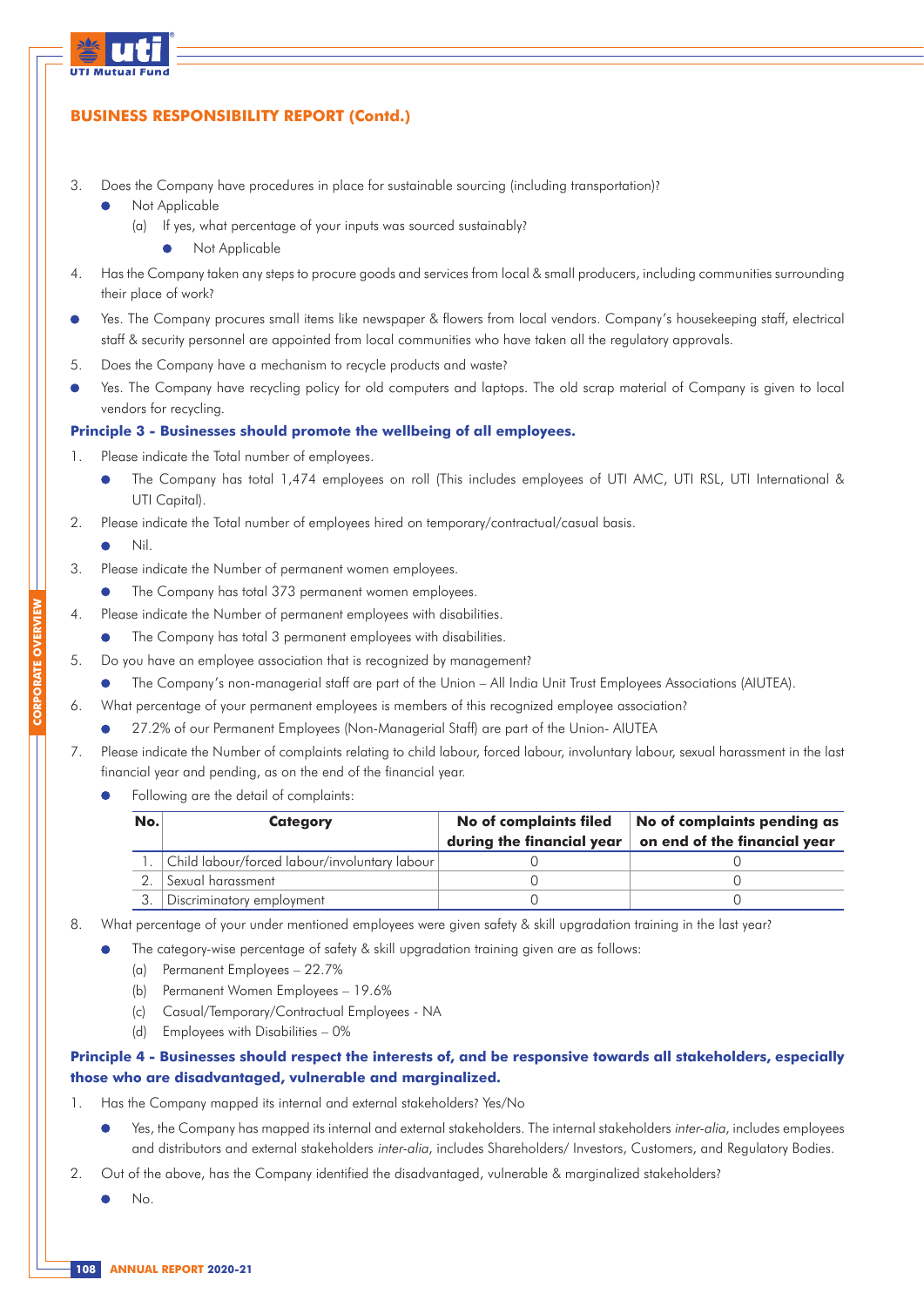- 3. Are there any special initiatives taken by the Company to engage with the disadvantaged, vulnerable and marginalized stakeholders? If so, provide details thereof in about 50 words or so.
	- Not Applicable

#### **Principle 5 - Businesses should respect and promote human rights.**

- 1. Does the policy of the Company on human rights cover only the Company or extend to the Group/Joint Ventures/Suppliers/ Contractors/NGOs/Others?
	- $\bullet$ Yes, for applicable areas.
- 2. How many stakeholder complaints have been received in the past financial year and what percent was satisfactorily resolved by the management?
	- During the year, the Company received total 19 complaints from its shareholders and out of which, 18 complaints were  $\bullet$ resolved by end of the year and 1 complaint lately in the month of April, 2021.

#### **Principle 6 - Business should respect, protect and make efforts to restore the environment.**

- 1. Does the policy related to Principle 6 cover only the Company or extends to the Group/Joint Ventures/Suppliers/Contractors/ NGOs/others?
	- Yes, the policy related to Principle 6 covers the Company as well as all its subsidiaries.  $\bullet$
- 2. Does the Company have strategies/ initiatives to address global environmental issues such as climate change, global warming, etc? Y/N. If yes, please give hyperlink for webpage etc.
	- The Company has adopted digital Document Management System (DMS) under the name "uti e-way" with the aim of green initiative and becoming a paperless office with a work environment in which the use of paper is eliminated or greatly reduced.

Further, at the Company's registered office, all the faucets are automatic to avoid wastage of water. The smart lighting system has been installed across various floors which automatically gets 'switched-off' when there is no person present.

3. Does the Company identify and assess potential environmental risks? Y/N

Yes

4. Does the Company have any project related to Clean Development Mechanism? If so, provide details thereof, in about 50 words or so. Also, if Yes, whether any environmental compliance report is filed?

- 5. Has the Company undertaken any other initiatives on clean technology, energy efficiency, renewable energy, etc? Y/N. If yes, please give hyperlink for web page etc.
	- The Company has undertaken steps for energy efficiency initiatives which have been highlighted in point no. 2 of this principle above.
- 6. Are the Emissions/Waste generated by the Company within the permissible limits given by CPCB/SPCB for the financial year being reported?
	- Not Applicable.  $\bullet$
- 7. Number of show cause/ legal notices received from CPCB/SPCB which are pending (i.e. not resolved to satisfaction) as on end of Financial Year.
	- Not received any notice from CPCB/ SPCB.

### **Principle 7 - Businesses, when engaged in influencing public and regulatory policy, should do so in a responsible manner.**

- 1. Is your Company a member of any trade and chamber or association? If Yes, Name only those major ones that your business deals with:
	- (a) The Company being in the business of Asset Management, is a part of self-governing body called Association of Mutual Funds in India ('AMFI');
		- (b) UTI AMC Group is a signatory to United Nations Principles of Responsible Investing framework;
		- (c) UTI AMC is also a member of Confederation of Indian Industry (CII).

No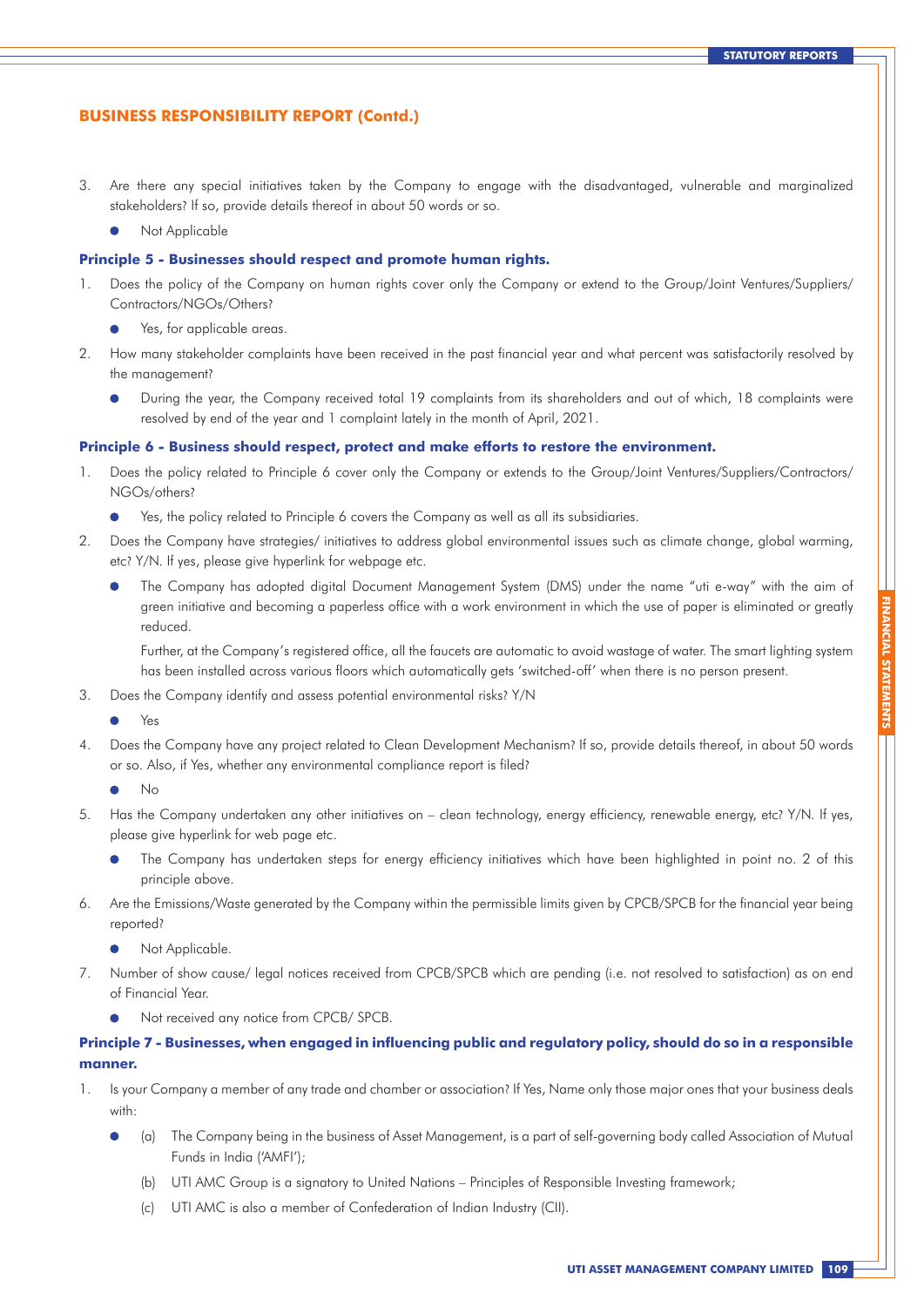

- 2. Have you advocated/lobbied through above associations for the advancement or improvement of public good? Yes/No; if yes, specify the broad areas.
	- Yes. The Company conducts investor education programmes for mutual funds in line with AMFI guidelines.

#### **Principle 8 - Businesses should support inclusive growth and equitable development**

- 1. Does the Company have specified programmes/initiatives/projects in pursuit of the policy related to Principle 8? If yes, provide details thereof.
	- In accordance with the CSR objective of the Company, the Company's CSR Initiatives supplement its contribution in environment protection, development of healthy and enlightened citizens, social upliftment and sustainable community development through its service, conduct & social initiatives.
- 2. Are the programmes/projects undertaken through in-house team/own foundation/external NGO/government structures/any other organization?
	- During the financial year 2020-21, the Company carried out, inter-alia, a community development project through an external NGO viz. **Gramin Vikas Vigyan Samiti.**
- 3. Have you done any impact assessment of your initiative?
	- As this project was a part of Company's CSR initiatives, the impact assessment will be carried out in accordance with MCA guidelines.
- 4. What is your Company's direct contribution to community development projects? Amount in INR and the details of the projects undertaken.
	- $\bullet$ The Company contributed  $\sim$  INR 1.40 crore to the Gramin Vikas Vigyan Samiti for carrying out a community development project comprising of enhancing water security & health in Thar desert region as a part of its CSR initiatives. The details of CSR activities are available in the relevant annexure to the Directors' Report forming part of this Annual report.
- 5. Have you taken steps to ensure that this community development initiative is successfully adopted by the community?
- The project has been designed using a Theory of Change methodology and includes a detailed implementation plan to ensure acceptance amongst the community members. The project plan includes robust training on decentralized governance and capacity building activities on resource management to ensure community ownership of the project. Additionally, a percentage of the project cost is also borne by the community members themselves. Once completed, the company will undertake an impact assessment of the project in accordance with the MCA guidelines on CSR.
	- Yes. The Company has engaged Tata Institute of Social Sciences (TISS) to carry out impact assessment of the CSR Initiatives.

### **Principle 9 - Businesses should engage with and provide value to their customers and consumers in a responsible manner.**

1. What percentage of customer complaints/consumer cases are pending as on the end of financial year?

| <b>Scheme related Complaints</b><br>Year |  | <b>Complaints pending</b> | % of complaint pending |  |  |  |
|------------------------------------------|--|---------------------------|------------------------|--|--|--|
| 2020-21                                  |  |                           | 0.00                   |  |  |  |

- 2. Does the Company display product information on the product label, over and above what is mandated as per local laws? Yes/ No/N.A. /Remarks (additional information)
	- Yes. The Company complies with all the disclosure requirements prescribed by SEBI and AMFI on product labelling.
- 3. Is there any case filed by any stakeholder against the Company regarding unfair trade practices, irresponsible advertising and/or anti-competitive behaviour during the last five years and pending as on end of financial year.

 $\bullet$ Nil.

**CORPORATE OVERVIEW**

- 4. Did your Company carry out any consumer survey/ consumer satisfaction trends?
	- Yes, during the financial year 2020-21, approx. 38,000 survey links were sent to the Company's investors and received response from approx. 6000 investors sharing their feedback about the services. Average Net Promoter Score (NPS) stood at 94.07%.Ga. Rehent que nimusdaerio veristo tatque molutat usapici issimin nonsent, tem ilis eari sit eumque vella aut aut